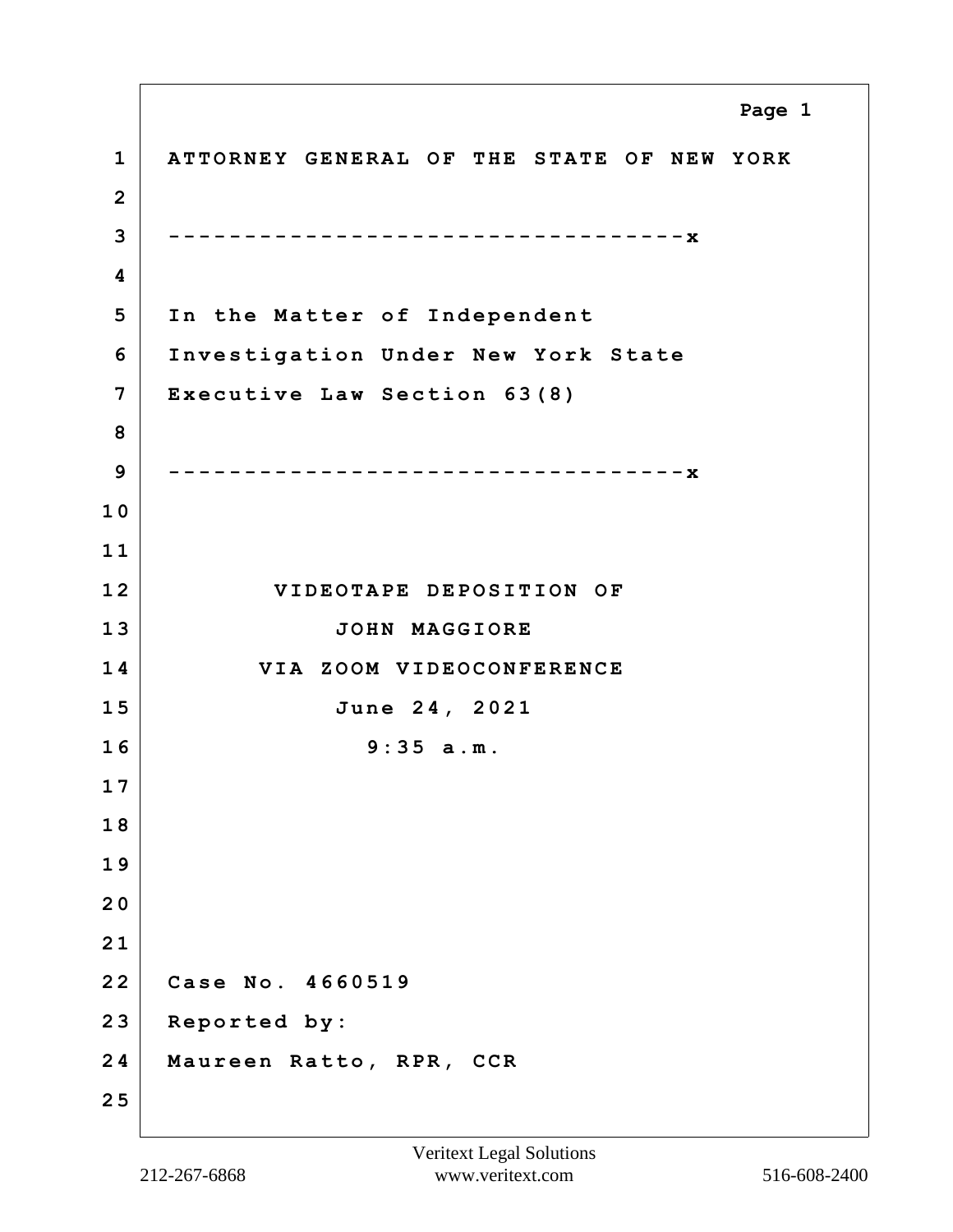|                | Page 2                                 |
|----------------|----------------------------------------|
| $\mathbf{1}$   | * * *                                  |
| $\overline{2}$ |                                        |
| 3              | Videotape deposition of John           |
| 4              | Maggiore, held virtually via Zoom      |
| 5              | Teleconference, hosted from Veritext   |
| 6              | Legal Solutions, pursuant to notice,   |
| 7              | before Maureen Ratto, Certified Court  |
| 8              | Reporter, License No. XI01165,         |
| 9              | Registered Professional Reporter,      |
| 10             | License No. 817125, and Notary Public. |
| 11             |                                        |
| 12             | * * *                                  |
| 13             |                                        |
| 14             |                                        |
| 15             |                                        |
| 16             |                                        |
| 17             |                                        |
| 18             |                                        |
| 19             |                                        |
| 20             |                                        |
| 21             |                                        |
| 22             |                                        |
| 23             |                                        |
| 24             |                                        |
| 25             |                                        |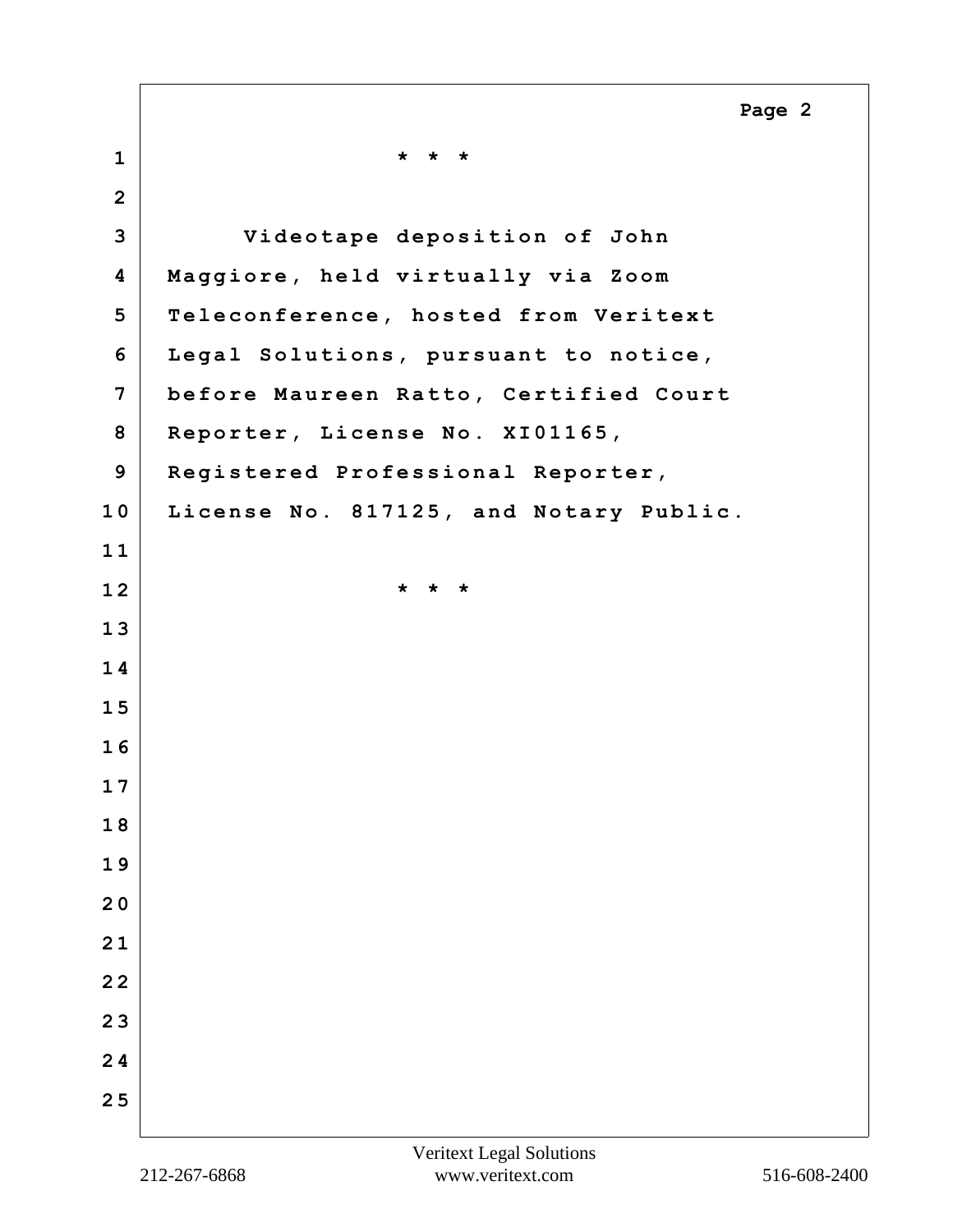**1 A P P E A R A N C E S: 2 3 Attorneys for New York State 4 Attorney General: 5 CLEARY GOTTLIEB STEEN & HAMILTON, LLP 6 One Liberty Plaza 7 New York, New York 10006 8 BY: ANDREW WEAVER, ESQ. 9 aweaver@cgsh.com 10 LILIANNA REMBAR, ESQ. 11 lrembar@cgsh.com 1 2 13 COUNSEL FOR THE WITNESS: 14 LIPPES MATHIAS WEXLER FRIEDMAN, LLP 15 477 Madison Avenue 16 New York City, New York 10022 17 (646) 673-8633 18 BY: DENNIS C. VACCO, ESQ. 19 dvacco@lippes.com 20 JENNIFER C. PERSICO, ESQ. 21 jpersico@lippes.com 2 2 2 3 2 4 2 5 Page 3**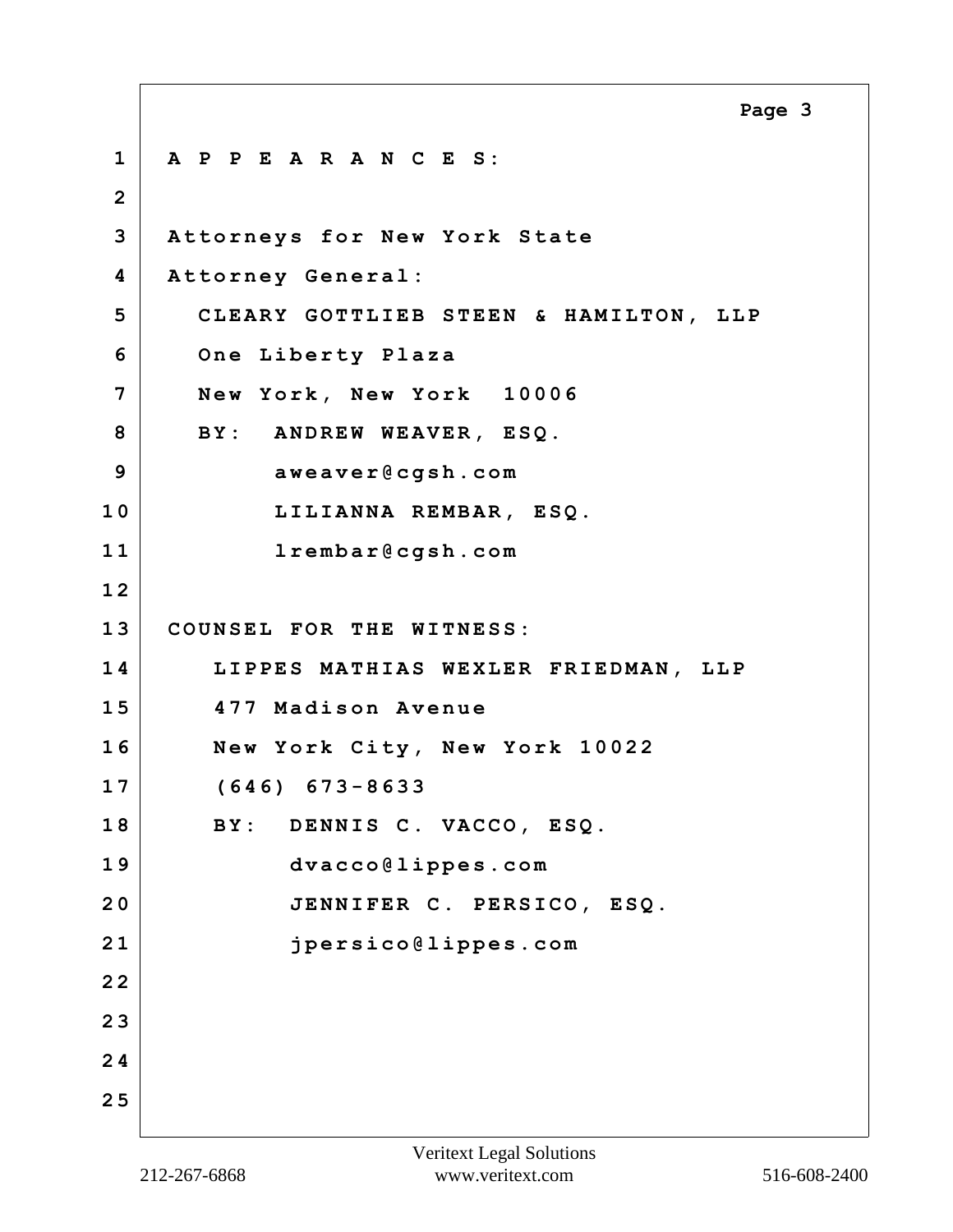## **Page 4**

**1 VIDEOGRAPHER: We are going 2 on the record at 9:35 a.m. Eastern 3 Daylight Time on Thursday, June 4 24th, 2021. 5 This is Media Unit 1 of the 6 remote video-recorded deposition of 7 witness 06/24/2021 in the matter of 8 Independent Investigation under New 9 York State Executive Law 63(8). 10 The court reporter is Maureen 11 Ratto. My name is Bob Jorissen, a 12 Certified Legal Video Specialist. 13 We are both here today representing 14 the firm Veritext. 15 At this time counsel will 16 state their appearances, 17 affiliations and stipulate as to 18 their acceptance of this remote 19 video arrangement and the court 20 reporter swearing in the witness** 21 remotely. **22 Would the noticing counsel 23 please begin. 24 MR. WEAVER: Andrew Weaver, 25 the law firm Cleary Gottlieb Steen**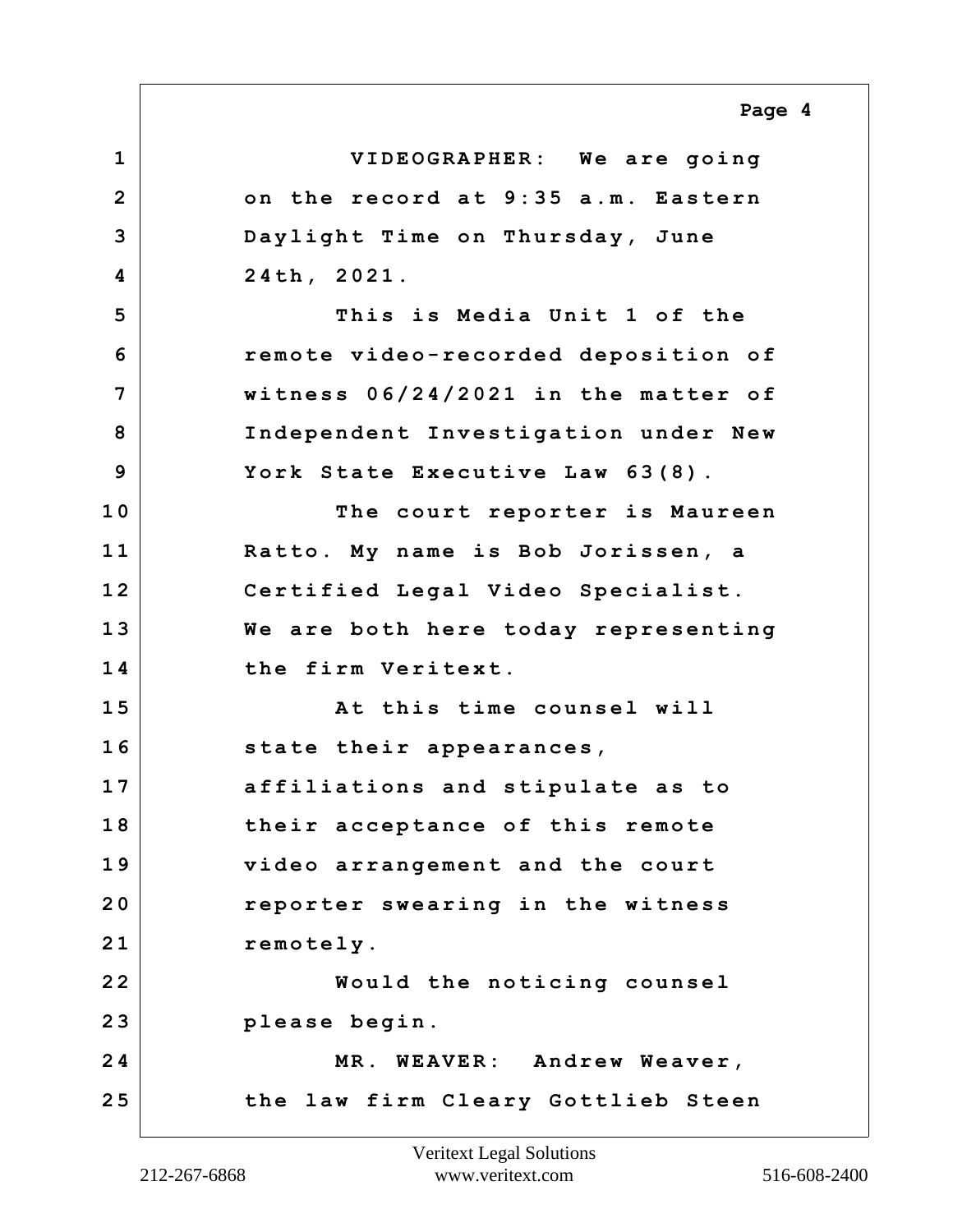**1 & Hamilton LLP here as Special 2 Assistant to the First Deputy 3 Attorney General of the State of 4 New York. 5 MS. REMBAR: Lilianna Rembar 6 from Cleary Gottlieb Steen & 7 Hamilton also appearing as Special 8 Assistant to the First Deputy 9 Attorney General of the State of 10 New York. 11 MS. PERSICO: Jennifer 12 Persico, Lippes Mathias Wexler 13 Friedman, representing John 14 Maggiore. 15 MR. VACCO: Good morning. 16 Dennis Vacco, Lippes Mathias Wexler 17 Friedman, on behalf of 18 Mr. Maggiore. 19 \* \* \* 20 J O H N M A G G I O R E, having been 21 first duly sworn according to law by 22 the Officer, testifies as follows: 23 DIRECT EXAMINATION MR. WEAVER: 24 Q. Good morning, Mr. Maggiore. 25 A. Good morning. Page 5**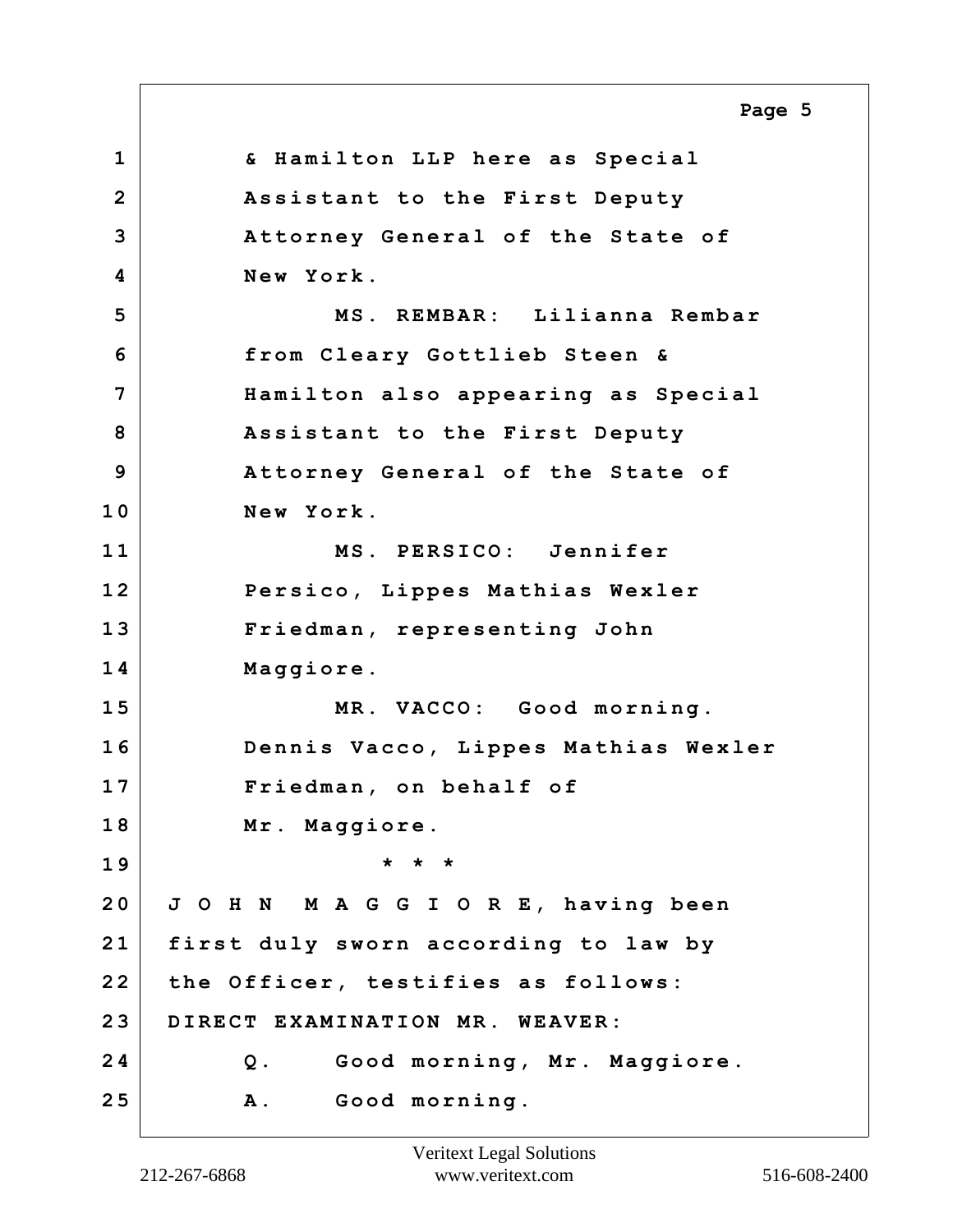|                | Page 6                                    |
|----------------|-------------------------------------------|
| $\mathbf 1$    | JOHN MAGGIORE                             |
| $\overline{2}$ | As I just introduced myself,<br>$Q$ .     |
| 3              | names Andrew Weaver. I am here as a       |
| 4              | Special Assistant to the First Deputy     |
| 5              | Attorney General for the State of New     |
| 6              | York.                                     |
| 7              | Before I start asking                     |
| 8              | questions I'm going to give you a little  |
| 9              | background information and some           |
| 10             | groundrules for today's proceeding.       |
| 11             | The New York Attorney General             |
| 12             | has appointed the law firm of Cleary      |
| 13             | Gottlieb Steen & Hamilton and Vladeck,    |
| 14             | Raskin & Clark, to conduct an Independent |
| 15             | Investigation under New York Executive    |
| 16             | Law Section 63(8) into allegations of     |
| 17             | sexual harassment brought against         |
| 18             | Governor Andrew Cuomo as well as the      |
| 19             | surrounding circumstances.                |
| 20             | You are here today pursuant to            |
| 21             | a subpoena issued in connection with this |
| 22             | investigation. I'll note at the outset    |
| 23             | that today's proceeding is being          |
| 24             | video-recorded. You are under oath. That  |
| 25             | means you must testify fully and          |

 $\Gamma$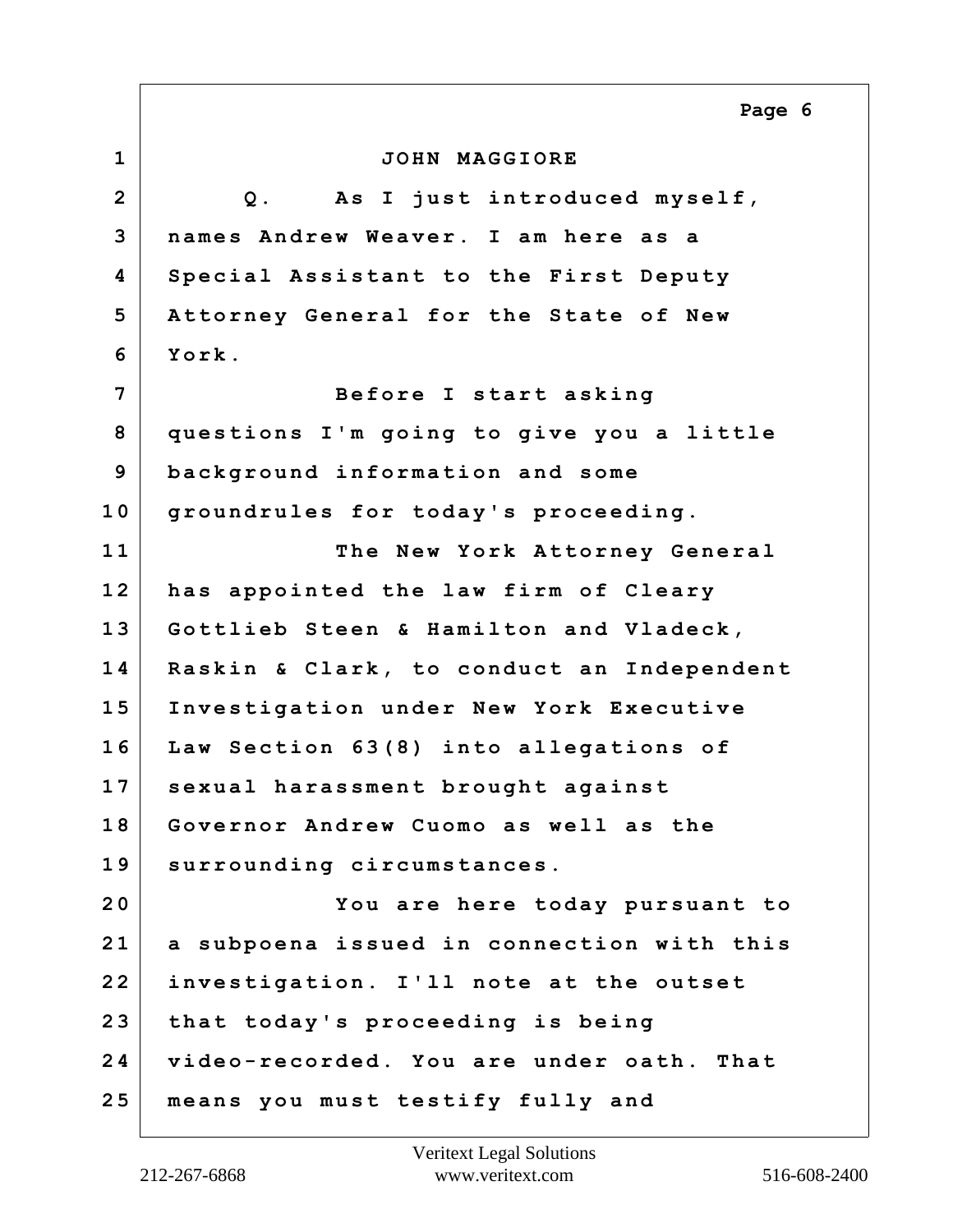|                | Page 7                                    |
|----------------|-------------------------------------------|
| $\mathbf{1}$   | JOHN MAGGIORE                             |
| $\overline{2}$ | truthfully just as if you were in a court |
| 3              | of law sitting before a judge or a jury.  |
| 4              | Your testimony is subject to              |
| 5              | the penalty of perjury. If you would like |
| 6              | to make any brief sworn statements today, |
| 7              | we'd ask you do so at the conclusion of   |
| 8              | our examination.                          |
| 9              | Although this is a civil                  |
| 10             | examination, a civil investigation, this  |
| 11             | office has criminal enforcement powers.   |
| 12             | You have the right to refuse to answer a  |
| 13             | question if answering the question would  |
| 14             | incriminate you. However, any failure to  |
| 15             | answer can be used against you in a court |
| 16             | of law in civil non-criminal proceedings. |
| 17             | Asserting your Fifth Amendment            |
| 18             | privilege does have evidentiary           |
| 19             | significance. If you choose to assert     |
| 20             | your Fifth Amendment privilege that fact  |
| 21             | could be presented to a judge or jury in  |
| 22             | a civil proceeding who would be free to   |
| 23             | draw a conclusion from your assertion of  |
| 24             | that privilege.                           |
| 25             | You are appearing today with              |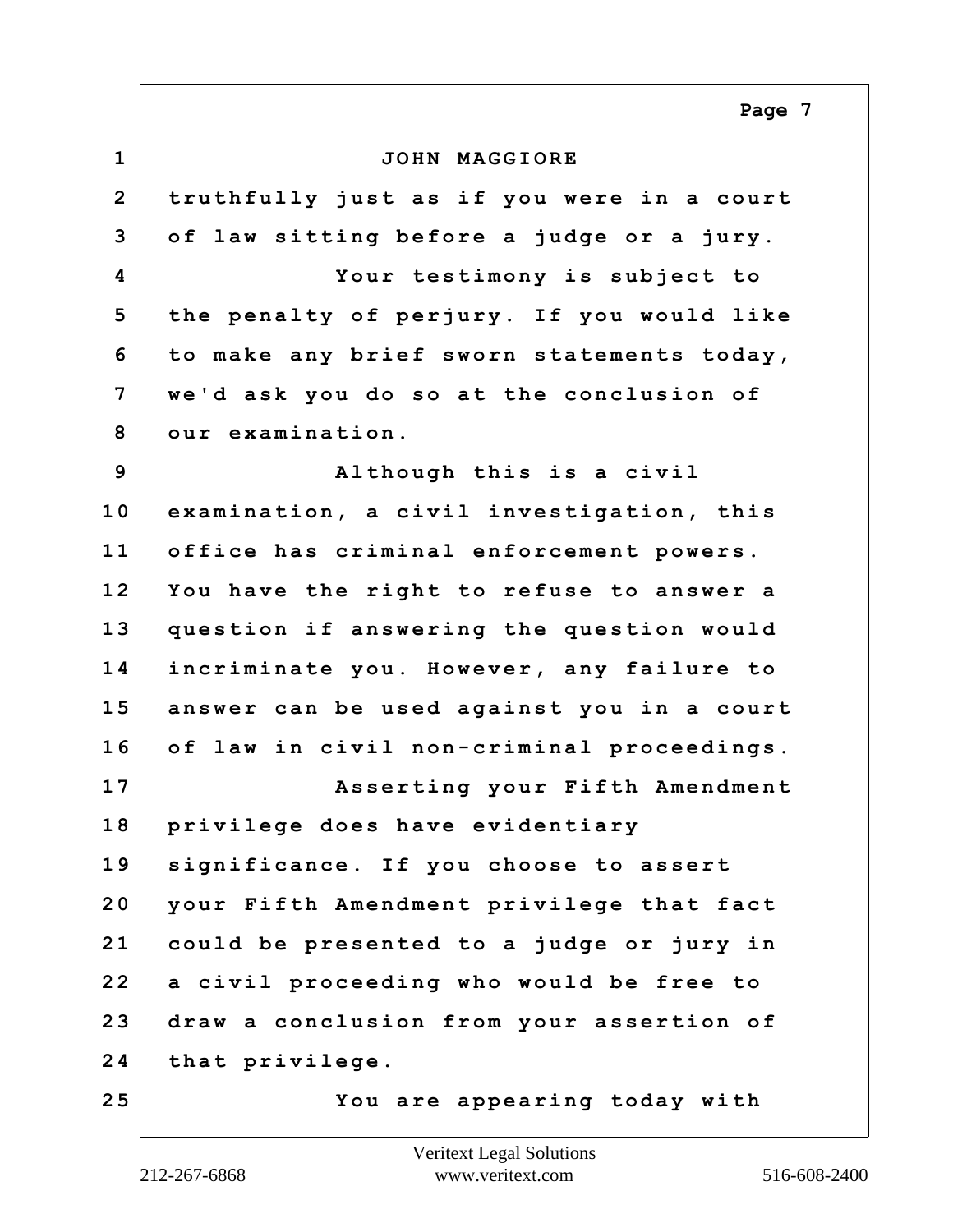**1 JOHN MAGGIORE 2 your attorney present. You may consult 3 with your attorney if you have any 4 questions about attorney-client 5 privilege. However, this is not a 6 deposition. Your attorneys cannot object 7 or otherwise participate. 8 As you can see, we have a 9 court reporter present with us in this 10 virtual space, and she needs to be able 11 to take down my questions and your 12 answers to create a transcript. So the 13 reporter can create a clean record, 14 please provide a verbal response to each 15 question. Please do not shake your head 16 or nod or give responses like a-hum or 17 u-huh. Do you understand? 18 A. I understand. 19 Q. If you do not know the answer 20 to a question, please say that you do not 21 know. Please allow me to finish my 22 question before you begin to answer so we 23 do not talk over each other. This is 24 important to allow our court reporter to 25 create the transcript, particularly since Page 8**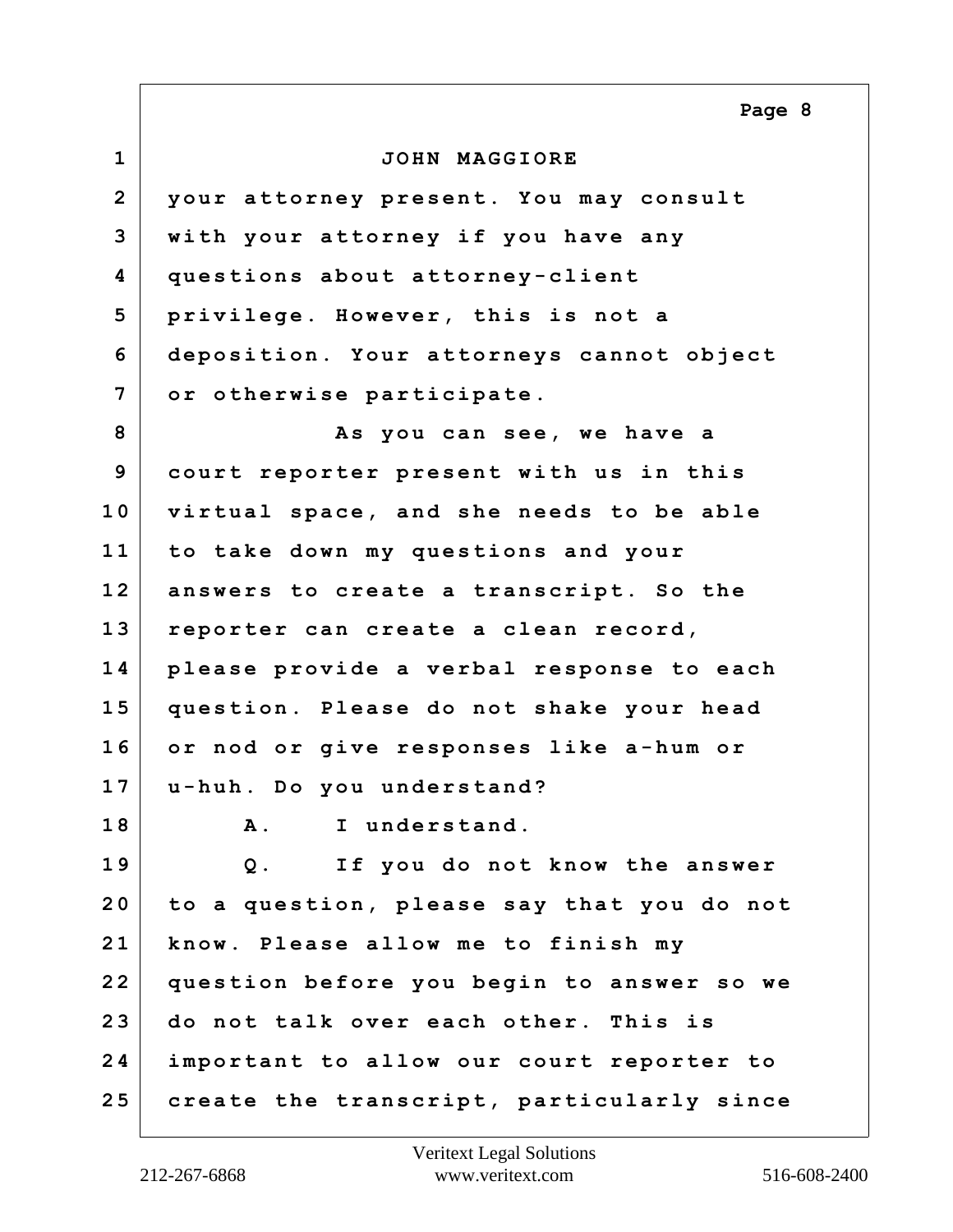**1 JOHN MAGGIORE 2 we're not all in the same room. 3 If at any time today you would 4 want to clarify an answer you have given, 5 please let me know. If you do not 6 understand a question, please let me know 7 and I will try to ask the question in a 8 different way. 9 I will be asking about names 10 and dates and other specific information 11 today. Even if you don't remember a 12 specific name or date, I would ask you to 13 give me your best approximate answer 14 while indicating that your answer may not 15 be exact. 16 If you need a break at any 17 point please let me know. However, if 18 there is a question pending, please 19 answer the question first and then we'll 20 take a break. 21 Can you please confirm that 22 you are not using any technology to 23 create a recording of the proceeding on 24 your end including the use of a screen 25 capture tool? Page 9**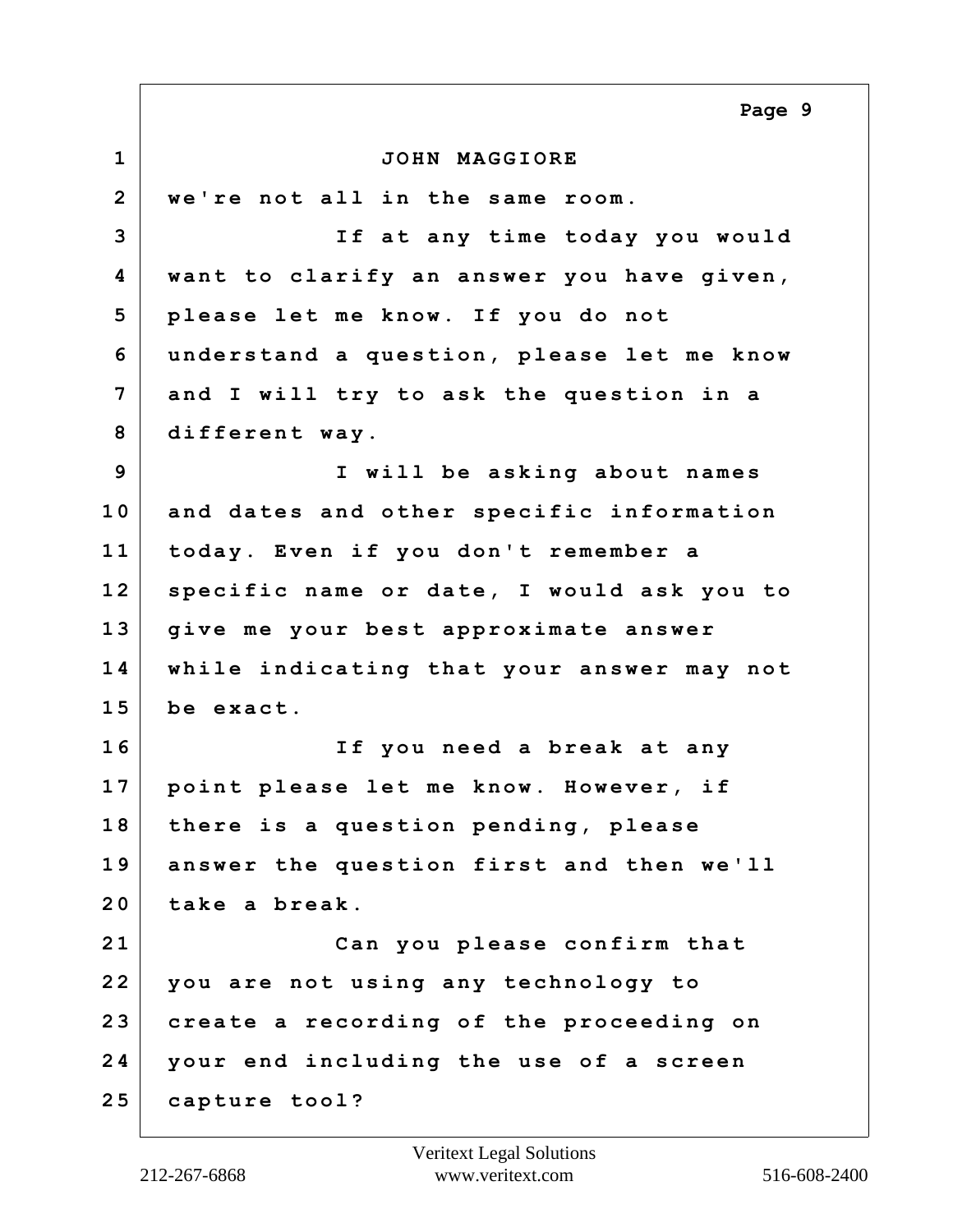**1 JOHN MAGGIORE 2 A. I can confirm that. 3 MR. WEAVER: Can your counsel 4 confirm the same? 5 MR. VACCO: Yes. 6 MS. PERSICO: Yes. 7 Q. Can you please confirm that 8 you're not allowing anyone else to listen 9 in, including through any devices through 10 to this proceeding? 11 A. I can confirm that. 12 MR. WEAVER: Counsel can you 13 confirm well. 14 MR. VACCO: Yes. 15 Q. Can you also please confirm 16 that you aren't and will not be 17 communicating in realtime or during 18 breaks with anyone else, other than your 19 attorneys, about the substance of your 20 testimony? 21 A. Yes, I can confirm that. 22 MR. WEAVER: And counsel, can 23 you also confirm? 24 MR. VACCO: Yes. 25 MS. PERSICO: Yes. Page 10**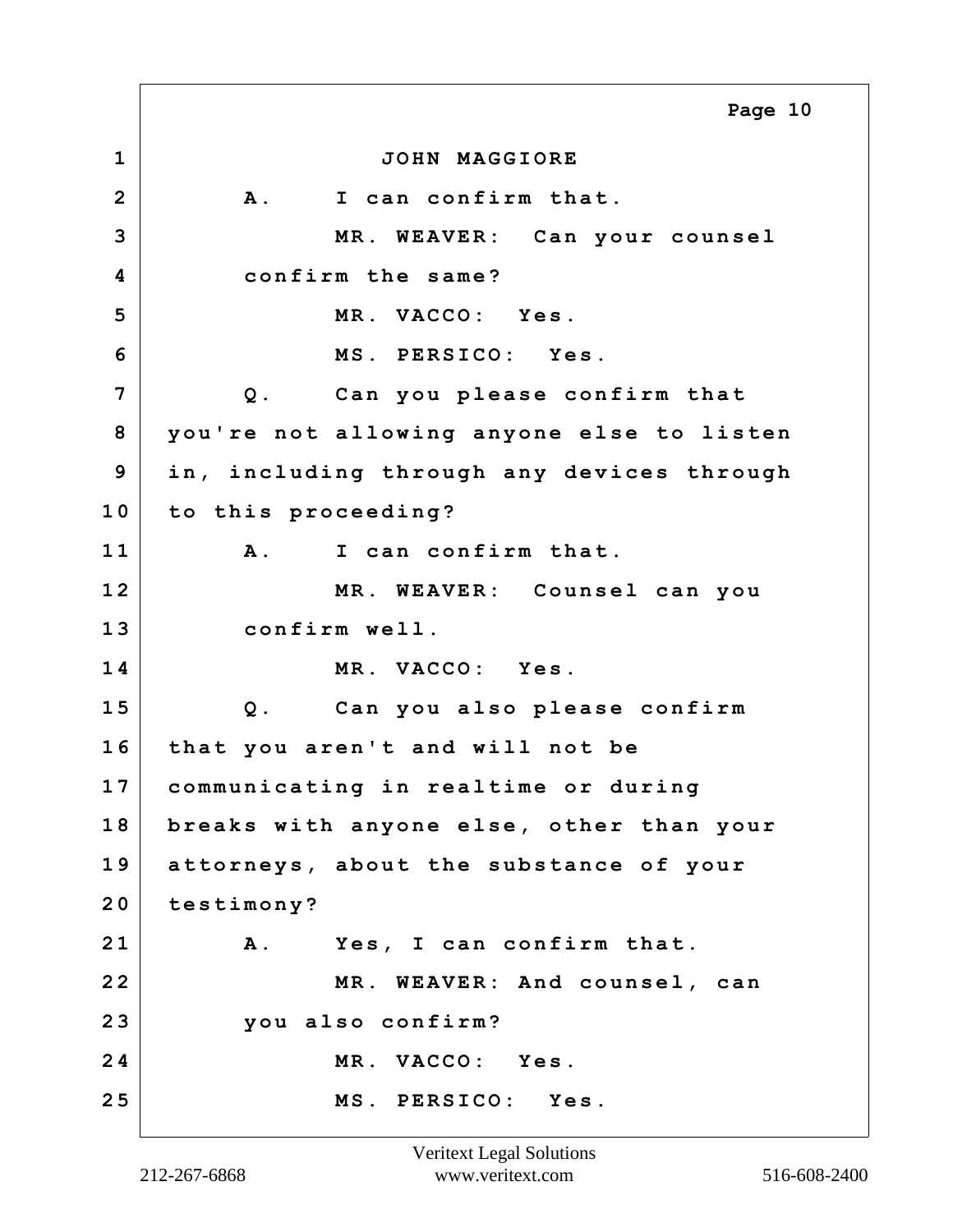**1 JOHN MAGGIORE 2 Q. Executive Law 63(8), the 3 provision under which this investigation 4 is being conducted, prohibits you or your 5 counsel from revealing anything about 6 what we ask you or what you say during 7 the testimony to anyone. 8 If anyone asks you to disclose 9 any such information, please let us know, 10 including any reason they provide for 11 seeking such information, and we will 12 discuss with you whether any disclosure 13 will be permitted. 14 Please note that you are 15 protected from retaliation from 16 participating in today's testimony. We 17 ask that you let us know if you are 18 concerned about any potential retaliation 19 from the Executive Chamber or anyone 20 else. 21 A. I am not concerned about that. 22 Q. To the extent you have any 23 concern going forward, please let us 24 know. 25 A. Okay. Page 11**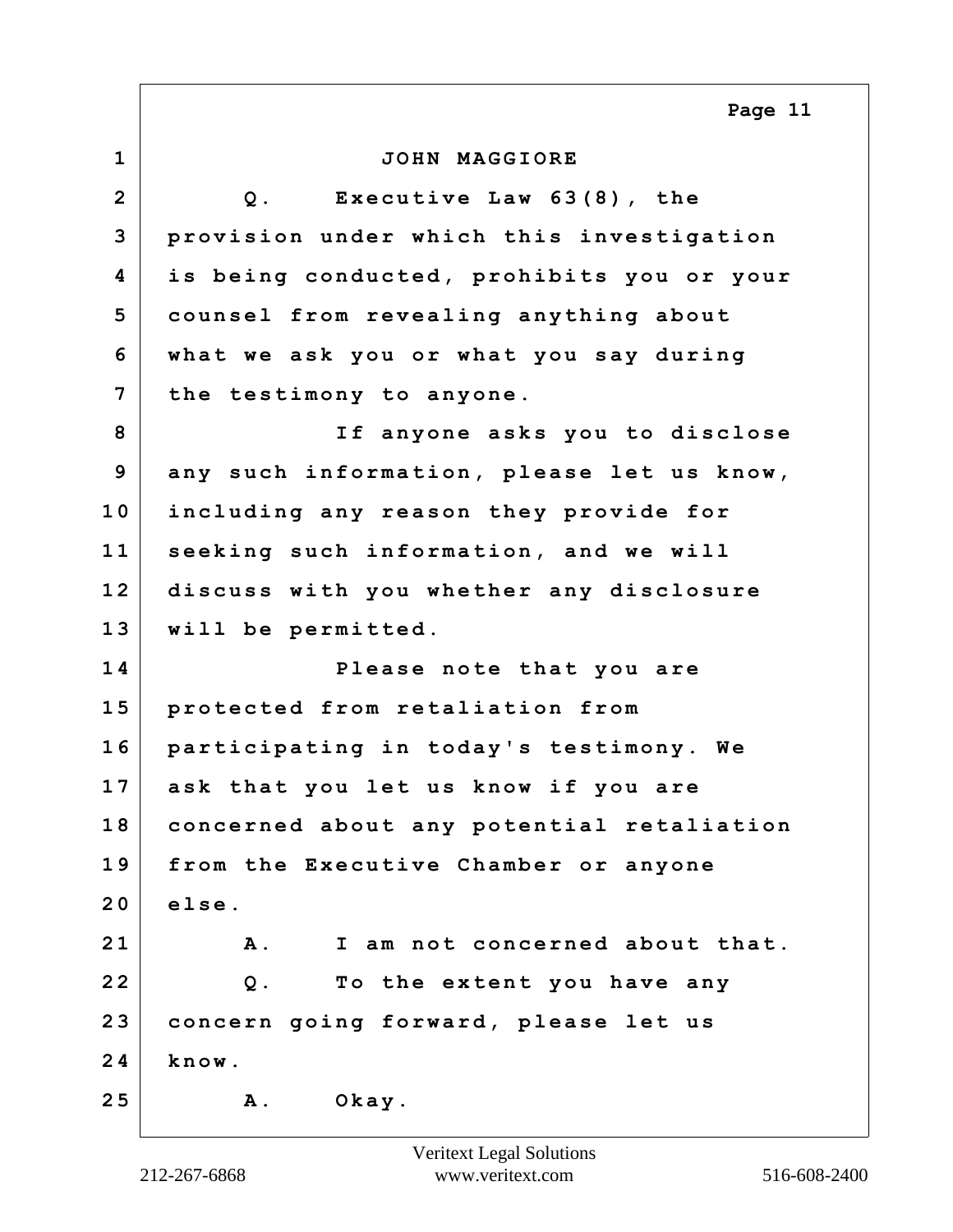**1 JOHN MAGGIORE 2 Q. Are you taking any medications 3 or drugs today that might make it 4 difficult for you to understand or answer 5 my questions? 6 A. Not today, no. 7 Q. Have you had any alcohol 8 today? 9 A. No, I have not. 10 Q. Is there any reason you would 11 not be able to answer my questions fully 12 and truthfully? 13 A. No, not that I can think of. 14 Q. Please state your full name. 15 A. John Batista Maggiore. 16 Q. And your date of birth? 17 A. . 18 Q. What is your current home 19 address? 20 A.**  $\blacksquare$ **21** . **22 Q. Do you have a business 23 address? 24 A. I'm just starting a new job 25 and I probably do but I don't have it Page 12**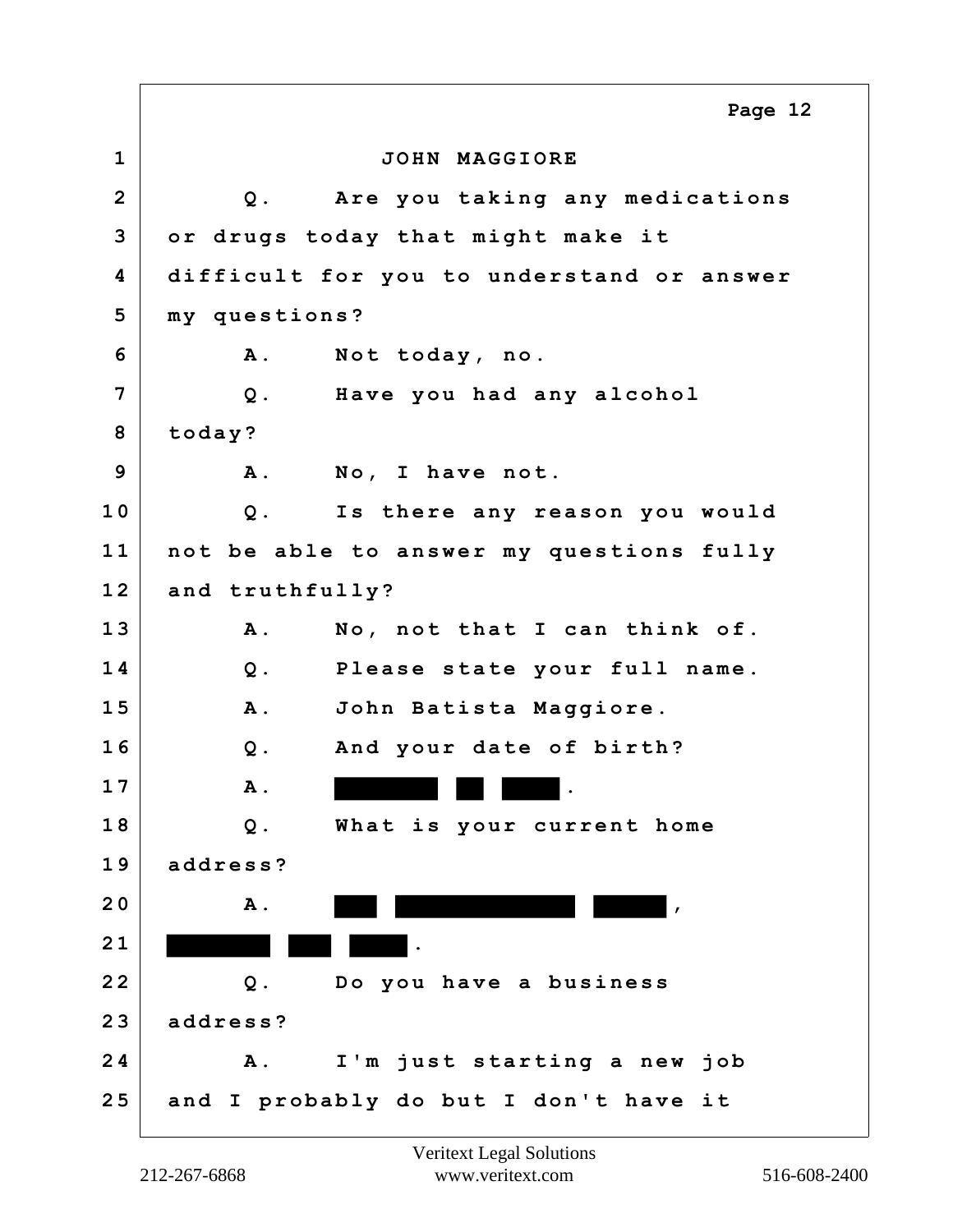**1 JOHN MAGGIORE 2 yet. 3 Q. What is your new job? 4 A. Commissioner in the Public 5 Service Commission. 6 Q. And will that be based in 7 Albany? 8 A. Yes, it will. 9 Q. Mr. Maggiore, have you ever 10 given testimony before? 11 A. Yes, I have. 12 Q. When? 13 A. On two separate cases. I'm 14 blanking on the years but within the last 15 decade. 16 Q. And what was the nature of 17 those cases? 18 A. The more recent one was an 19 investigation of Joe Percoco, who I used 20 to work with, and prior to that it was an 21 investigation that appeared to be 22 centered around a guy name . 23 Q. And in what capacity did you 24 participate in those proceedings? 25 A. Well, in the Percoco case -- Page 13**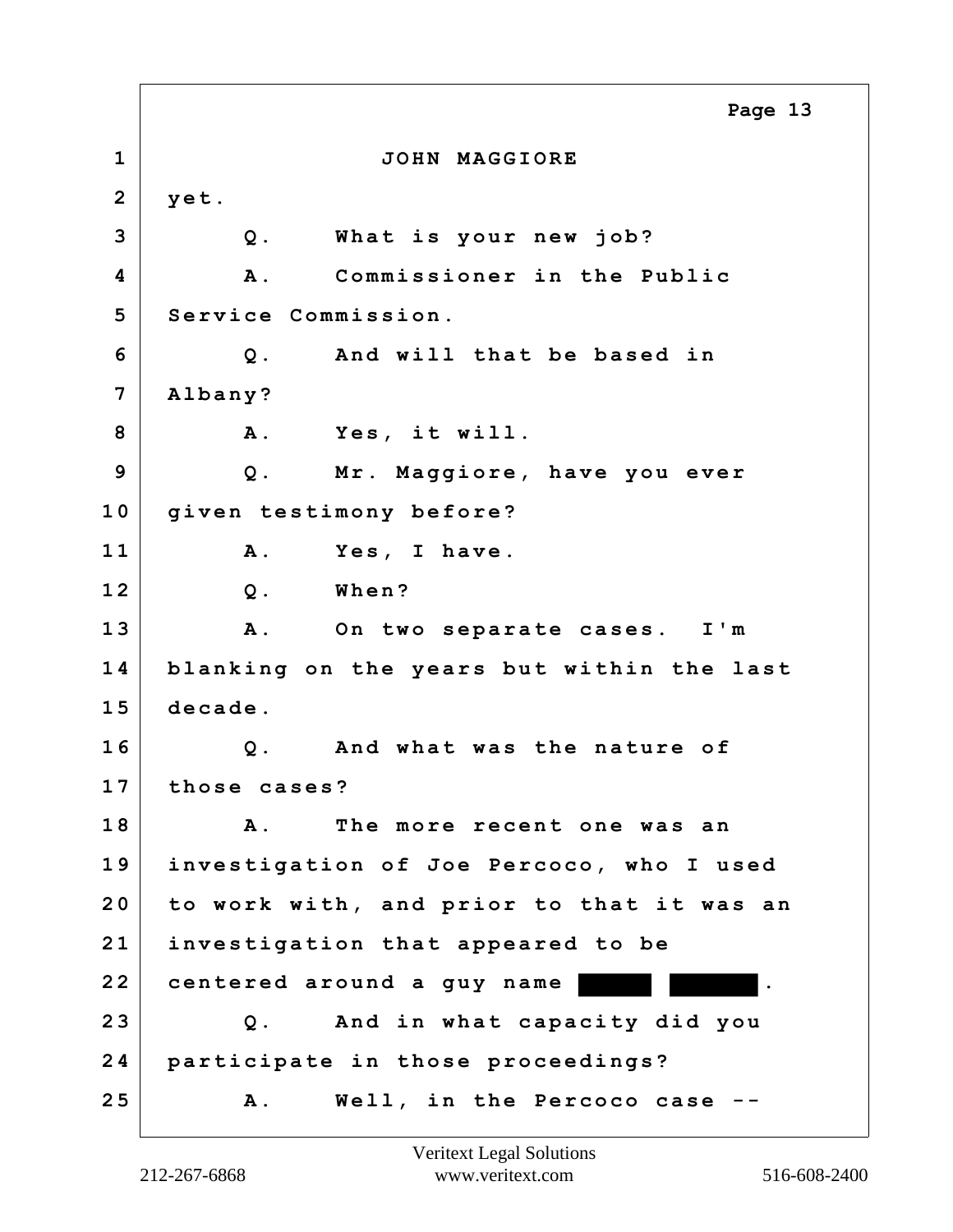**1 JOHN MAGGIORE 2 both cases as a witness, so... 3 Q. And was this sworn testimony 4 that you provided? 5 A. I believe it was sworn in the 6 case and I don't believe it was 7 sworn in the Percoco case. 8 Q. Have you ever testified at a 9 trial before? 10 A. No, I have not. 11 Q. Did you do anything to prepare 12 for today's proceeding? 13 A. Yes. 14 Q. What did you do? 15 A. I consulted with my attorneys. 16 Q. Have you done anything else? 17 A. Not -- no. 18 Q. Have you looked at, on your 19 own, looked at any documents? 20 A. Well, I've been looking at 21 media accounts as this whole issue has 22 unfolded for the last several months, but 23 not specifically to prepare for this case 24 but more because I'm interested in the 25 topic. Page 14**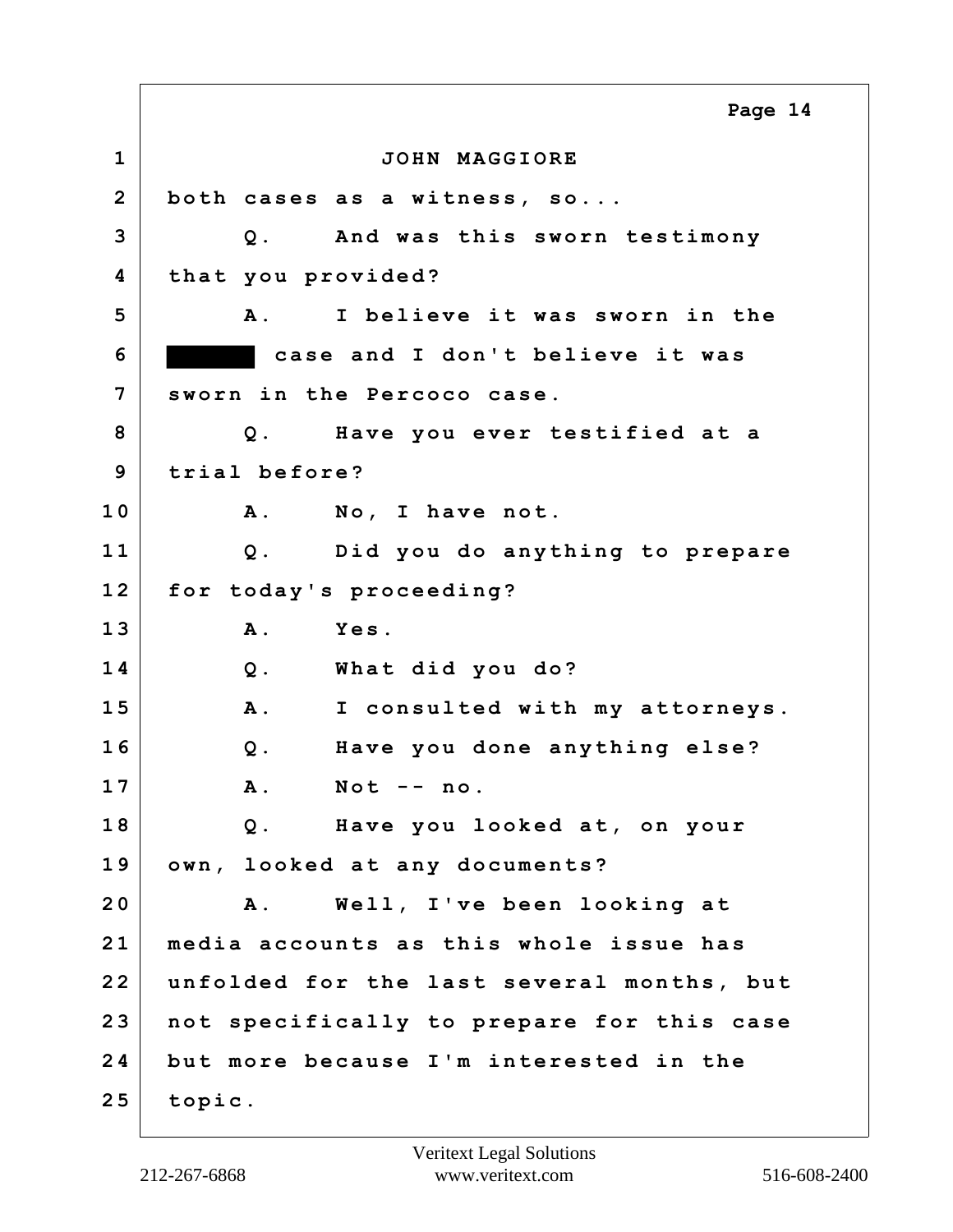**1 JOHN MAGGIORE 2 Q. In preparing for today's 3 proceeding did you, on your own, review 4 any emails? 5 A. On my own, no. 6 Q. How many times did you meet 7 with your counsel? 8 A. Let's say half dozen. 9 Q. And for a total of how much 10 time, approximately? 11 A. Maybe 10 hours, total. Does 12 that sound right? 13 Q. Other than your counsel, have 14 you spoken to anyone about today's 15 proceeding? 16 A. Yes. 17 Q. Who? 18 A. I told my wife, I told my 19 parents and I told a friend that it was 20 going to take place. 21 Q. And who is the friend that you 22 told? 23 A. Her name is . 24 Q. Have you told anyone who has 25 ever worked in the Executive Chamber Page 15**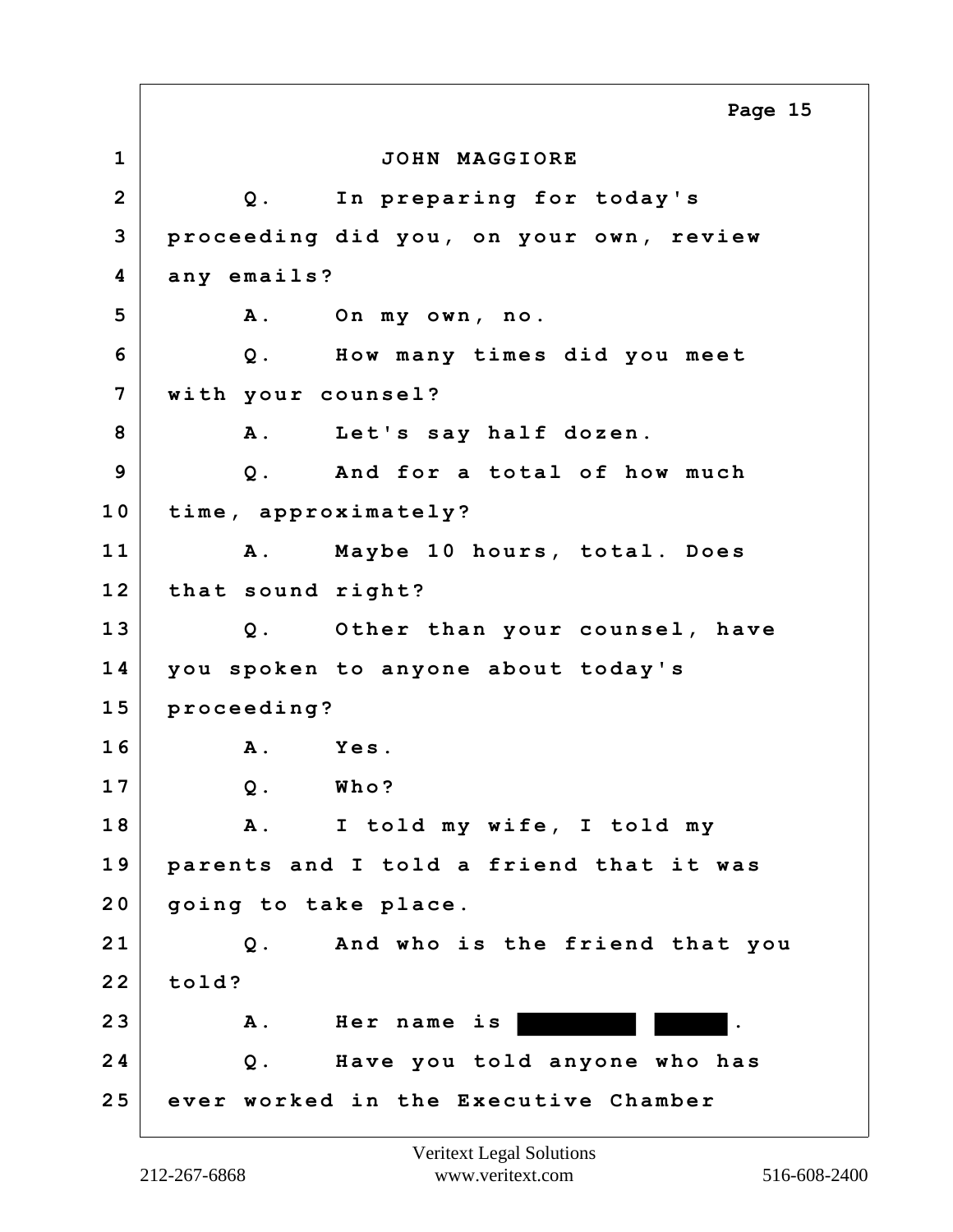**1 JOHN MAGGIORE 2 about today's proceeding? 3 A. works in the 4 Executive Chamber. 5 Q. In what role? 6 A. Well, her job was my Chief of 7 Staff and I'm no longer there but her 8 title hasn't changed. So she's in 9 transition right now. 10 Q. Tell me about the discussion 11 that you had with ? 12 A. Yesterday, as I was walking to 13 this office, she called me and was really 14 calling to talk to me about the previous 15 night's election results and she asked -- 16 that was the main topic of the 17 conversation. But after we talked about 18 that she asked if I had talked to the 19 Attorney General, I said no, I'm going to 20 do that, I guess I said tomorrow. 21 Q. And what else did she say? 22 A. That's the sum and substance 23 of that conversation. 24 Q. Did she indicate whether she 25 had spoken to the Attorney General? Page 16**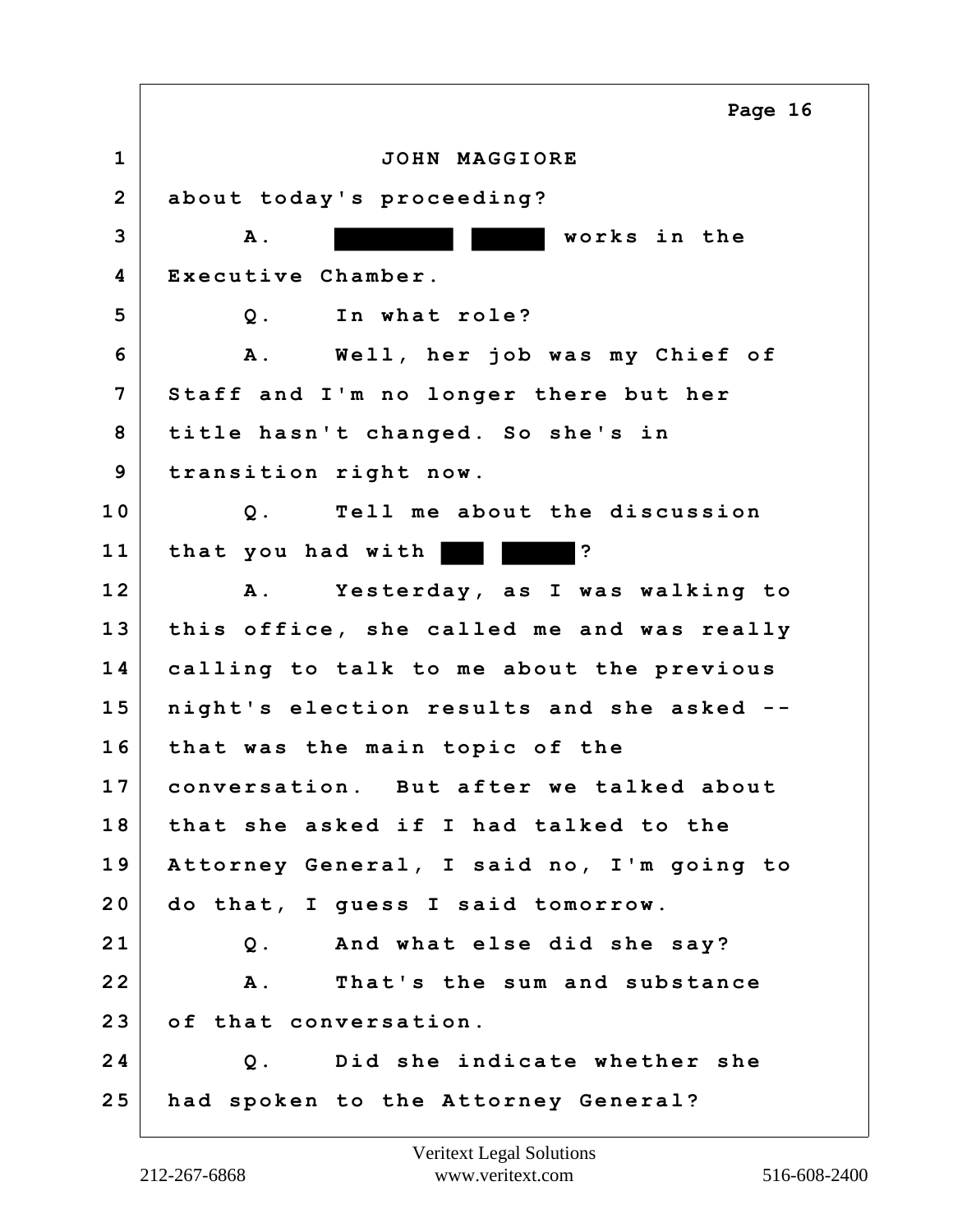**1 JOHN MAGGIORE 2 A. Not in that conversation, no. 3 Q. Have you spoken to her 4 previously about whether she's spoken to 5 the Attorney General? 6 A. Yes. When she told me earlier 7 that she had spoken to the Attorney 8 General. 9 Q. What did she tell you about 10 that discussion? 11 A. She said that it was mostly 12 about the work environment on the second 13 floor and the circumstances of when she 14 was called to the Executive Mansion to 15 assist the Governor. 16 Q. What else did she tell you? 17 A. That's about it. Although, I 18 should say that I asked if anybody told 19 her not to talk to me about it and she 20 said no. 21 Q. Did she say anything else to 22 you about her time talking to the 23 Attorney General? 24 A. I don't remember any other 25 specifics. Those are the two topics that Page 17**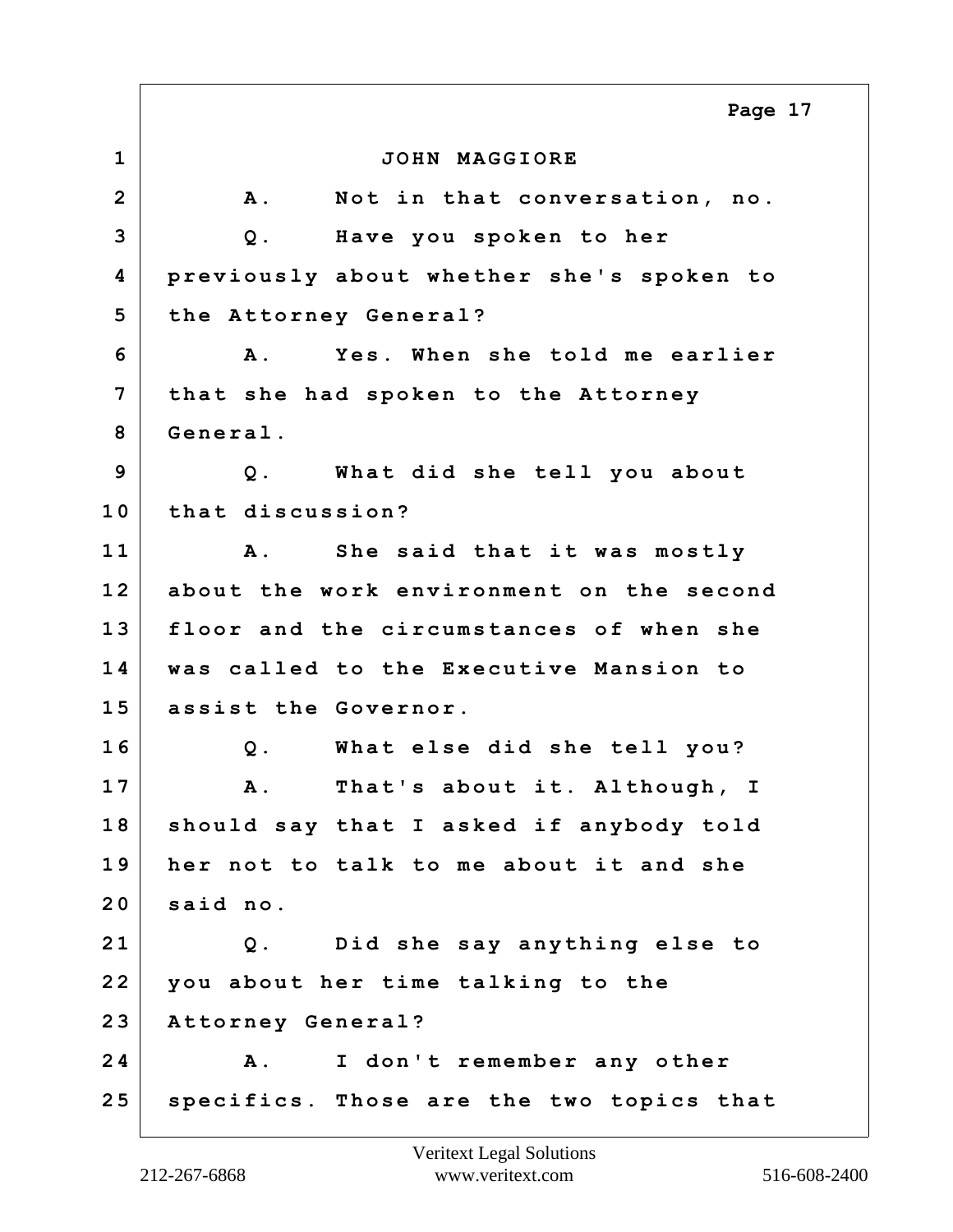**1 JOHN MAGGIORE 2 I remember her telling me about. 3 Q. Was this a phone call or in 4 person?** 5 A. Phone call. **6 Q. Did she say why she was 7 calling you to tell you this? 8 A. No, not specifically. But we 9 talk frequently. 10 Q. Has anyone else told you that 11 they've spoken to the Attorney General? 12 A. Yes. 13 Q. Who? 14 A. Mark Poloncarz. 15 Q. And when did that conversation 16 take place? 17 A. Some time last month. 18 Q. And tell me about that 19 conversation? 20 A. He mentioned in passing that 21 he had a conversation and he was asked 22 about a conversation that he had with 23 Larry Schwartz. 24 Q. What else did he say about 25 that conversation? Page 18**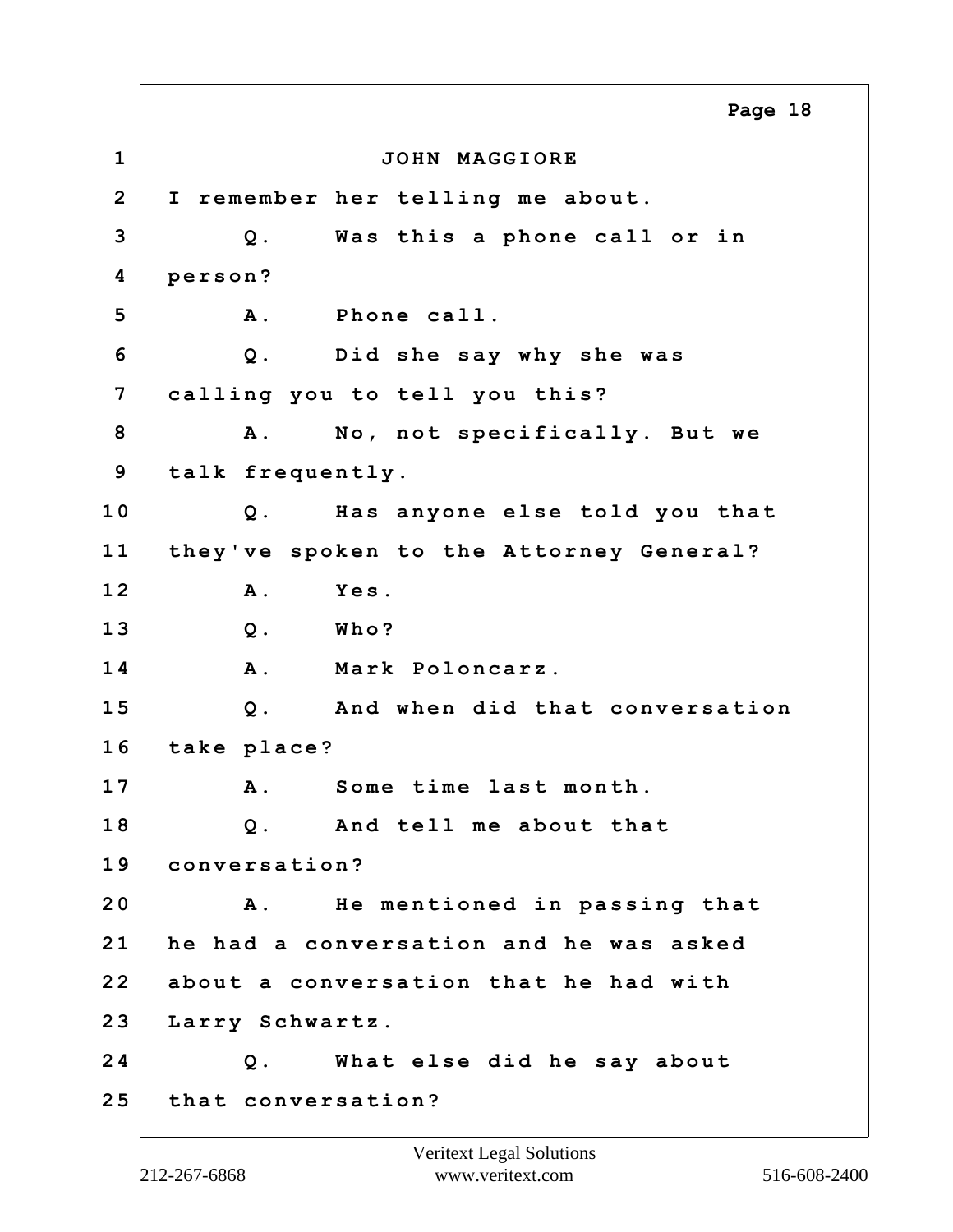**1 JOHN MAGGIORE 2 A. That's pretty much it. 3 Although, we reflected that Larry 4 Schwartz had called him while he happened 5 to be on the phone with me, so he didn't 6 take that call. 7 Q. Anything else?** 8 A. No, not that I recall. **9 Q. Have you spoken to anyone else 10 about their speaking to the Attorney 11 General? 12 A. No, I have not. 13 Q. You have a binder that we sent 14 to you, correct, in front of you? 15 A. Yes, I do. 16 Q. Could you please turn to tab 17 1? 18 A. Okay. 19 (Exhibit 1, Subpoena Duces 20 Tecum, dated June 2, 2021 was 21 received and marked on this date 22 for identification.) 23 Q. And tab 1 is a document 24 subpoena addressed to you dated June 2nd, 25 2021. Do you see that? Page 19**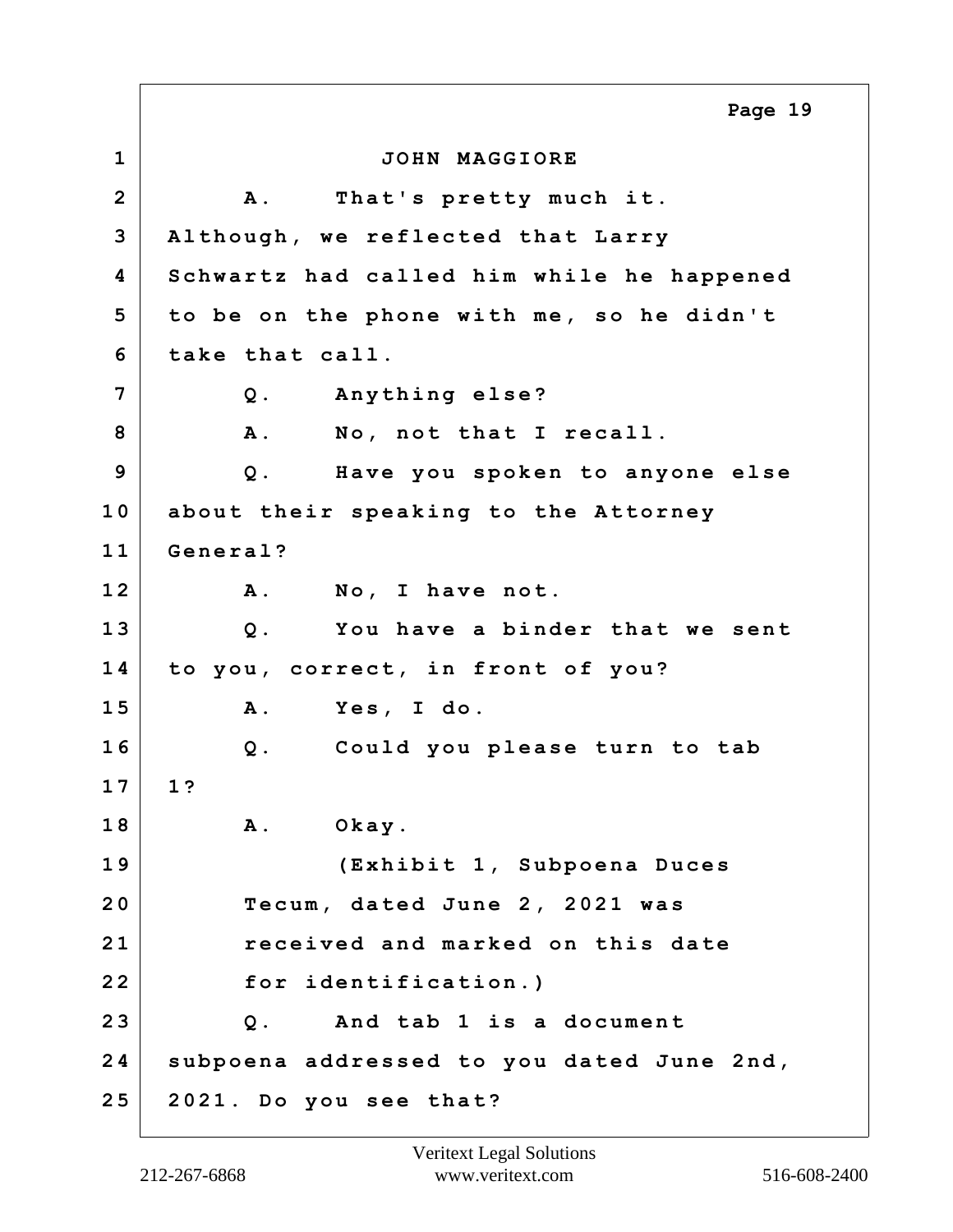**1 JOHN MAGGIORE 2 A. I do. Yes, I do. I was just 3 looking for the date, which I don't see. 4 Q. If you turn to the second page 5 you'll see the top. 6 A. Yes, I see it. Yes. 7 Q. Did you read and review this 8 subpoena? 9 A. I did. 10 Q. And what did you do to comply 11 with it? 12 A. I consulted with my attorneys. 13 To tell you the truth, I found it a 14 little confusing, which is one of the 15 reasons I consulted with my attorneys. 16 Q. Did you do anything 17 specifically beyond talking to your 18 attorneys in order to comply with the 19 subpoena? 20 A. I interacted with them and 21 also with vendors that they use to search 22 both email and social media accounts and 23 some devices that I have so that I could 24 comply. 25 Q. Which devices were searched? Page 20**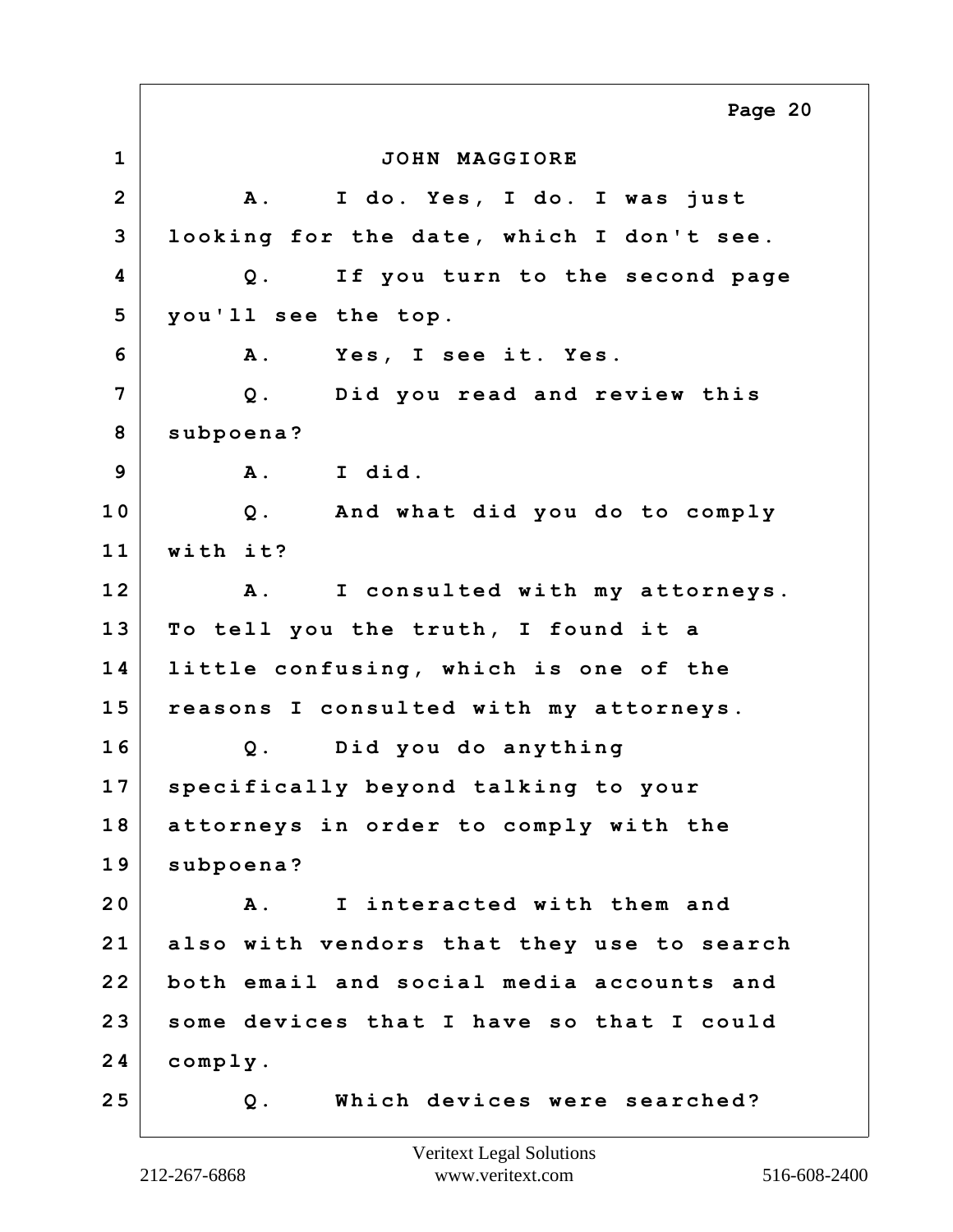**1 JOHN MAGGIORE 2 A. My cellphone and my iPad. 3 Q. Were these -- is that a 4 personal cellphone? 5 A. Yes, it is. 6 Q. Is that a personal iPad? 7 A. Yes, it is. 8 Q. Were any other devices 9 searched? 10 A. No. 11 Q. What email accounts were 12 searched? 13 A. I have a Gmail call, a Hotmail 14 account. 15 Q. Any other accounts? 16 A. I don't have any other live 17 accounts. 18 Q. Do you have any dormant 19 accounts? 20 A. When I worked -- when I was 21 actively working in the Chamber I had an 22 Executive Chamber email account but I 23 don't have any access to that and I 24 haven't since October. 25 Q. Other than that, do you have Page 21**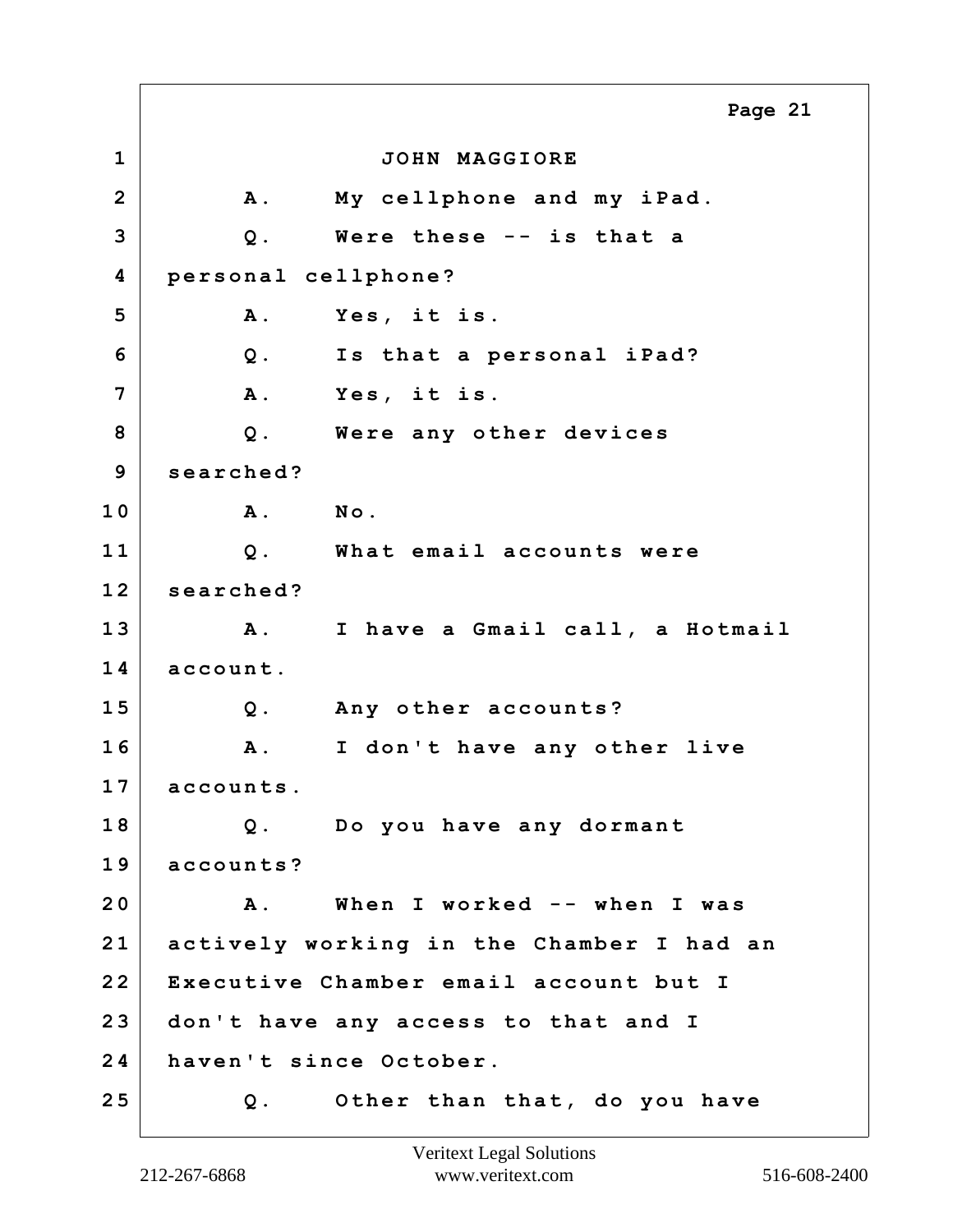**1 JOHN MAGGIORE 2 any dormant personal accounts? 3 A. I think years ago I used a 4 Yahoo account but I haven't used that for 5 years. When I was a student I had a 6 student account, but that was many many 7 years ago. 8 Q. What is your Gmail email 9 account?** 10 A. It's @Gmail.com. **11 Q. And what is your Hotmail 12 account? 13 A. It's 1 4 @Hotmail.com. The Gmail is 15 the one that I use most frequently these 16 days. 17 Q. Were there any -- what media 18 accounts were searched? 19 A. Facebook, Twitter, Instagram 20 and LinkedIn. 21 Q. And what is your Twitter 22 handle? 23 A. I don't remember. I'm sorry. 24 Q. Your Instagram handle? 25 A. I don't remember that either. Page 22**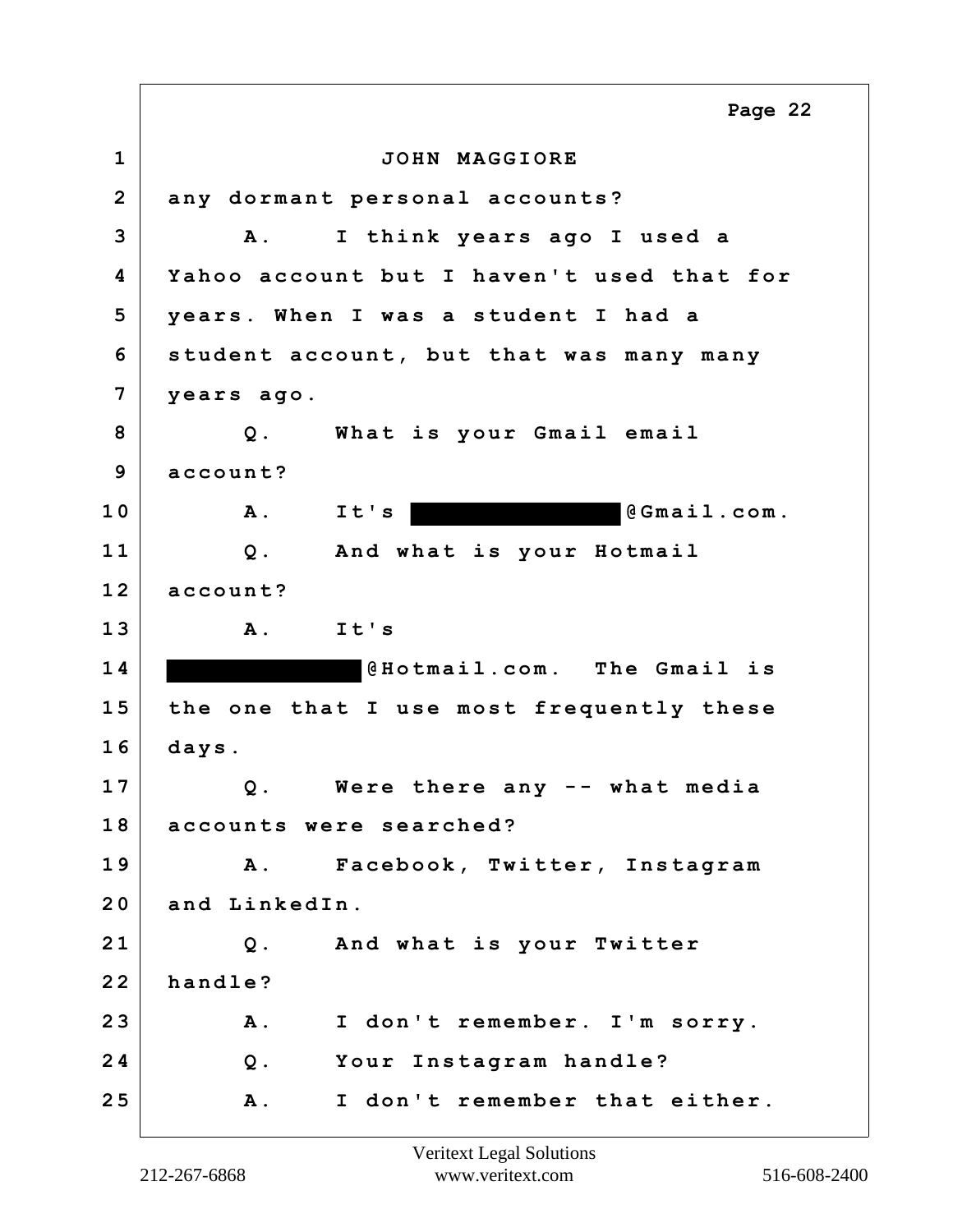**1 JOHN MAGGIORE 2 I don't remember any of these handles. 3 I'm sure we can provide that but I just 4 don't remember. 5 Q. Any other social media 6 searched? 7 A. No. 8 Q. Any other accounts or forms of 9 communication were searched? 10 A. No. 11 Q. What about text messages? 12 A. I don't use text messages, so 13 I had none to search. 14 Q. And have you never used text 15 messages? 16 A. I had in the past but I had it 17 disabled from my phone several years ago. 18 Q. When was it disabled? 19 A. I don't remember exactly but I 20 think it was probably 2018 but it might 21 have been before that. 22 Q. Can you look, within tab 1 23 that you're there, the document subpoena? 24 A. Yes. 25 Q. Page 7 paragraph 18 at the Page 23**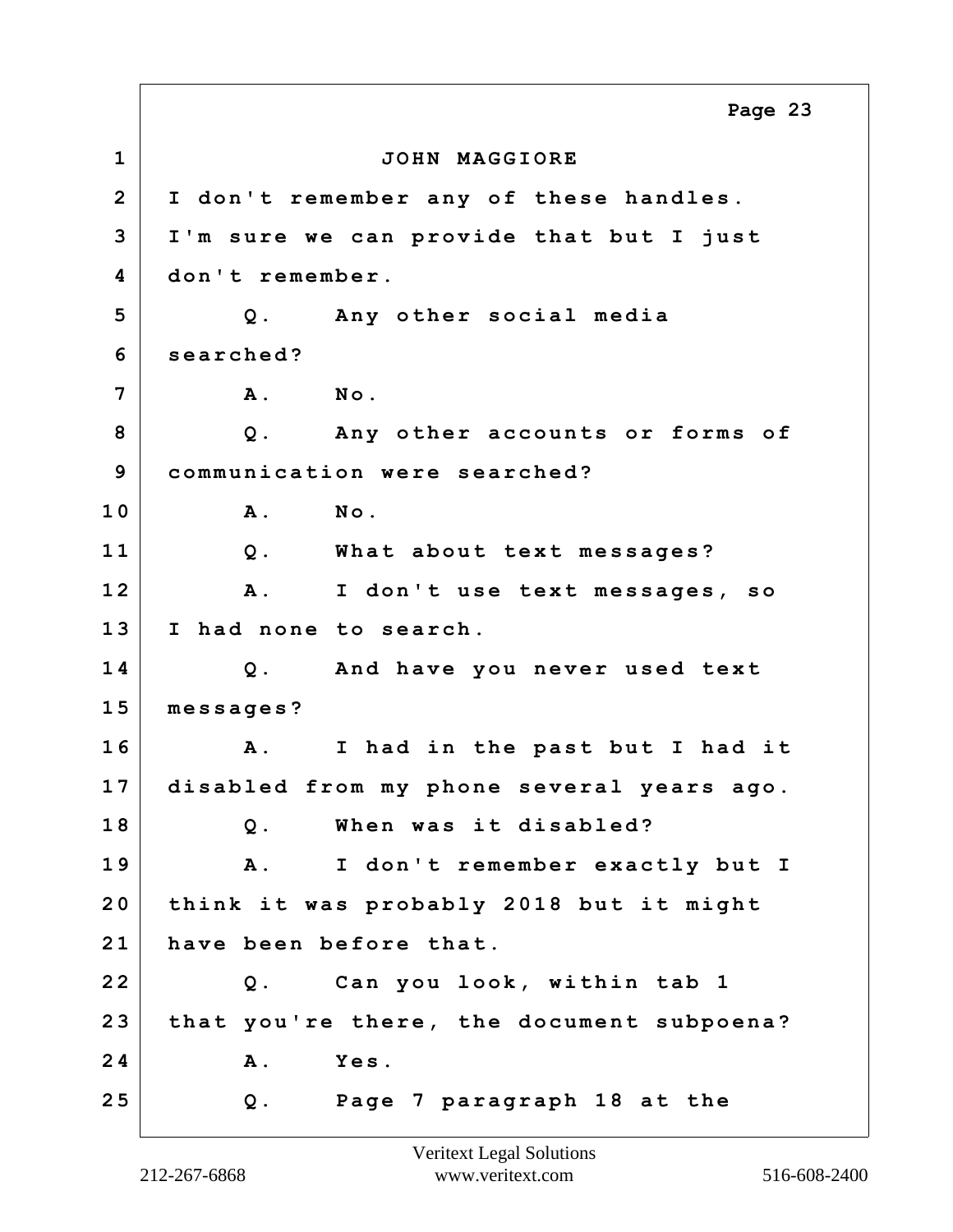**1 JOHN MAGGIORE 2 top, "time period", do you see that? 3 A. Yes. 4 Q. Do you see it says, "The time 5 period covered by the subpoena is from 6 January 1 2013 forward?" 7 A. Yes. 8 Q. Do you believe you used text 9 messaging at some point between 2013, 10 January 1, 2013 and when you stopped 11 using text messages? 12 A. Probably, yes. 13 Q. Okay. But you did not search 14 text messages in responding to the 15 subpoena? 16 A. I didn't search it myself at 17 all, but if I did it would have been 18 associated with the phone number on my 19 phone. So I don't know the technology but 20 if there were dormant text messages it 21 would have been associated with that 22 number. 23 Q. And what is in number?** 24 A. Area code **. I 25 would not know how to search dormant text Page 24**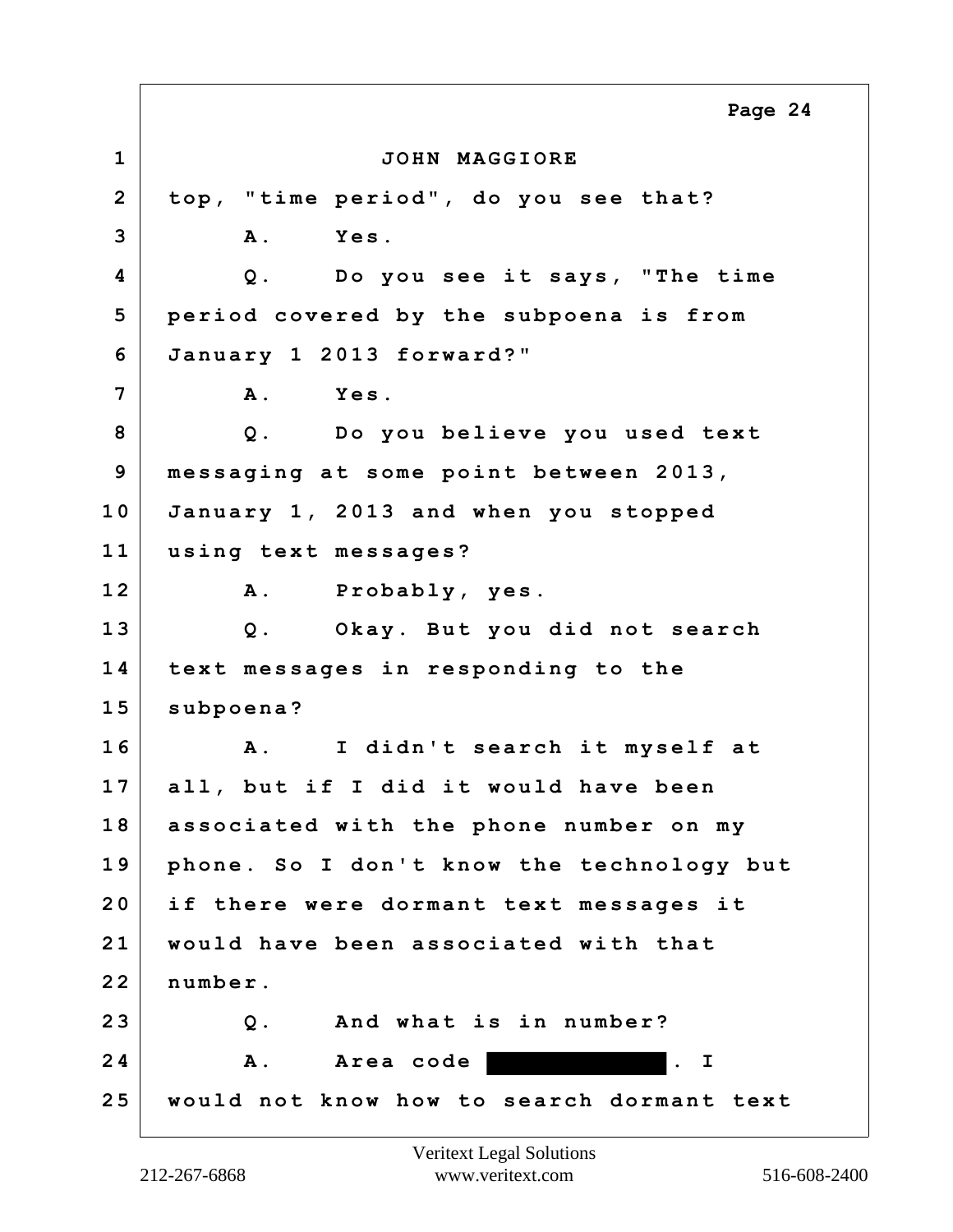**1 JOHN MAGGIORE 2 messages. 3 Q. Do you know if the vendors you 4 dealt with searched the text messages? 5 A. May I ask that question to my 6 attorneys? 7 Q. I'm just asking if you know. 8 A. Yeah, I don't know. 9 Q. Can you turn to tab 2, please? 10 A. I have it. 11 (Exhibit 2, Subpoena Ad 12 Testificandum dated June 2, 2021, 13 was received and marked on this 14 date for identification.) 15 Q. And this is a testimony 16 subpoena -- 17 A. Yes. 18 Q. -- to you dated June 2nd, 19 2021, correct? 20 A. Yes. 21 Q. Have you read the subpoena? 22 A. I did. 23 Q. And is this the subpoena for 24 which you are appearing today? 25 A. Yes, it is. Page 25**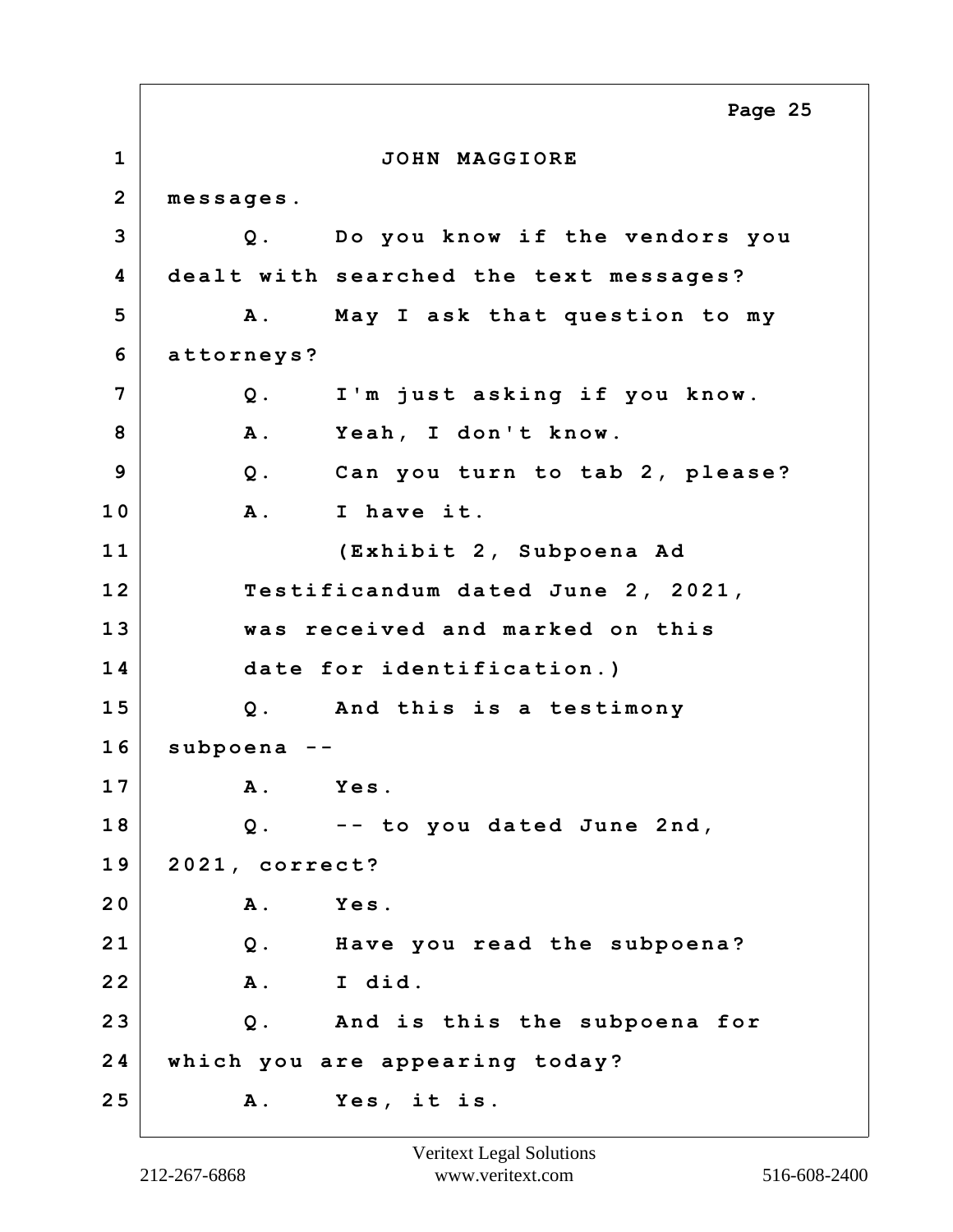**1 JOHN MAGGIORE 2 Q. Mr. Maggiore, what is your 3 education background? 4 A. How far back would you like me 5 to go? 6 Q. College. 7 A. I attended Connecticut 8 College, where I received a BA. I 9 attended the Eagleton Institute of 10 Politics at Rutgers, where I received a 11 Masters in Political Science. I attended 12 the Harvard Kennedy School, where I 13 received a Masters in Public 14 Administration. 15 Q. What year did you receive your 16 BA? 17 A. 1991. 18 Q. And the MA? 19 A. 1992. 20 Q. And the MPA? 21 A. 2000. 22 Q. Following your MA, what was 23 your -- can you just walk through a high 24 level through your employment history? 25 A. Sure. Immediately following Page 26**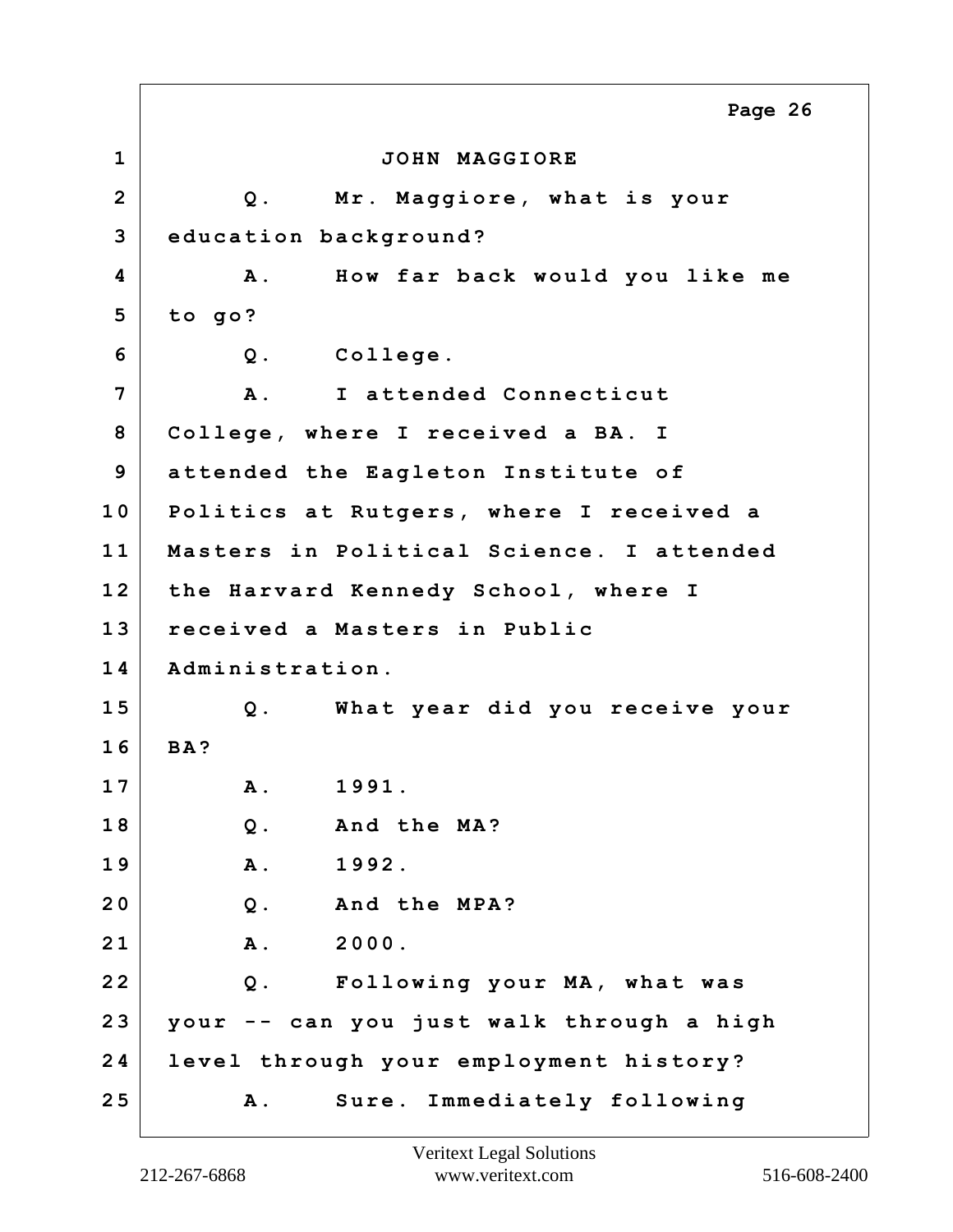**Page 27**

| $\mathbf 1$    | JOHN MAGGIORE                             |
|----------------|-------------------------------------------|
| $\overline{2}$ | that I went to Albany as a New York State |
| 3              | Senate Fellow, which was a job but it had |
| 4              | a time period on it. So in 1993 I went to |
| 5              | work for Governor Mario Cuomo. My title   |
| 6              | was Confidential Assistant and I worked   |
| 7              | for him through the end of his term on    |
| 8              | January 1st, 1995. I then went to work    |
| 9              | for an assembly member from Buffalo named |
| 10             | Sam Hoyt from January of 1995 until I     |
| 11             | went back to school to the Kennedy School |
| 12             | at some point in 1998, I don't remember   |
| 13             | the exact month.                          |
| 14             | After -- well, actually, in               |
| 15             | between my two years there I went to work |
| 16             | for three months at HUD for HUD Secretary |
| 17             | Andrew Cuomo, but then I went back to     |
| 18             | school to finish my degree and after that |
| 19             | from 2000 until the end of 2004 I went    |
| 20             | back to work for Sam Hoyt. My last day    |
| 21             | might have actually been the beginning of |
| 22             | 2015 but in reality I worked until the    |
| 23             | end of the year.                          |
| 24             | 2005?<br>$Q$ .                            |
| 25             | A. Sorry. That's right, 2005.             |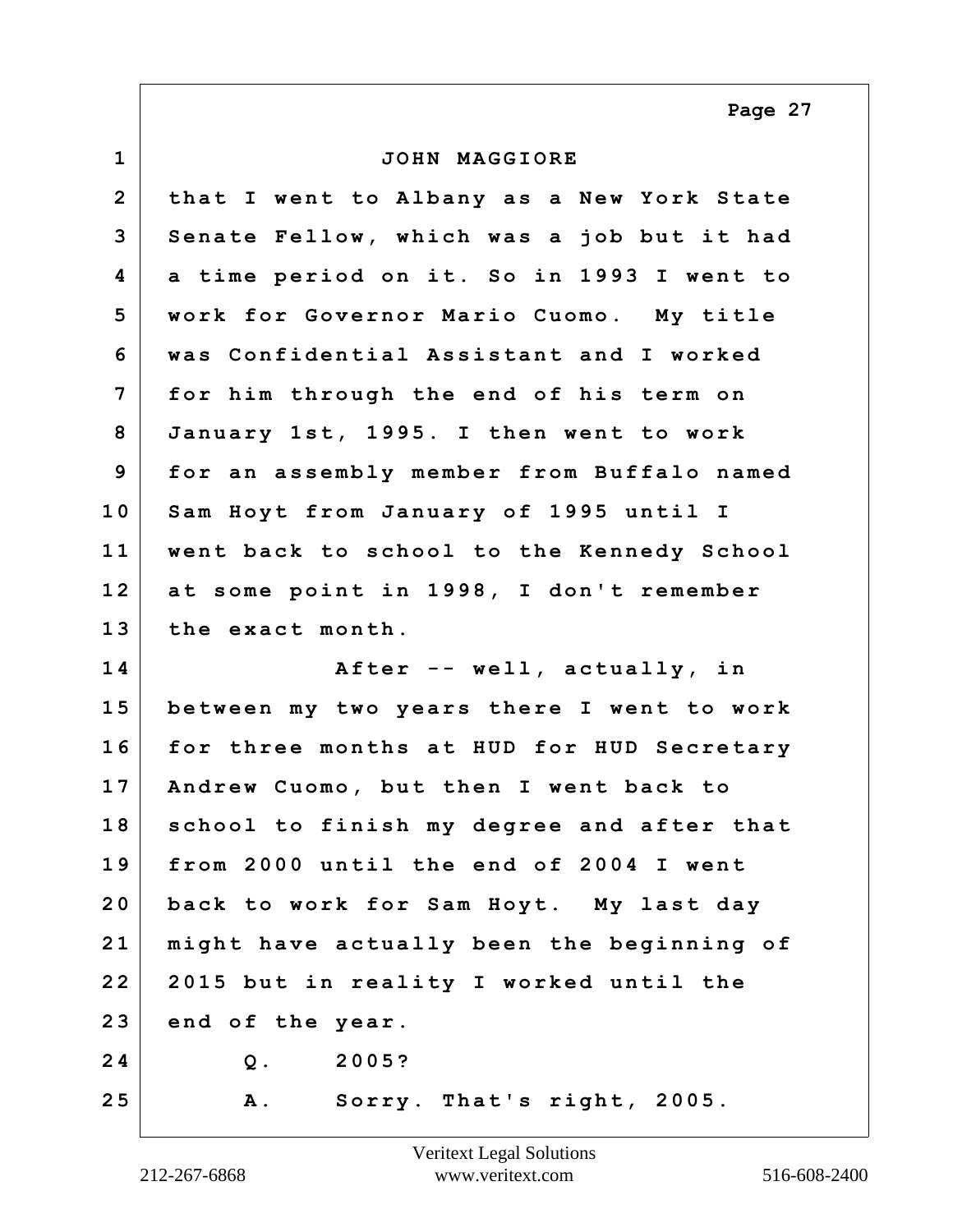**1 JOHN MAGGIORE 2 Right. Yes. I misspoke. 3** So in 2005, the beginning of **4 2005 there was a brief period where I 5 didn't have regular employment and then 6 in the spring, I think it was March, I 7 went to work for the Buffalo Niagra 8 Partnership in the capacity of a 9 contractor for a project that was called 10 the Erie County Stabilization Project, 11 which was also a finite project that came 12 to a conclusion after we published a 13 report later that year. 14 Following that I went to work 15 for Buffalo State College as assistant to 16 the President Muriel Howard. That was 17 later in 2005. In 2007 I went to work for 18 Attorney General Andrew Cuomo as a policy 19 advisor, where I worked for four years. 20 From 2011 -- 21 Q. Let's pause there. We'll cover 22 the Executive Chamber separately. 23 A. Sure. 24 Q. Just a few questions about 25 some of the positions that you just Page 28**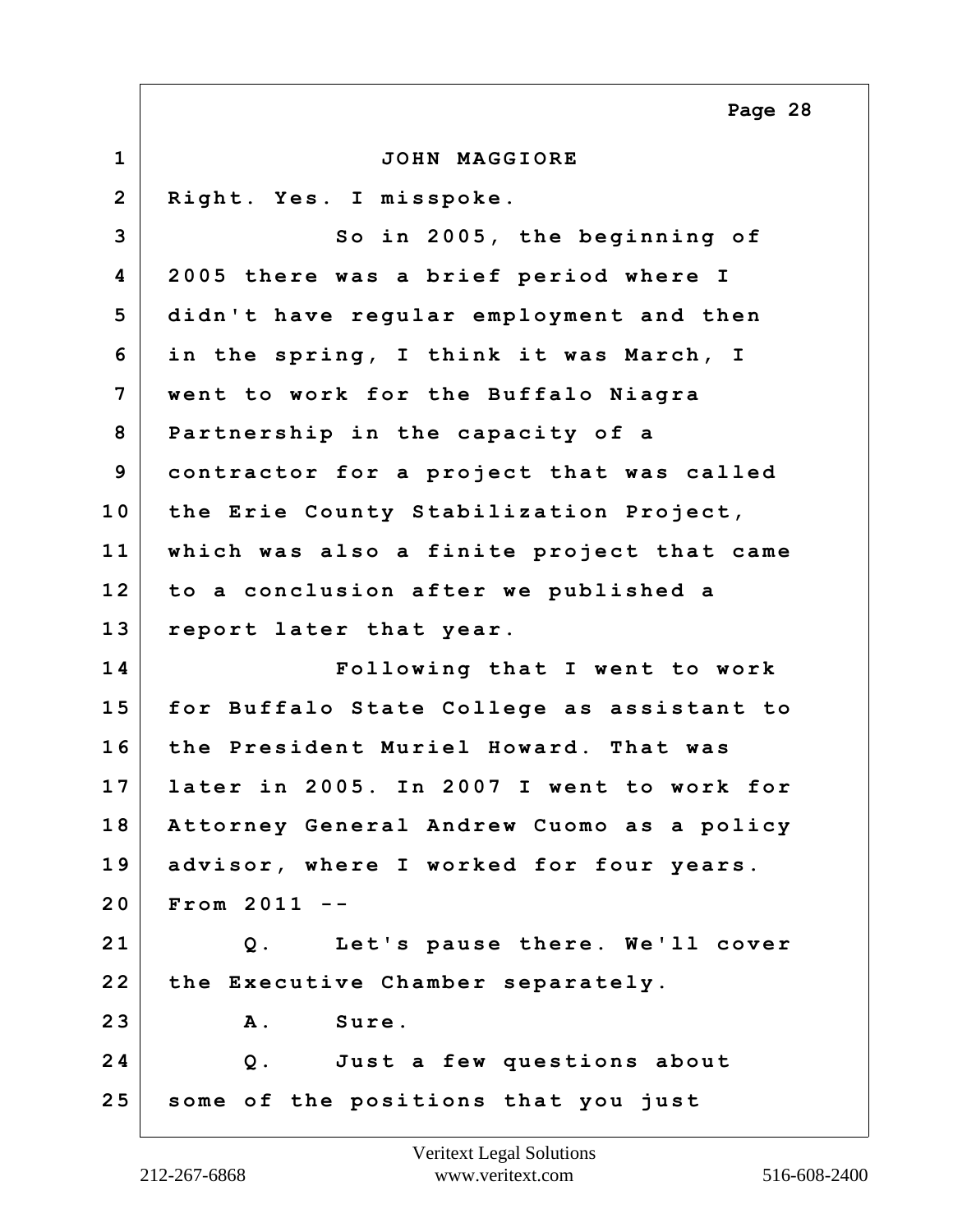**1 JOHN MAGGIORE 2 identified. 3 How did you come to become the 4 Confidential Assistant for Governor Mario 5 Cuomo? 6 A. I heard about a job opening 7 and I sent in an application. I was 8 interviewed and I got the job. 9 Q. Who did you interview with? 10 A. It was a panel of people. I 11 remember some of them but I don't 12 remember all of them. 13 Q. Who do you remember? 14 A. , Joe Percoco, 1 5 , , . I'm 16 sure there are other people there that 17 I'm not thinking of. 18 Q. What did you do as a 19 Confidential Assistant to the Governor? 20 A. That was my title but 21 informally known it was the job of an 22 advance man, and I did advance work in 23 Upstate New York, mostly Upstate New 24 York. That was my territory. 25 Q. And during the time working Page 29**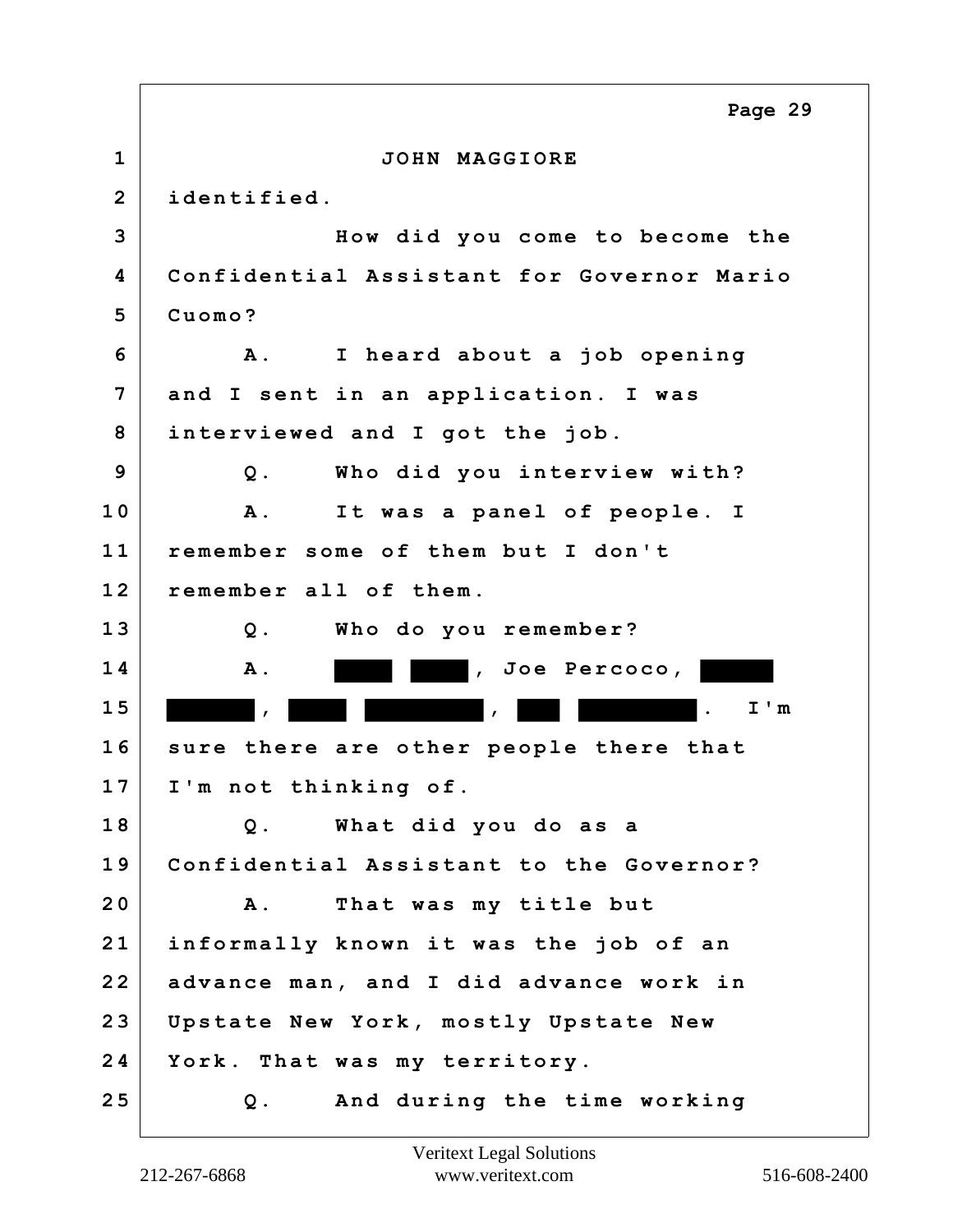**1 JOHN MAGGIORE 2 for Governor Mario Cuomo did you meet or 3 get to know Andrew Cuomo? 4 A. I met him briefly once but I 5 did not get to know him when I was 6 working for Governor Mario Cuomo. 7 Q. And you said you went for a 8 few months and worked for HUD for Mario 9 Cuomo? 10 A. Yes. 11 Q. What was your position? 12 A. It was a staff position. I 13 actually don't even remember the title. 14 Although it was a staff position, it was 15 essentially, like, a paid internship. 16 Q. What did you do? 17 A. Mostly intern level work. I 18 remember one big project I worked on but 19 most of the work I did was low level and 20 not really memorable. 21 Q. How did you get that position? 22 A. I called him up and asked him 23 if I could go work for him over the 24 summer. 25 Q. You called Secretary Andrew Page 30**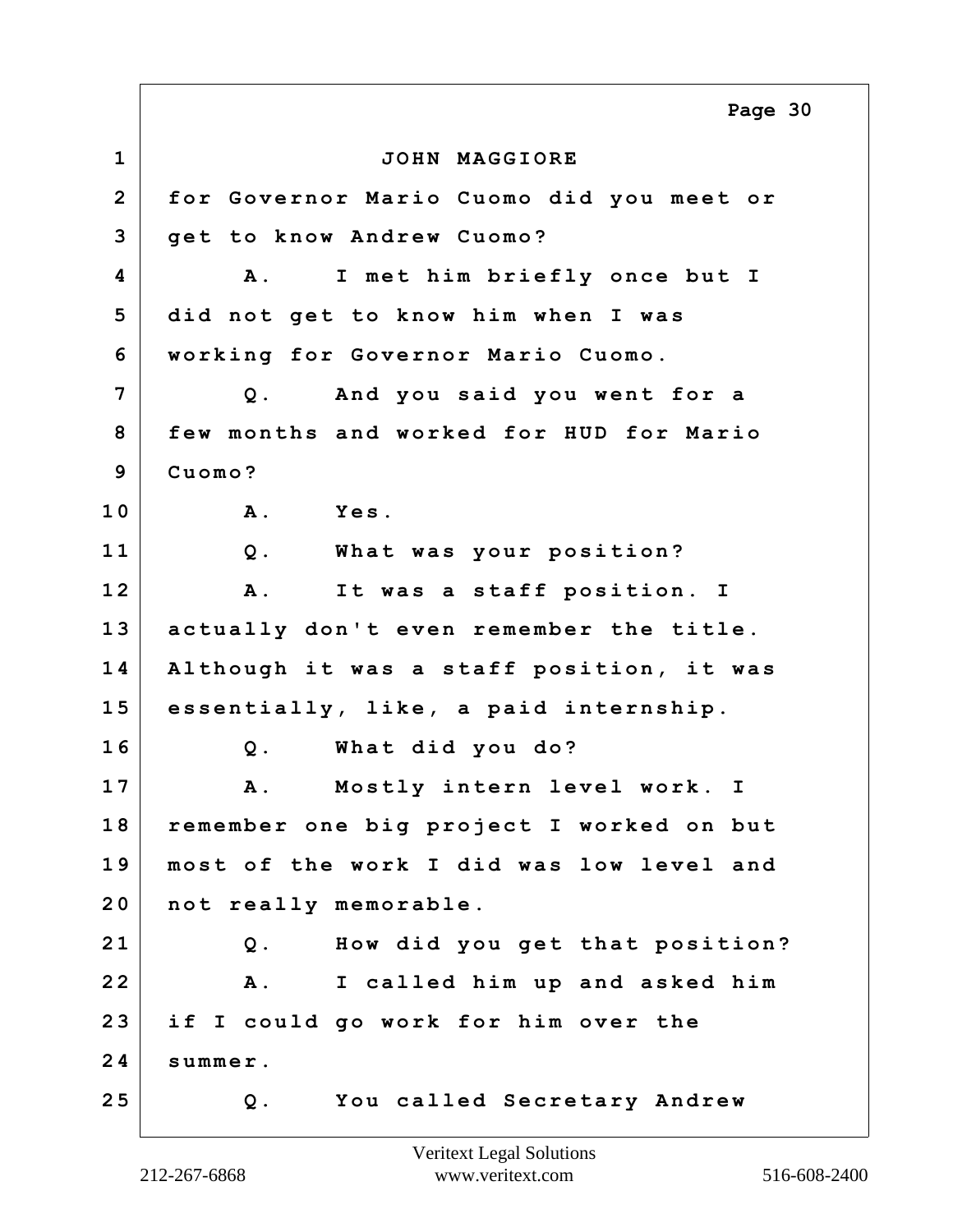|                | Page 31                                   |
|----------------|-------------------------------------------|
| $\mathbf 1$    | JOHN MAGGIORE                             |
| $\overline{2}$ | Cuomo?                                    |
| 3              | I did.<br>A .                             |
| 4              | Had you had any dealings with<br>$Q$ .    |
| 5              | Andrew Cuomo before that?                 |
| 6              | Yes, I had.<br><b>A</b> .                 |
| 7              | And what sort of dealings did<br>$Q$ .    |
| 8              | you have with Andrew Cuomo before that?   |
| 9              | In 1995 he came to Buffalo<br><b>A</b> .  |
| 10             | where I was living and either he or       |
| 11             | somebody on his staff called me because   |
| 12             | he had heard about me from his father. He |
| 13             | asked if -- actually, I'm not sure if it  |
| 14             | was him or somebody on his staff asked if |
| 15             | I could help with an event that he was    |
| 16             | doing in Buffalo. And at that time I met  |
| 17             | with him privately and we started a       |
| 18             | friendship, a relationship at that point. |
| 19             | So in subsequent years,                   |
| 20             | certainly when he came to Western New     |
| 21             | York or maybe Upstate New York, I would   |
| 22             | see him and on occasion I'd go to         |
| 23             | Washington and look him up. Sometimes     |
| 24             | we'd talk over the phone.                 |
| 25             | So you formed some sort of<br>Q.          |

 $\Gamma$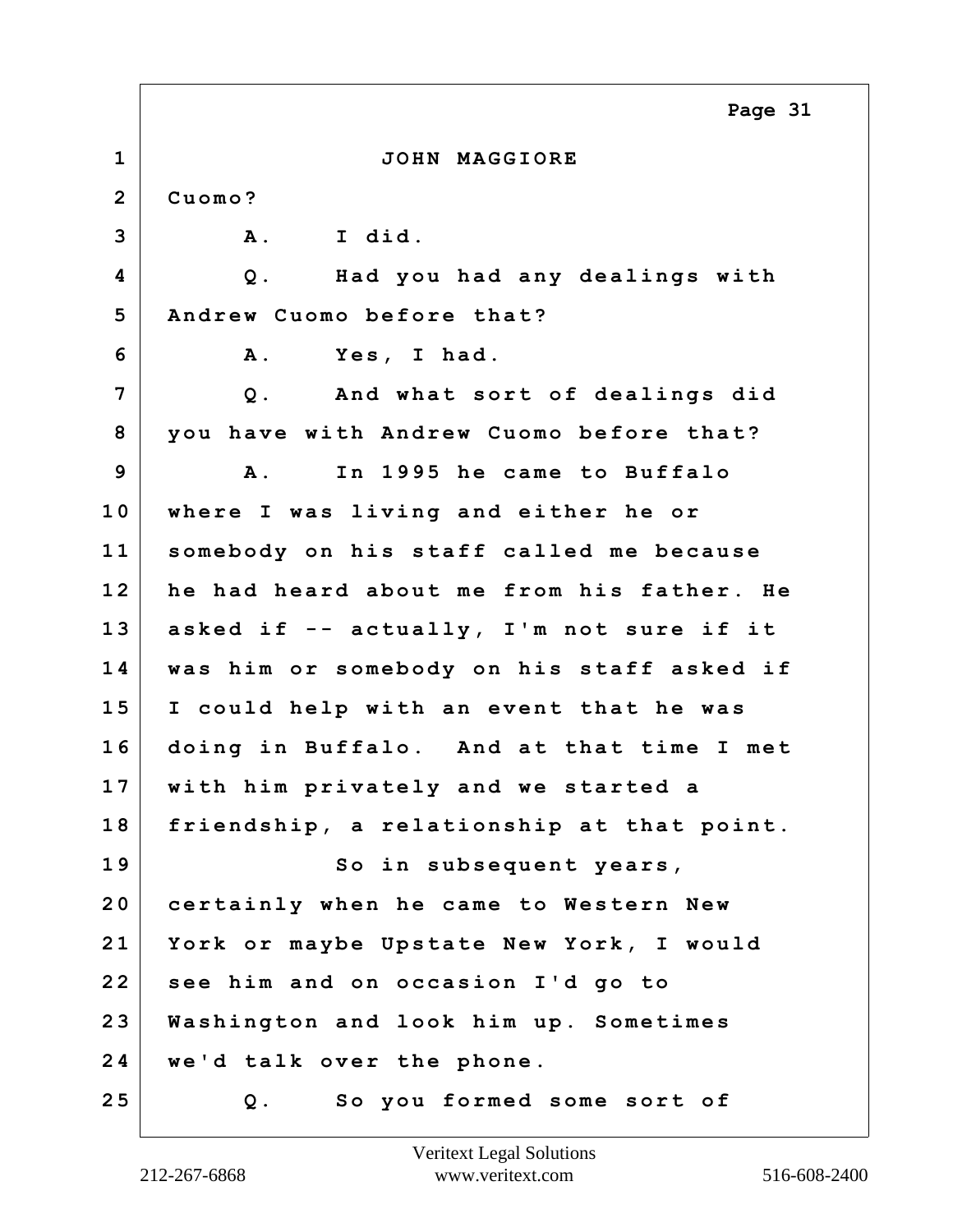**1 JOHN MAGGIORE 2 friendship with Andrew Cuomo during that 3 time? 4 A. I would say yes. 5 Q. Following your time working at 6 HUD for Secretary Andrew Cuomo, did you 7 thereafter continue your friendship with 8 Andrew Cuomo? 9 A. Yes, I did. 10 Q. How often would you see or 11 speak to Andrew Cuomo? 12 A. A handful of times every year, 13 I would say not daily or weekly but, you 14 know, a handful of times per year. 15 Q. And at some point you said 16 that you began to work as a policy 17 advisor in the New York Attorney 18 General's Office when Andrew Cuomo was 19 Attorney General, correct? 20 A. That's correct. 21 Q. How did you come to that 22 position? 23 A. I had volunteered on his 24 campaign and, you know, it's interesting 25 I don't remember ever actually having a Page 32**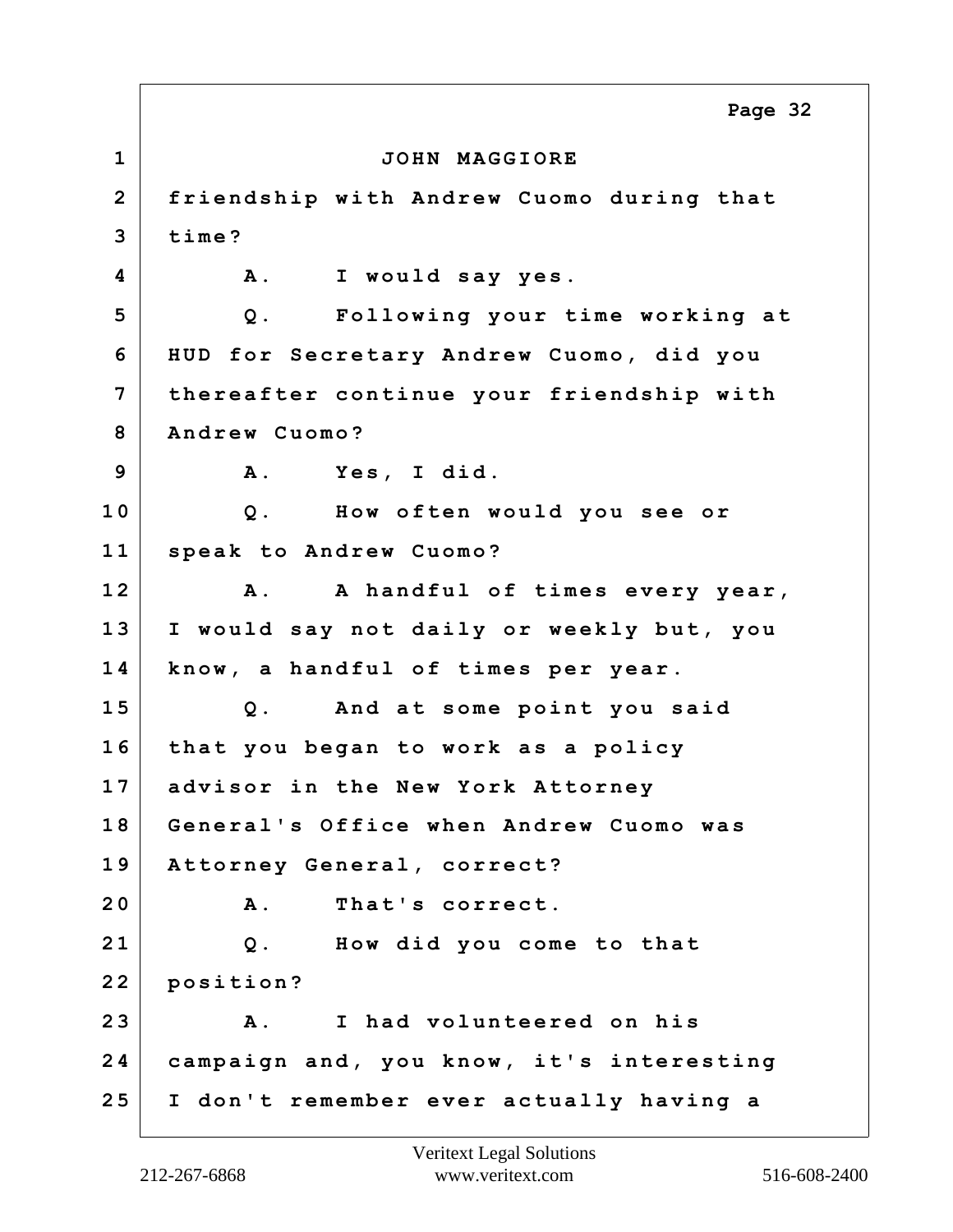**1 JOHN MAGGIORE 2 conversation or a negotiation about what 3 I was going to do but in my head I kind 4 of assumed I was going to go work there, 5 and I don't remember the initial 6 conversation about exactly what I was 7 going to do. But I worked with him, I 8 mean, as a volunteer on the campaign and 9 I probably made my intention known at 10 that point. 11 Q. Do you recall having a 12 discussion with anyone at any time about 13 joining his administration, his Attorney 14 General administration? 15 A. I'm sure I did but I don't 16 have a specific recollection. 17 Q. And what were your 18 responsibilities as a policy advisor? 19 A. Early on I did mostly writing 20 for the Attorney General. Later on I 21 mostly did -- I coordinated the agency's 22 outreach program, especially in Upstate 23 New York. 24 Q. How often in that role did you 25 interact with Attorney General Andrew Page 33**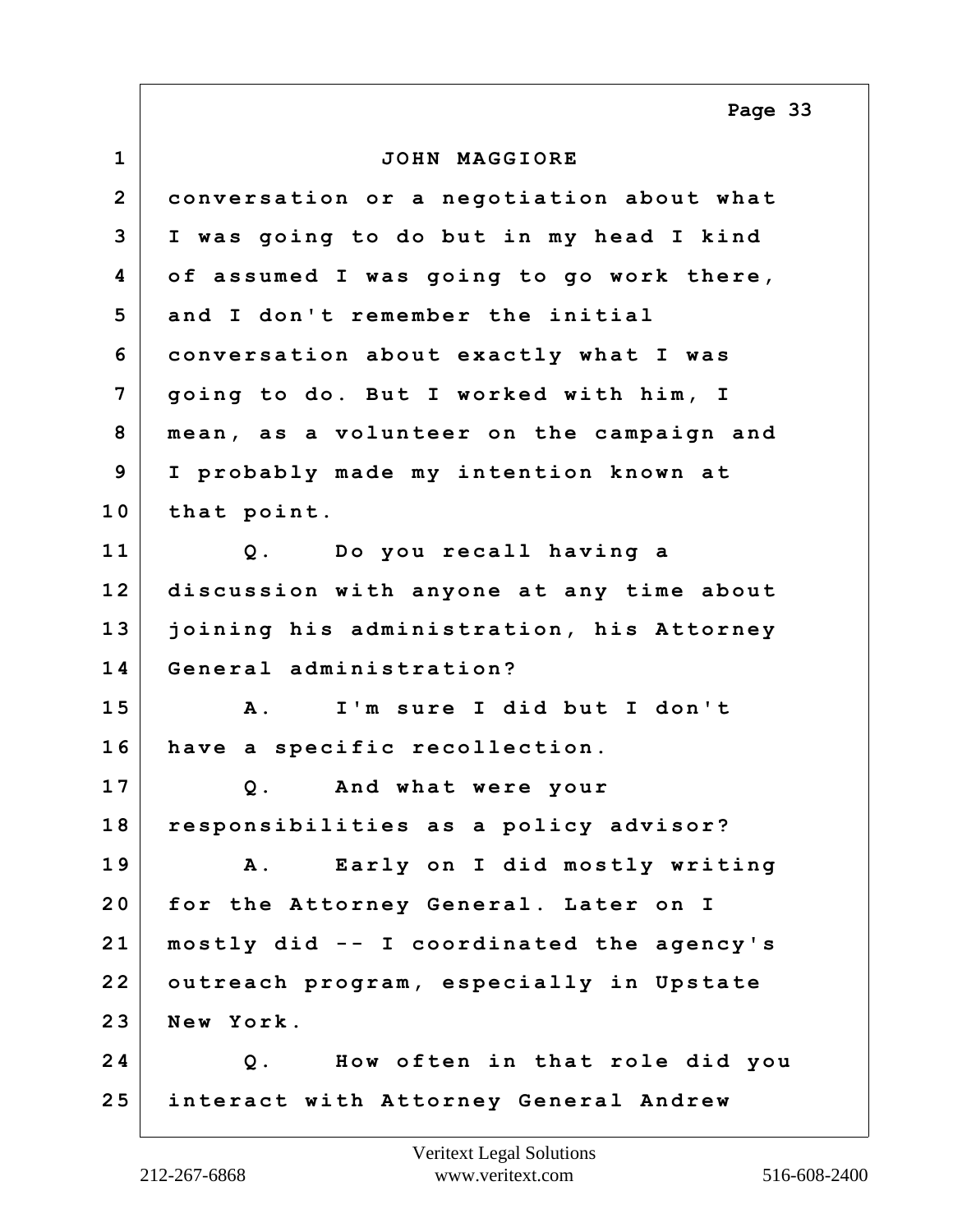|                | Page 34                                          |
|----------------|--------------------------------------------------|
| $\mathbf{1}$   | JOHN MAGGIORE                                    |
| $\mathbf{2}$   | Cuomo?                                           |
| 3              | <b>A</b> .<br>I would say frequently.            |
| 4              | Where was your physical office<br>$Q$ .          |
| 5              | located?                                         |
| 6              | My main physical office was in<br>$\mathbf{A}$ . |
| $\overline{7}$ | Albany but I also had kind of a satellite        |
| 8              | office in Buffalo.                               |
| 9              | Q. How close physically did you                  |
| 10             | sit to Attorney General Cuomo's office?          |
| 11             | My Albany office was in the<br><b>A</b> .        |
| 12             | suite of offices in the capital, which is        |
| 13             | limited in size and, therefore, I would          |
| 14             | say close to the Attorney General's              |
| 15             | office there. He spent most of his time          |
| 16             | in New York City and I was not there that        |
| 17             | often                                            |
| 18             | When he was in Albany did you<br>$Q$ .           |
| 19             | have the opportunity to observe him on a         |
| 20             | daily basis as Attorney General?                 |
| 21             | More or less, yes.<br>Α.                         |
| 22             | You started to talk about<br>$Q$ .               |
| 23             | transitioning into the Executive Chamber         |
| 24             | in 2011?                                         |
| 25             | Yes.<br><b>A</b> .                               |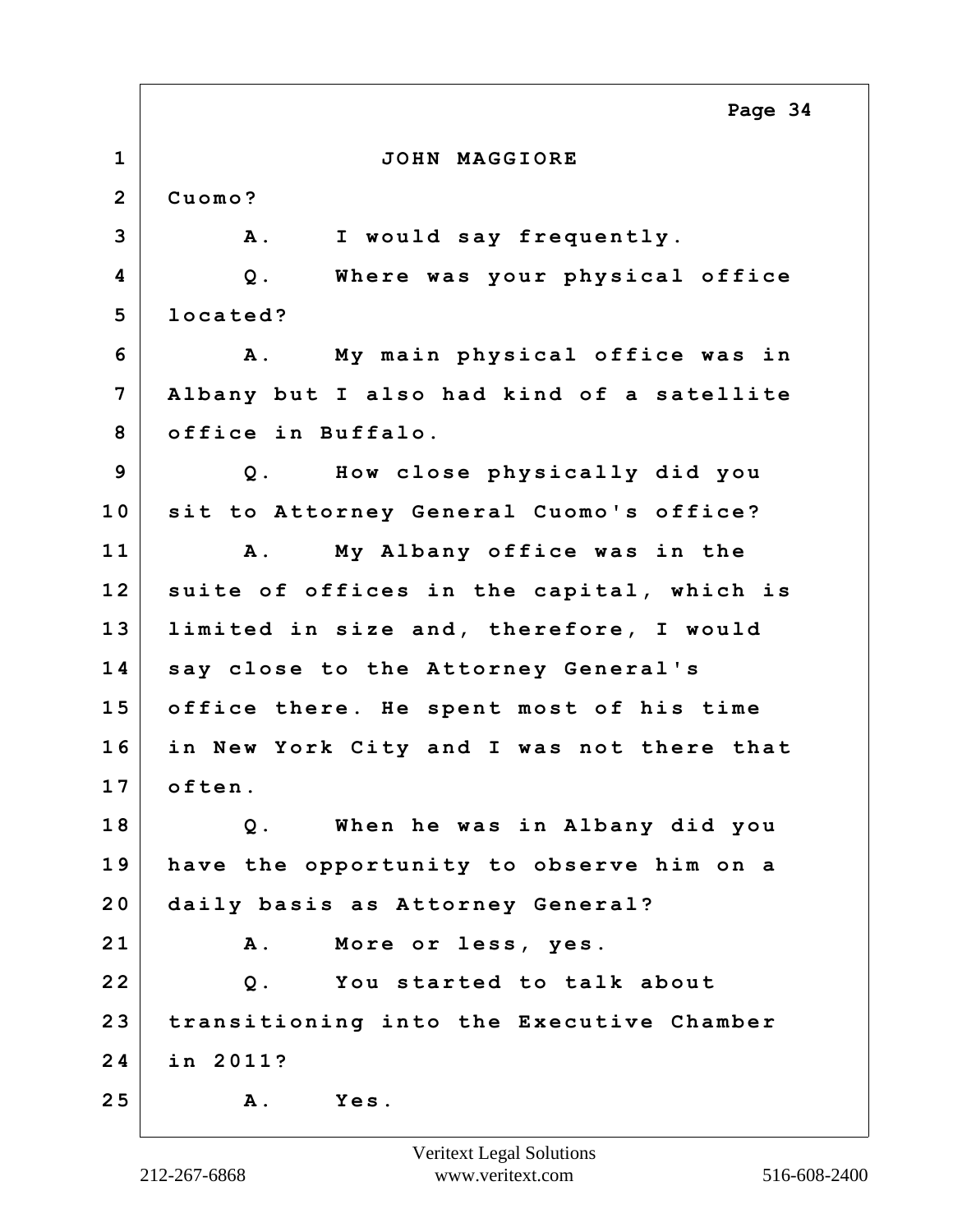**Page 35**

| $\mathbf{1}$   | JOHN MAGGIORE                             |
|----------------|-------------------------------------------|
| $\overline{2}$ | Can you walk us through the<br>$Q$ .      |
| 3              | different roles you've had in the         |
| 4              | Executive Chamber from 2011 on?           |
| 5              | Yes. In 2011 I was the<br>A .             |
| 6              | Director of Regional Affairs. From 2012   |
| $7\phantom{.}$ | through the end of the first term I was   |
| 8              | Chief of Staff to Lieutenant Governor who |
| 9              | at the time was Bob Duffy. In the second  |
| 10             | term, the entirety of the second term I   |
| 11             | was the Director of Policy and then       |
| 12             | starting in 2019 I had the title of       |
| 13             | Senior Advisor to the Governor. I went on |
| 14             | leave in October of 2020.                 |
| 15             | $Q$ .<br>What were your                   |
| 16             | responsibilities as the Director of       |
| 17             | Regional Affairs?                         |
| 18             | A. I mainly oversaw the regional          |
| 19             | rep program, again in Upstate New York.   |
| 20             | More generally, I was a liaison with      |
| 21             | local government officials and sort of    |
| 22             | kept tabs on what was going on in Upstate |
| 23             | New York in governmental matters.         |
| 24             | In that role how often were<br>$Q$ .      |
| 25             | you interacting with Governor Andrew      |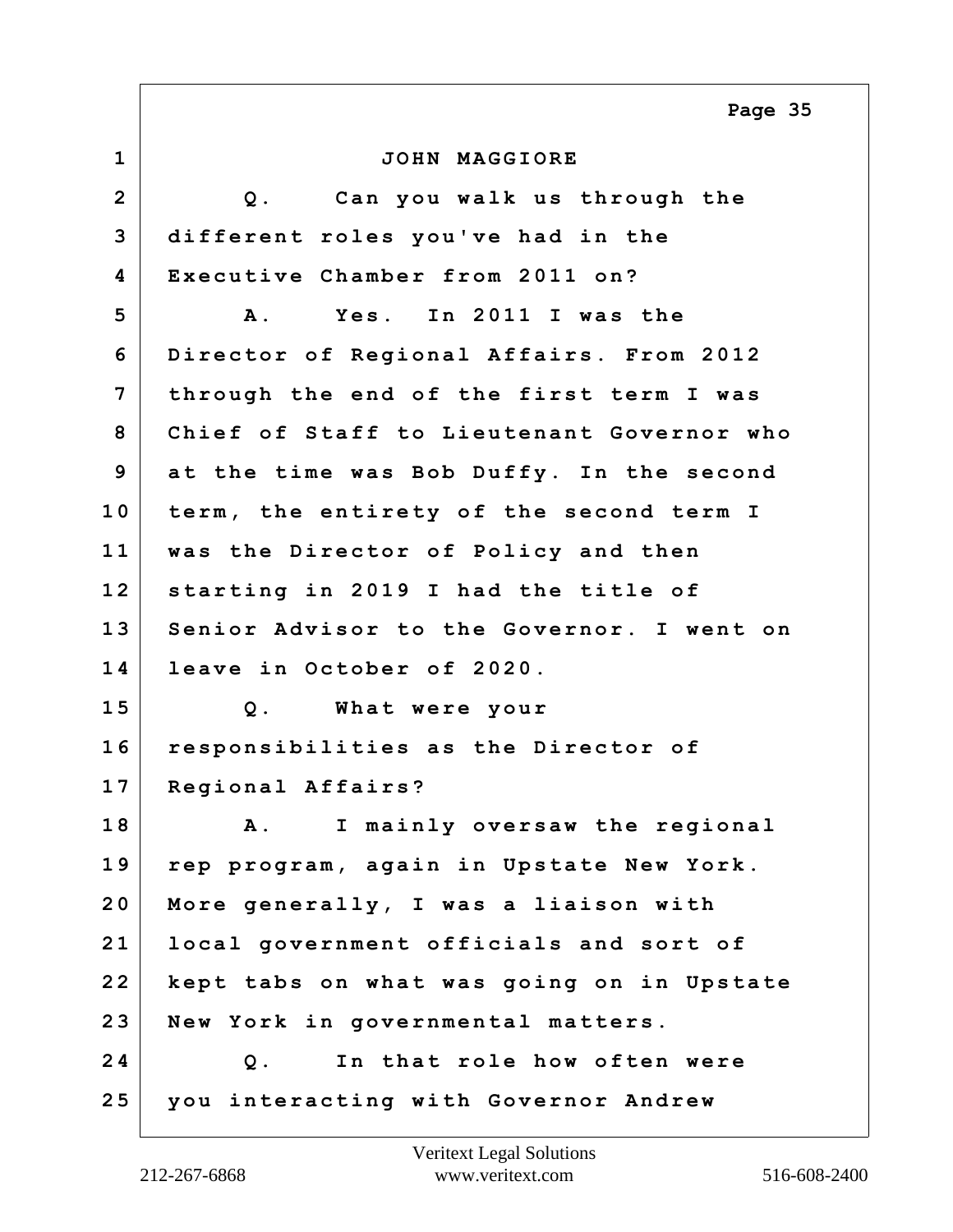**1 JOHN MAGGIORE 2 Cuomo? 3 A. Maybe a little less frequently 4 than as Attorney General, but it was not 5 infrequent. 6 Q. Do you have an office in 7 Albany? 8 A. I did. 9 Q. Where was that physically 10 located? 11 A. 99 Washington Avenue. 12 Q. So you were not in the Capital 13 building? 14 A. No. Although, I often squatted 15 there. 16 Q. Where would you squat? 17 A. In a mezzanine above the 18 Lieutenant Governor's Office on the 19 second floor. 20 Q. Is that on the secure side or 21 the non-secure side of the second floor? 22 A. The non-secure side. 23 Q. How did you get into the role 24 of Director of Regional Affairs? 25 A. I think I talked to Steve Page 36**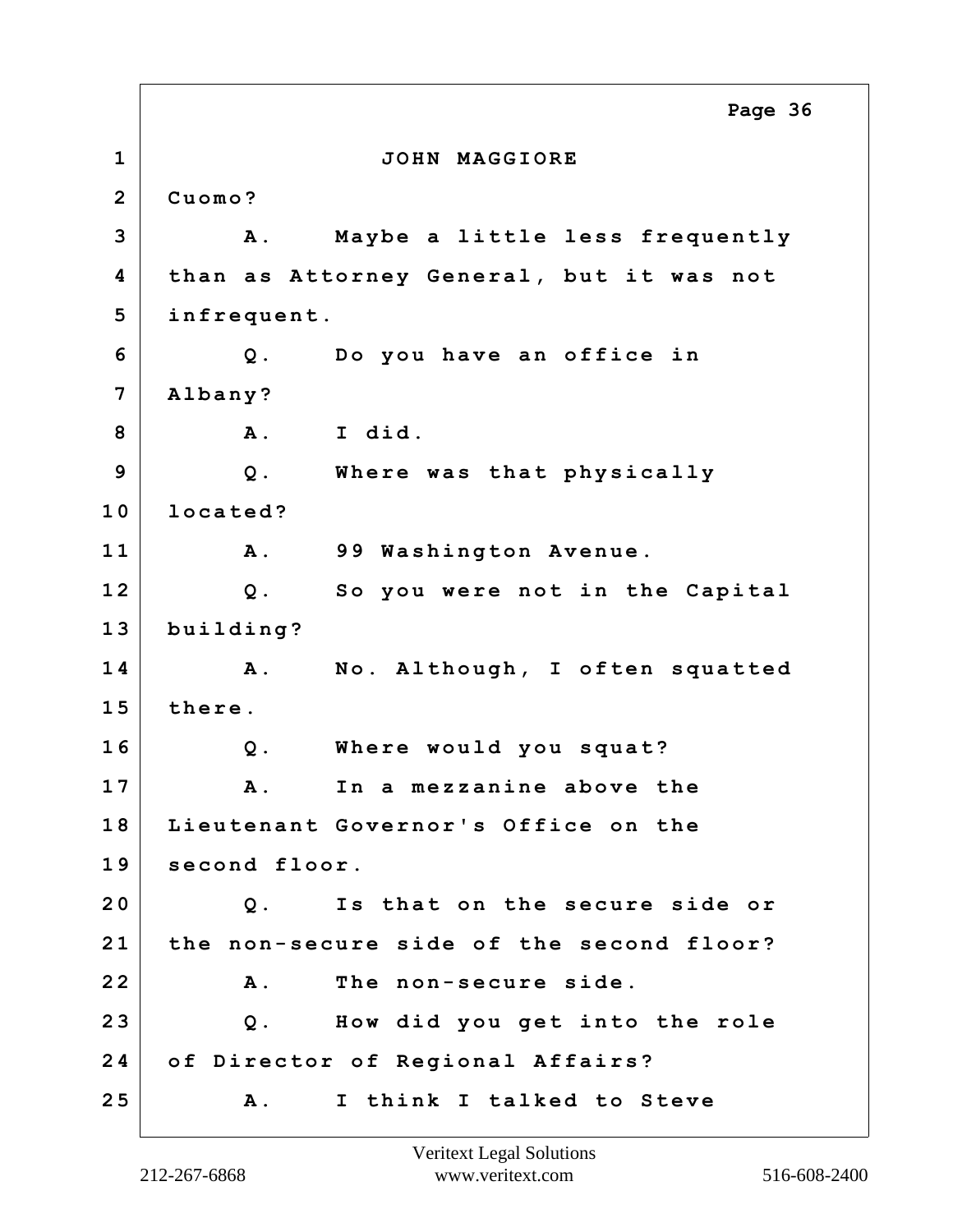**Page 37**

| $\mathbf 1$    | JOHN MAGGIORE                             |
|----------------|-------------------------------------------|
| $\overline{2}$ | Cohen about it between the transition --  |
| 3              | you know, I'm sorry. Let me just pause    |
| 4              | for a moment.                             |
| 5              | I did go off the payroll of               |
| 6              | the Attorney General's Office at the end  |
| 7              | to work on the gubernatorial campaign for |
| 8              | about two months. So that actually was a  |
| 9              | job because I got paid to do it. But      |
| 10             | between the transition from the Attorney  |
| 11             | General's Office and then the             |
| 12             | gubernatorial administration, I had at    |
| 13             | least one and probably more conversations |
| 14             | with Steve Cohen who was the Chief of     |
| 15             | Staff to the Attorney General and would   |
| 16             | become the Secretary of the Governor.     |
| 17             | Then you became the Chief of<br>$Q$ .     |
| 18             | Staff to the Lieutenant Governor?         |
| 19             | That's correct.<br>Α.                     |
| 20             | How did you transition to that<br>$Q$ .   |
| 21             | role?                                     |
| 22             | I approached the Lieutenant<br><b>A</b> . |
| 23             | Governor and I knew that he was looking   |
| 24             | and I -- you know, I had gotten to know   |
| 25             | him and we had a conversation about it    |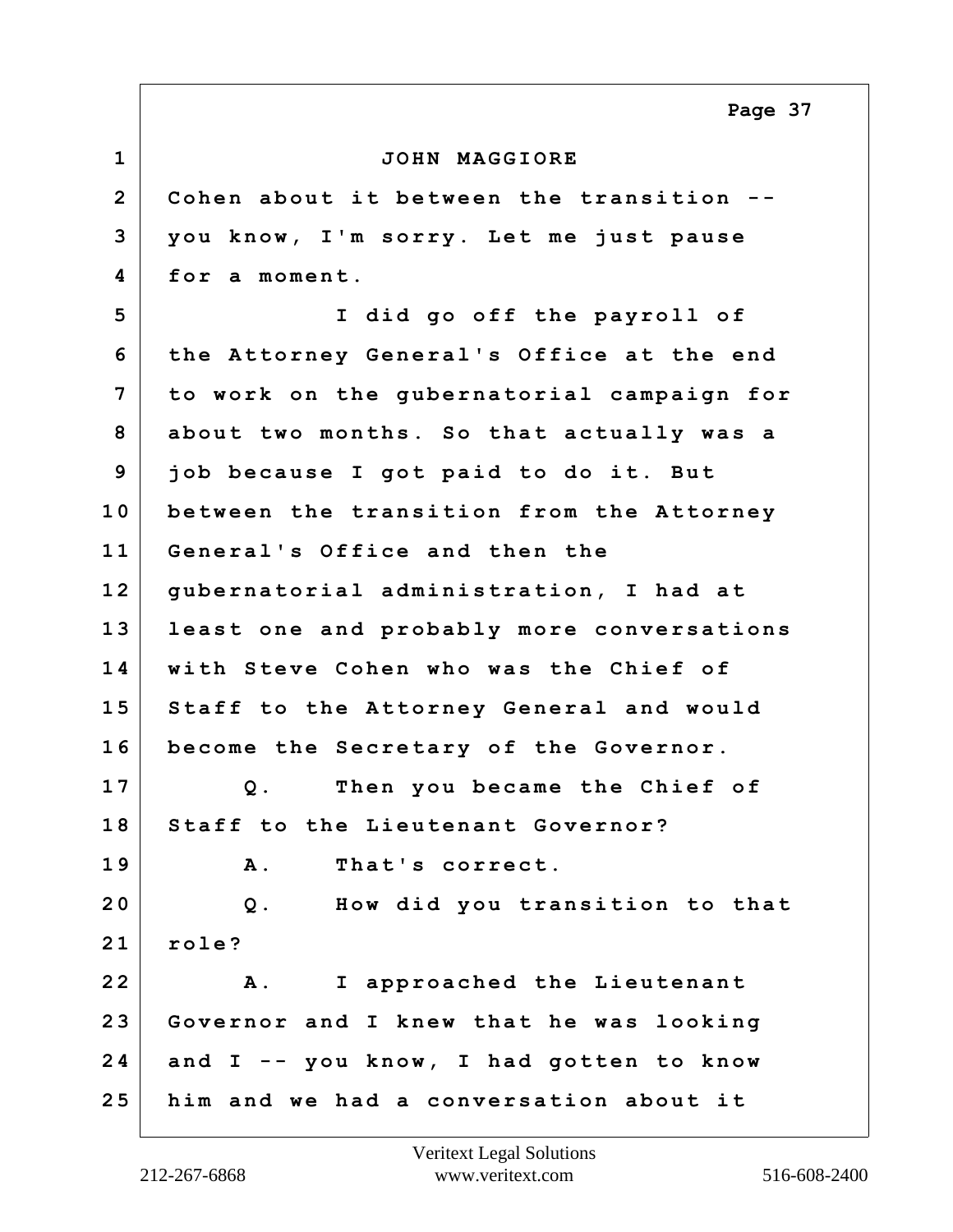**1 JOHN MAGGIORE 2 and he was glad to take me aboard. 3 Q. Did you ask for permission 4 from the Governor's Office? 5 A. I had a conversation with my 6 supervisor at the time, who was Joe 7 Percoco, and it was a mutual agreement. 8 Q. Did you speak to Governor 9 Cuomo about becoming Chief of Staff? 10 A. I don't specifically remember 11 doing so. It wouldn't have been unusual 12 if I had. 13 Q. Is there a reason you do not 14 continue in the role of Chief of Staff 15 for the new Lieutenant Governor in the 16 second term? 17 A. Yeah. I felt like I had done 18 the job and I didn't want to start over 19 and I wanted to move on to something 20 else. 21 Q. Tell me about the process of 22 moving on; how did that work? 23 A. Well, I became Policy Director 24 as a result of conversations with the 25 Director of State Operations at the time Page 38**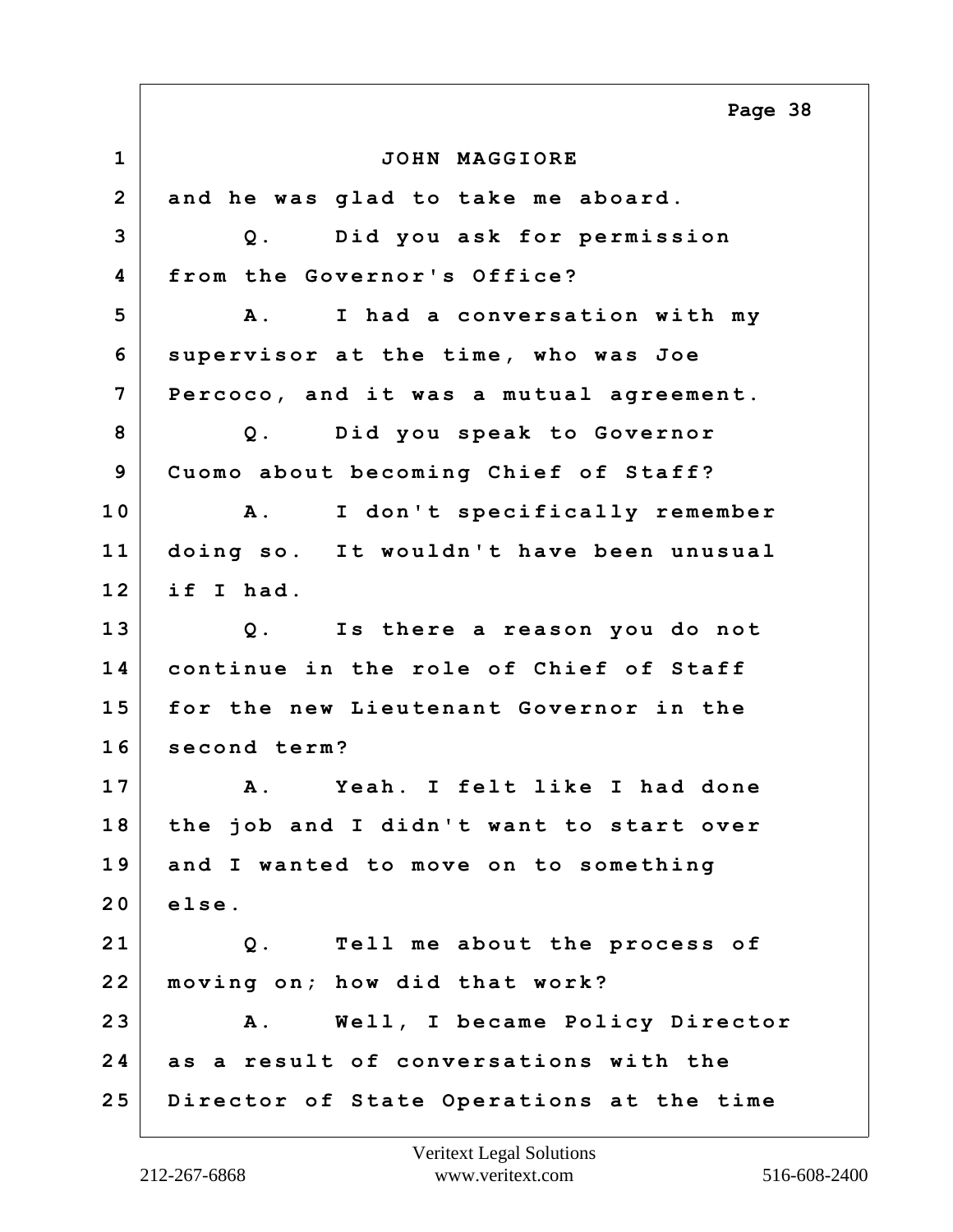**1 JOHN MAGGIORE 2 who was Jim Malatras. 3 Q. Did the role of Policy 4 Director exist before you filled it? 5 A. I think I was the first person 6 to have that exact title, but there were 7 other people who had similar functions, 8 including Jim Malatras, prior to being 9 Director of State Operations. 10 Q. And what were your 11 responsibilities? 12 A. My main responsibility was 13 coordinating aspects of the State of the 14 State process, but I also did policy 15 analysis and provided advice and feedback 16 and briefings on policy matters. 17 Q. Did you discuss this new 18 position with Governor Andrew Cuomo? 19 A. Prior to taking it? Again, I 20 don't specifically remember but it 21 wouldn't have been unusual if I did. 22 Q. And what level of interactions 23 did you have with the Governor in the 24 role of Policy Director? 25 A. It's a senior staff position Page 39**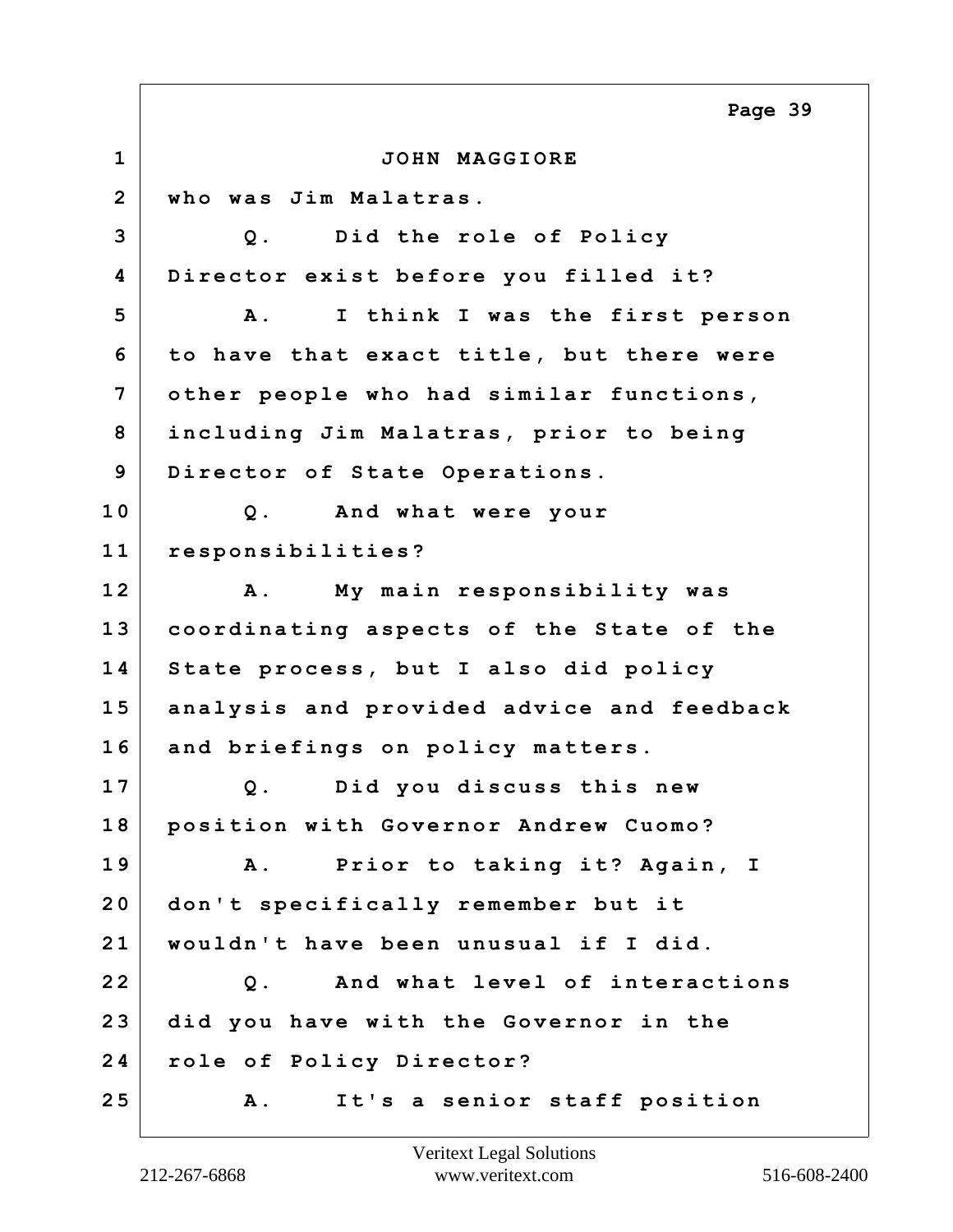**1 JOHN MAGGIORE 2 or at least it was with me and so I began 3 seeing him with much greater frequency 4 than I did when I was Chief of Staff to 5 the Lieutenant Governor. 6 Q. Where did you physically sit 7 as Policy Director? 8 A. Initially I sat -- I don't 9 remember the office number, but it was on 10 the secure side of the second floor. I 11 later moved to a different office which I 12 do remember the name as 229. 13 Q. And why did you move to 229? 14 A. It was a nicer office and the 15 person using it before moved, so I asked 16 if I could have it. 17 Q. Was that on the secure side 18 still? 19 A. Yes, it was. 20 Q. And then how did you 21 transition to Senior Advisor? 22 A. Melissa DeRosa was the 23 Secretary to the Governor at the time and 24 she talked to me about shifting my role a 25 little bit. So I agreed to that and Page 40**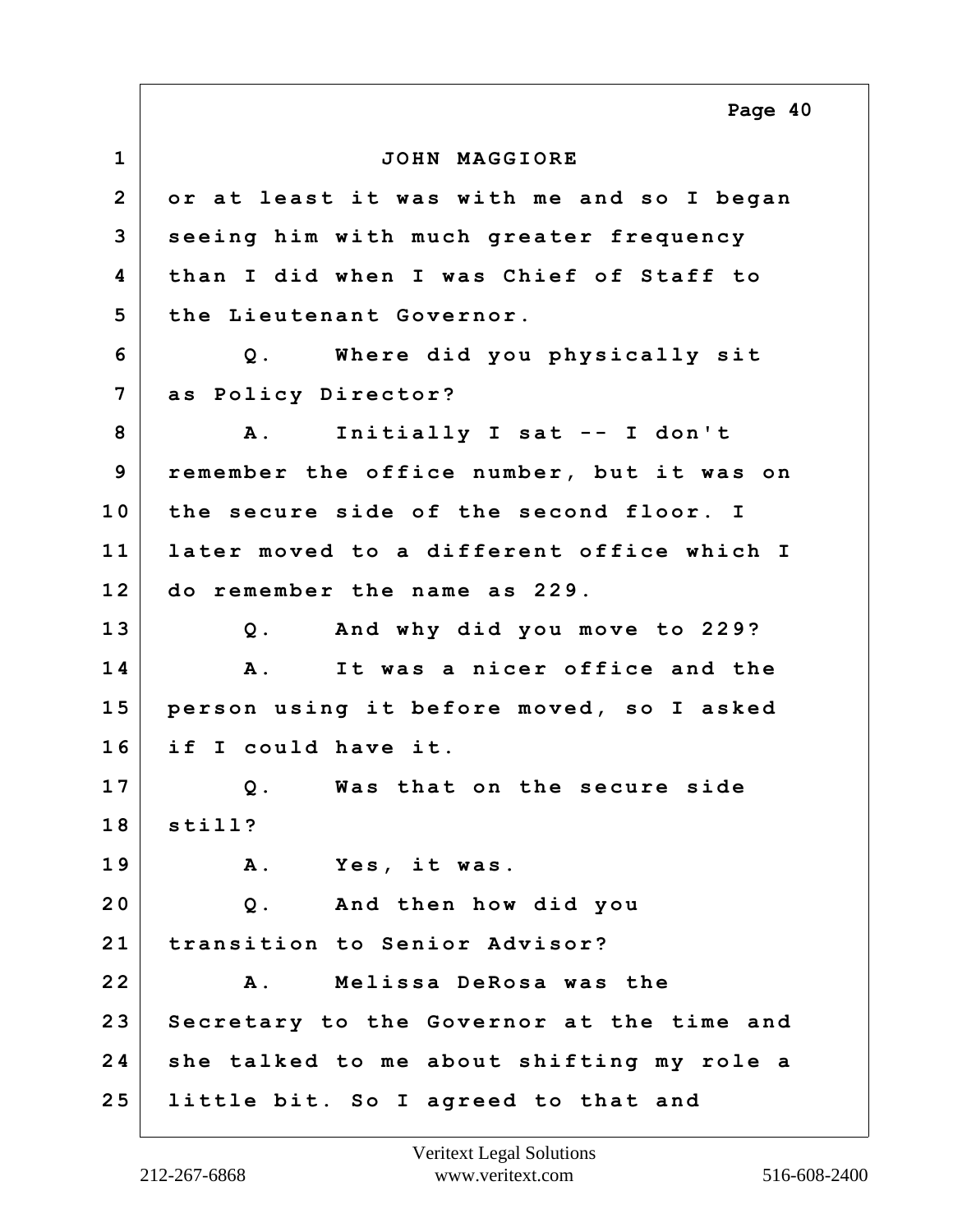|                | Page 41                                      |
|----------------|----------------------------------------------|
| $\mathbf{1}$   | JOHN MAGGIORE                                |
| $\overline{2}$ | that's how that happened.                    |
| 3              | How did your role switch?<br>$Q$ .           |
| 4              | So my new role was principally<br><b>A</b> . |
| 5              | supposed to focus on overseeing economic     |
| 6              | development in Upstate New York and it       |
| 7              | had less of a formal role in the State of    |
| 8              | the State process and it was also            |
| 9              | supposed to oversee what we would call       |
| 10             | intergovernmental relations, especially      |
| 11             | with Upstate local elected officials. In     |
| 12             | practice, that became the more dominant      |
| 13             | part of the job.                             |
| 14             | And what level of interaction<br>$Q$ .       |
| 15             | did you have with Governor Andrew Cuomo      |
| 16             | in that role?                                |
| 17             | A. In 2019 it was very frequent              |
| 18             | and then once sort of COVID kicked in it     |
| 19             | became much less frequent.                   |
| 20             | Once COVID kicked in how often<br>$Q$ .      |
| 21             | would you interact with the Governor?        |
| 22             | I went into quarantine in<br><b>A</b> .      |
| 23             | March of 2020 and I never went back to       |
| 24             | the Capital to this day and my               |
| 25             | interactions with the Governor dropped       |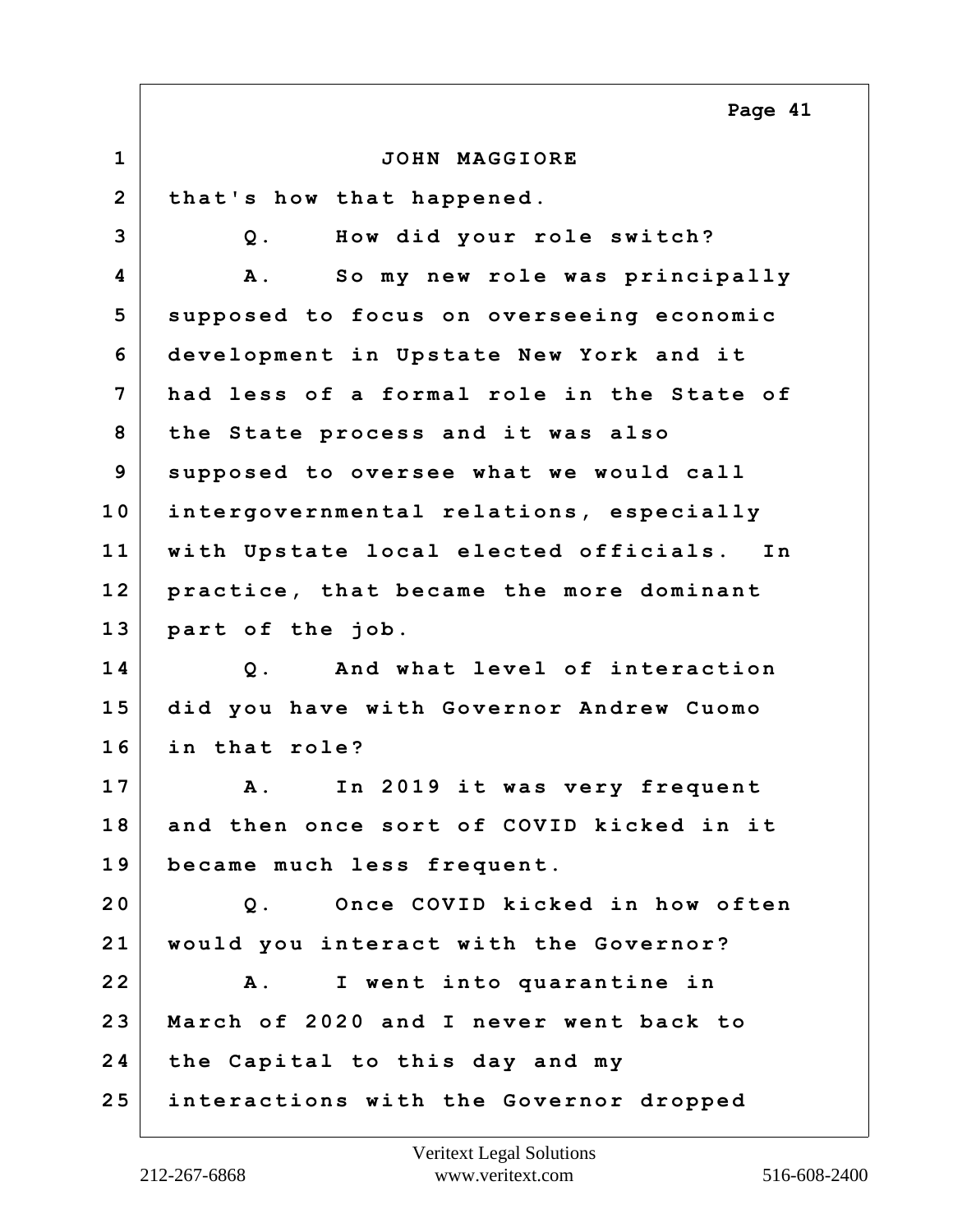**1 JOHN MAGGIORE 2 precipitously. I had very few direct 3 interactions with him in 2020. 4 Q. Did you continue your 5 friendship with the Governor during that 6 time? 7 A. It was less active. We were 8 both doing other things. 9 Q. And you said you went on leave 10 in October 2020? 11 A. Yes. 12 Q. What was the reason for your 13 leave? 14** A. **1 5 . 16 Q. Did you have -- did you 17 experience any resistance from the 18 Executive Chamber for taking your leave? 19 A. Not at all. Everyone was very** 20 supportive. **21 Q. Are you still technically on 22 leave today? 23 A. I am on leave. I'm on -- well, 24 you know what? I think I am a 25 Commissioner in the Public Service Page 42**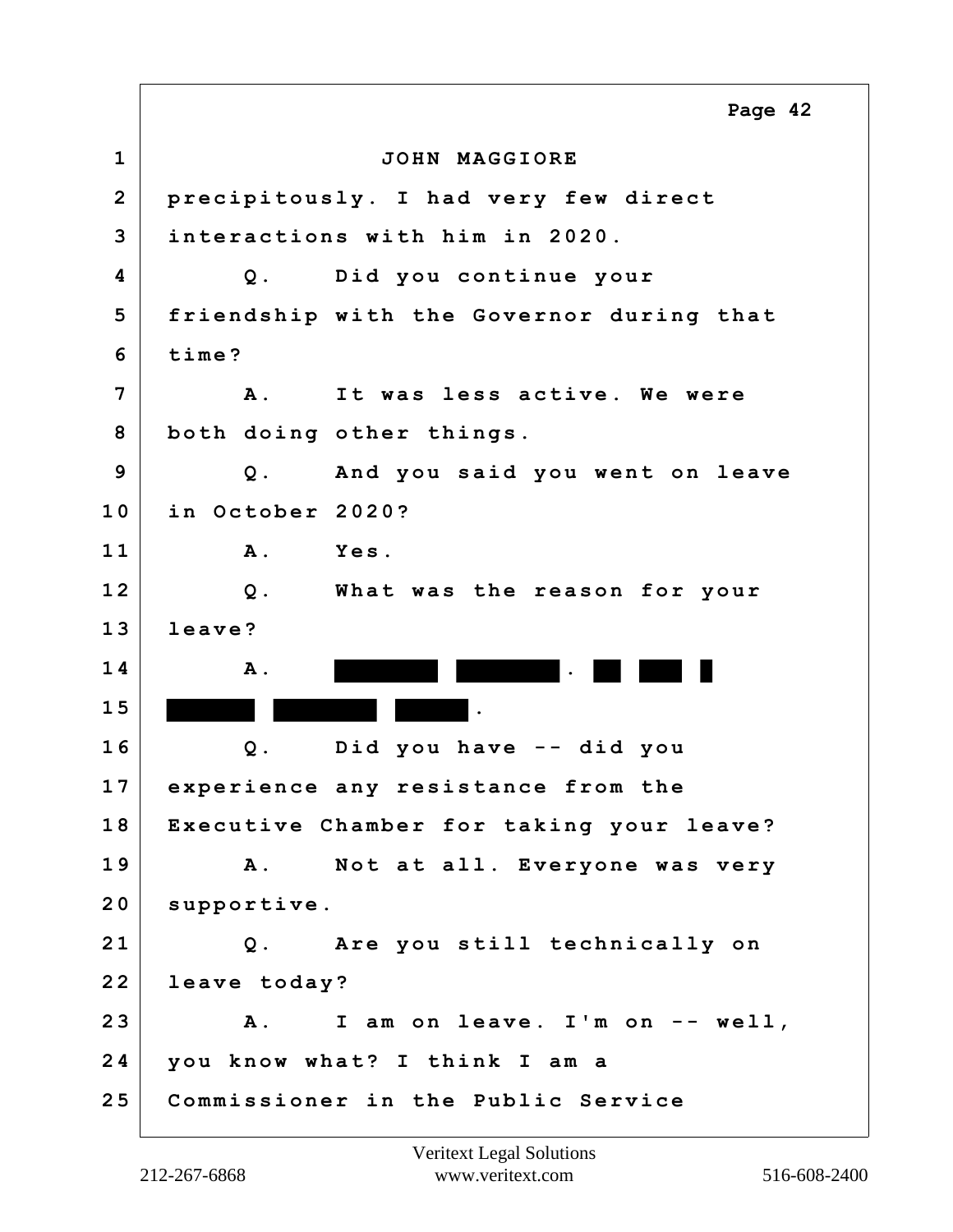**1 JOHN MAGGIORE 2 Commission and I just don't know the 3 status of the paperwork, so... 4 Q. But your expectation is not to 5 return to the Executive Chamber? 6 A. That's correct. 7 Q. As the Policy Director, who 8 did you report to? 9 A. Initially I reported to the 10 Director of State Operations, who was Jim 11 Malatras. After Jim Malatras left, I 12 reported to the Secretary to the 13 Governor, who was 14 Q. And as Senior Advisor to the 15 Governor who did you report to? 16 A. The Secretary to the Governor, 17 who is Melissa DeRosa. 18 Q. As Policy Director, did you 19 have anyone reporting directly to you? 20 A. I did. 21 Q. Who reported directly to you? 22 A. I had a staff and the members 23 of that staff changed. If you quiz me I'm 24 sure I'm going to forget somebody and I'd 25 be embarrassed about that. Page 43**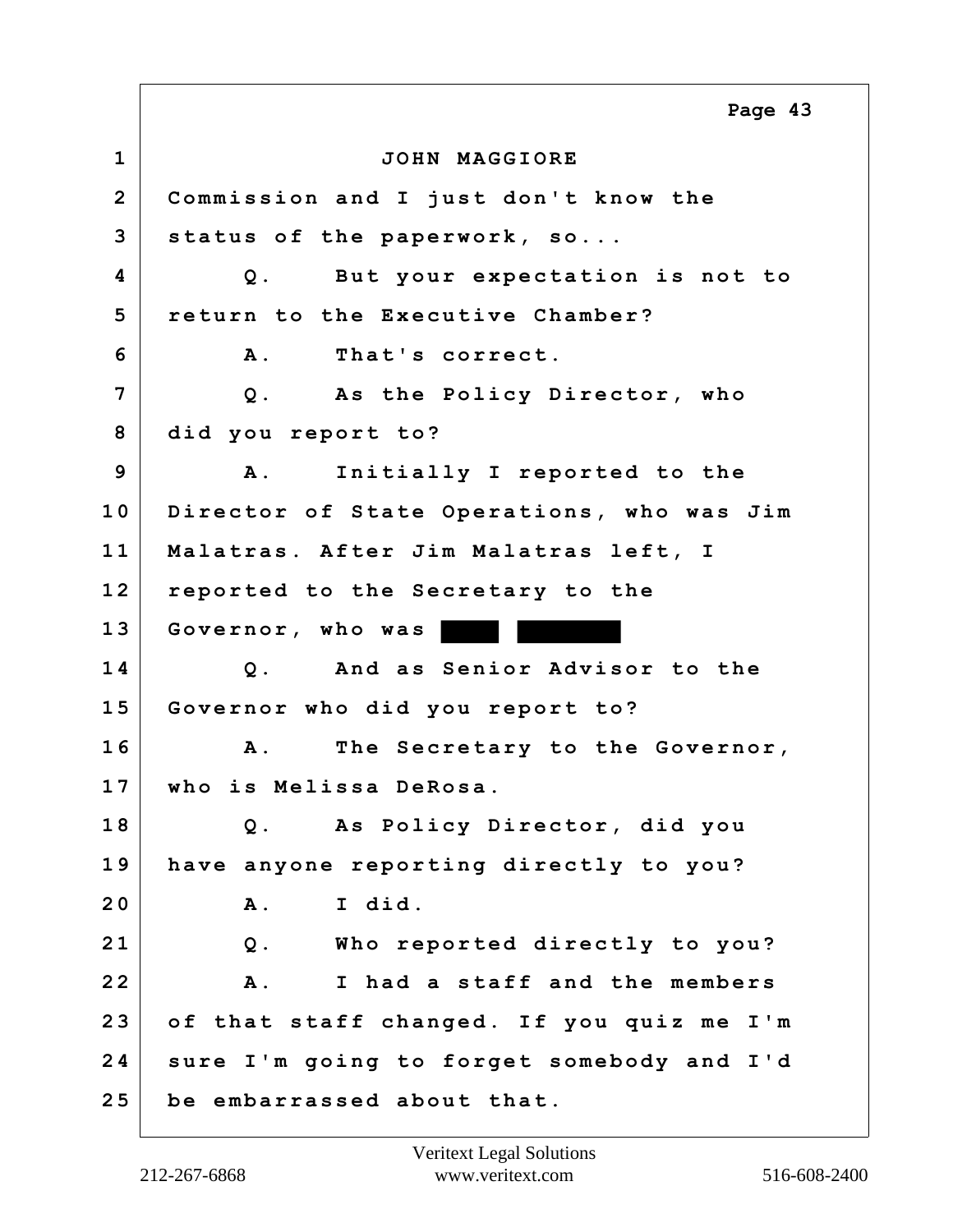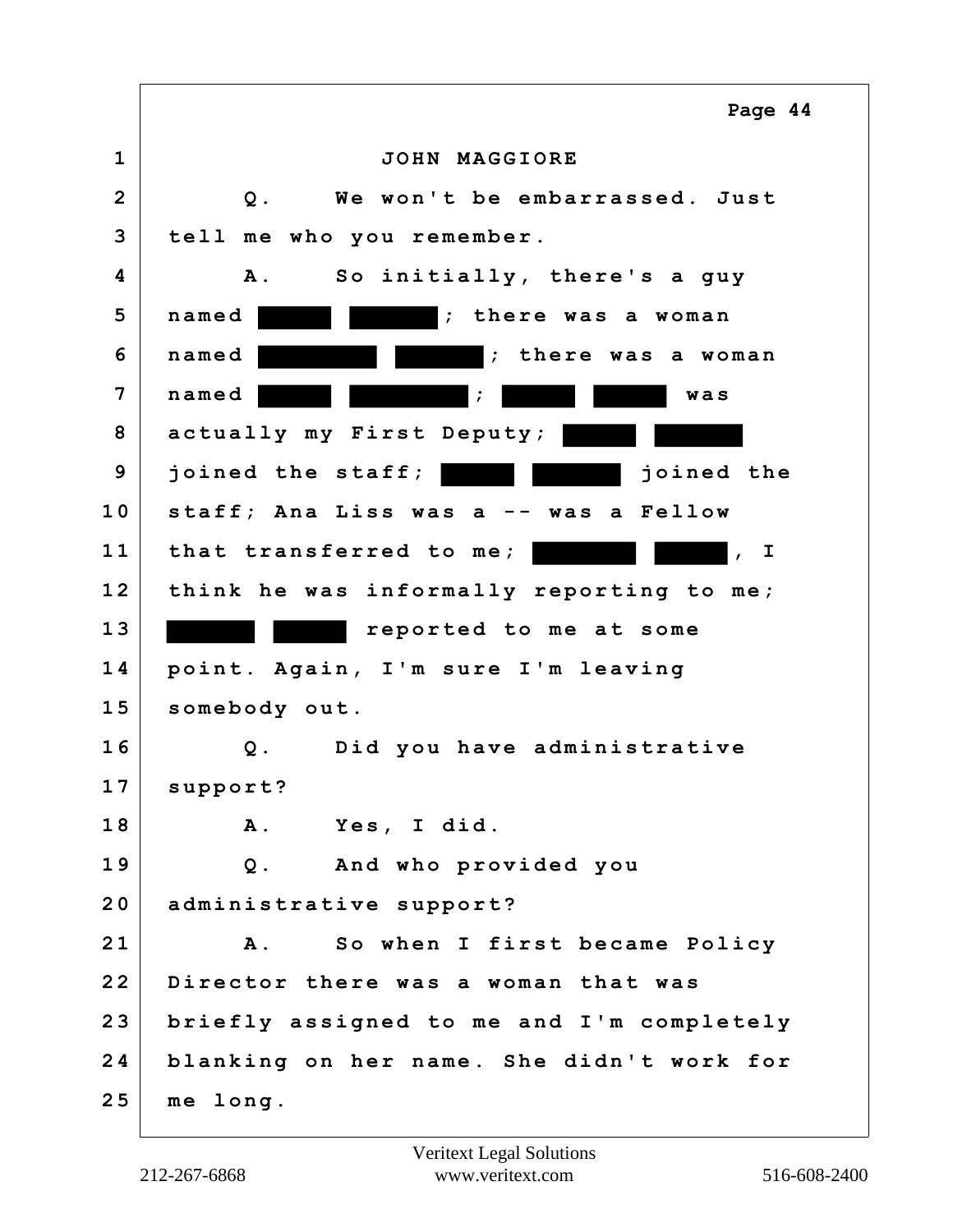|                | Page 45                                    |
|----------------|--------------------------------------------|
| 1              | JOHN MAGGIORE                              |
| $\overline{2}$ | Okay.<br>$Q$ .                             |
| 3              | After that, that's how Ana<br>A .          |
| 4              | Liss came to me. I mean, she didn't come   |
| 5              | to me, I went to her and I pitched her on  |
| 6              | moving into my office, and part of what I  |
| 7              | was looking for was administrative         |
| 8              | support. After that there was a guy named  |
| 9              | , who was more or less assigned            |
| 10             | to me; after that<br>$\vert$ , I           |
| 11             | hired her and she worked for me for a      |
| 12             | couple of years; after that                |
| 13             | became my assistant and she                |
| 14             | remained my assistant through the end of   |
| 15             | my time as the Director of Policy.         |
| 16             | As the Special Advisor to the<br>$Q$ .     |
| 17             | Governor, did you have anyone reporting    |
| 18             | directly to you?                           |
| 19             | Yeah. It was -- just for the<br><b>A</b> . |
| 20             | record, it was Senior Advisor to the       |
| 21             | Governor.                                  |
| 22             | Q. Sorry. Senior Advisor to the            |
| 23             | Governor.                                  |
| 24             | <b>Yeah.</b><br>Α.                         |
| 25             | Who reported to you directly?<br>$Q$ .     |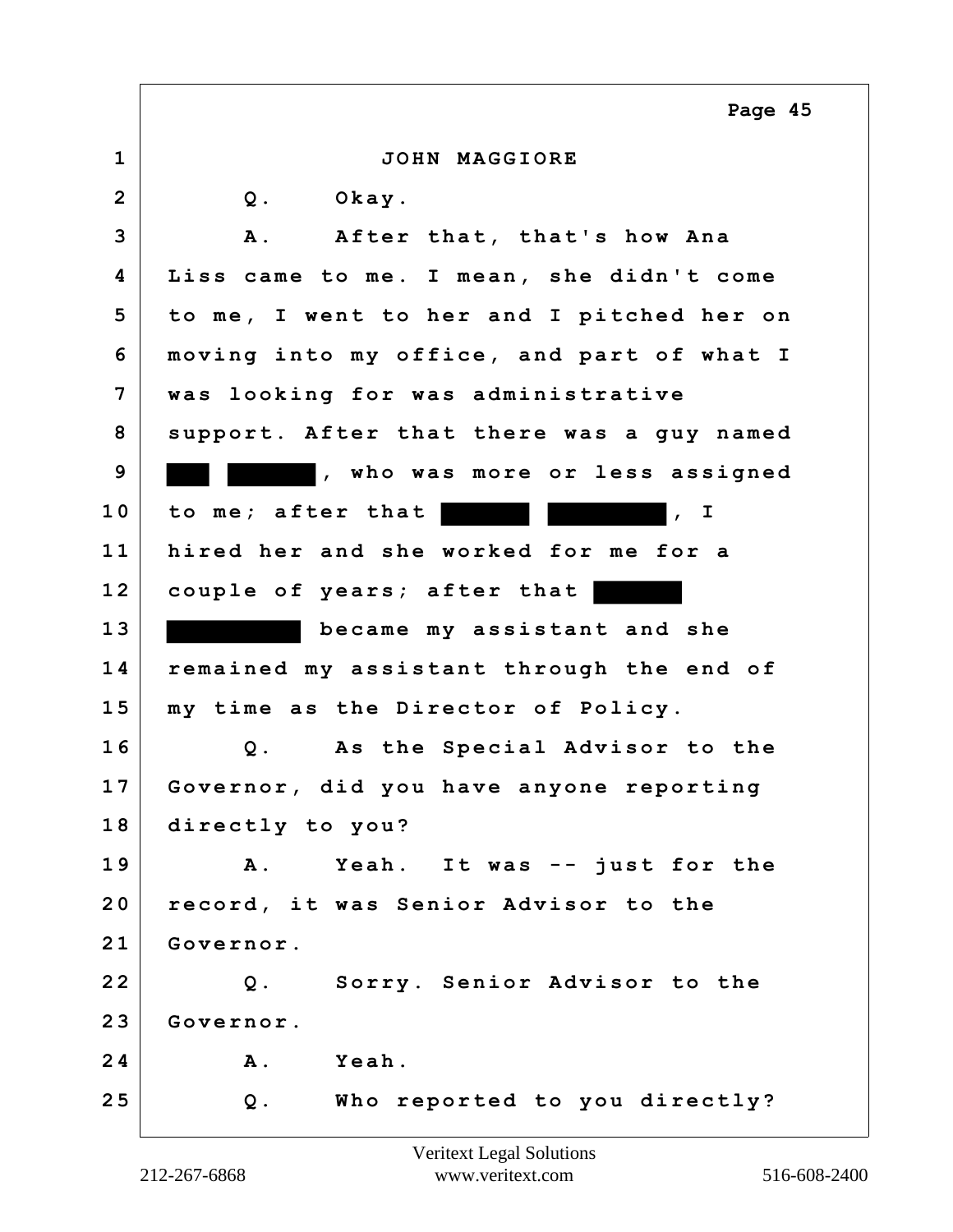**1 JOHN MAGGIORE 2 A. So some people carried over, 3 but the staff when I left, 4 was my Chief of Staff; was 5 a policy advisor to the Governor; 6 was a Fellow; Brittany 7 Commisso was my assistant but I think she 8 transferred out from being my assistant 9** at that time; I had **but** at one **10 point was a Fellow working for me and 11 then he took on a staff position; I had 12 another Fellow, I'm sorry, I'm blanking 13 on his name. I didn't have enough coffee 14 today. I know there's a couple of other 15 people that cycled through my office. 16 Q. You said Brittany Commisso had 17 been your assistant but then had left. 18 When did she leave? 19 A. I think it was the beginning 20 of 2020. 21 Q. Did she support you in your 22 role as Policy Director or only as Senior 23 Advisor to the Governor? 24 A. Only as Senior Advisor. 25 Q. And how did she come to work Page 46**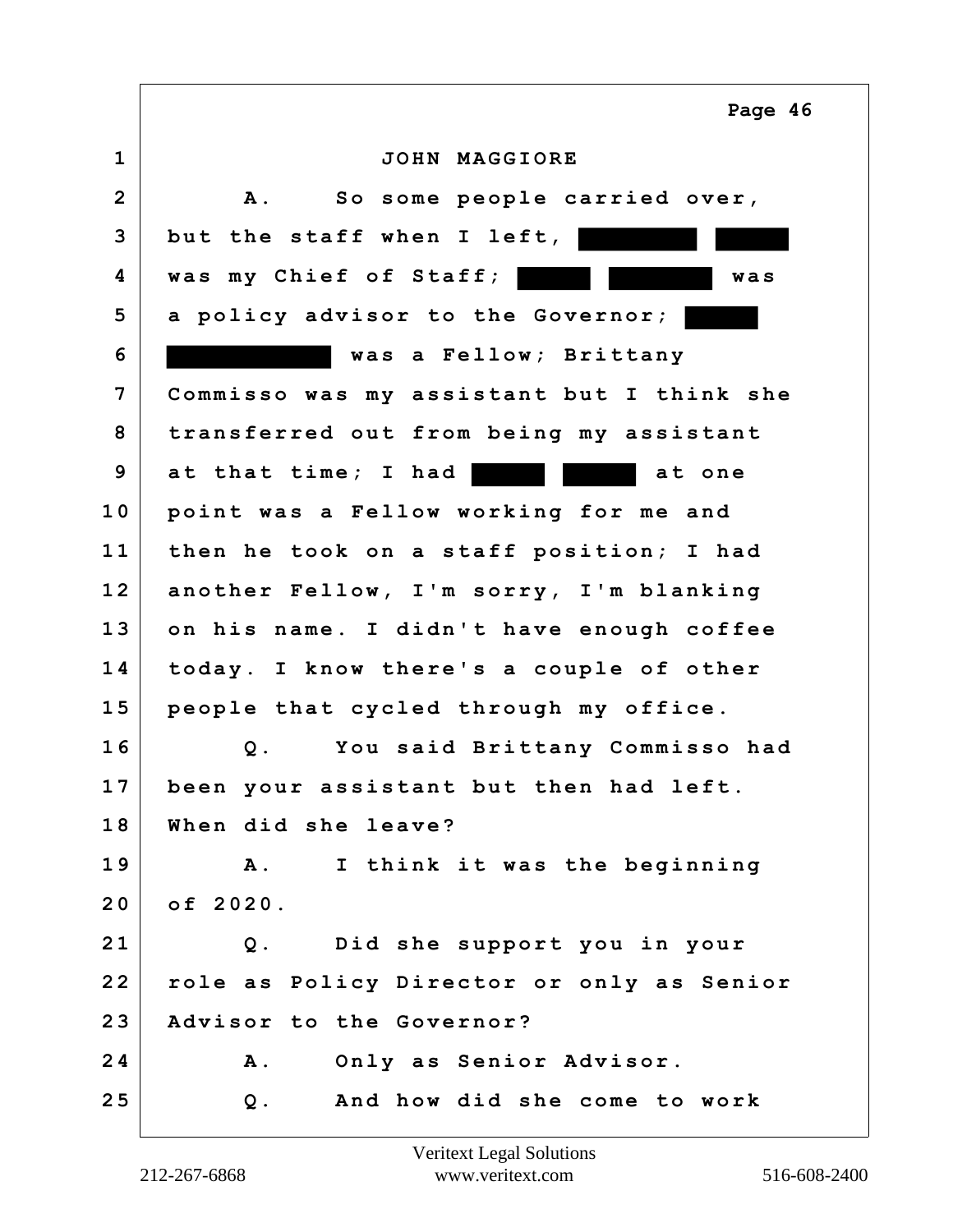**1 JOHN MAGGIORE 2 for you? 3 A. took another 4 job in the administration and the Chief 5 of -- the Governor's Chief of Staff, Jill 6 DesRosiers told me that Brittany was 7 interested in coming back to the Chamber 8 and was available to take that role. I 9 spoke with her and we made a mutual 10 agreement for her to join our staff. 11 Q. Had Brittany worked at the 12 Executive Chamber prior to being your 13 assistant? 14 A. She had. 15 Q. In what role? 16 A. She played a similar role for, 17 if I remember correctly, the Deputy 18 Secretary for Transportation. 19 Q. But she had left the Executive 20 Chamber? 21 A. She did. 22 Q. And did you understand why she 23 left the Executive Chamber? 24 A. I think she got a higher 25 paying job. Page 47**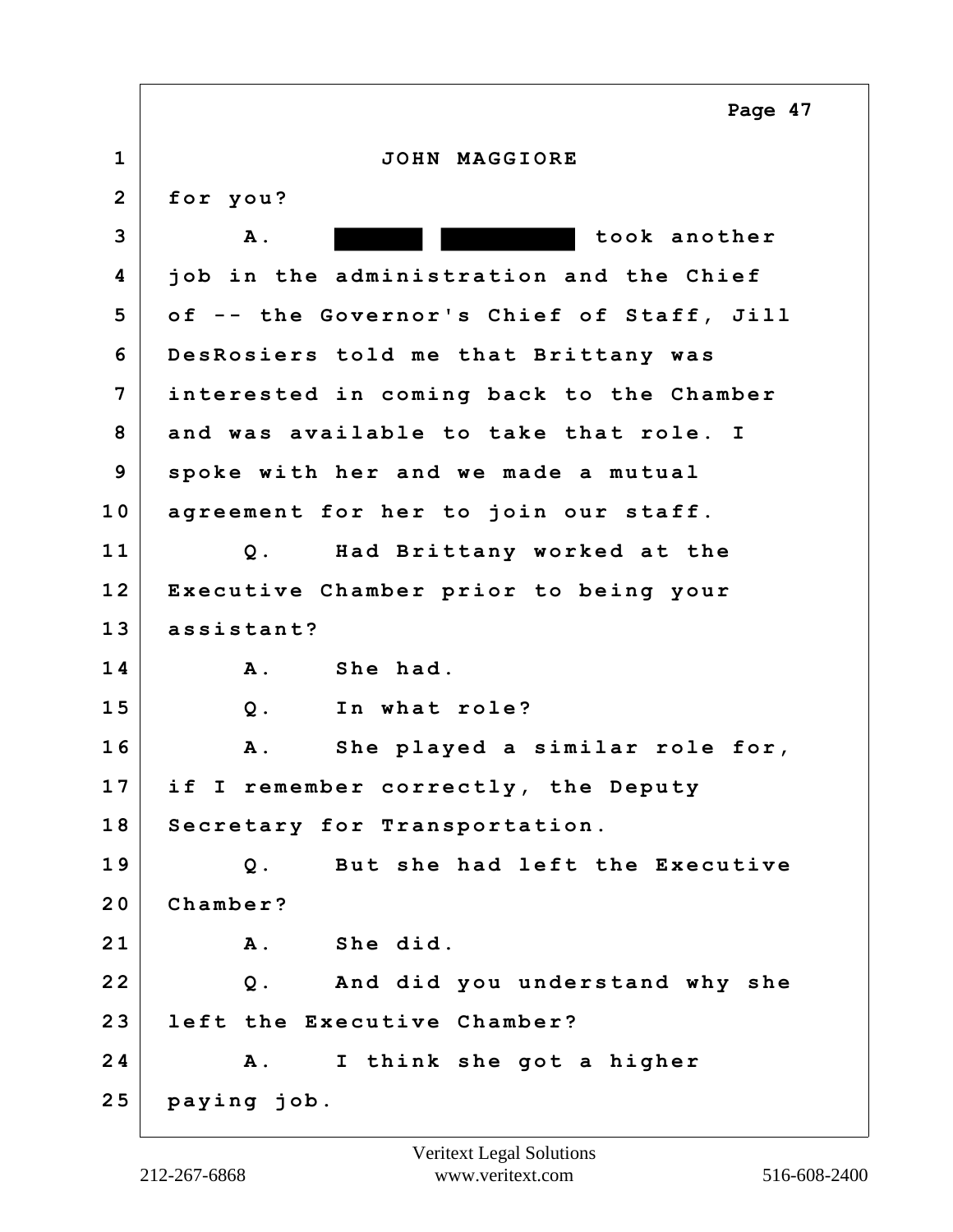**1 JOHN MAGGIORE 2 Q. Did you know her prior to her 3 starting as your executive assistant? 4 A. I had met her, but I wouldn't 5 say that I knew her. 6 Q. And, I'm sorry, you said that 7 Melissa DeRosa said that she was 8 interested in coming back to the office? 9 A. No, not Melissa DeRosa. Jill 10 DesRosiers. 11 Q. Jill DesRosiers? 12 A. Yes. 13 Q. And did Jill give you any 14 color as to that? 15 A. Color? What do you mean by 16 that? 17 Q. As to why she was interested 18 in coming back to the Executive Chamber? 19 A. I'm sure she did but I don't 20 remember what she said. 21 Q. Did you ever hear the -- your 22 team working under you as Policy Director 23 referred to as the Island of Misfit Toys? 24 A. No. 25 Q. It made you laugh. Why did Page 48**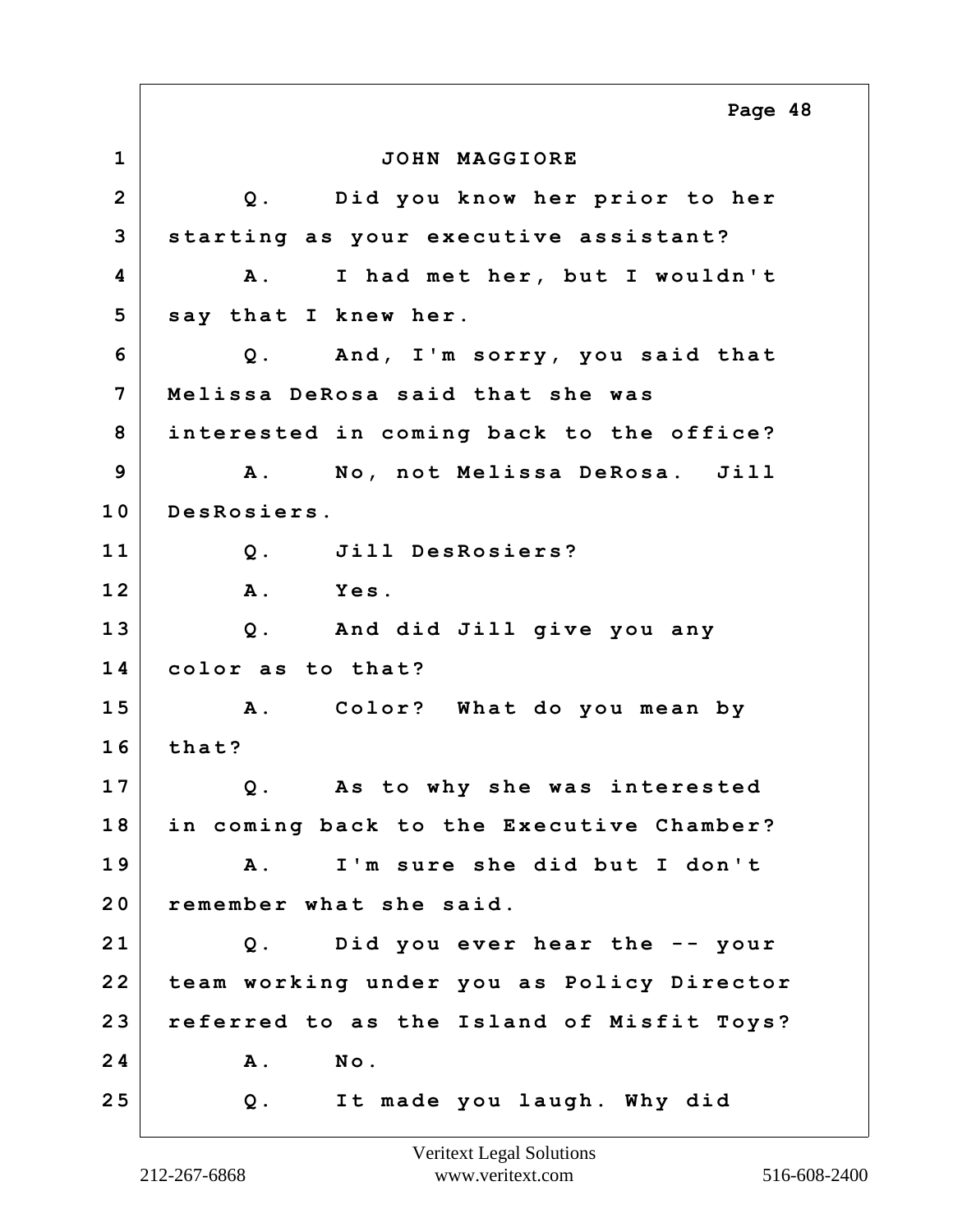**1 JOHN MAGGIORE 2 that make you laugh? 3 A. It sounds funny. No, I never 4 heard that and it sounds funny. 5 Q. Mr. Maggiore, did Governor 6 Andrew Cuomo ever say to you, in sum or 7 substance, that he was going to steal 8 Brittany Commisso from you? 9 A. No. 10 Q. Did the Governor ever tell 11 you, in sum or substance, that he was 12 jealous that she was your assistant? 13 A. I don't remember him saying 14 anything. 15 Q. Is it something you think you 16 would remember? 17 A. Probably, but I can't be sure. 18 Q. Do you recall having a 19 birthday party in the summer of 2019? 20 A. I do. 21 Q. Was the Governor present? 22 A. He was. 23 Q. Was Brittany Commisso present? 24 A. Yes, she was. 25 Q. Do you recall any conversation Page 49**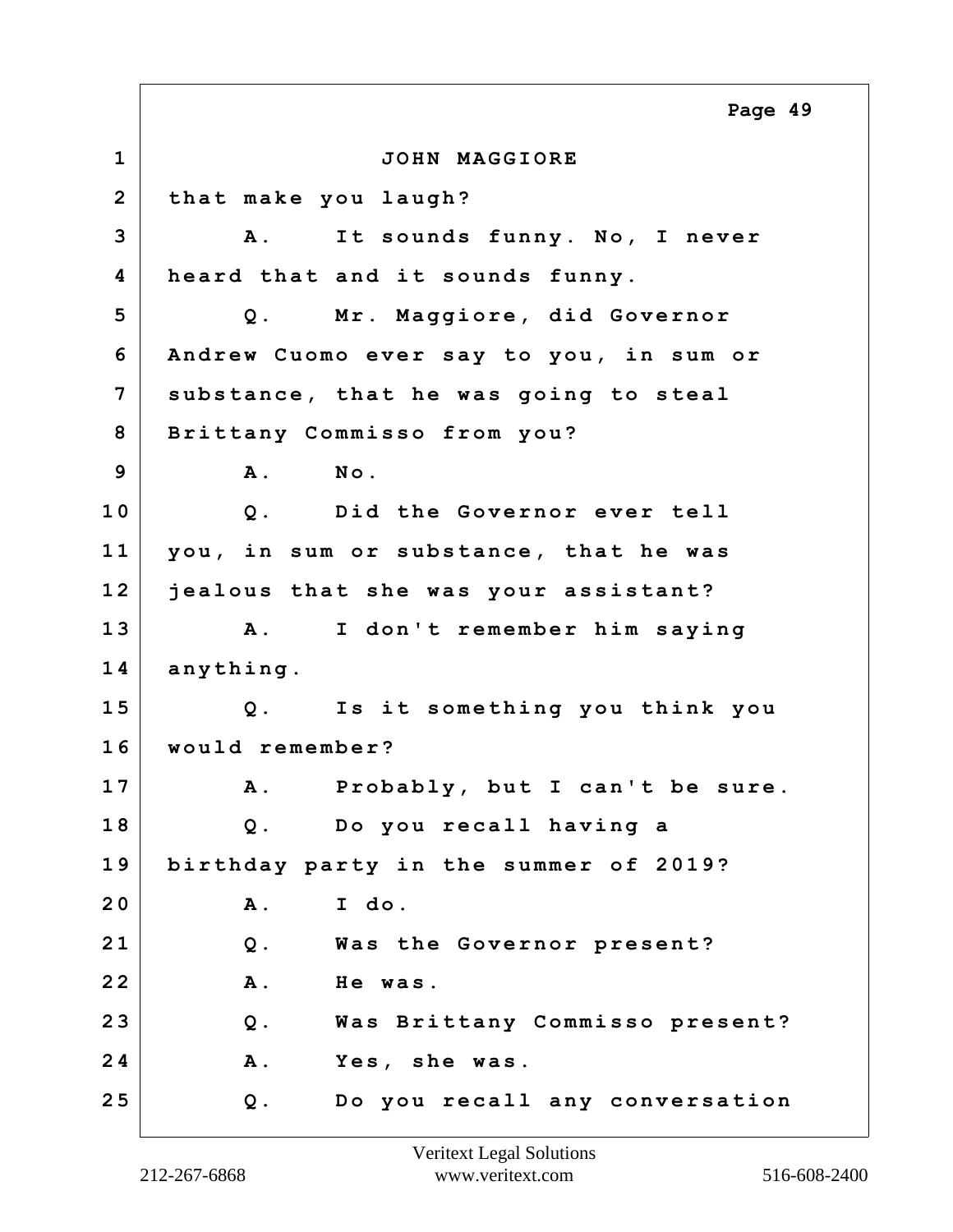**1 JOHN MAGGIORE 2 with the Governor related to Brittany 3 Commisso during that birthday party? 4 A. He talked to almost everybody 5 there. I think -- yeah, I remember them 6 talking in my presence. 7 Q. Do you remember anything 8 specifically said during that 9 conversation? 10 A. No. That was sort of a light 11 night. We weren't having serious 12 conversations. 13 Q. Has the Governor ever made a 14 comment to you or in front of you about 15 Brittany Commisso? 16 A. I'm sure that he has. 17 Q. Anything that you remember? 18 A. No. 19 Q. Anything that stands out? 20 A. No. 21 Q. Has the Governor ever made a 22 comment to you about stealing a member of 23 your support staff? 24 A. I don't recall him ever saying 25 that. Page 50**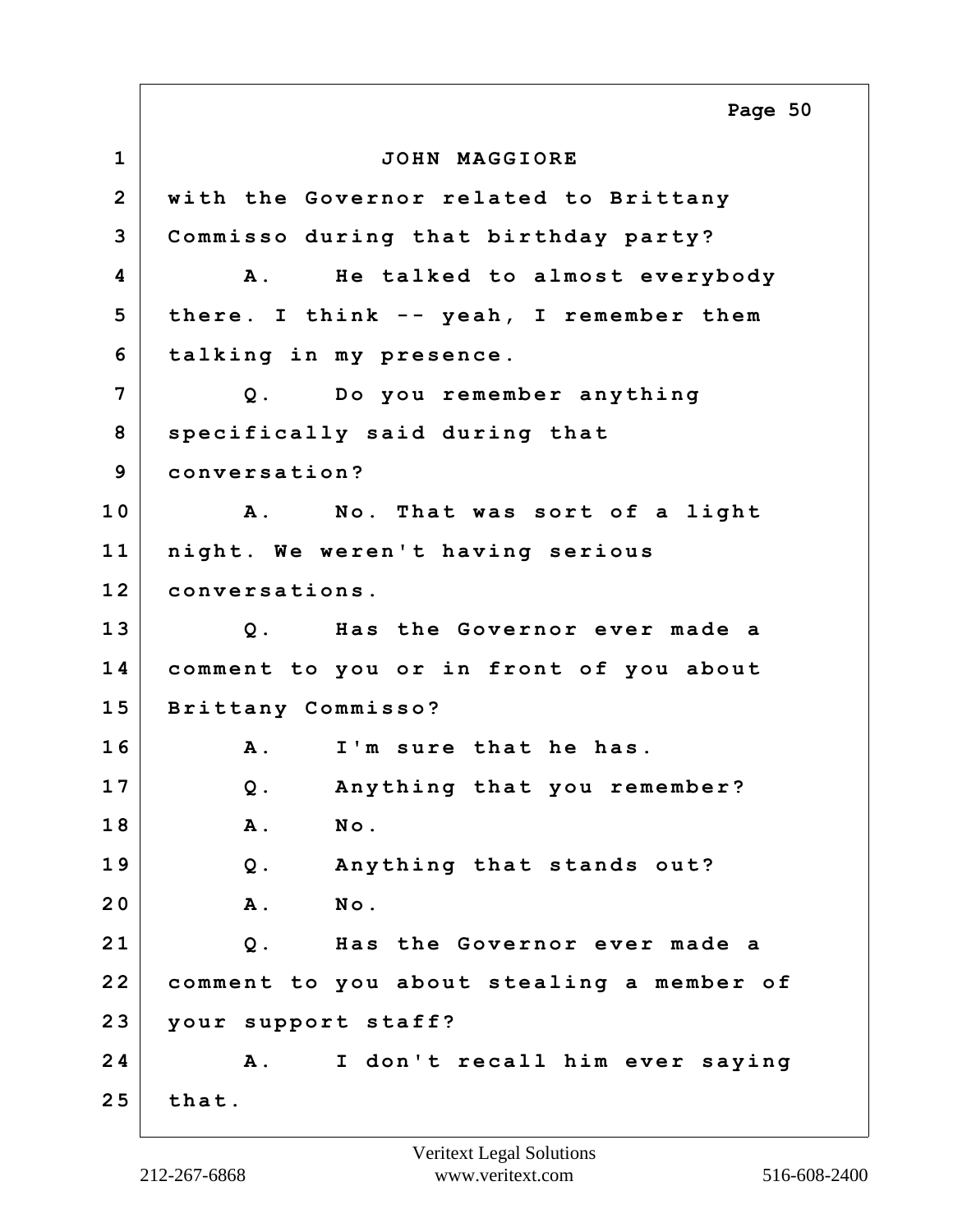**1 JOHN MAGGIORE 2 Q. Did you have the opportunity 3 to observe Brittany Commisso working and 4 interacting with the Governor? 5 A. Yes. 6 Q. In what way? 7 A. I know I've seen them together 8 and sometimes when she worked for me she 9 would sometimes assist the Governor as 10 well. 11 Q. In what capacity would she 12 assist the Governor? 13 A. I think broadly I can say 14 administrative. 15 Q. Did Ms. Commisso ever talk to 16 you about her role in supporting the 17 Governor? 18 A. Yes. 19 Q. What did she tell you about 20 it? 21 A. Well, at such times that she 22 would assist the Governor and I wasn't 23 there she would come back and tell me 24 that, you know, what she did, answer the 25 phone, take dictation, something like Page 51**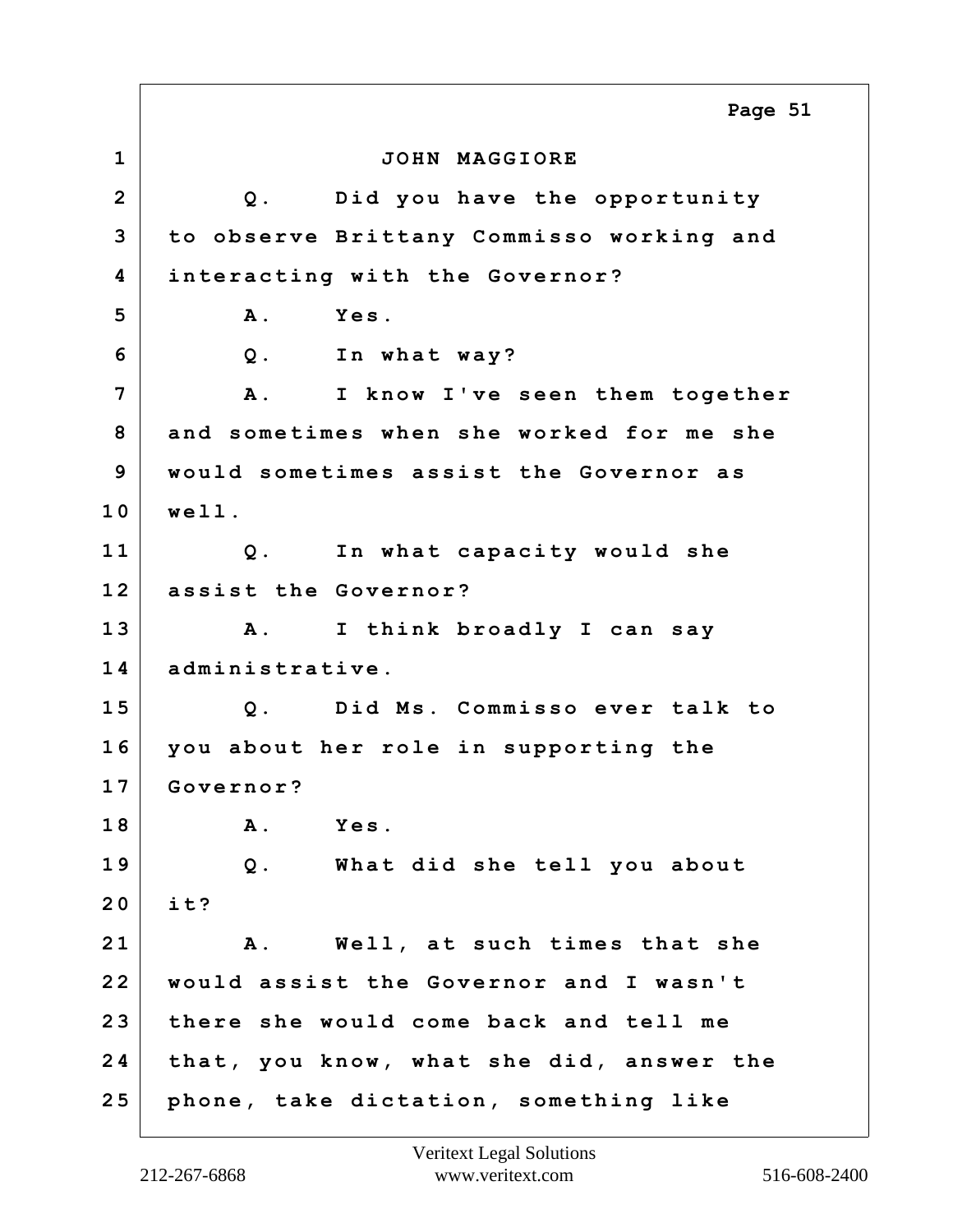**1 JOHN MAGGIORE 2 that. 3 Q. Did she support the Governor 4 on the weekends? 5 A. Yes. 6 Q. Was that something that you 7 were made aware of? 8 A. Yes, it was. 9 Q. How were you made aware of 10 that? 11 A. At some point, I'm trying to 12 remember who, somebody asked if anybody 13 on my staff was willing volunteer to work 14 on the weekends and she volunteered. 15 Q. Did she ever talk to you about 16 her work on the weekends supporting the 17 Governor? 18 A. Yes. 19 Q. What did she tell you? 20 A. Nothing memorable. Again, the 21 type of thing that she did, you know, 22 maybe she would tell some sort of funny 23 story, but I can't think of a specific 24 story. 25 Q. You think she may have told Page 52**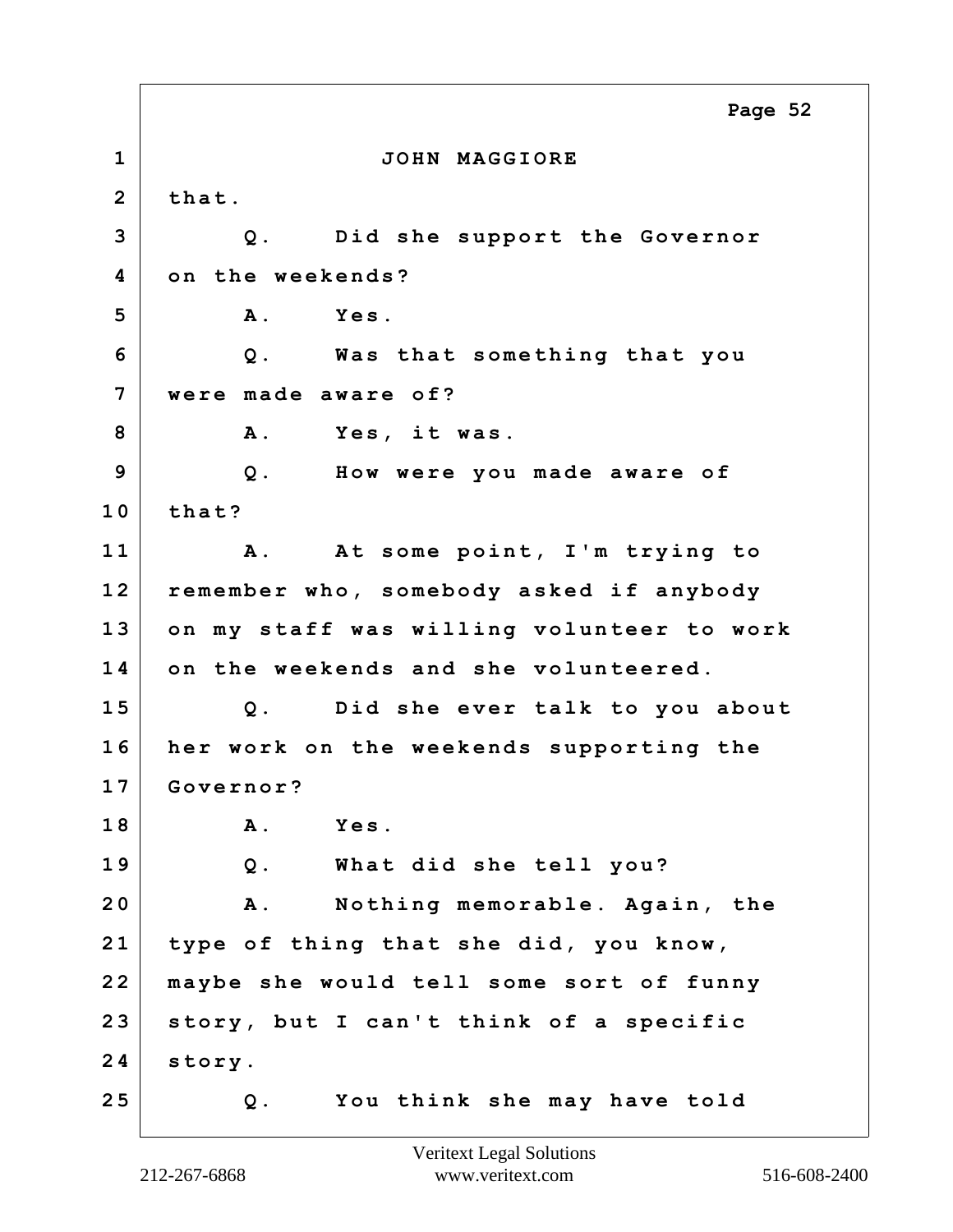**1 JOHN MAGGIORE 2 you a funny story about working for the 3 Governor on the weekend? 4 A. Yeah. I mean, my general 5 impression was that she was in a good 6 mood when she came back but I can't 7 remember specifics. 8 Q. Do you remember any general 9 topics of which the stories may have 10 covered? 11 A. Usually some version of what 12 it was she was doing in terms of the 13 work. 14 Q. Do you recall anything 15 generally about the type of work she was 16 doing? 17 A. I would characterize it as 18 administrative. 19 Q. And you think that you recall 20 perhaps she told funny stories about 21 doing administrative work for the 22 Governor? 23 A. Yeah, I do. But again, I can't 24 remember a specific story. 25 Q. Did you ever observe or hear Page 53**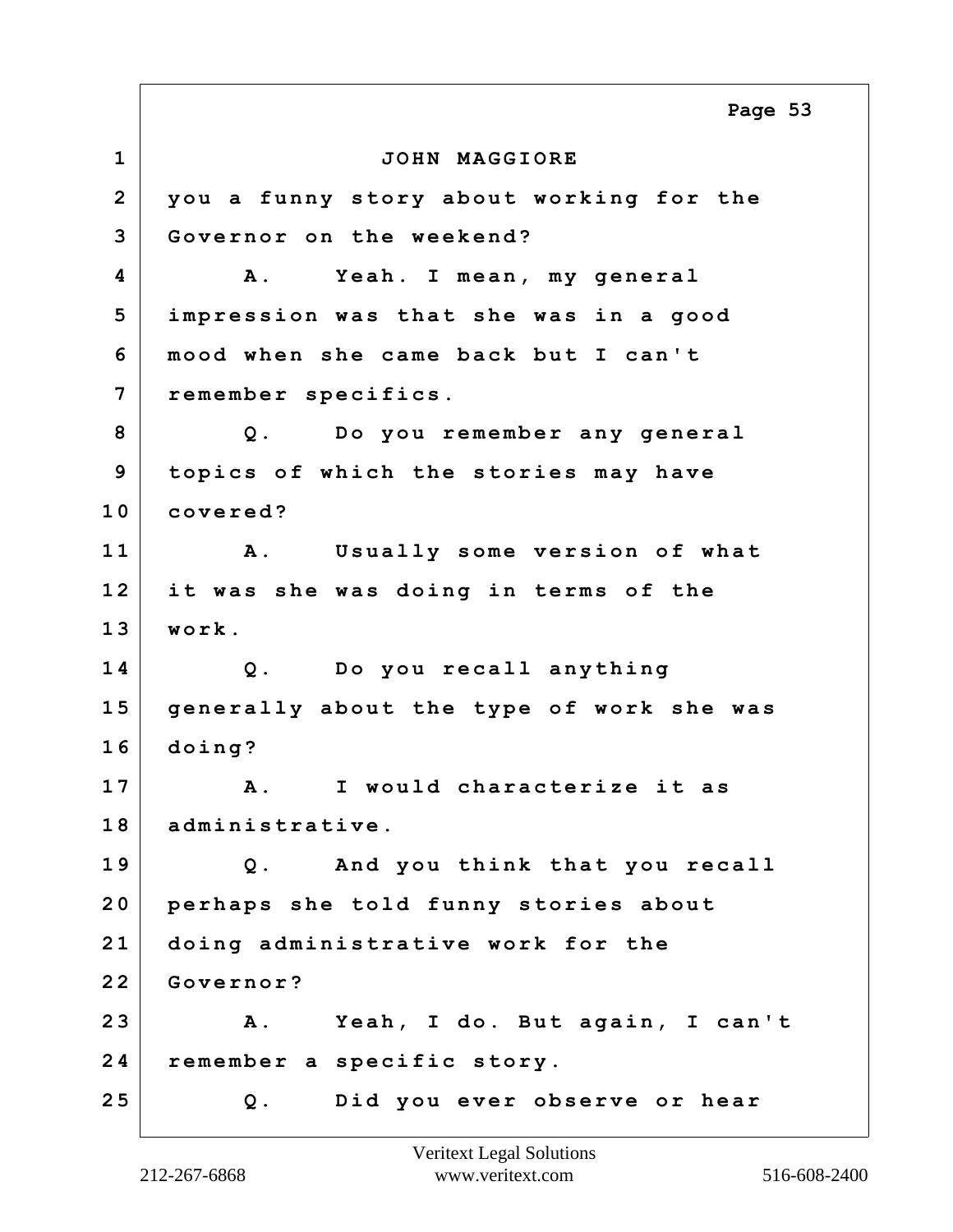**1 JOHN MAGGIORE 2 the Governor use a nickname in reference 3 to or in describing Ms. Commisso? 4 A. Not to my recollection, no. 5 Q. Did you observe or hear any 6 comments or questions about -- I'm sorry. 7 Did you observe or hear any 8 questions or comments from the Governor 9 about Ms. Commisso's relationship status? 10 A. "Relationship" in what way? 11 Q. Romantic relationship status. 12 A. No. 13 Q. Did you ever hear or observe 14 the Governor comment on Ms. Commisso's 15 appearance? 16 A. No. 17 Q. Did Ms. Commisso ever attend a 18 Christmas party with you at the 19 Governor's mansion? 20 A. I can't say for her. I can't 21 say for sure. 22 Q. Do you recall ever discussing 23 the Christmas parties with Ms. Commisso? 24 A. Not specifically. 25 Q. Generally? Page 54**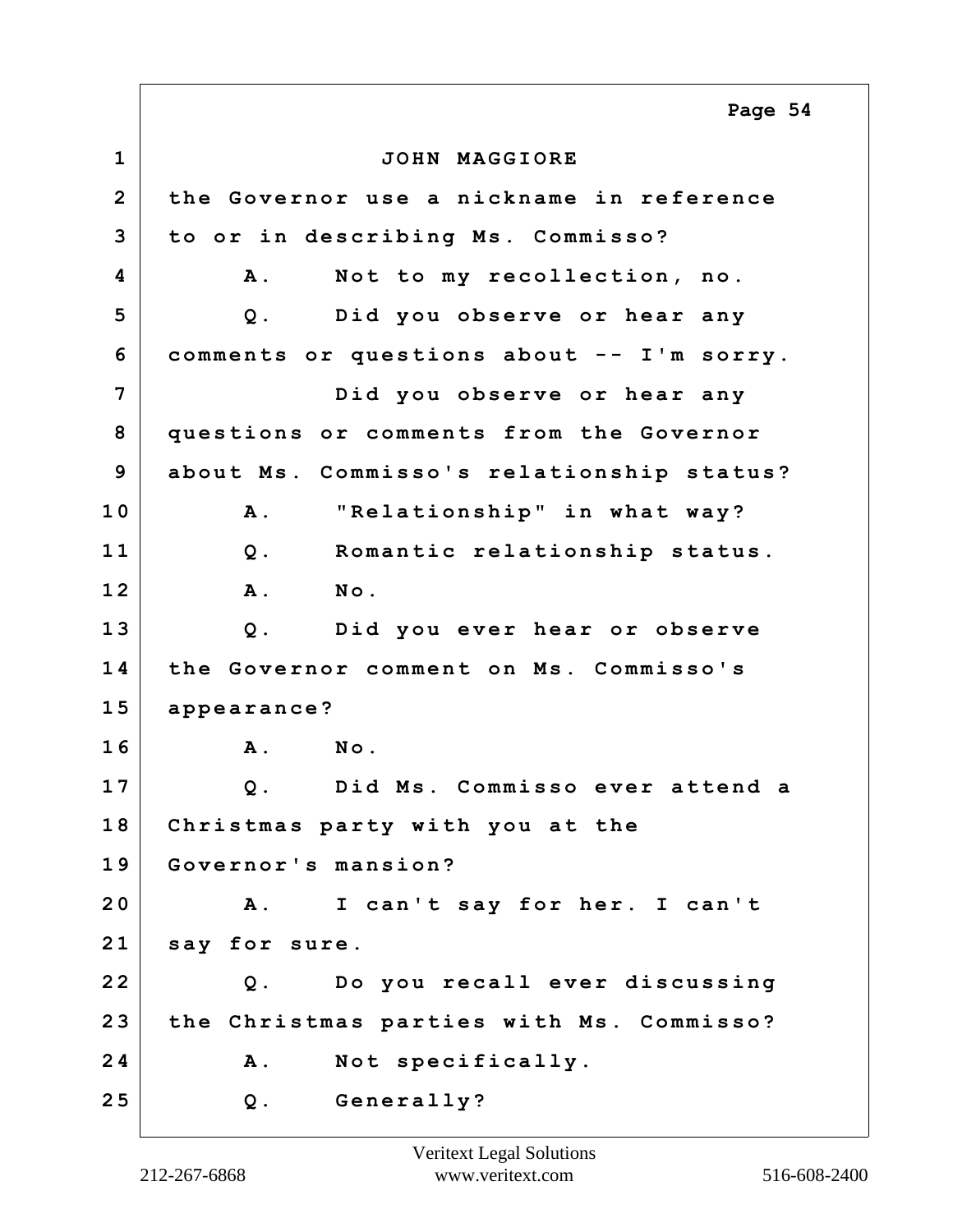**1 JOHN MAGGIORE 2 A. I've been to Christmas parties 3 and I have been liberal in talking about 4 them but I can't remember who I've spoken 5 with about that. 6 Q. Did you ever hear the Governor 7 make informal comments or jokes to 8 Ms. Commisso on topics other than work? 9 A. No. 10 Q. Did you ever observe the 11 Governor touching Ms. Commisso in any 12 way? 13 A. Not that I recall. 14 Q. Do you think you would recall 15 something like that? 16 A. Not if he shook her hand or 17 something like that. But no, I wouldn't 18 remember something like that, no. 19 Q. What would you -- are there 20 categories of touch that you think you 21 would remember? 22 A. Be more specific. 23 Q. Well, you said you couldn't 24 recall whether or not he had ever touched 25 her. Page 55**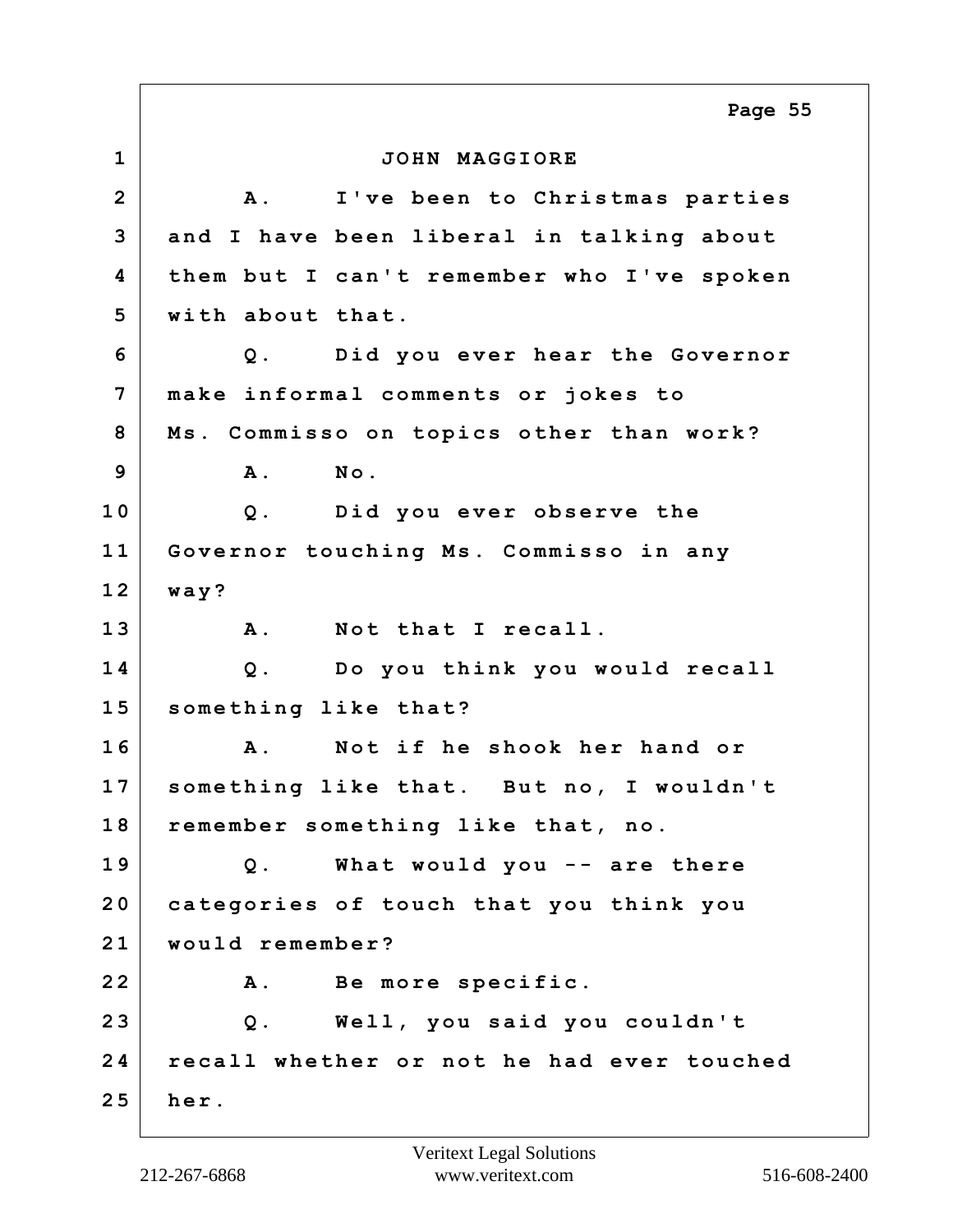**1 JOHN MAGGIORE** 2 A. Right. **3 Q. And you gave me examples of 4 things that you wouldn't necessarily 5 recall, shaking hands, et cetera. 6 Is there some sort of physical 7 contact that you would recall if you had 8 seen it with the Governor and 9 Ms. Commisso? 10 A. Something unusual I would 11 probably recall. 12 Q. What would you consider to be 13 unusual? 14 A. I don't know. I would know it 15 when I saw it. 16 Q. Did you ever see the Governor 17 kiss Ms. Commisso? 18 A. No. 19 Q. Not even on the cheek? 20 A. I don't recall him ever 21 kissing Ms. Commisso on the cheek. 22 Q. Do you recall any time when 23 Ms. Commisso appeared upset in the 24 office? 25 A. Yes. Page 56**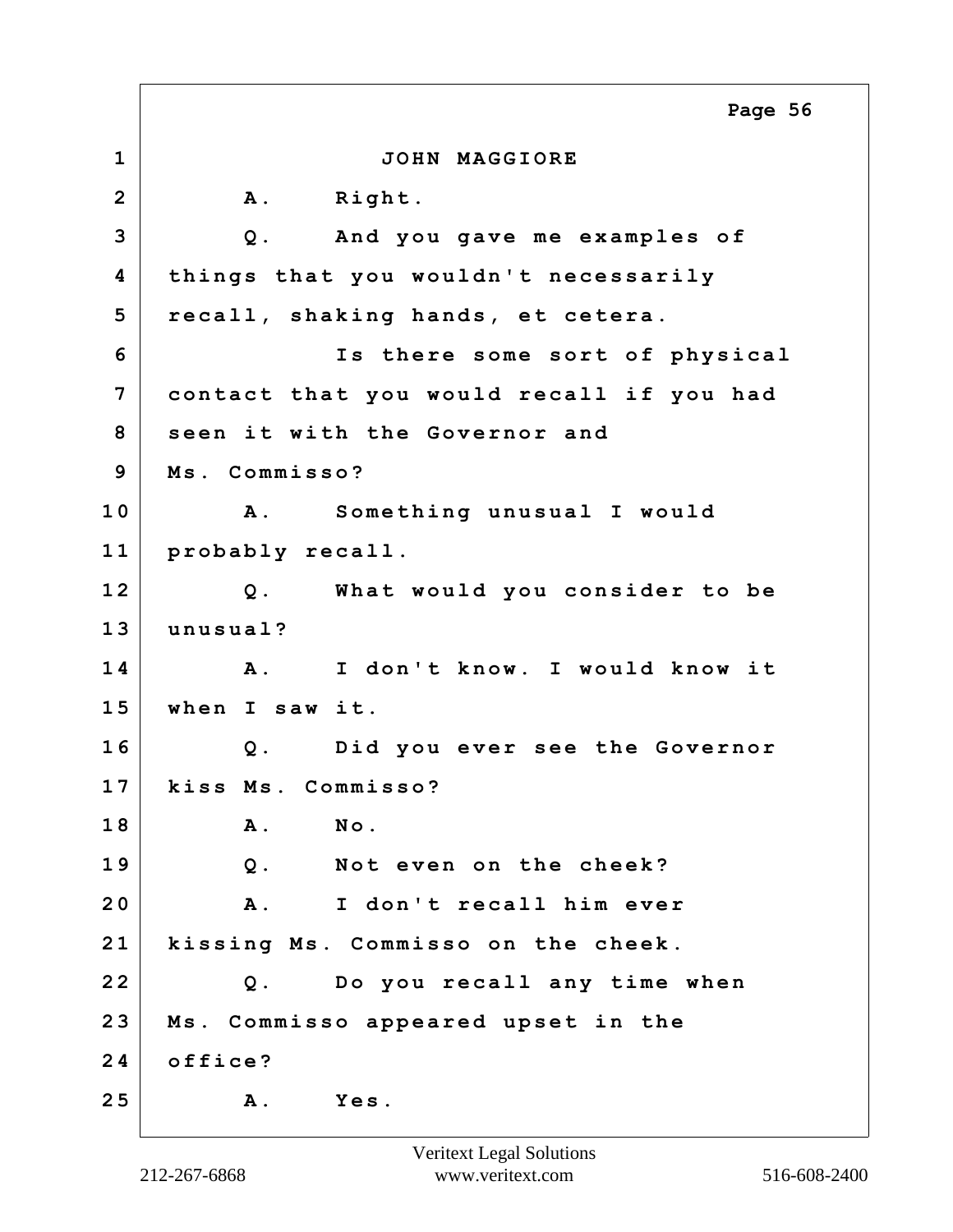|                | Page 57                                     |
|----------------|---------------------------------------------|
| $\mathbf{1}$   | JOHN MAGGIORE                               |
| $\overline{2}$ | What do you recall about that?<br>$Q$ .     |
| 3              | Well, sometimes she would get<br><b>A</b> . |
| 4              | upset if some work thing didn't work out.   |
| 5              | I think that she was having                 |
| 6              | that she was expressing about a             |
| 7              | little bit. But I'm trying to think of      |
| 8              | specific stories, but the answer is yes.    |
| 9              | Did you speak to her when she<br>$Q$ .      |
| 10             | was upset?                                  |
| 11             | Yes.<br><b>A</b> .                          |
| 12             | Besides work things not going<br>$Q$ .      |
| 13             | well or<br>, was there any                  |
| 14             | other reason she gave you for being upset   |
| 15             | while in the office?                        |
| 16             | Not to my recollection, no.<br>Α.           |
| 17             | Did she ever explain that she<br>$Q$ .      |
| 18             | was upset with the Governor?                |
| 19             | A. No. I never heard her say                |
| 20             | that she was upset with the Governor.       |
| 21             | Q. Did she ever say the Governor            |
| 22             | made her feel uncomfortable?                |
| 23             | No. I never heard her say<br>$\mathbf{A}$ . |
| 24             | that.                                       |
| 25             | When is the last time you<br>$Q$ .          |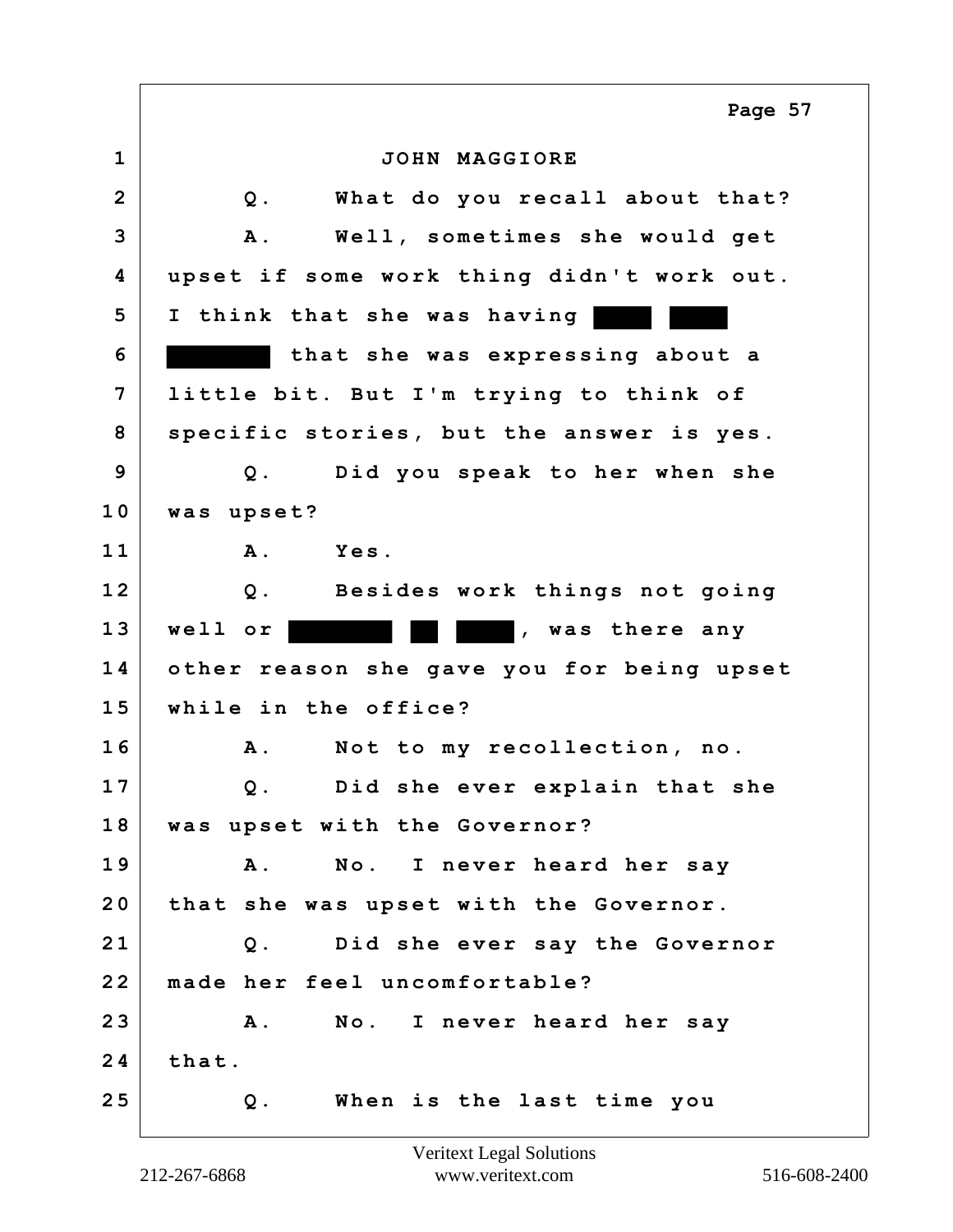**1 JOHN MAGGIORE 2 spoke to Ms. Commisso? 3 A. Earlier this year. It's been 4 several weeks. I can't think of the 5 specific date. 6 Q. And what was the nature of the 7 communication? 8 A. I spoke with her somewhat 9 frequently after I went on leave but that 10 sort of trailed off and I haven't talked 11 to her in a while, so... 12 Q. When you spoke to her earlier 13 in the year what was the subject matter 14 of your discussion? 15 A. I think the last time I called 16 her I was trying to get the Governor's 17 phone number because the number I had 18 didn't work. 19 Q. Did she give it to you? 20 A. No. She said she would let him 21 know that I was trying to call him. 22 Q. Did you talk about anything 23 else? 24 A. If we did it was incidental. 25 Q. You stated that you had been Page 58**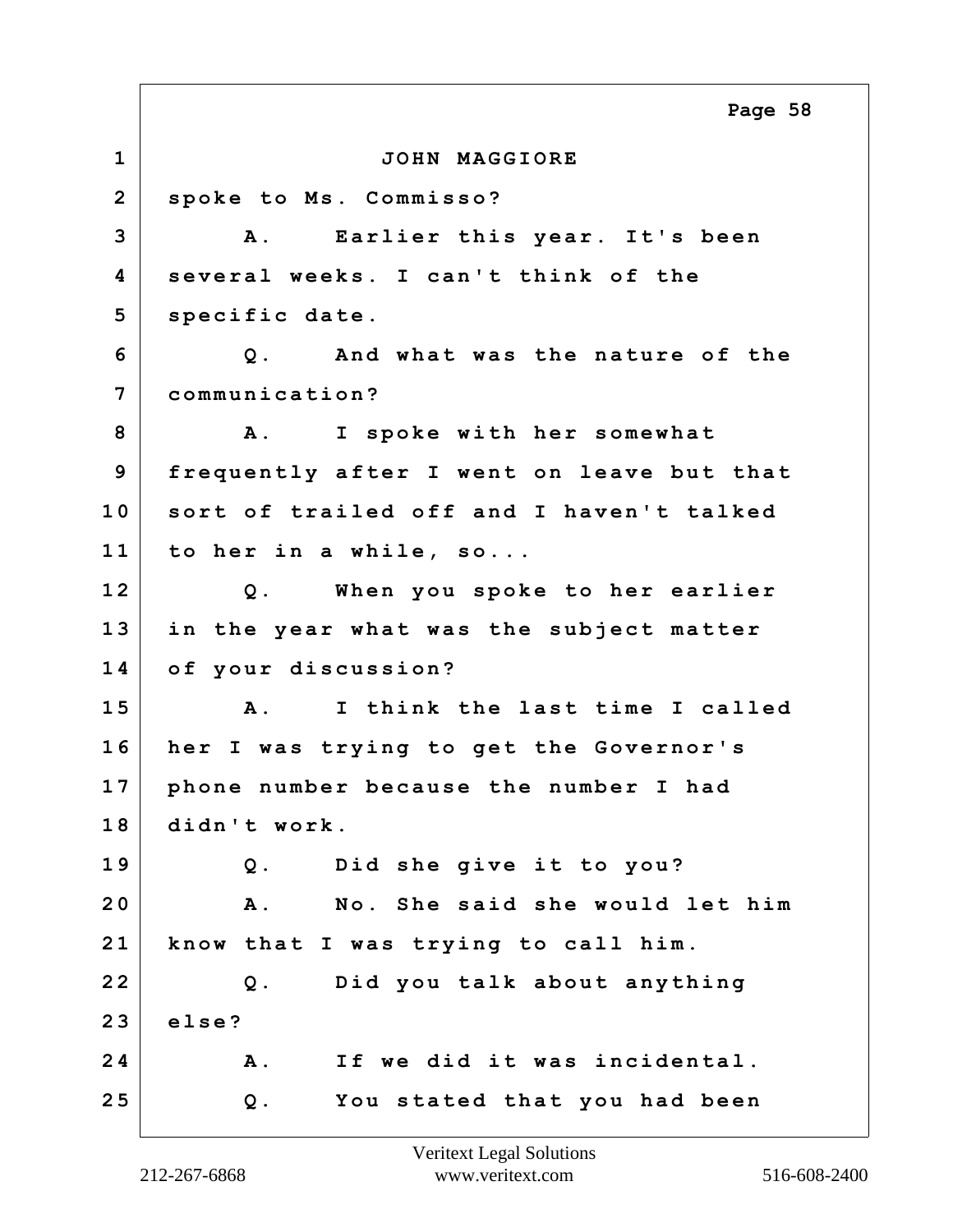**1 JOHN MAGGIORE 2 following news accounts of the 3 allegations of harassment against 4 Governor Cuomo; is that correct? 5 A. Yes. That's correct. 6 Q. Are you aware of an anonymous 7 allegation by someone that claims to have 8 been groped in the Executive Mansion? 9 A. I have seen accounts of that, 10 yes. 11 Q. Do you have an understanding 12 of who that individual is? 13 A. I don't know who that 14 individual is. 15 Q. Have you discussed it with 16 anyone in Albany about who that might be? 17 A. I've -- yes. Sure. Yes. 18 Q. Has a particular name been 19 given to you as to who that complainant 20 would be? 21 A. Nobody with knowledge has told 22 me who that is. 23 Q. I'm not asking about anyone 24 with knowledge. I'm asking if someone has 25 given you a name? Page 59**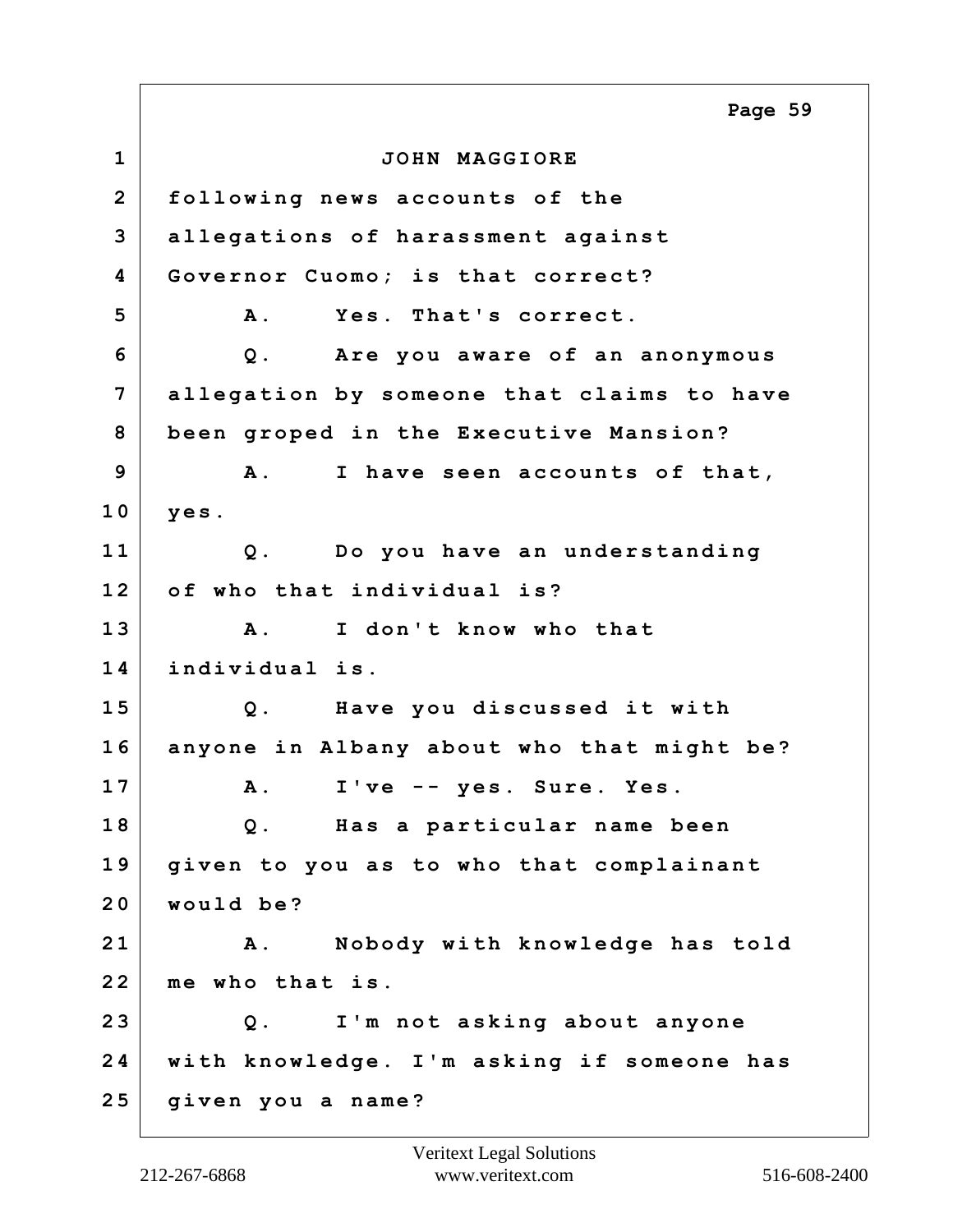**1 JOHN MAGGIORE 2 A. I have engaged in 3 conversations that was speculative about 4 who it might be, yes. 5 Q. Was there a particular name 6 that was speculated? 7 A. Yes. Yes. 8 Q. What was that name? 9 A. I've heard more than one name, 10 yes. I've heard more than one name. 11 Q. What names have you heard? 12 A. Well, Brittany's name was one 13 of them. There was a woman named Kaitlin 14 who was another. I'm trying to think if 15 there was a third. 16 Q. Do you know Kaitlin's last 17 name? 18 A. I don't remember Kaitlin's 19 last name. I didn't recognize it when I 20 heard it. 21 Q. And who told you or who 22 provided the name Brittany to you, in 23 this context? 24 A. I don't know. This is a topic 25 I've talked to many people about. I mean, Page 60**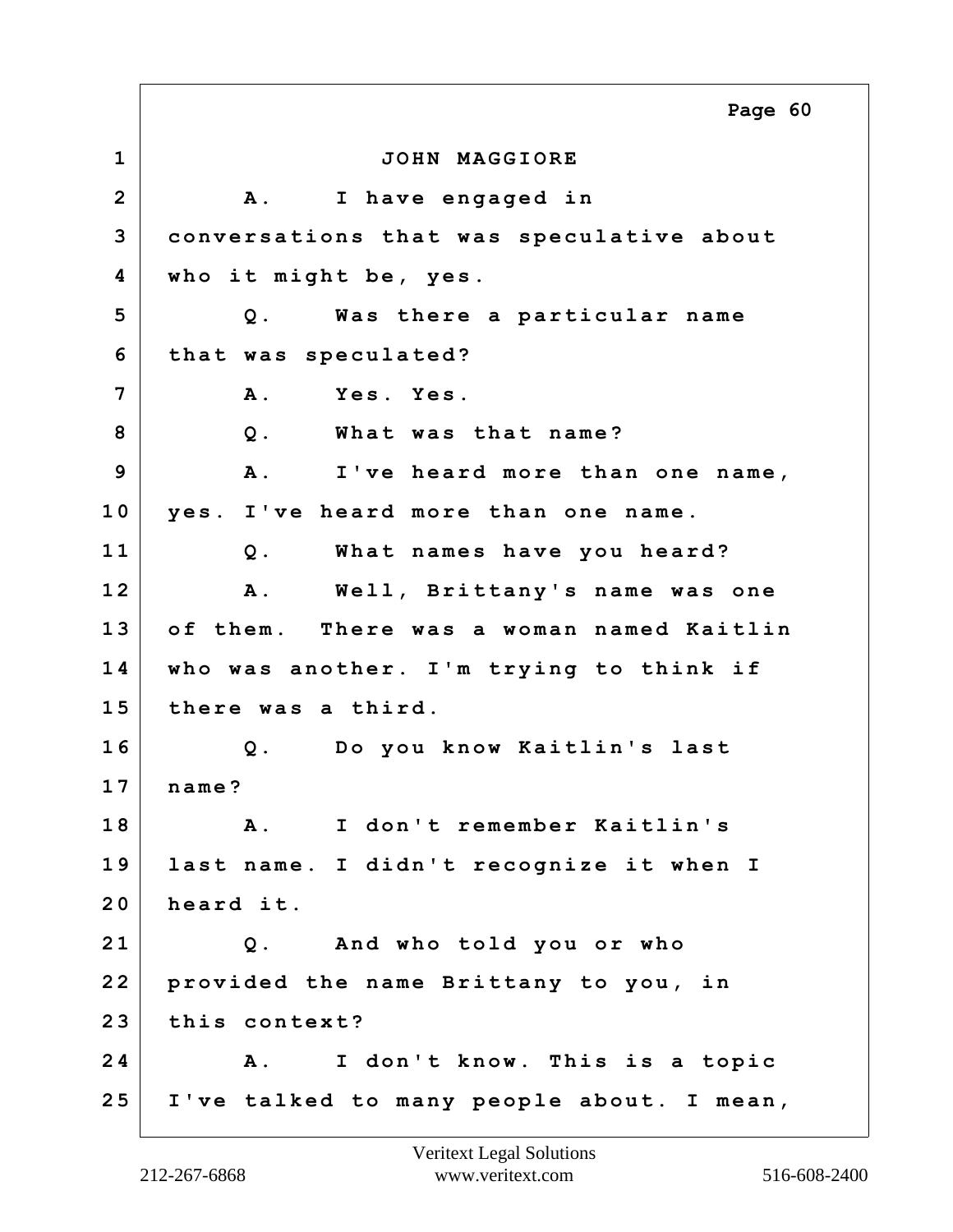**1 JOHN MAGGIORE 2 not the specific case but in general and 3 I can't recall the conversation I've had 4 about it. 5 Q. Sitting here today, you cannot 6 recall anyone who specifically said that 7 it may be your executive assistant who 8 had made the allegation of being groped? 9 A. No. I've spoken to many 10 friends about this and I can't recall 11 everyone that I've spoken to. 12 Q. I'm not asking for everyone. 13 I'm asking for anyone. 14 A. I'm sure it came up with 1 5 . But she was not telling me, 16 right? We were just speculating. 17 Q. By speculating, were you also 18 suggesting names who it might be? 19 A. I don't recall suggesting a 20 name, no. 21 Q. So she was the one suggesting 22 the name? 23 A. Yeah. I think that's right. 24 Q. And she suggested it may be 25 Brittany? Page 61**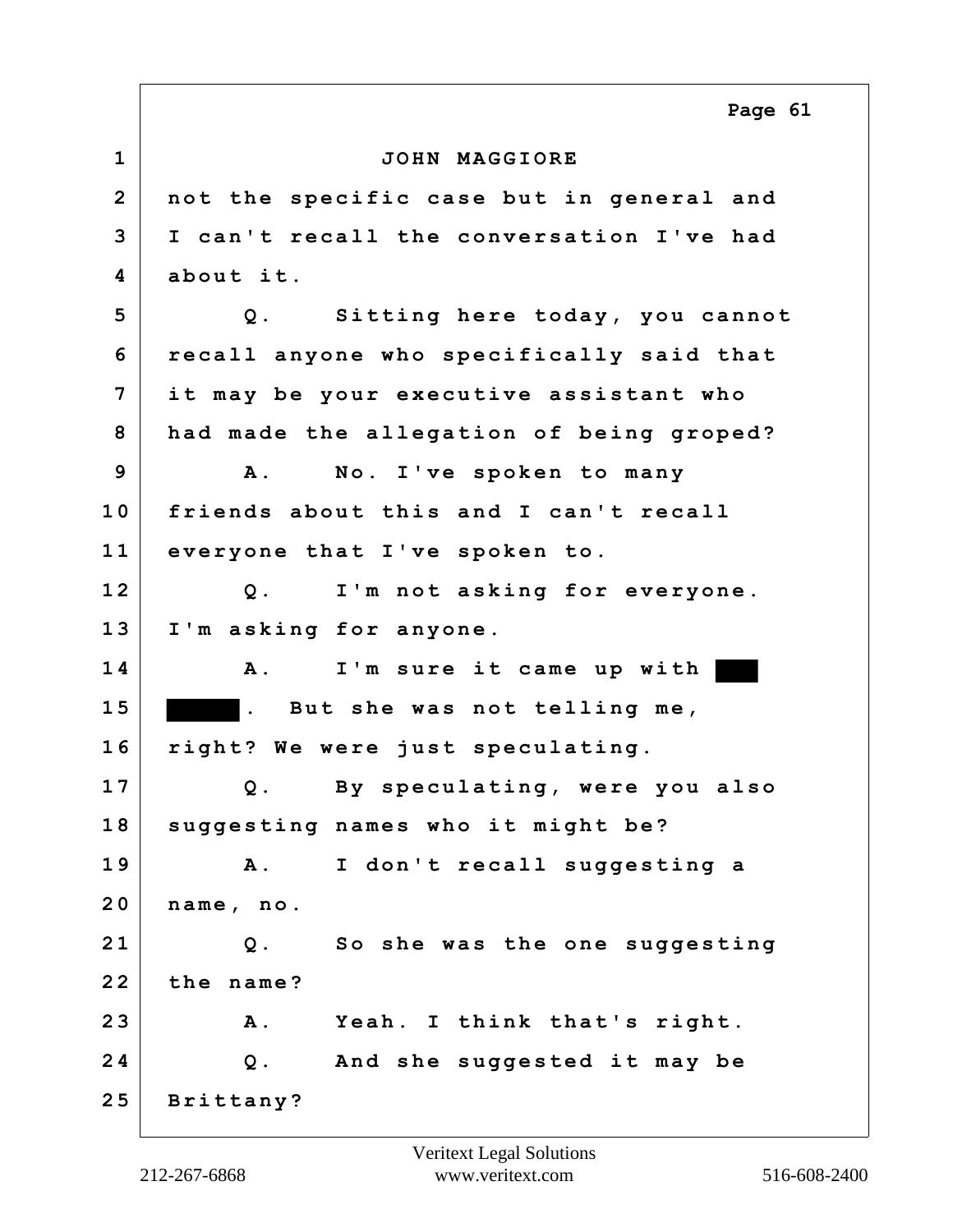**1 JOHN MAGGIORE 2 A. As I recall, yes. 3 Q. And did she tell you the basis 4 for that speculation? 5 A. I remember she told me about a 6 news article that I hadn't seen yet and 7 she drew my attention to it. 8 Q. And did she -- and that news 9 article did not include a name, correct? 10 A. That's right. And I 11 subsequently read it and it did not 12 include a name and I've never seen an 13 article that included a name. 14 Q. But you said that Jill may 15 have suggested or speculated that it was 16 Brittany, correct? 17 A. No, I didn't say Jill. 18 Q. I'm sorry. Who did? 19 A. I said it might have been 2 0 . 21 Q. I'm sorry. I mis -- that was 22 my bad handwriting. I apologize. And did 2 3 explain what the basis for her 24 speculation was? 25 A. I do remember a conversation Page 62**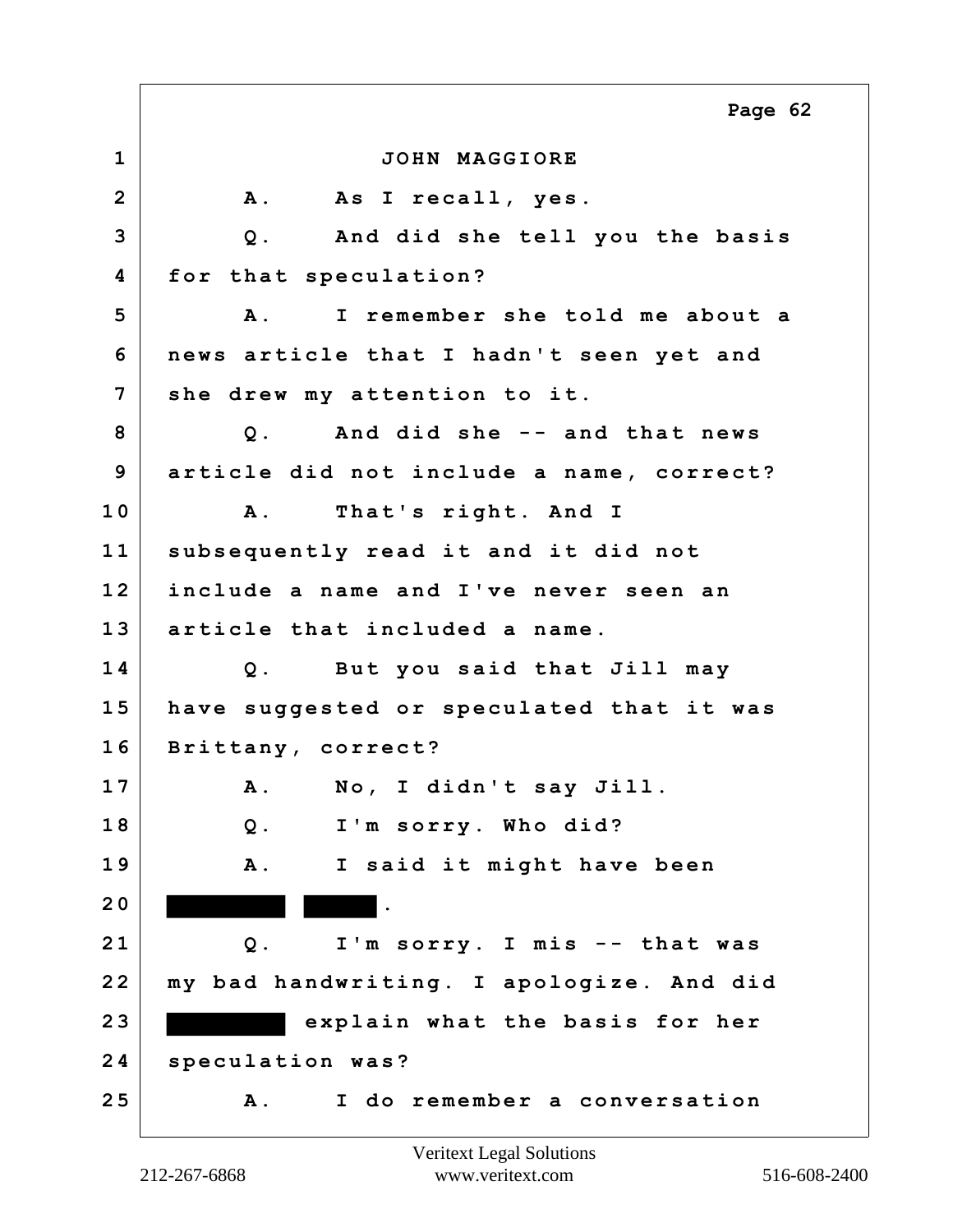**1 JOHN MAGGIORE 2 where she thought that the description of 3 the person might have been Brittany. 4 Q. And what about the description 5 suggested it might be Brittany? 6 A. As I'm sitting here now, I 7 don't remember. 8 Q. Did you talk to anyone else 9 who suggested or speculated that it might 10 be Brittany? 11 A. I'm not saying that I didn't 12 but I don't recall any other specific 13 conversations.** 14 Q. After **speculated that 15 it might be Brittany, did you speak to 16 anyone else where the topic of whether or 17 not it was Brittany took place? 18 A. I know I spoke to my wife 19 about it. 20 Q. Anyone in the Executive 21 Chamber? 22 A. Not to my recollection. 23 Q. After you were told it might 24 be your executive assistant, you didn't 25 speak to anyone in the Executive Chamber Page 63**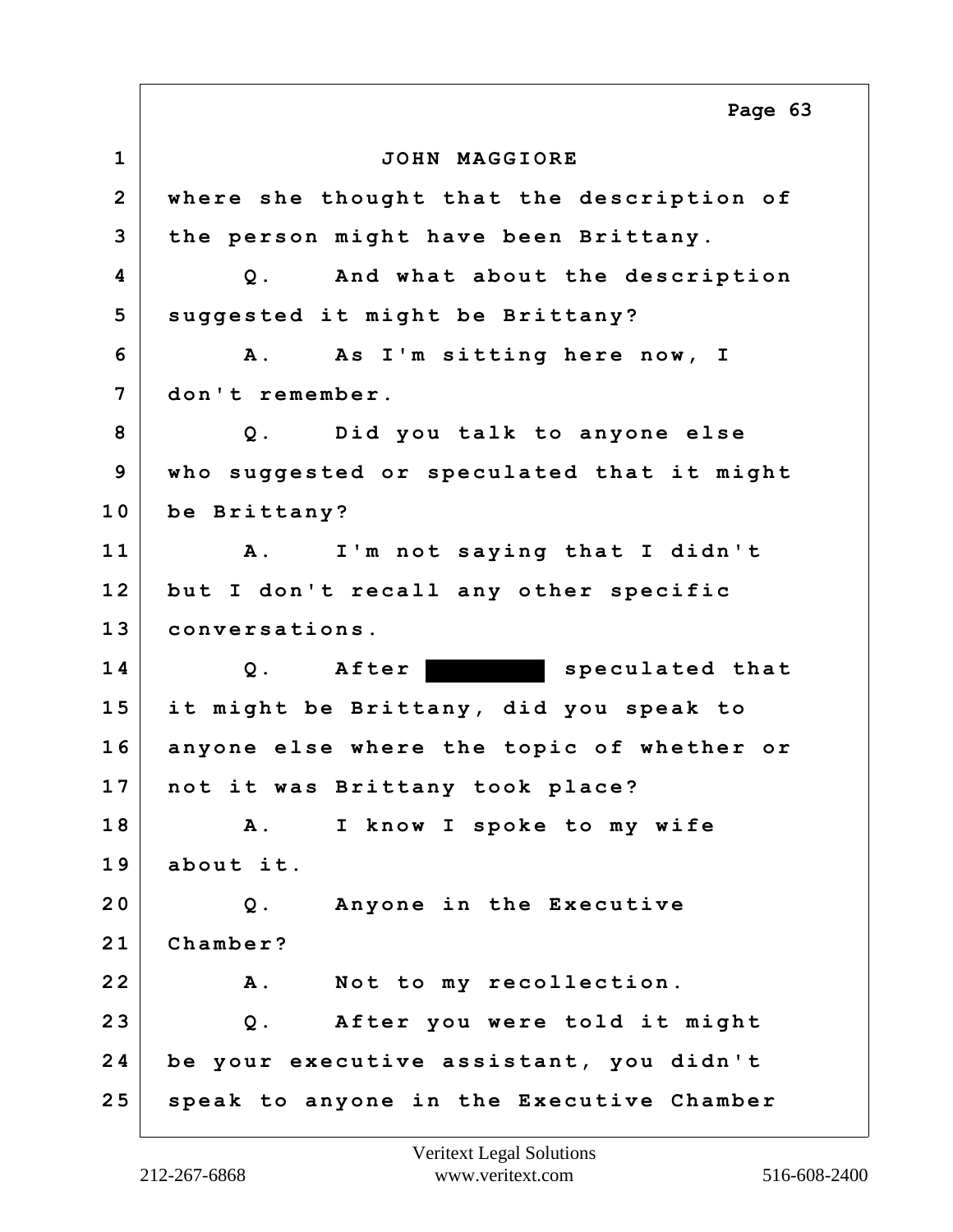**1 JOHN MAGGIORE 2 about the possibility? 3 A. Not to my recollection, no. 4 Q. Have you spoken to 5 Ms. Commisso about whether or not she 6 made those allegations? 7 A. I did not. 8 Q. Have you reached out to her in 9 any way to offer any type of support, if 10 it was her who made the allegation? 11 A. No. I don't presume to know it 12 was her. So no, I did not. 13 Q. Do you recall any other 14 conversations where the subject matter 15 involved whether or not the complainant 16 was Brittany Commisso? 17 A. In addition to and 18 my wife, no. 19 Q. Did you read -- you said you 20 did read the allegations in the article? 21 A. I recall reading a New York 22 Times article and a Times Union article. 23 Q. What was your reaction to 24 those allegations? 25 A. I was certainly surprised. It Page 64**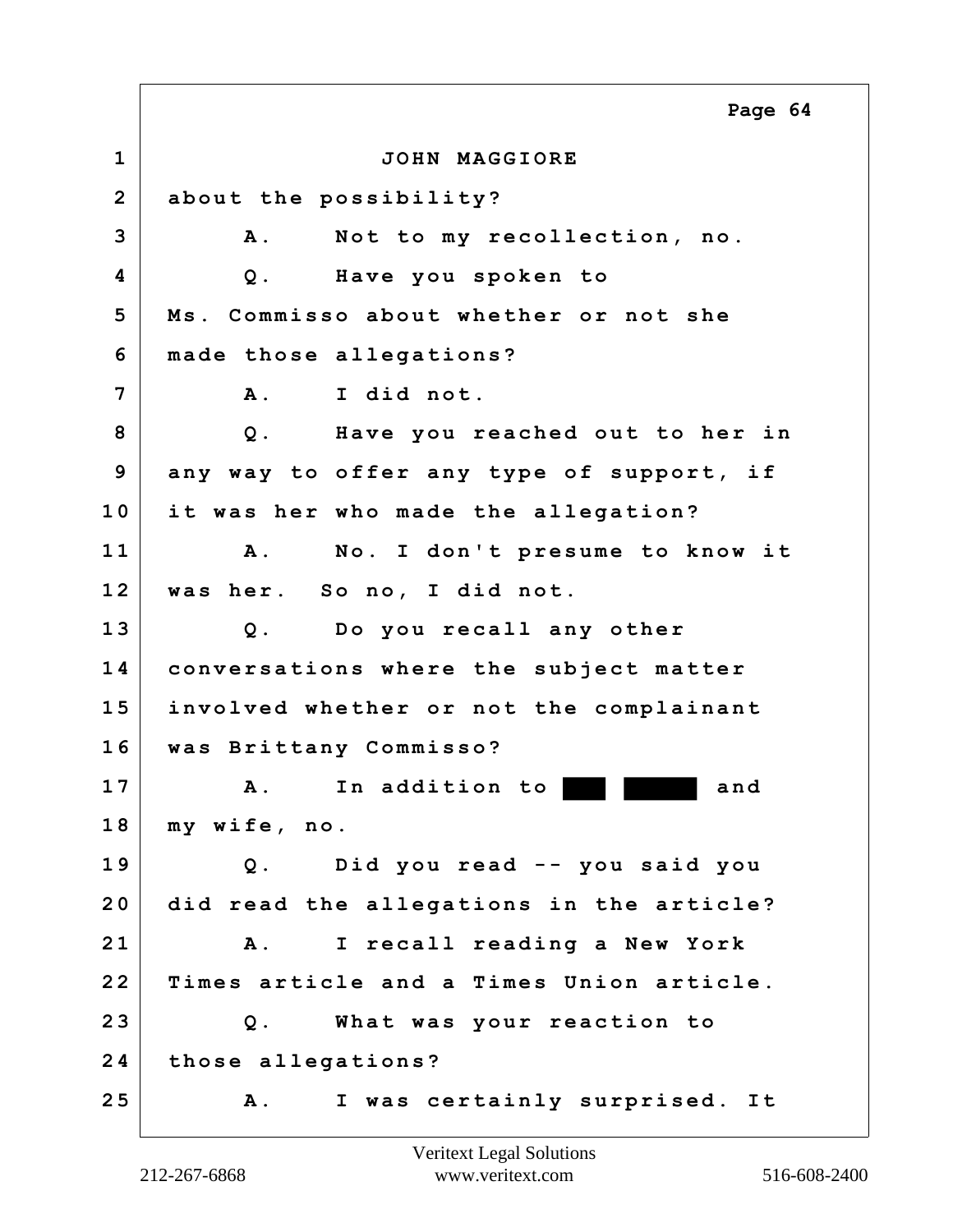**1 JOHN MAGGIORE 2 didn't comport with my -- it's sort of 3 hard to believe, really. 4 Q. Why? 5 A. The behavior described was 6 inconsistent with the behavior that I've 7 observed from the Governor over many 8 years. 9 Q. In what way was it 10 inconsistent? 11 A. I have never seen him violent 12 with anybody, physically violent. That 13 description seemed to be an act of 14 physical violence and I have never seen 15 him physically violent. 16 Q. Other than the physically 17 violent aspect of the description, was 18 there anything else that you found to be 19 inconsistent? 20 A. That was really the part that 21 stood out in my mind. 22 Q. Following the allegation that 23 you read about in the newspapers, have 24 you spoken to the Governor about those 25 allegations? Page 65**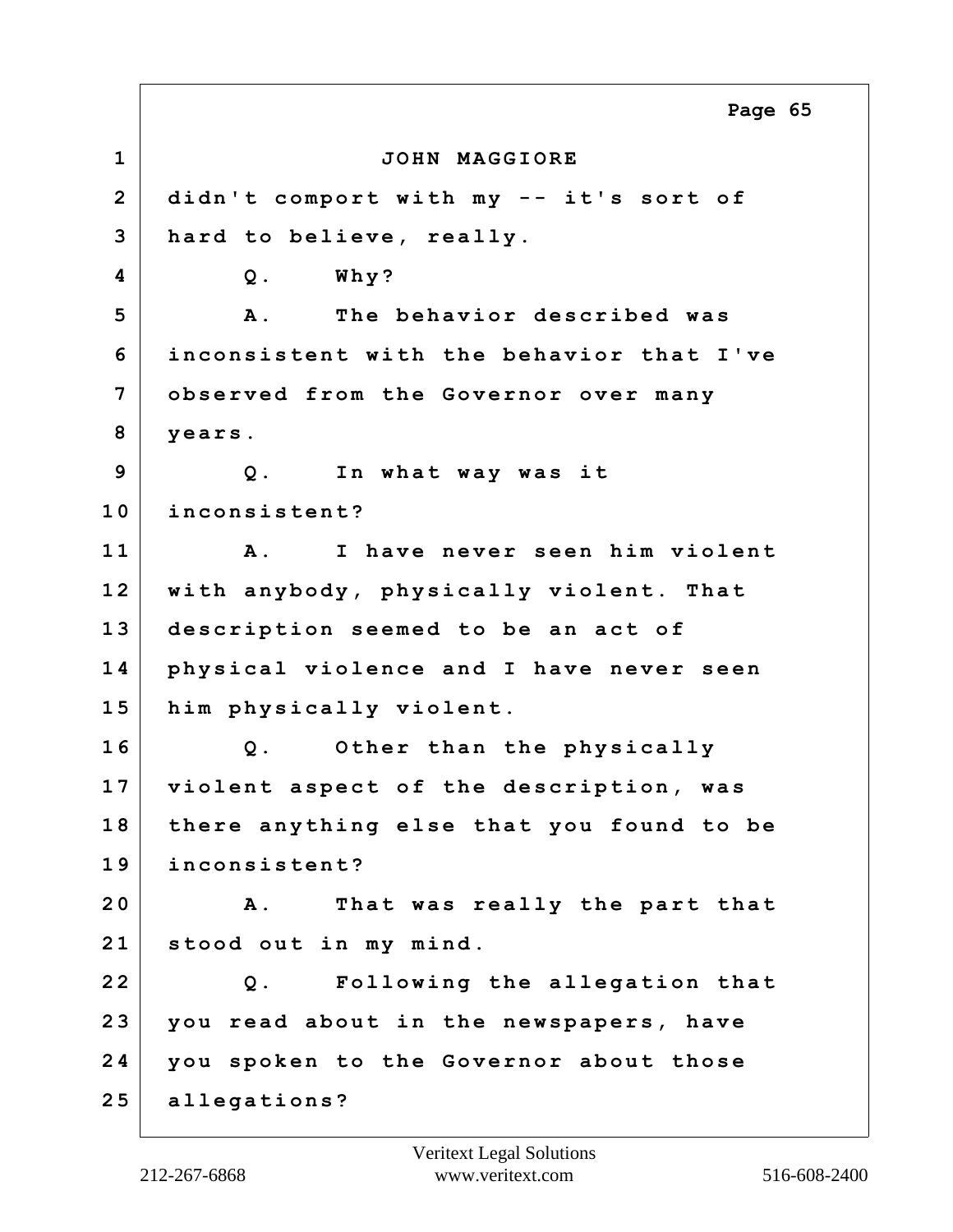**1 JOHN MAGGIORE 2 A. No. I haven't spoken to the 3 Governor since October of 2020. 4 Q. Not once? 5 A. Not once. 6 Q. Have you communicated in any 7 way with the Governor since October 2020? 8 A. After he nominated me to the 9 Public Service Commission last month I 10 wrote him a letter thanking him and 11 giving him an update on how I was doing. 12 Q. Was it a physical letter that 13 you wrote? 14 A. Yes. It was a physical letter. 15 Q. Have you communicated with him 16 otherwise since you left in October of 17 2020? 18 A. No. 19 I'm sorry. I spoke to him two 20 days after I left. So the answer to that 21 is yes but that was the last time I 22 talked to him. 23 Q. Thank you for clarifying. 24 What was your assessment of 25 Brittany as an executive assistant? Page 66**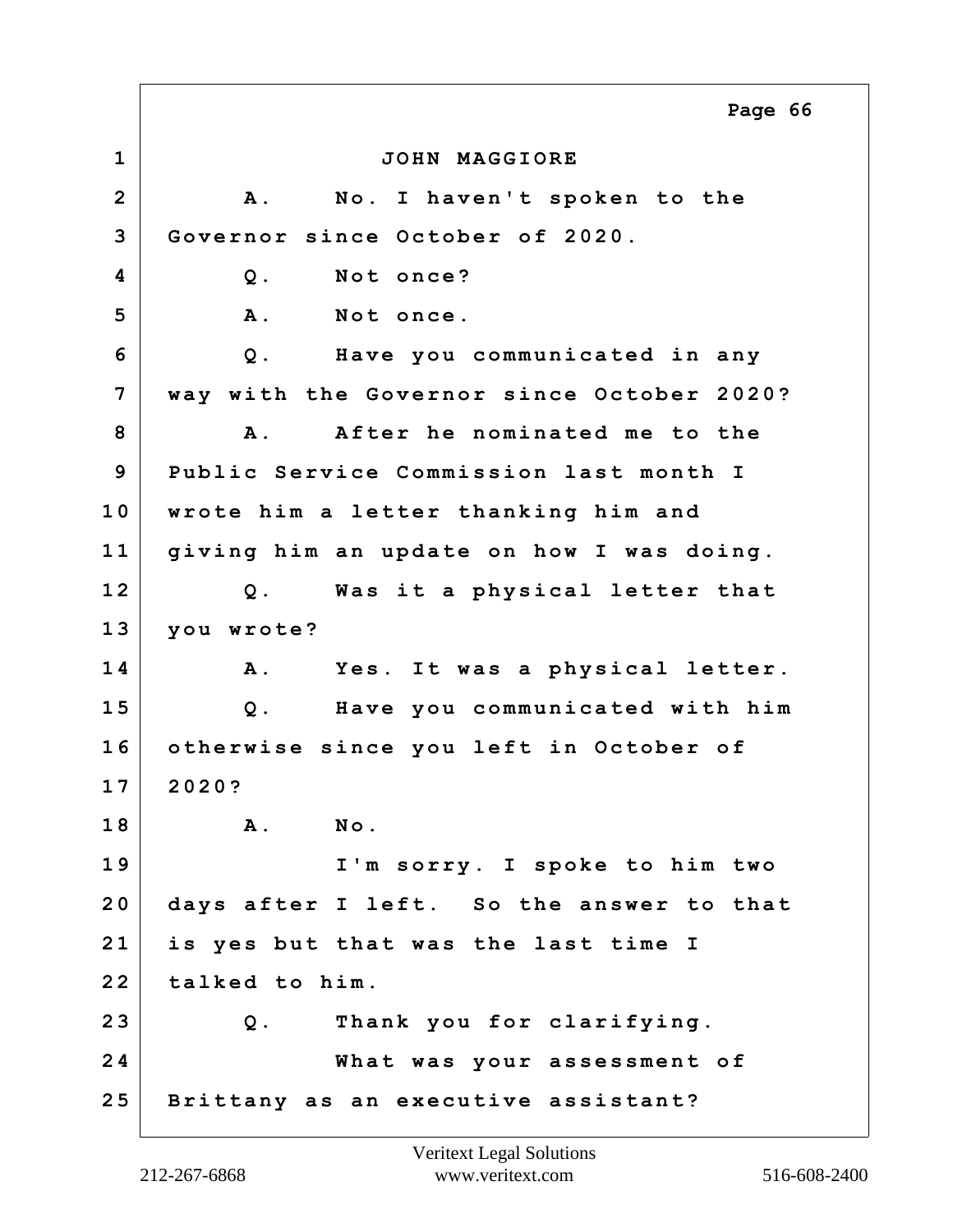**1 JOHN MAGGIORE 2 A. I think she did a good job. 3 Q. Did you have any complaints or 4 concerns with her? 5 A. Sure. I mean, I would -- I'm 6 trying to think of specific examples but 7 not every work product is great. So if I 8 thought about if something could have 9 been done better I wasn't afraid to say 10 that. 11 Q. Anything else, view as to her 12 role as an executive assistant? 13 A. Nothing is coming to mind. 14 Q. You said that while as a 15 Policy Director, Ana Liss had been a 16 Fellow that had come to work for you, 17 correct? 18 A. That's correct, yes. 19 Q. And you said that you had 20 pitched her, I believe you said? 21 A. Yes. That's correct. 22 Q. Tell me about that. 23 A. I had known of her, I'd see 24 her on the second floor and I did not 25 have an assistant, I did not believe that Page 67**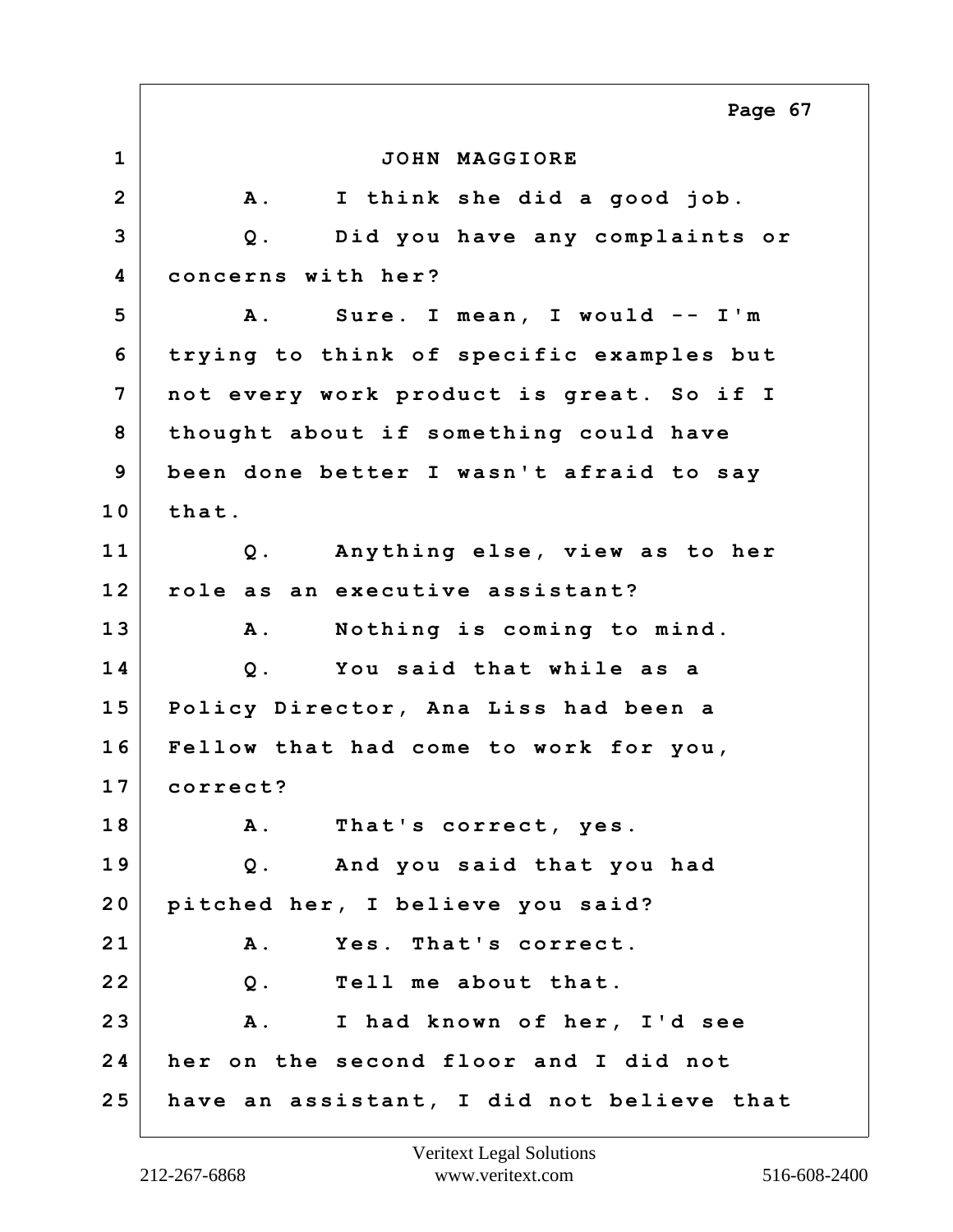**1 JOHN MAGGIORE 2 I really needed a full-time assistant, 3 but I did need somebody else on my team. 4 So I approached her, I described the role 5 that I had in mind. I specifically 6 remember saying it would be about 20% 7 administrative and 80% substantive. And 8 she agreed that that sounded appealing 9 and came over to work for me. 10 Q. And what type of substantive 11 work was she doing for you? 12 A. Most of it had to do with the 13 State of the State process. The period 14 that she was working for me was before 15 the end of the legislative session where, 16 you know, the vast majority of my efforts 17 was on this State of the State process. 18 Q. And what was she doing prior 19 when you pitched her to come work for 20 you? 21 A. She was assigned to the 22 Director of State Operations. My memory 23 is fuzzy about what specifically what 24 type of work she was doing. 25 Q. And who was the Director of Page 68**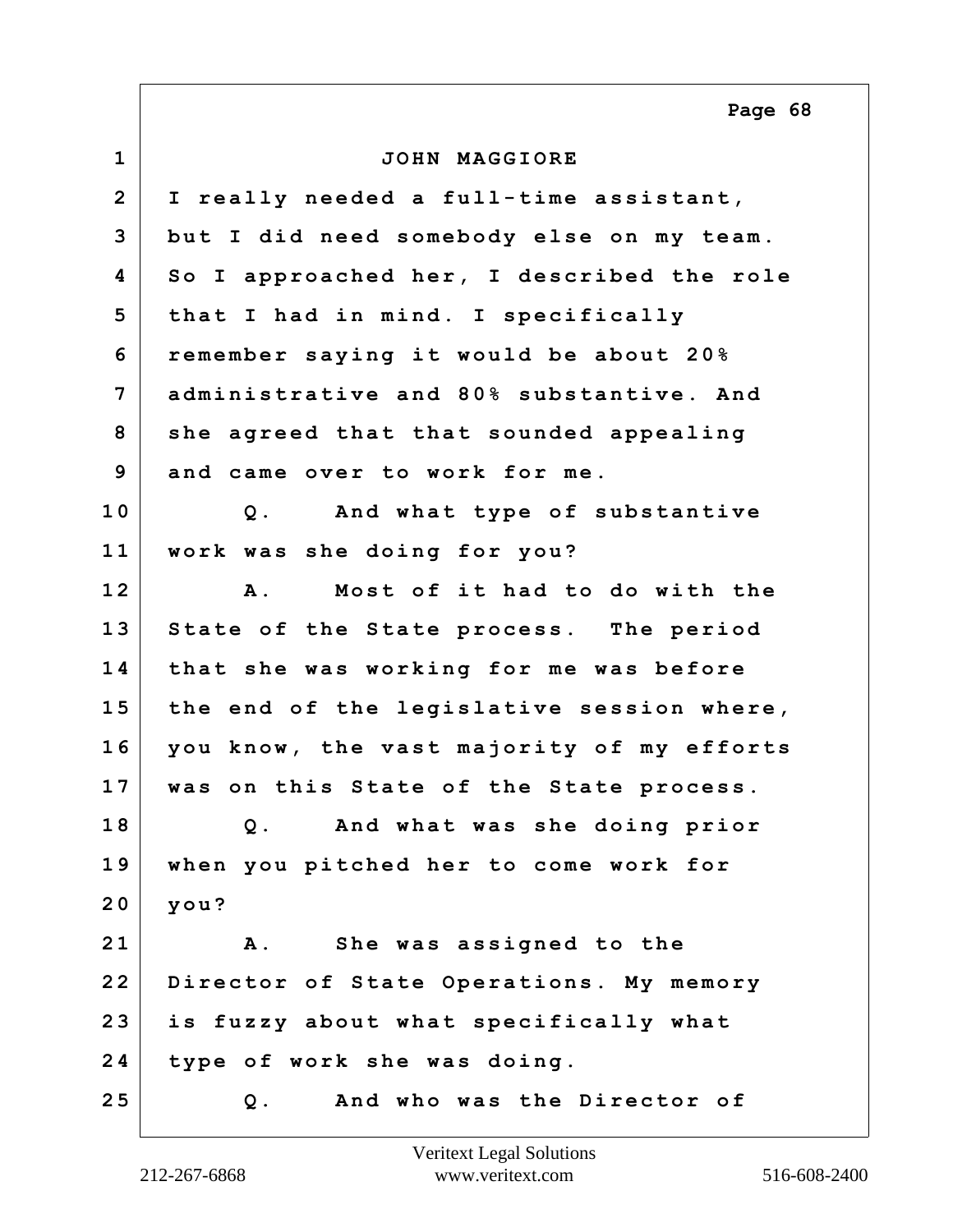**1 JOHN MAGGIORE 2 State Operations at that time? 3 A. At that time it was Jim 4 Malatras. 5 Q. Did you speak to him about 6 bringing Ana Liss over to work for you? 7 A. Oh, Yes. Yes. 8 Q. What was his reaction to that? 9 A. He was agreeable. 10 Q. Where did Ms. Liss physically 11 sit when she worked for you? 12 A. I had an office that was 13 connected to a suite. There was an 14 exterior office and she sat in that 15 exterior office. 16 Q. Again, that was on the secure 17 side, correct? 18 A. Yes. 19 Q. Did she report directly to you 20 or was there someone else that she 21 reported to? 22 A. No. She reported directly to 23 me at that time. 24 Q. Did she -- during the time 25 working for you, did Ms. Liss ever also Page 69**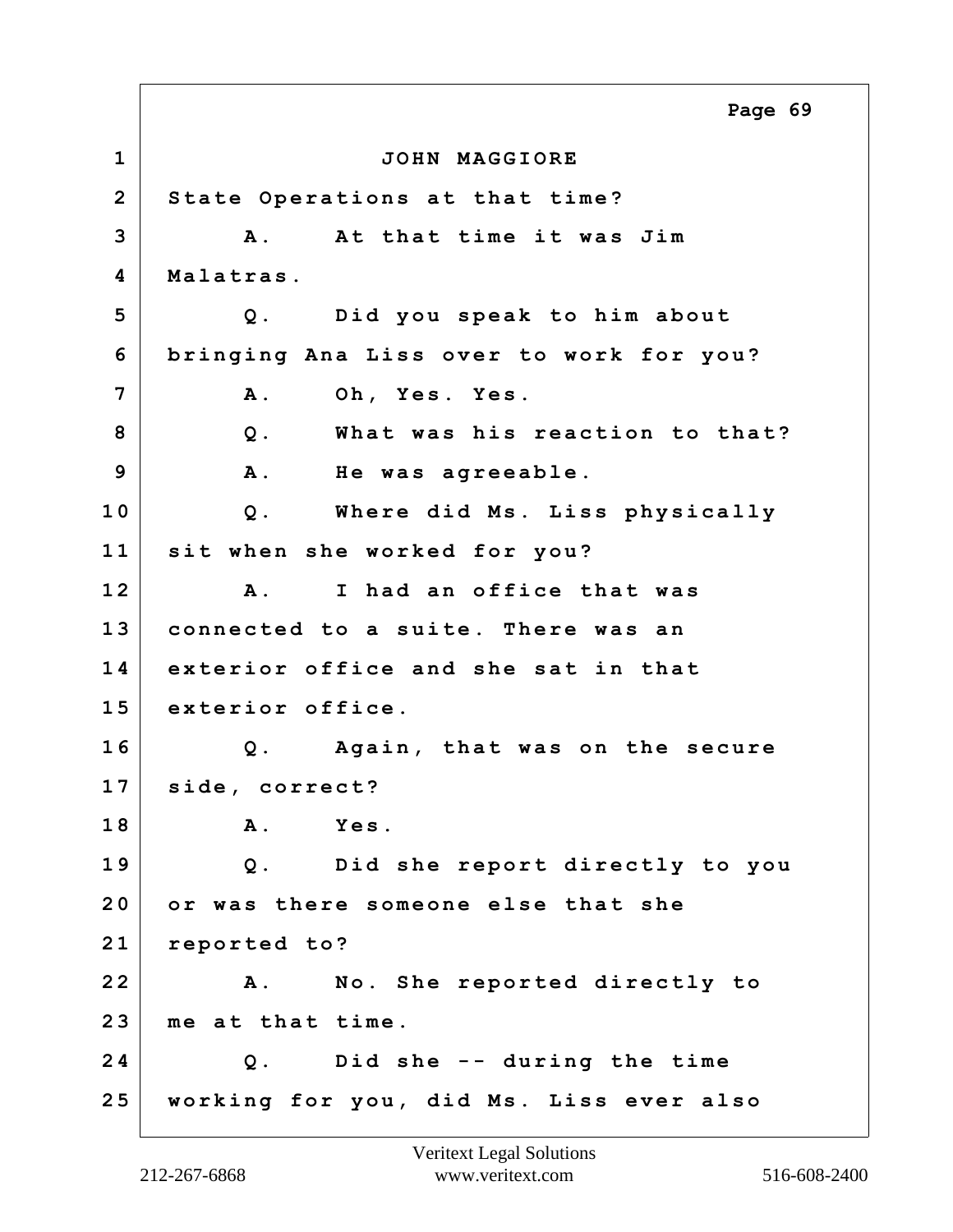**1 JOHN MAGGIORE 2 provide support to the Governor? 3 A. Not to my recollection. I 4 don't recall her providing support to the 5 Governor when she was working for me. 6 Q. Do you recall her having any 7 types of interactions with the Governor 8 when she worked for you? 9 A. I do recall that we were at a 10 reception where they shook hands and took 11 a picture. 12 Q. What about day-to-day 13 work-wise? 14 A. No. And it would have been 15 unusual when she was working for me to 16 encounter the Governor. 17 Q. Other than the reception that 18 you recall her taking a picture with the 19 Governor, do you recall any other 20 interactions between Ms. Liss and the 21 Governor? 22 A. I do not. 23 Q. Do you ever recall the 24 Governor making a comment about Ms. Liss 25 to you or in front of you? Page 70**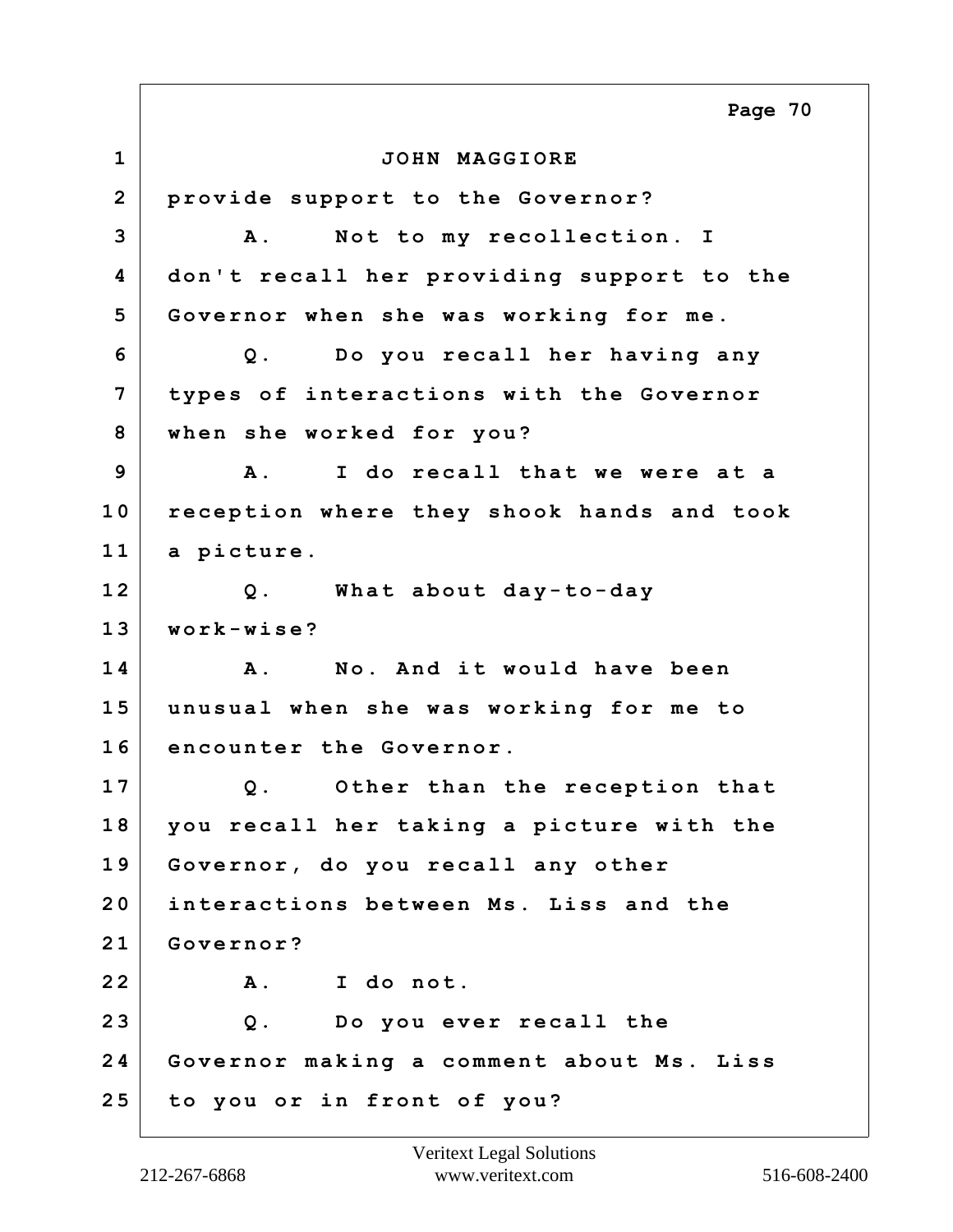**1 JOHN MAGGIORE 2 A. No. 3 Q. Are you aware if Ms. Liss ever 4 travelled with the Governor? 5 A. No. I'm not aware she ever 6 travelled with the Governor. 7 Q. As part of your review of 8 press accounts against the Governor, are 9 you aware that Ms. Liss has made 10 allegations against the Governor? 11 A. Yes. 12 Q. And have you reviewed those 13 allegations? 14 A. Through media accounts, yes. 15 Q. Have you ever spoken to 16 Ms. Liss about her allegations? 17 A. I have not. 18 Q. When is the last time you 19 spoke to Ms. Liss? 20 A. I think it was probably in 21 2018. I think I ran into her at an event 22 in Rochester. 23 Q. But not since then? 24 A. I'm not sure it was that year, 25 but not since then. Page 71**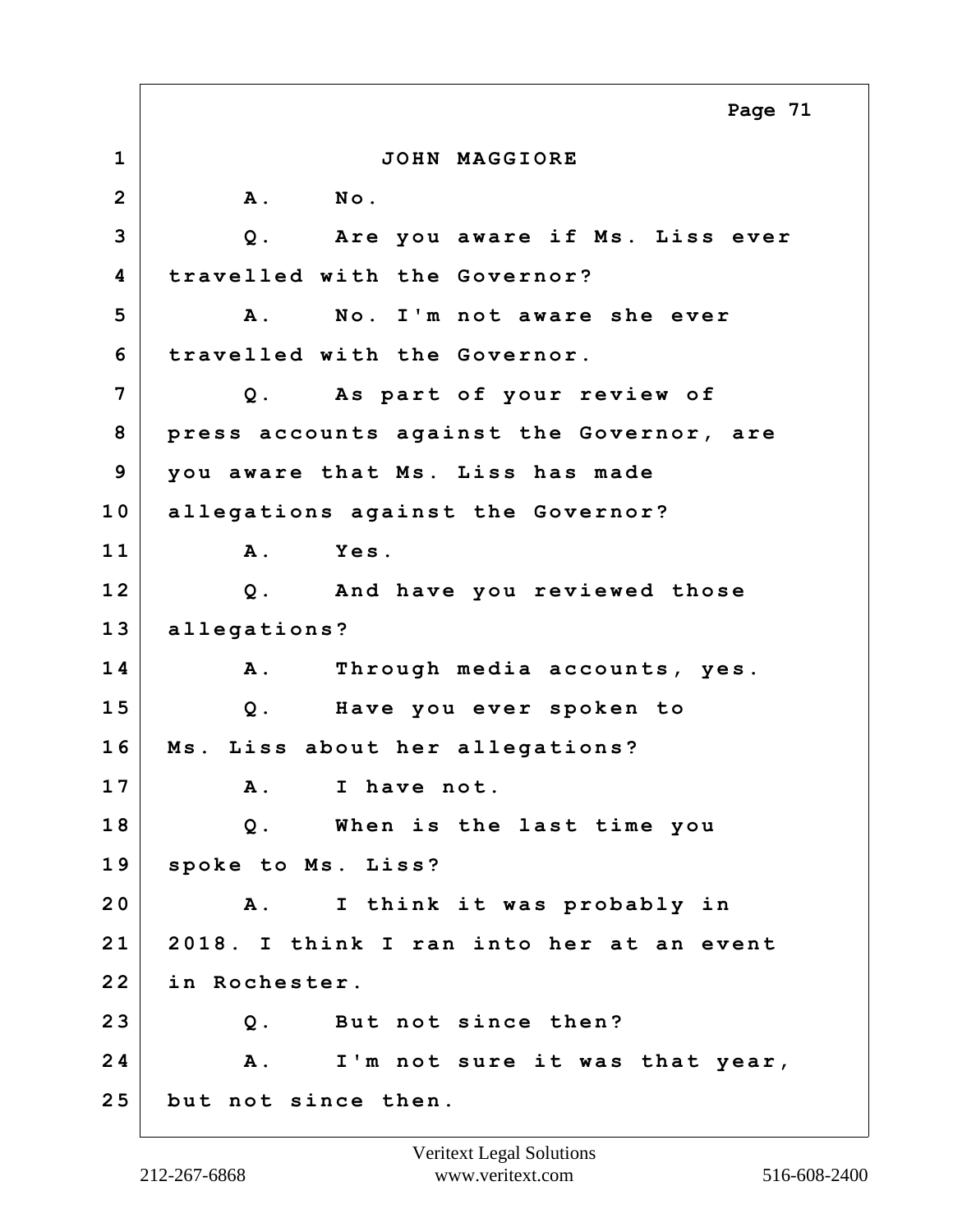**1 JOHN MAGGIORE 2 Q. Do you ever text with 3 Ms. Liss? 4 A. No. I don't text with anybody. 5 Q. Do you ever interact on social 6 media with Ms. Liss? 7 A. Yes. She's on Facebook, I'm on 8 Facebook. I know she's liked things that 9 I posted and I've liked things that she 10 posted. 11 Q. Any direct communications or 12 direct messages with her that you recall? 13 A. No. But there might have been 14 similar type of interactions on Twitter 15 as well. 16 Q. After her allegation became 17 public did you reach out to offer any 18 support to Ms. Liss? 19 A. I did not. 20 Q. Do you have any information 21 either supporting or undermining the 22 allegations that Ms. Liss has made 23 against the Governor? 24 A. I do not. 25 Q. Have you spoken to anyone Page 72**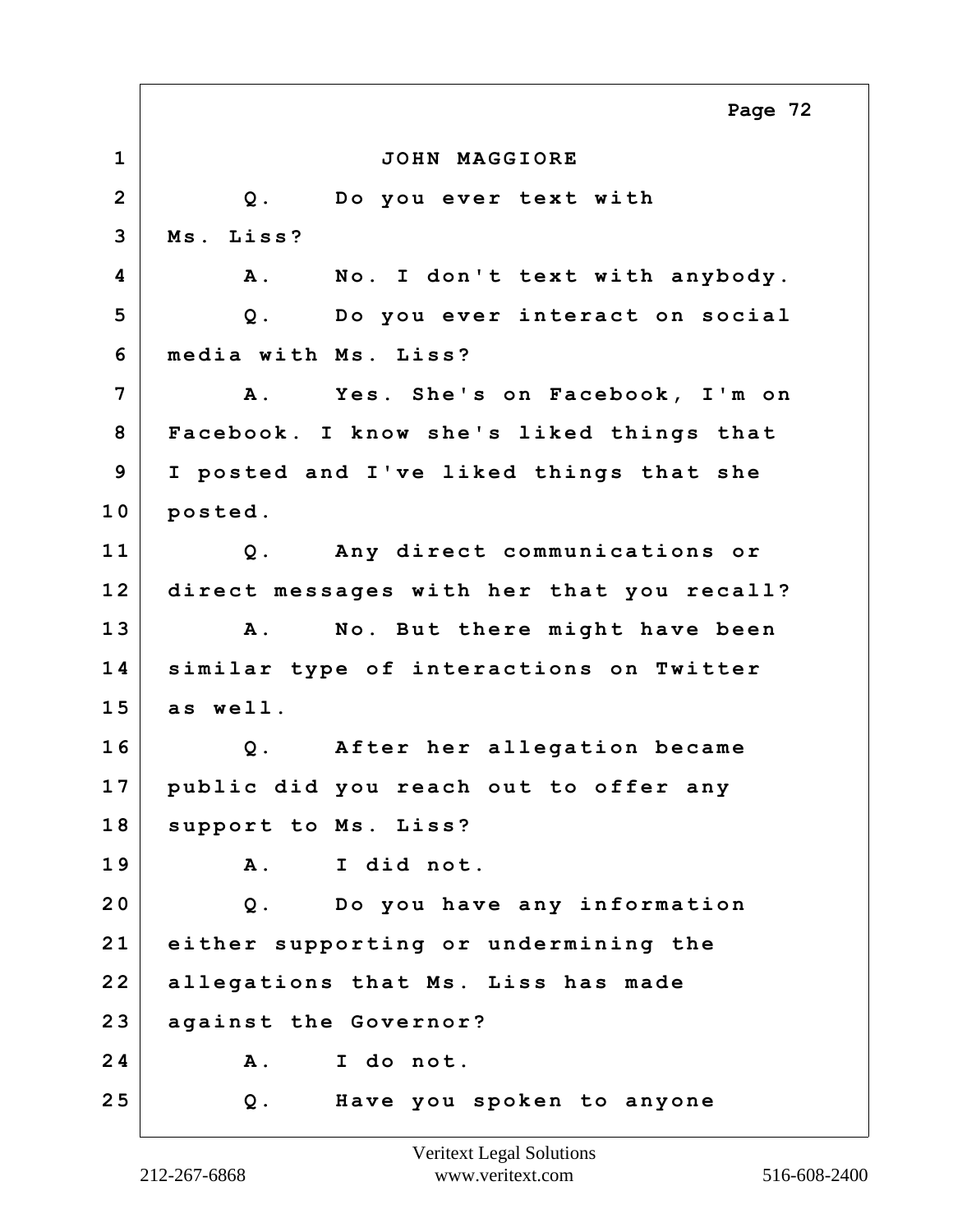**1 JOHN MAGGIORE 2 about Ms. Liss' allegations against the 3 Governor? 4 A. I've talked to my wife about 5 it. 6 Q. Anyone else? 7 A. Not to my recollection. Again, 8 I've talked to about this 9 general topic and I'm sure it has come up 10 but I can't think of specifically what 11 I've said. 12 Q. Do you recall anything 13 has said about Ms. Liss' 14 allegations? 15 A. No. does not know Ana 16 Liss. 17 Q. Did anyone in the Executive 18 Chamber reach out to you after Ms. Liss' 19 allegations to speak to you about it? 20 A. No. 21 Q. Did you have any views or 22 assessments of Ms. Liss as a member of 23 your staff as to her skill or competency? 24 A. Yes. I thought she was very 25 good and I actually intended to see if we Page 73**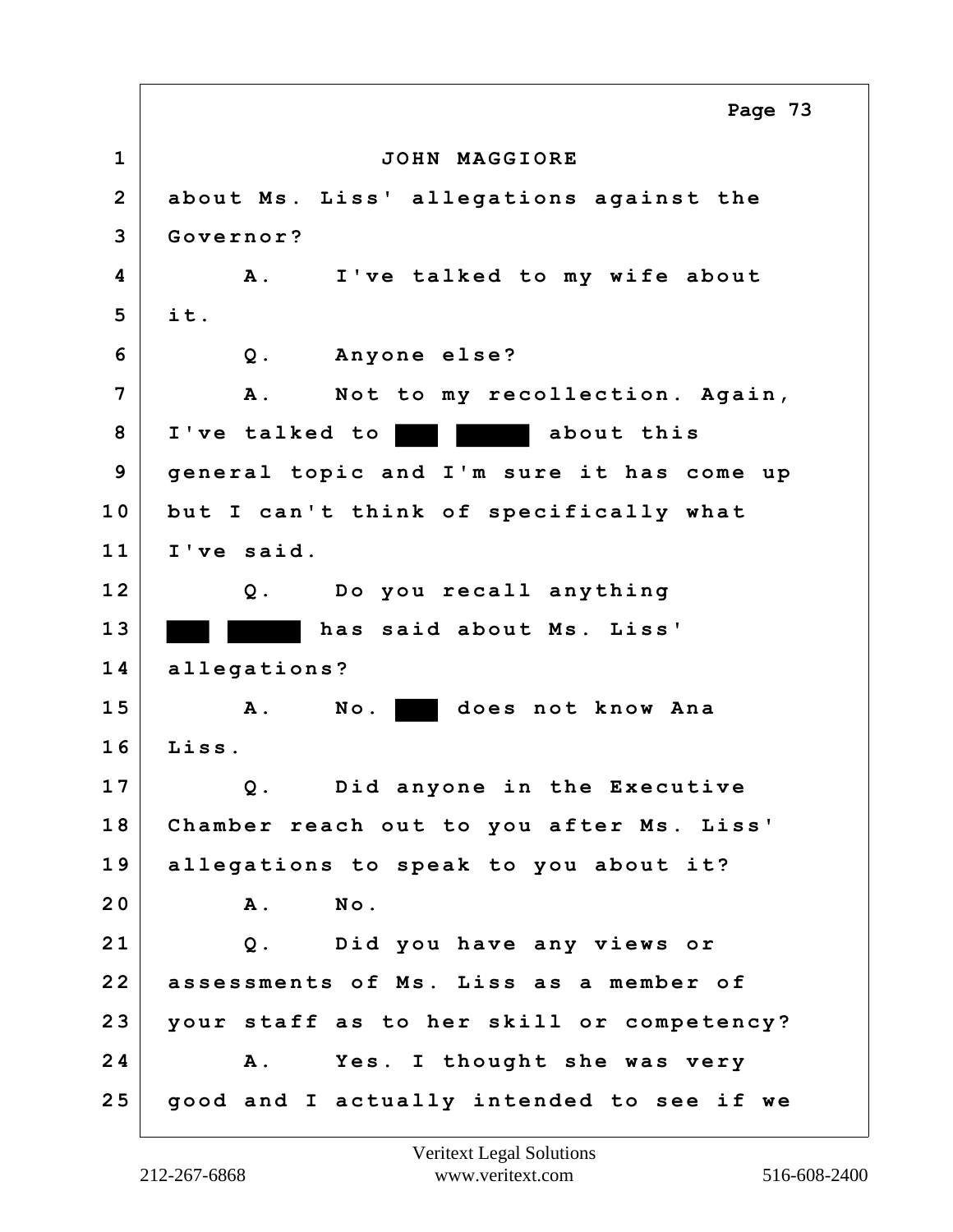**1 JOHN MAGGIORE 2 can get a permanent job for her. 3 Q. And what happened there? 4 A. Before I took any action she 5 told me that she had accepted another job 6 because she wanted to back to the Finger 7 Lakes. 8 Q. Did it surprise you that she 9 accepted a job before telling you? 10 A. It did. 11 Q. Why? 12 A. Well, I had no clue that it 13 was coming and, like I said, I might have 14 been hopeful that we could keep her in 15 the Chamber. 16 Q. During your time in the 17 Executive Chamber was there ever a policy 18 that members of the Executive Chamber 19 were to inform senior staff if they were 20 considering leaving the Executive 21 Chamber? 22 A. Not to my recollection. It 23 certainly wasn't a policy in that case. 24 Q. Have you had situations where 25 members of your staff were leaving the Page 74**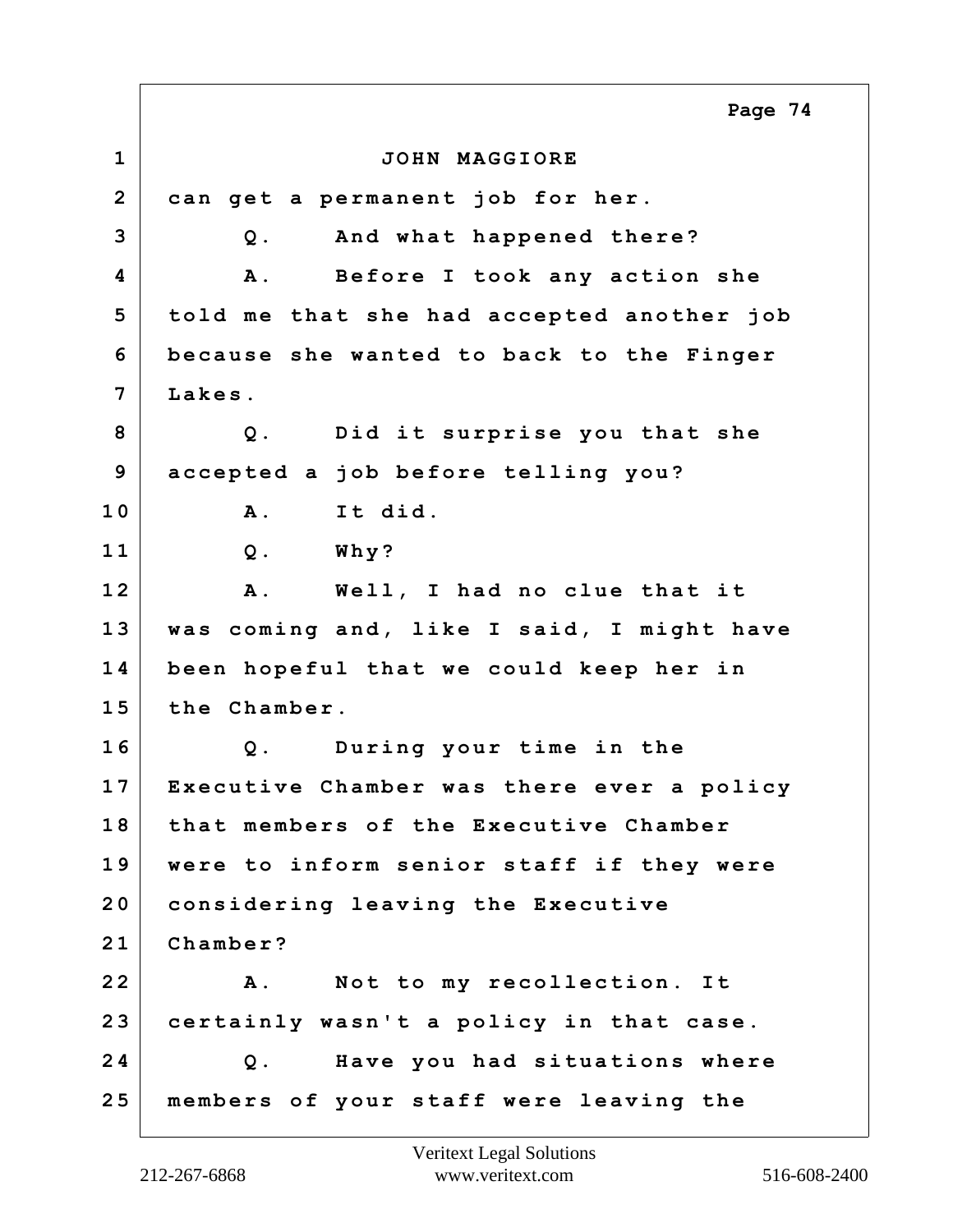**1 JOHN MAGGIORE 2 Executive Chamber and you would provide a 3 heads up to other members of the 4 Executive Chamber staff? 5 A. I don't recall doing so, no. 6 Q. Have you ever witnessed or 7 heard about a situation where individuals 8 experienced challenges to leaving the 9 Executive Chamber? 10 A. You know, I think I've seen 11 that in some of these articles but I 12 don't have firsthand knowledge of that 13 happening. 14 Q. So in all of your time in the 15 Executive Chamber you are not aware of 16 anyone who tried to leave the Executive 17 Chamber and experienced challenges in 18 doing so? 19 A. When you say "challenges" what 20 do you mean? 21 Q. Resistance from the Executive 22 Chamber for leaving. 23 A. I don't know that I could say 24 that, no, because -- no. I don't think I 25 could say that. Page 75**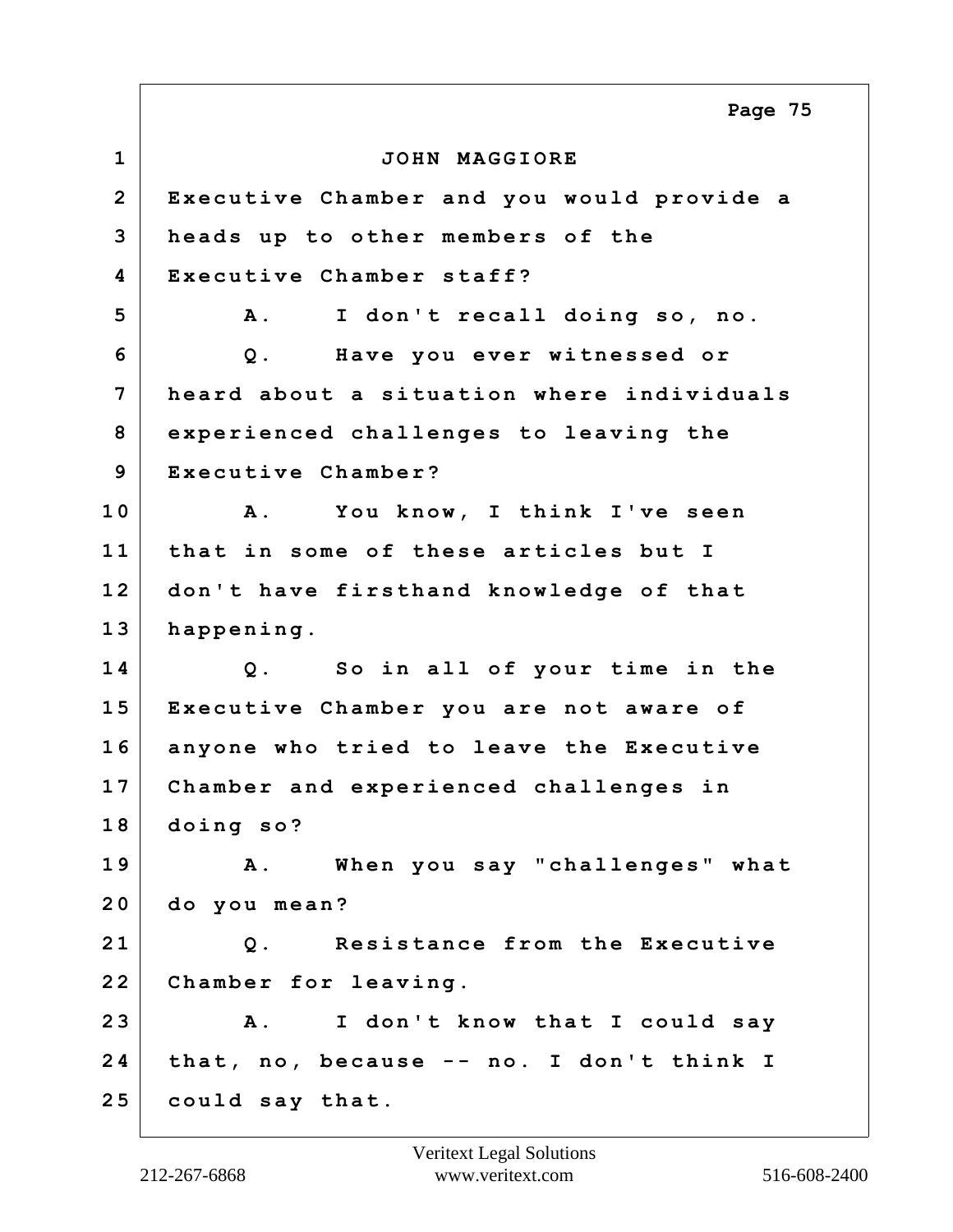**1 JOHN MAGGIORE 2 Q. That was a terrible question 3 on my behalf. Let me ask a better 4 question. 5 In all the time working in the 6 Executive Chamber are you aware of any 7 time when someone wanted to leave the 8 Executive Chamber and staff at the 9 Executive Chamber pressured them not to 10 leave? 11 A. Pressured them, no. But it 12 would be typical to say; oh, what can we 13 do to keep you? But again, I can't think 14 of a specific instance. 15 Q. In all of your time in the 16 Executive Chamber you are not aware of a 17 situation where staff in the Executive 18 Chamber took affirmative actions to keep 19 people from leaving? 20 A. I can't think of any. 21 Q. Did anyone ever tell you about 22 that happening? 23 A. Well, again, I think I've seen 24 reference to such a thing. 25 Q. I'm not asking what you've Page 76**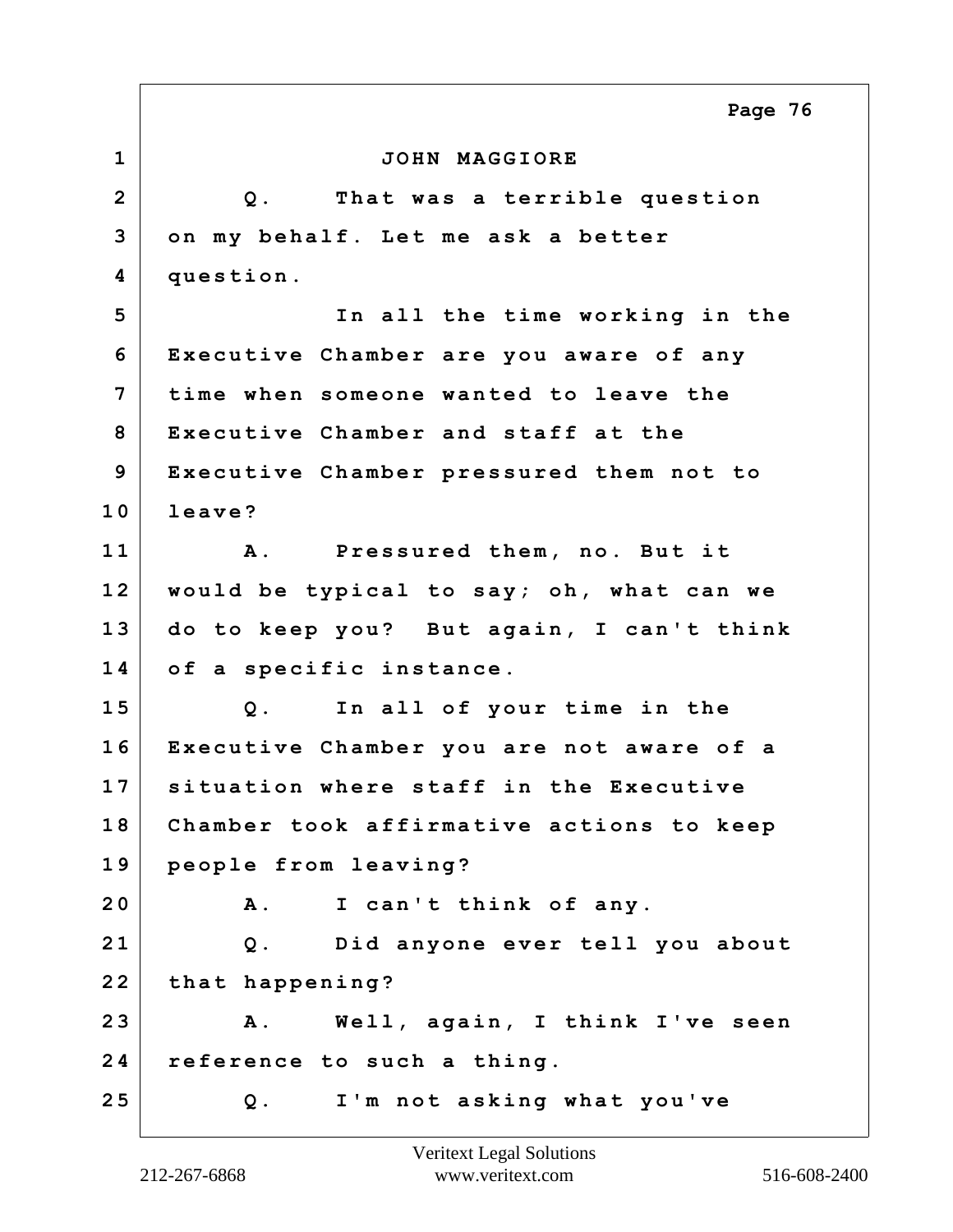**1 JOHN MAGGIORE 2 read. What did you experience? 3 A. Nothing comes to mind. 4 Q. Not even rumors or stories 5 within the Executive Chamber? 6 A. I can't remember any, no. 7 Q. Would it surprise you if 8 members of the Executive Chamber's staff 9 took affirmative steps to keep members of 10 staff from leaving? 11 A. No. It's hard for me to be 12 surprised anymore. So no. 13 Q. When Ms. Liss told you she was 14 leaving, did she give you any explanation 15 other than wanting to return to the 16 Finger Lakes region? 17 A. No. That was the explanation 18 she gave. 19 Q. Did you try to convince her to 20 stay? 21 A. I let her know that I had 22 intended to try to find a role for her. I 23 didn't try to talk her out of it, if 24 that's what you're asking. 25 Q. Did she provide any more color Page 77**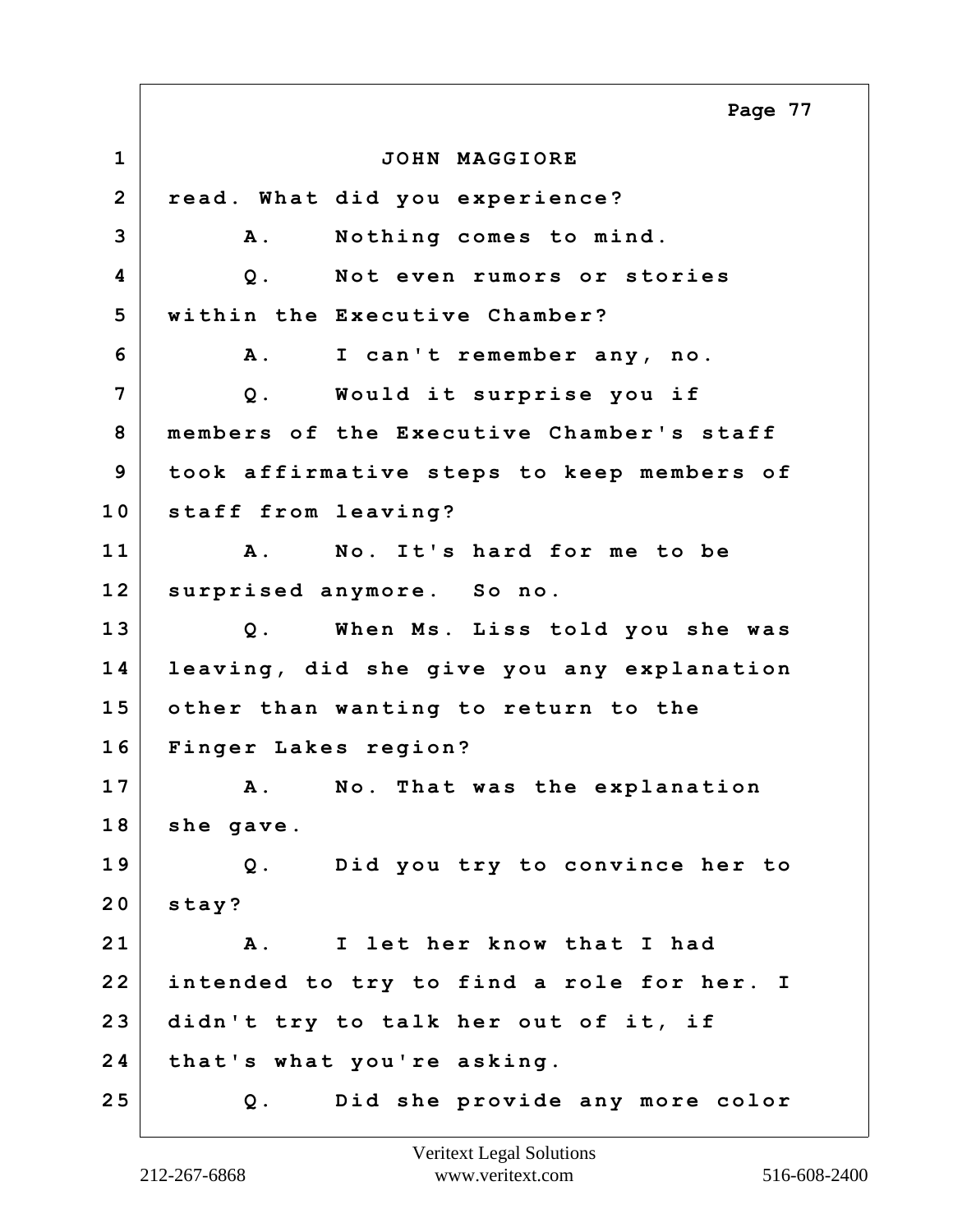**1 JOHN MAGGIORE 2 other than wanting to return to the 3 Finger Lakes region? 4 A. No, she didn't. 5 Q. What was your reaction to 6 Ms. Liss' allegations that you read 7 about? 8 A. What was my reaction? I -- 9 this whole thing is very confusing to me 10 and I don't understand what's happening, 11 and that did not -- that added to my 12 confusion. 13 Q. Did the allegations that she 14 made surprise you? 15 A. It surprised me that she was 16 making allegations. That surprised me 17 very much. 18 Q. I think we would agree that 19 the allegations that Ms. Liss has made 20 did not involve any violence, as we were 21 discussing earlier, correct? 22 A. Right. I don't recall her 23 saying anything violent happened to her. 24 Q. Right. So taking away that 25 aspect that could certainly surprise you Page 78**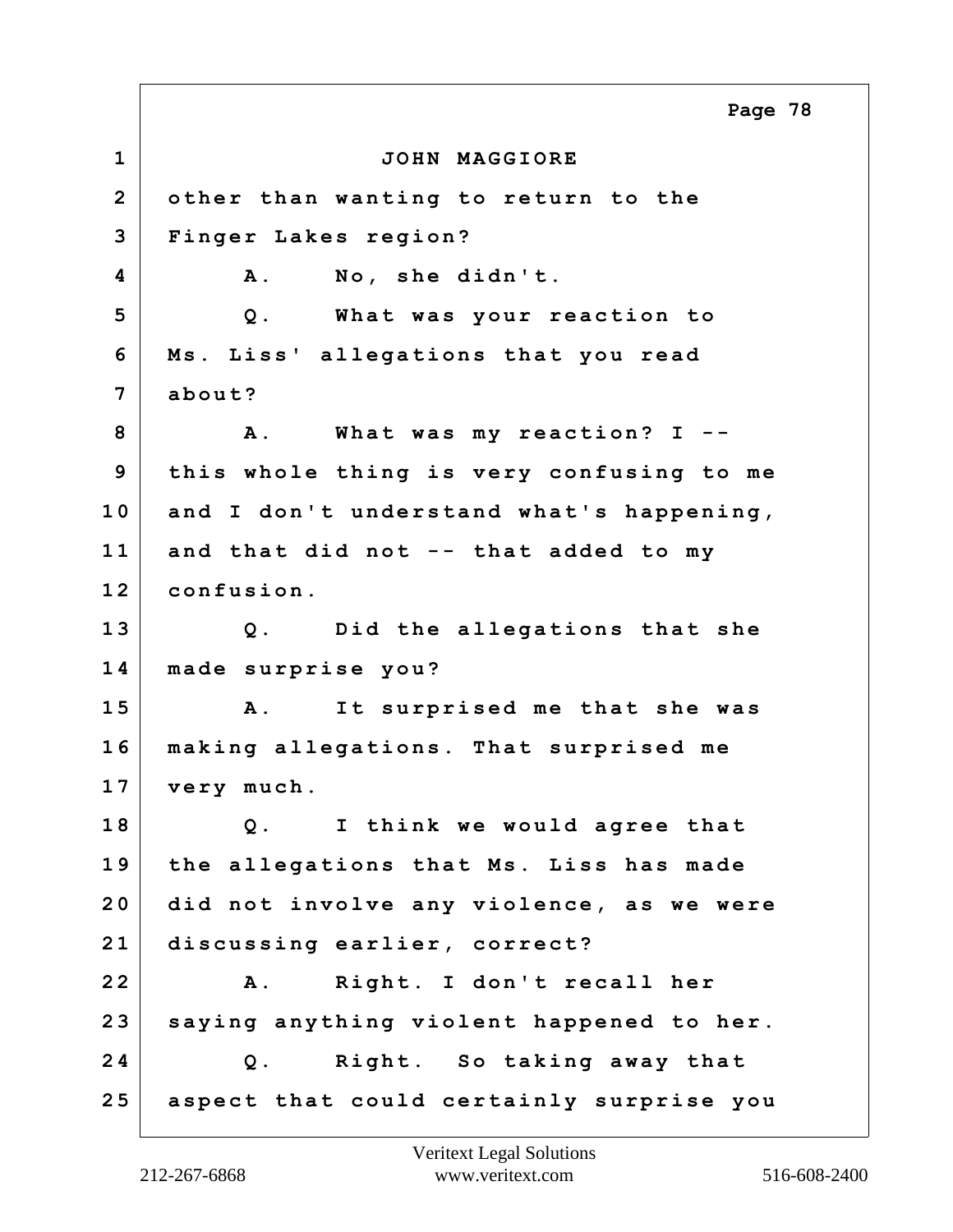**1 JOHN MAGGIORE 2 or would be different or inconsistent 3 with the behavior that you would expect 4 from the Governor, did Ms. Liss' 5 allegations, were they inconsistent with 6 your experience or observations of 7 Governor Andrew Cuomo? 8 A. I don't remember all of what 9 the allegations were, but there were some 10 of the things that she said that were not 11 surprising and I didn't take issue with. 12 Q. Do you recall anything that 13 you found not surprising? 14 A. Yes. She said that the 15 Governor took a picture with her in which 16 he had his hand on her waist and I've 17 seen that picture, so that didn't 18 surprise me at all. 19 Q. Did you have a reaction to her 20 feeling uncomfortable about that? 21 A. I was surprised that she felt 22 uncomfortable. Well, I was surprised that 23 she was saying at that time that she felt 24 uncomfortable about that. 25 Q. Why were you surprised? Page 79**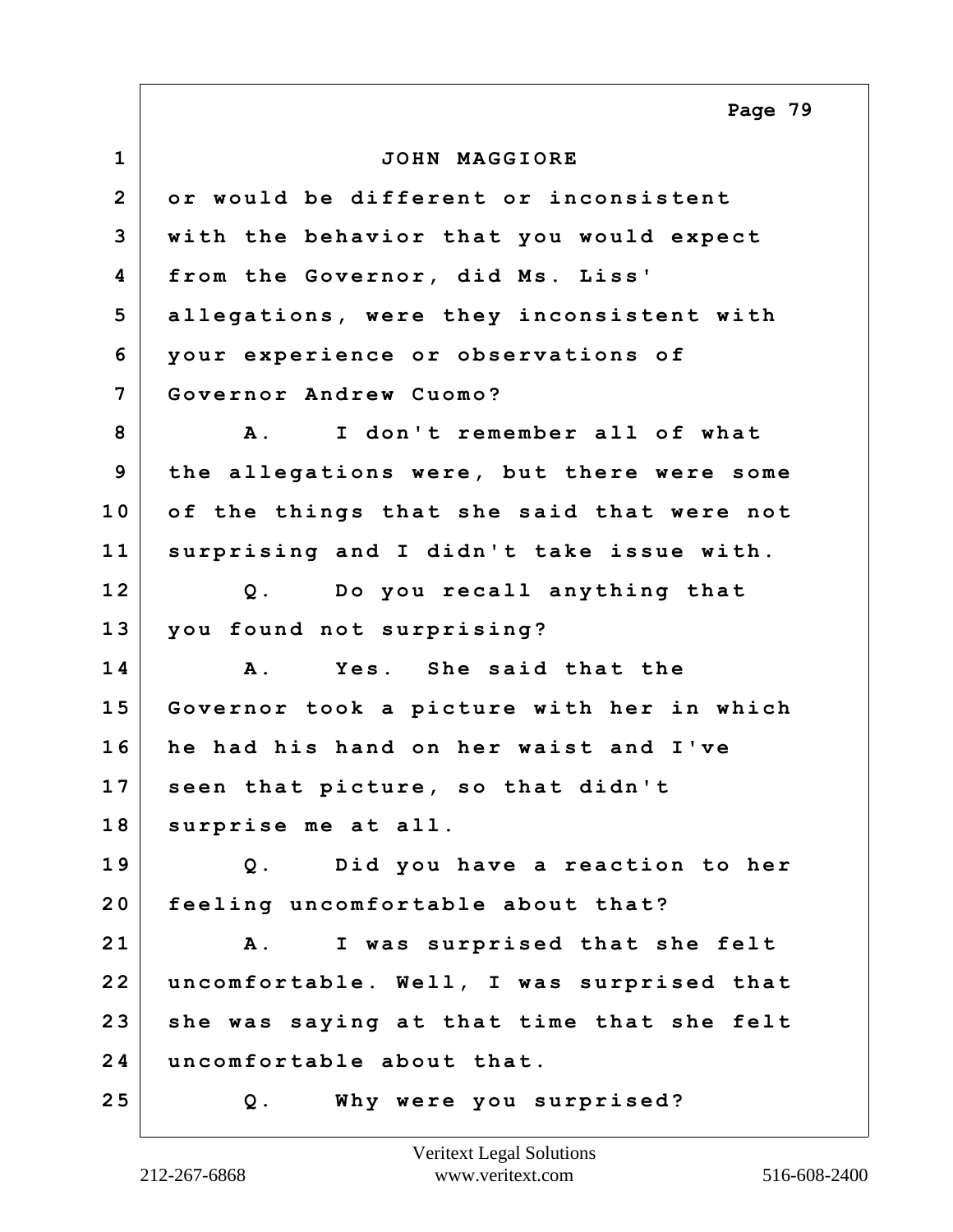**1 JOHN MAGGIORE 2 A. I had seen her display that 3 picture in a way that I thought expressed 4 a private manner. 5 Q. Any other reasons why you were 6 surprised by that allegation? 7 A. I didn't recognize it to be 8 something that would make somebody 9 uncomfortable. 10 Q. Why not? 11 A. It seemed like a fairly 12 typical pose. 13 Q. Do you recall anything else 14 from her allegations that you did not 15 take issue with? 16 A. I'm sorry. If you want to go 17 through them I could tell you but -- 18 Q. One of the allegations was the 19 Governor asked her about whether she had 20 a boyfriend. Did that -- 21 A. I never heard him say that but 22 I have no reason to doubt her. 23 Q. What about the Governor 24 calling her "sweetheart"? 25 A. Again, I never heard him say Page 80**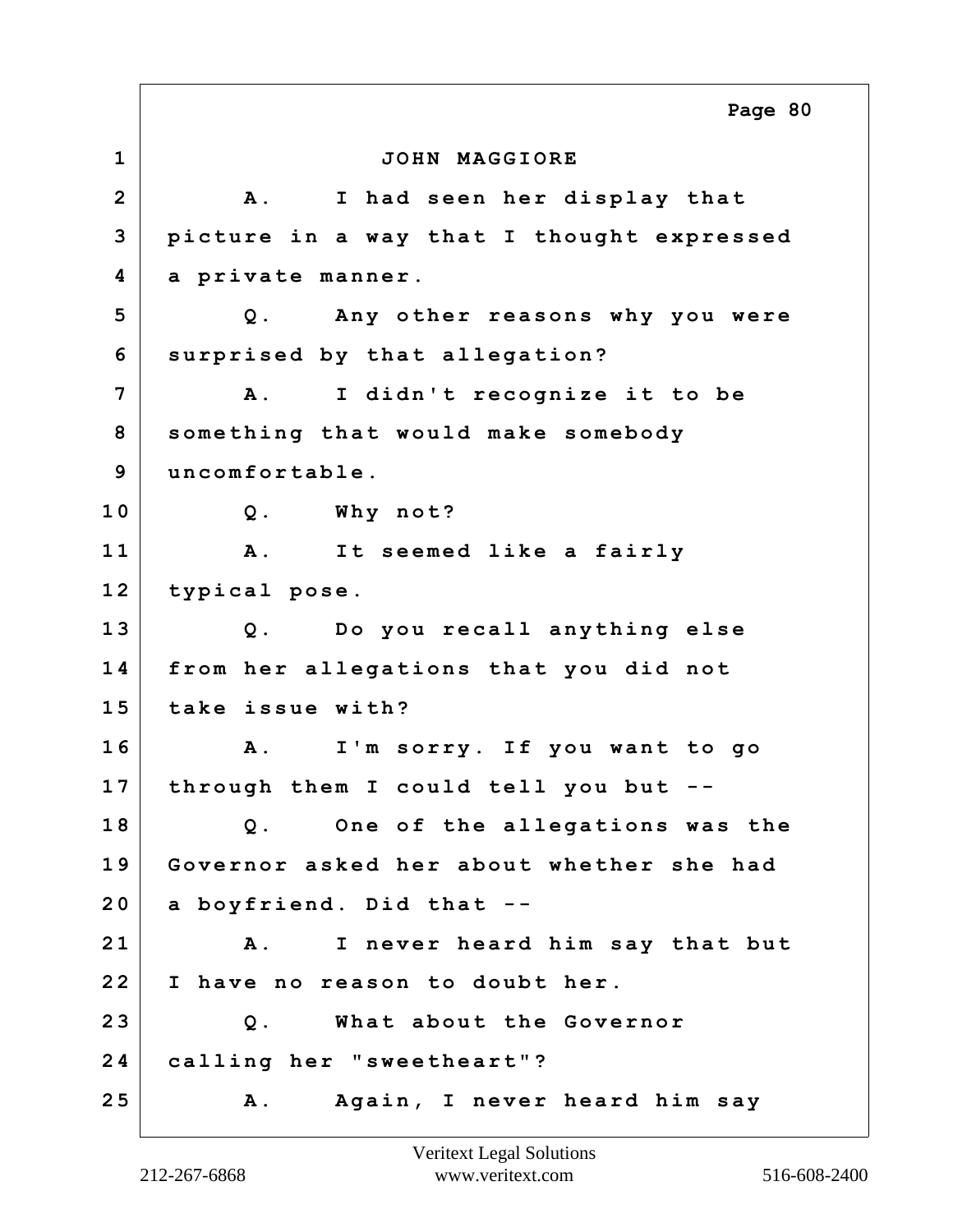**1 JOHN MAGGIORE 2 that. 3 Q. Any reason to doubt? 4 A. I don't have firsthand 5 knowledge, so I can't attest to the 6 accuracy of that. 7 Q. Well, have you heard the 8 govern use language like "sweetheart" 9 with others? 10 A. No. 11 Q. In all the time you've known 12 the Governor you've never heard him use 13 the term "sweetheart"? 14 A. I've never heard him ever 15 calling anyone "sweetheart". 16 Q. Do you know Lindsey Boylan? 17 A. I do. 18 Q. How do you know her? 19 A. We worked together. 20 Q. In what capacity? 21 A. When I was Policy Director she 22 had been the Chief of Staff to the 23 President and CEO of Empire State 24 Development and later she became the 25 Executive Secretary for Economic Page 81**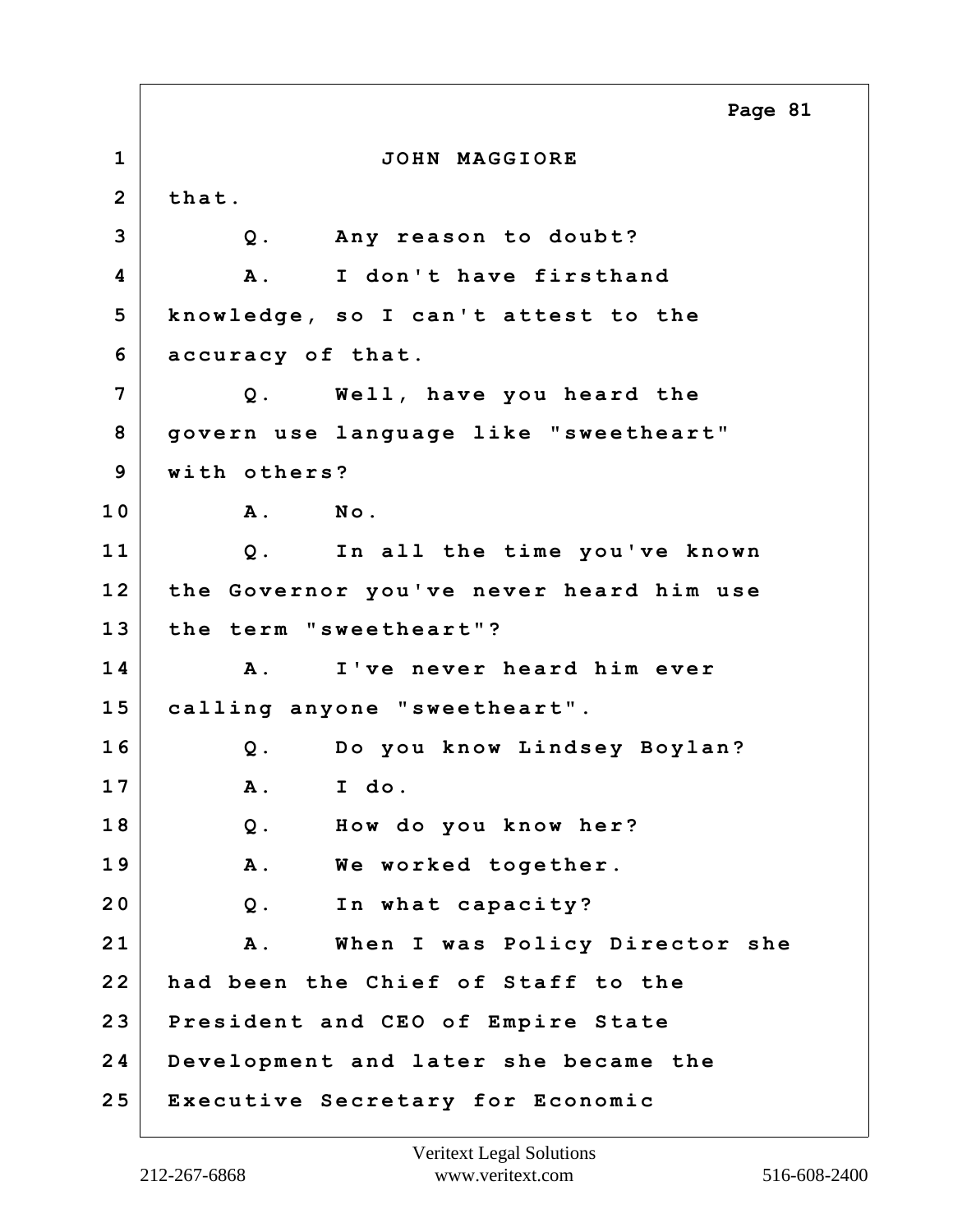**1 JOHN MAGGIORE 2 Development. 3 Q. And how often would you 4 interact? 5 A. When she was Chief of Staff to 6 the head of ESD we interacted very 7 frequently, daily. When she became Deputy 8 Secretary we interacted much less 9 frequently. 10 Q. Did you develop a friendship 11 with Ms. Boylan? 12 A. I would say that's fair, 13 especially when she was working at ESD. 14 Q. Would you communicate outside 15 of work channels? 16 A. Yes. 17 Q. Would you socialize? 18 A. Yes. 19 Q. Did that end? Did that 20 friendship end at any point? 21 A. I haven't even spoken with her 22 since she left the Chamber. So I 23 wouldn't consider ourselves friends at 24 this point. 25 Q. So you were friends while you Page 82**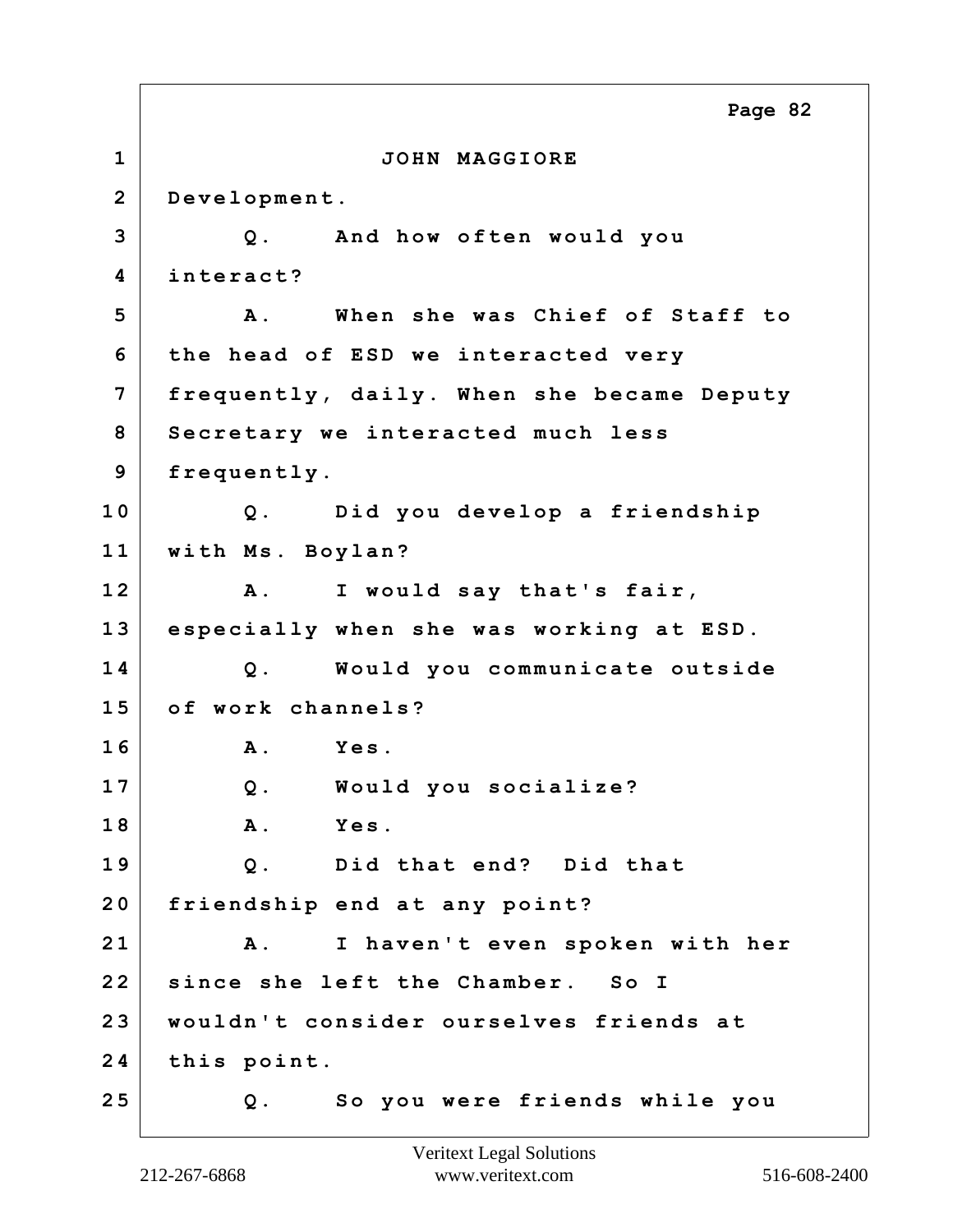**1 JOHN MAGGIORE 2 worked together but from that point on 3 the friendship did not continue? 4 A. That's right. 5 Q. From your observations was 6 there any particular individuals that 7 Ms. Boylan had a difficult relationship 8 with in the Executive Chamber? 9 A. I'm sorry. Can you be more 10 specific? 11 Q. Did you think that Ms. Boylan 12 had a difficult relationship with anyone 13 in the Executive Chamber? 14 A. I observed her less frequently 15 when she was Deputy Secretary. While she 16 was Chief of Staff I can't think of 17 anybody in the Executive Chamber she had 18 a difficult relationship with. 19 Q. Were you aware of any 20 complaints made against Ms. Boylan when 21 she was in the Executive Chamber? 22 A. I have read there were 23 complaints. 24 Q. At the time were you aware of 25 it? Page 83**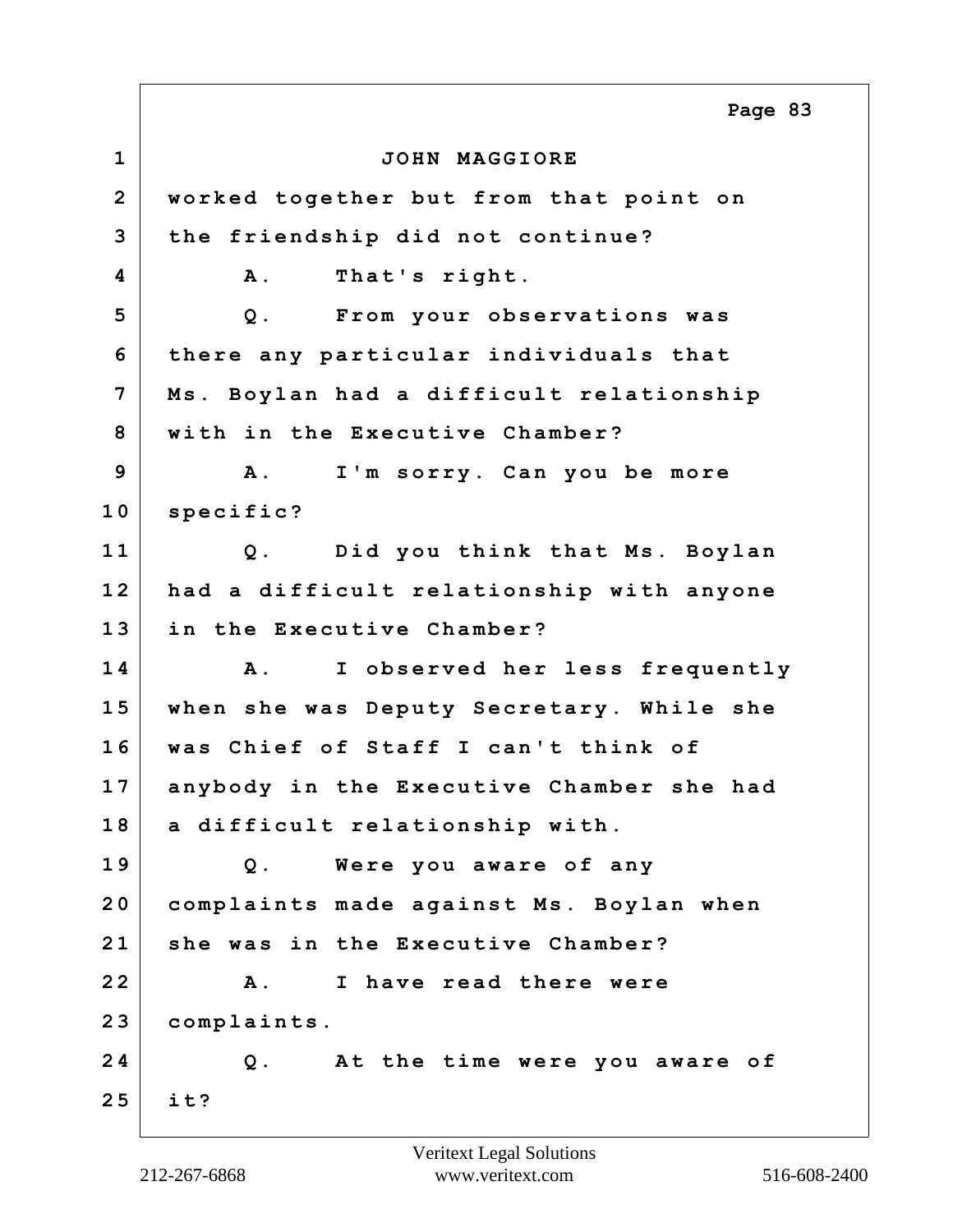**1 JOHN MAGGIORE 2 A. No, not formal complaints. 3 No. 4 Q. What about informal 5 complaints? 6 A. I vaguely remember hearing 7 some grousing but I don't remember 8 exactly what. 9 Q. What do you remember about the 10 grousing? 11 A. I'm trying to think of who 12 might have said this. She, as Deputy 13 Secretary, she was still doing some of 14 the Chief of Staff type of role, she had 15 become more difficult to work with, 16 something along those lines. 17 Q. Do you recall who had said 18 that? 19 A. I just want to be sure and I'm 20 not sure, so -- 21 Q. I understand you're not sure, 22 but who do you think told you that? 23 A. Yeah. I just don't want to 24 speculate in case I'm remembering wrong. 25 Q. Fair enough. I'm asking you Page 84**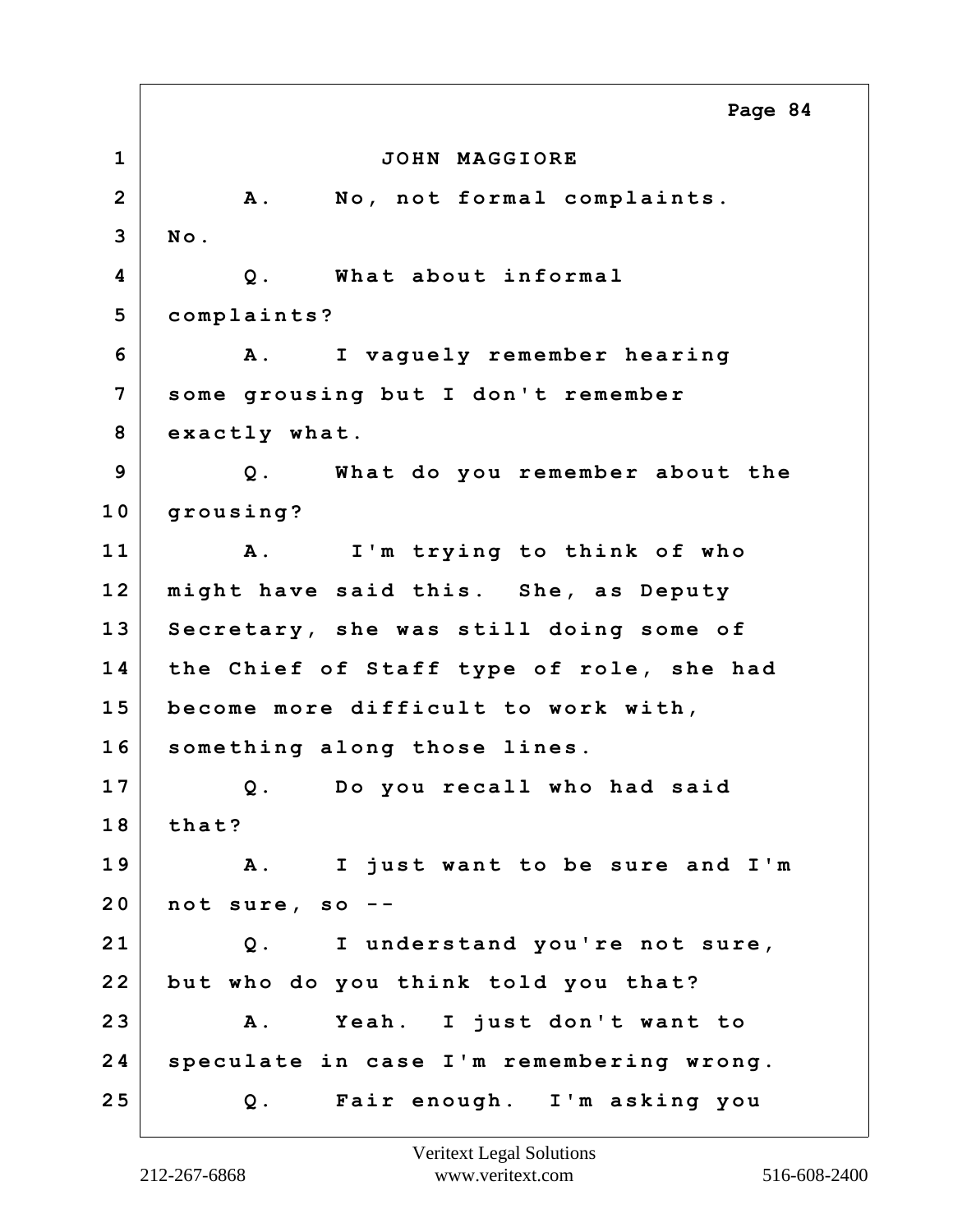**1 JOHN MAGGIORE 2 to speculate. 3 A. You are asking me? 4 Q. I'm asking you to speculate. I 5 want to be very clear on the record, I'm 6 asking you to speculate. Who do you 7 speculate had told you this? 8 A. I'm sorry. I just don't want 9 to go there. 10 Q. Well, I understand that, Mr. 11 Maggiore, but there is no basis for -- 12 there is no basis not to answer my 13 question. It's not a privilege issue. 14 I understand that it's 15 speculation, the record is clear that 16 it's speculation. But I'm asking you, 17 you have a name in your mind and I'm 18 asking you to tell me that name. 19 A.** . **20 Q. Do you recall anything -- I 21 understand it may or may not be 22 . Do you remember anything 23 that was said in the context of that 24 discussion? 25 A. I think that his -- if it was Page 85**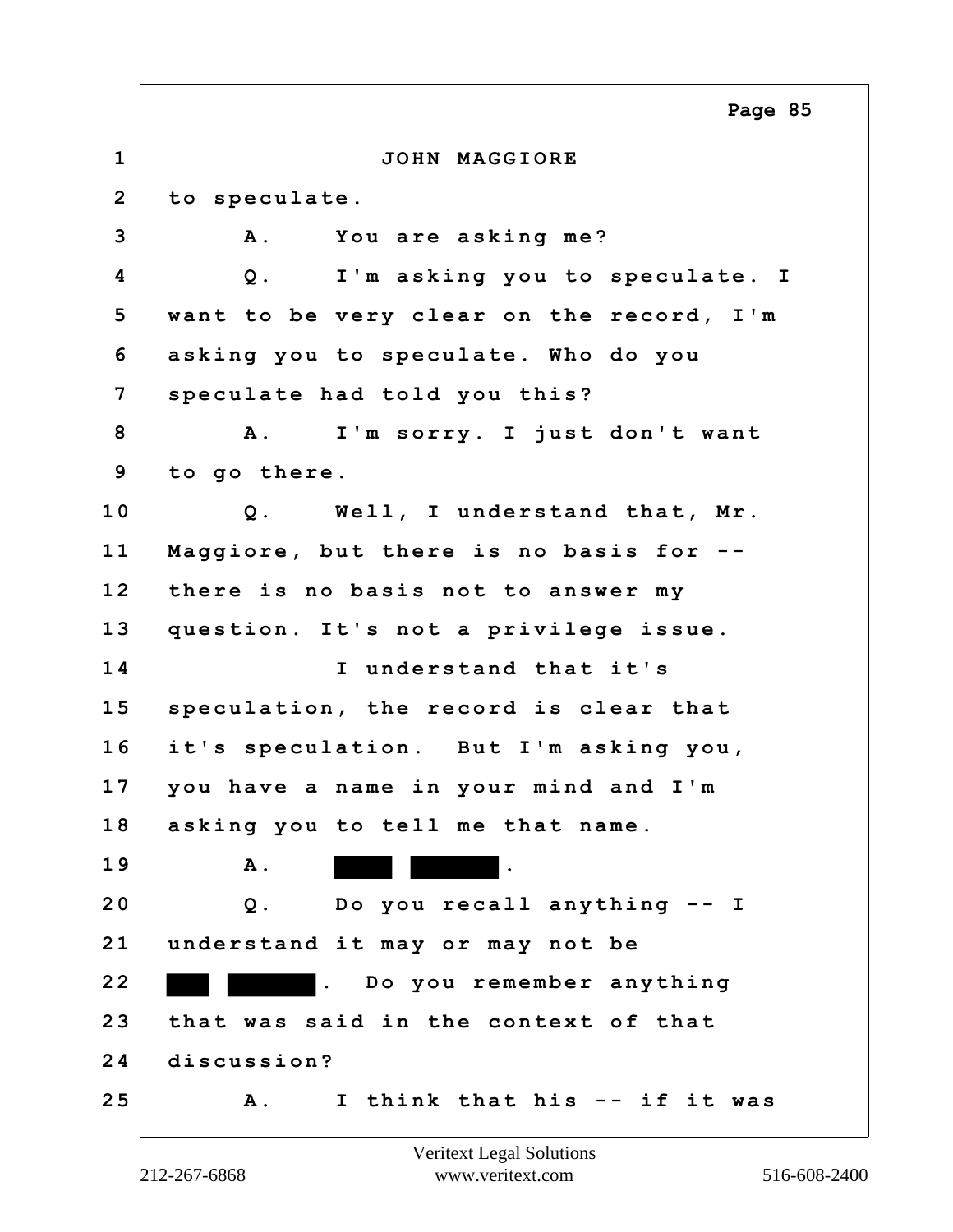**1 JOHN MAGGIORE 2 him -- complained that she was still 3 doing ESD type work while she was in a 4 different capacity. 5 Q. Did you think Ms. Boylan was 6 difficult to work with? 7 A. Not when she was Chief of 8 Staff to the head of ESD. I found her 9 more difficult to work with when she 10 became the Deputy Secretary. 11 Q. Why is that? 12 A. She became harder to reach, 13 she didn't always participate in some 14 meetings that Deputy Secretaries should, 15 and I just generally became less 16 communicative with her. 17 Q. Are you aware that Ms. Boylan 18 has made allegations against Governor 19 Andrew Cuomo? 20 A. Yes, I am. 21 Q. How did you become aware of 22 those allegations? 23 A. Well, initially I read a story 24 about some Tweets that she made. 25 Q. Did you follow her on Twitter? Page 86**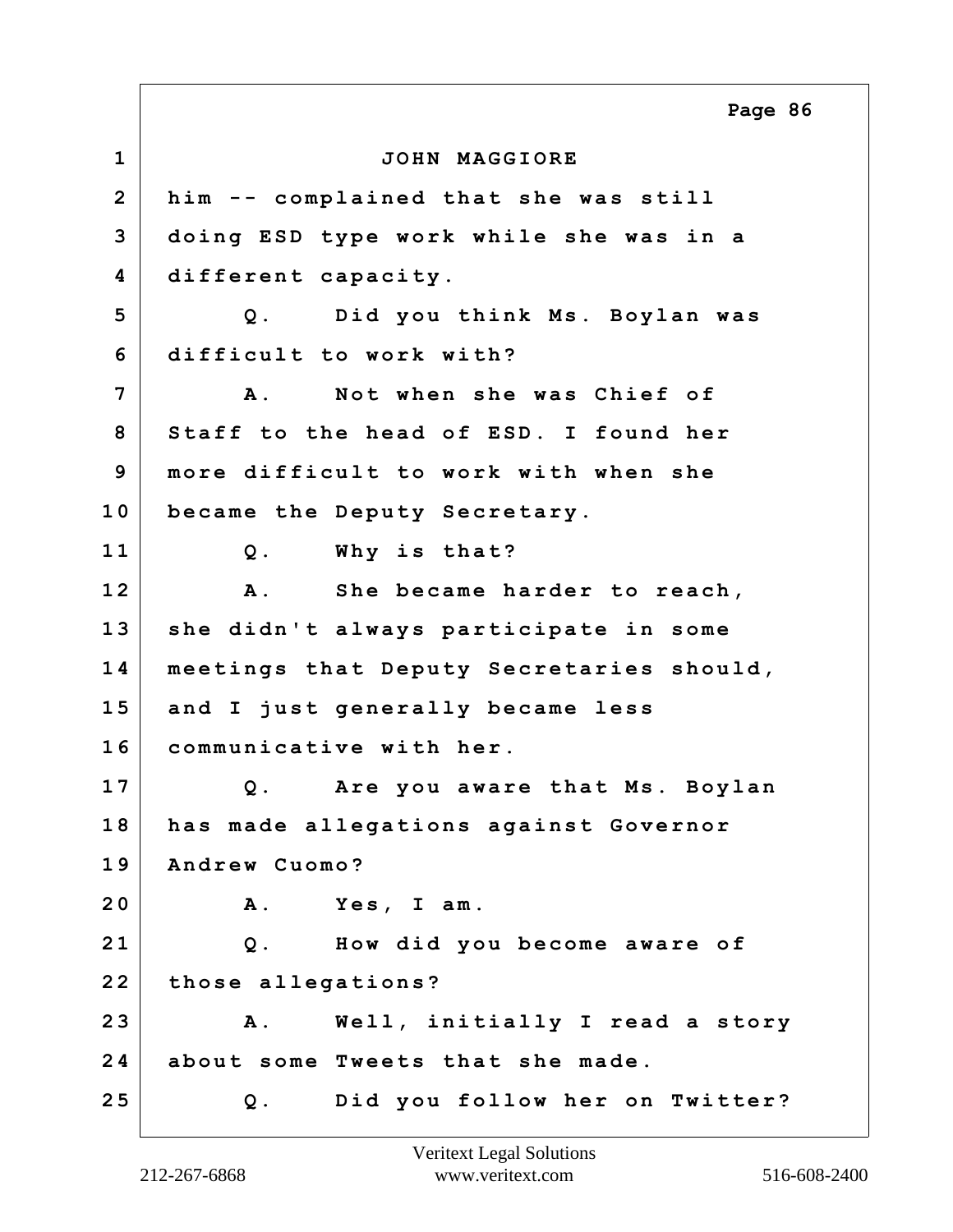**1 JOHN MAGGIORE 2 A. I did at one point, but not by 3 the time that she had Tweeted those 4 things out. 5 Q. Was there a reason why you 6 unfollowed her on Twitter? 7 A. I think she blocked me from 8 her account. 9 Q. Was there any event that 10 precipitated that blocking? 11 A. Her departure from the 12 Chamber. 13 Q. So when she departed the 14 Chamber she blocked you, is that what you 15 recall? 16 A. Yes. Yes. 17 Q. Did you ever have a discussion 18 with her in any way about that or -- 19 A. No. 20 Q. -- in the interactions? 21 A. No. She never explained to me 22 why she left. She never explained to me 23 why she blocked me from Twitter. 24 Q. Did you have the opportunity 25 to observe Ms. Boylan and the Governor Page 87**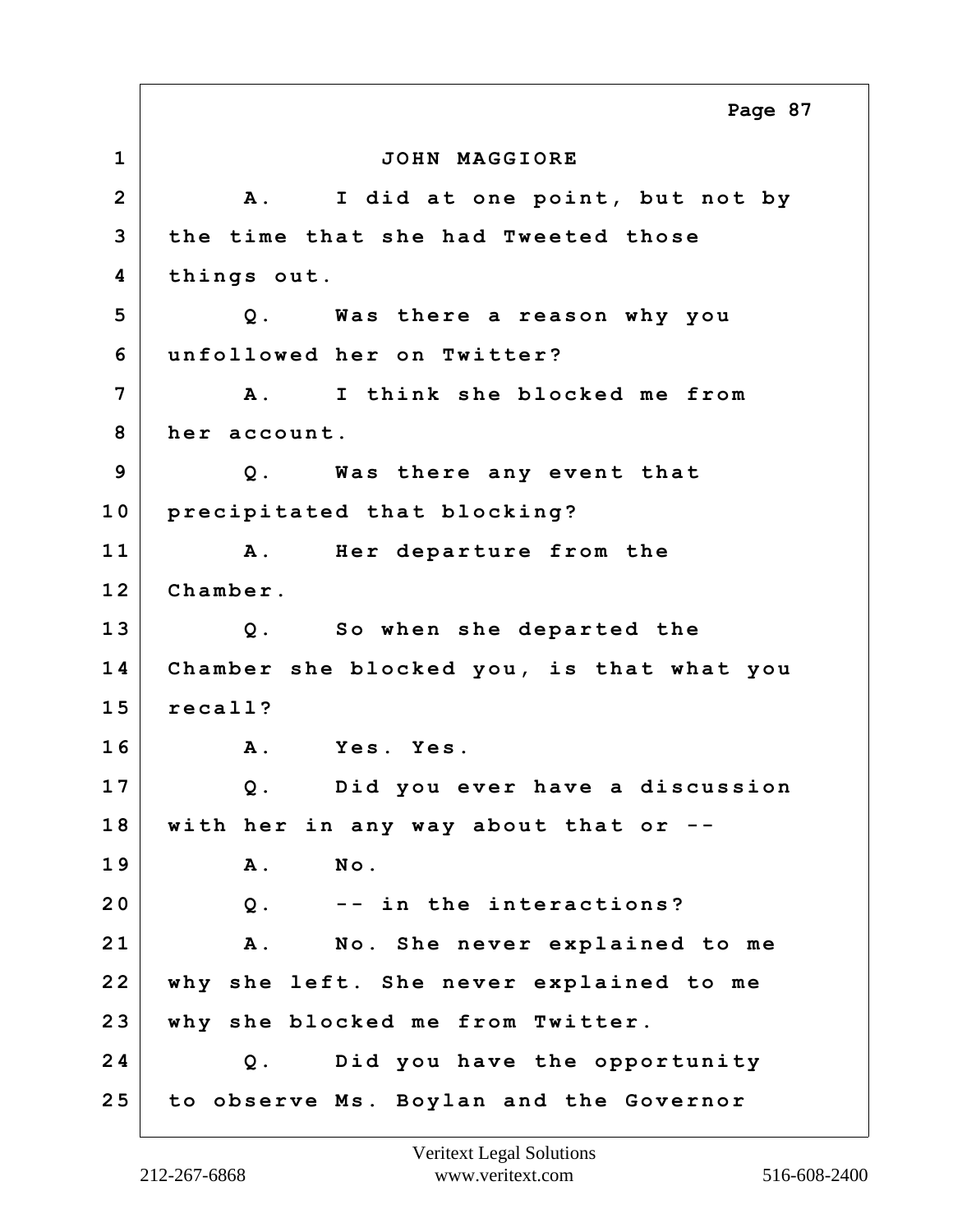**1 JOHN MAGGIORE 2 interacting when she worked in the 3 Executive Chamber? 4 A. I did. 5 Q. Did you see anything that you 6 felt was unusual about their 7 interactions? 8 A. No. 9 Q. Do you recall the Governor 10 ever using a nickname to describe 11 Ms. Boylan? 12 A. I do not. 13 Q. Do you recall the Governor 14 ever physically touching Ms. Boylan? 15 A. Not specifically, no. 16 Q. Generally? 17 A. No. 18 Q. Did you know or observe any 19 changes in the relationship between the 20 Governor and Ms. Boylan, the way they 21 interacted during her time in the 22 Executive Chamber? 23 A. Well, when she became Deputy 24 Secretary she began attending senior 25 staff meetings and I don't think she was Page 88**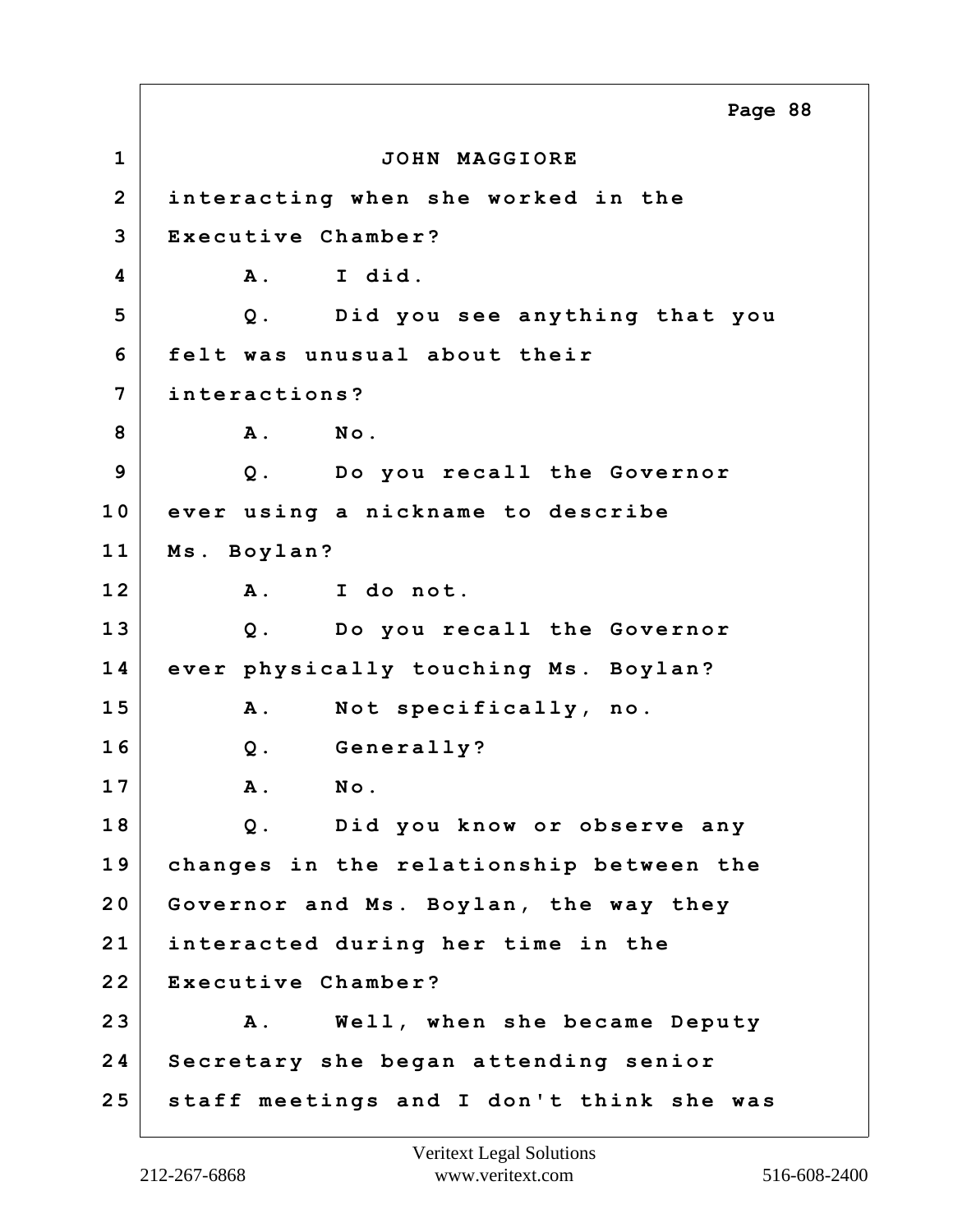**1 JOHN MAGGIORE 2 a regular attendee before that. 3 Q. Were you attending -- did you 4 attend those meetings as well? 5 A. I did. 6 Q. And did you notice anything 7 memorable about her interactions or her 8 role in those meetings? 9 A. No. 10 Q. Did you ever observe any 11 disagreement or a fight between the 12 Governor and Ms. Boylan? 13 A. No. I don't recall any 14 disagreement or fight between the two of 15 them. 16 Q. What was your reaction to 17 Ms. Boylan's allegations? 18 A. I didn't believe them. 19 Q. Why not? 20 A. Umm, they didn't seem credible 21 to me. 22 Q. What did not seem credible 23 about it? 24 A. The initial Tweet that I read 25 about was a vague allegation, without any Page 89**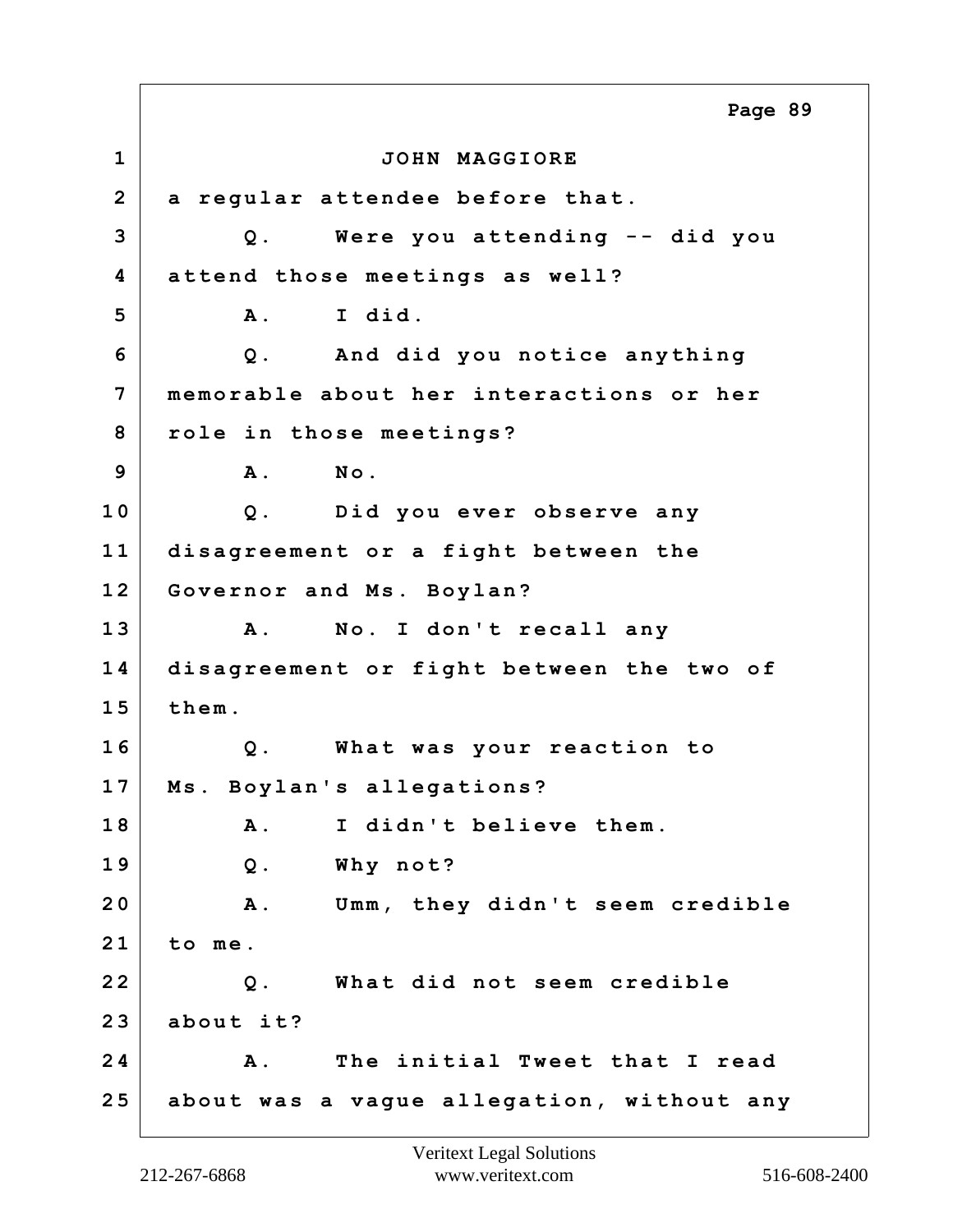**1 JOHN MAGGIORE 2 kind of support that I recall reading 3 about, that seemed very inconsistent with 4 the type of behavior that I had observed 5 the Governor performing. 6 Q. What was inconsistent about 7 it?** 8 A. As I recall, the initial Tweet **9 was that he harassed her by constantly 10 talking about her looks. I had been in 11 their presence many times, I have no 12 recollection of him commenting on her 13 looks. 14 Q. Anything else? 15 A. As far as I know, that was the 16 sum and substance of the initial Tweet. 17 Q. What about her later 18 allegations? 19 A. Yeah. What are you asking? 20 Q. I'm asking, what were your 21 reactions to the later allegations? 22 A. I also did not find them to be 23 credible. 24 Q. What did you find to be not 25 credible? Page 90**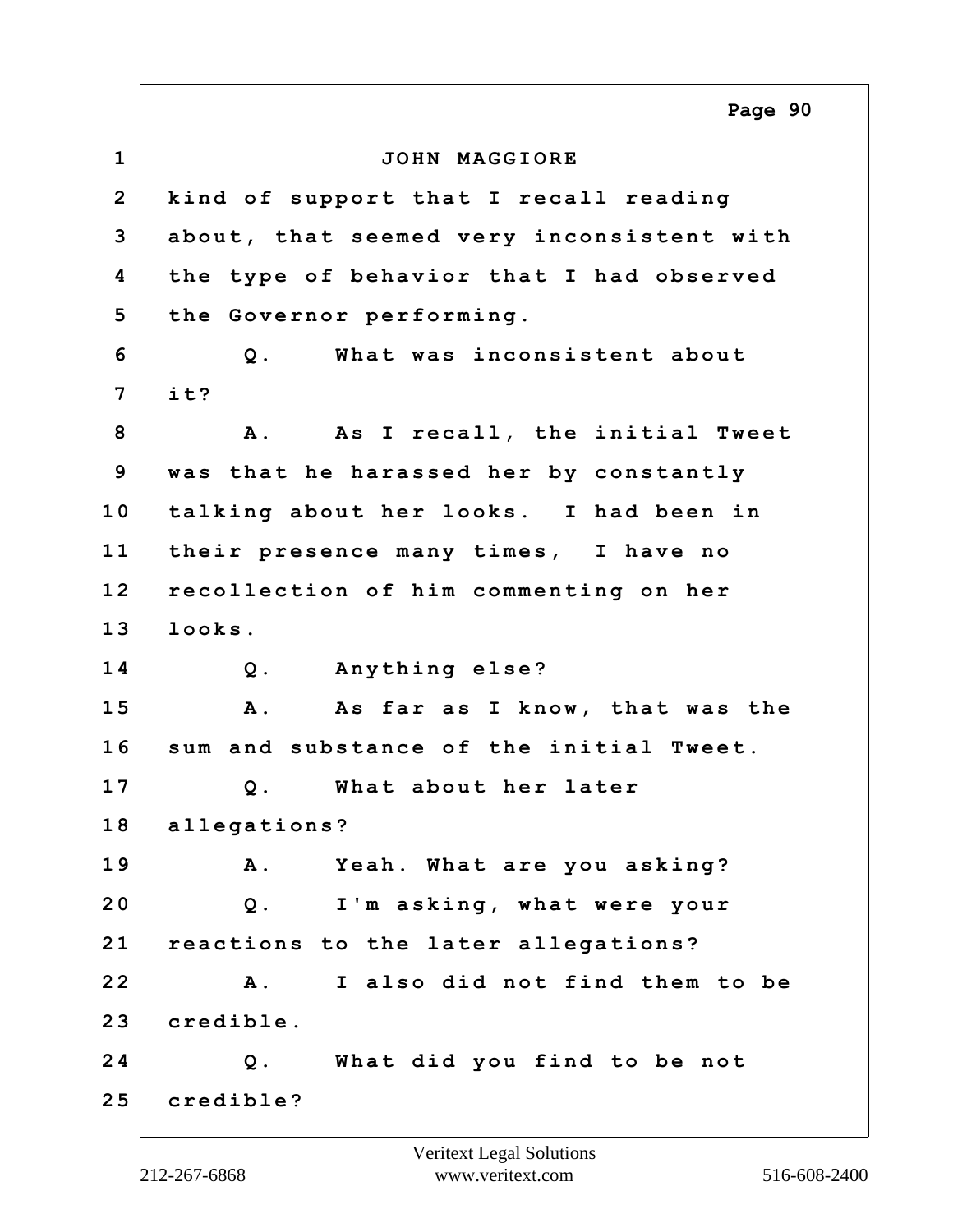**1 JOHN MAGGIORE 2 A. There was a description of an 3 event where she alleged the Governor was 4 going to play strip poker. I didn't 5 believe that. 6 Q. And why didn't you believe 7 that? 8 A. I'm trying to think of my 9 initial reaction versus my subsequent 10 thoughts and it's hard for me to 11 separate, so I apologize. 12 Q. That's fine. Give me either or 13 a blend of the two. 14 A. Well, I subsequently would 15 learn that I was on the flights that 16 would have fit the description that she 17 made that this event would have occurred. 18 I have no recollection of the 19 Governor making that comment to me. That 20 would have been a bizarre and memorable 21 comment. 22 I also had conversations with 23 other people that were on the flight, 24 nobody else remembered him saying that. 25 Also, it would have been inconsistent. So Page 91**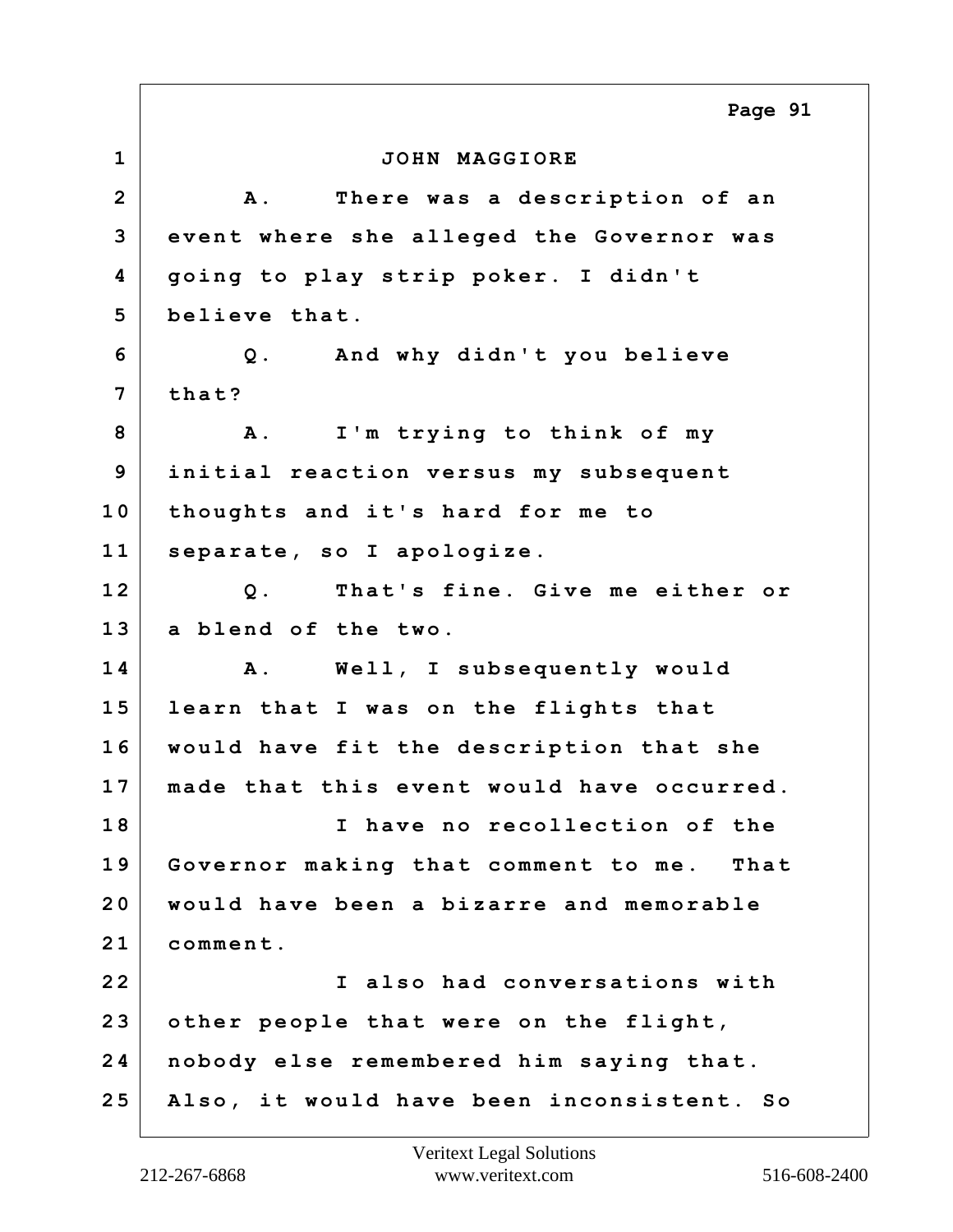**1 JOHN MAGGIORE 2 I had -- I had concluded it didn't 3 happen. 4 Q. At some point did the Press 5 Office for the Executive Chamber put out 6 a statement attributed to you about that 7 comment? 8 A. Yes. 9 Q. How did that statement come 10 about? 11 A. I was called one day to get -- 12 inviting me to join a call with others, 13 including Chamber staff and what turned 14 out to be other people that were on those 15 flights and we talked about what did or 16 didn't happen. Nobody on -- there was at 17 least two calls, just to be clear. 18 Nobody that was on the flights 19 remembered anything like that happening. 20 And one of the press officers asked if we 21 would feel comfortable signing a 22 statement. We talked about the wording of 23 the statement until we arrived at 24 something that we felt comfortable with. 25 Q. Who organized those calls? Page 92**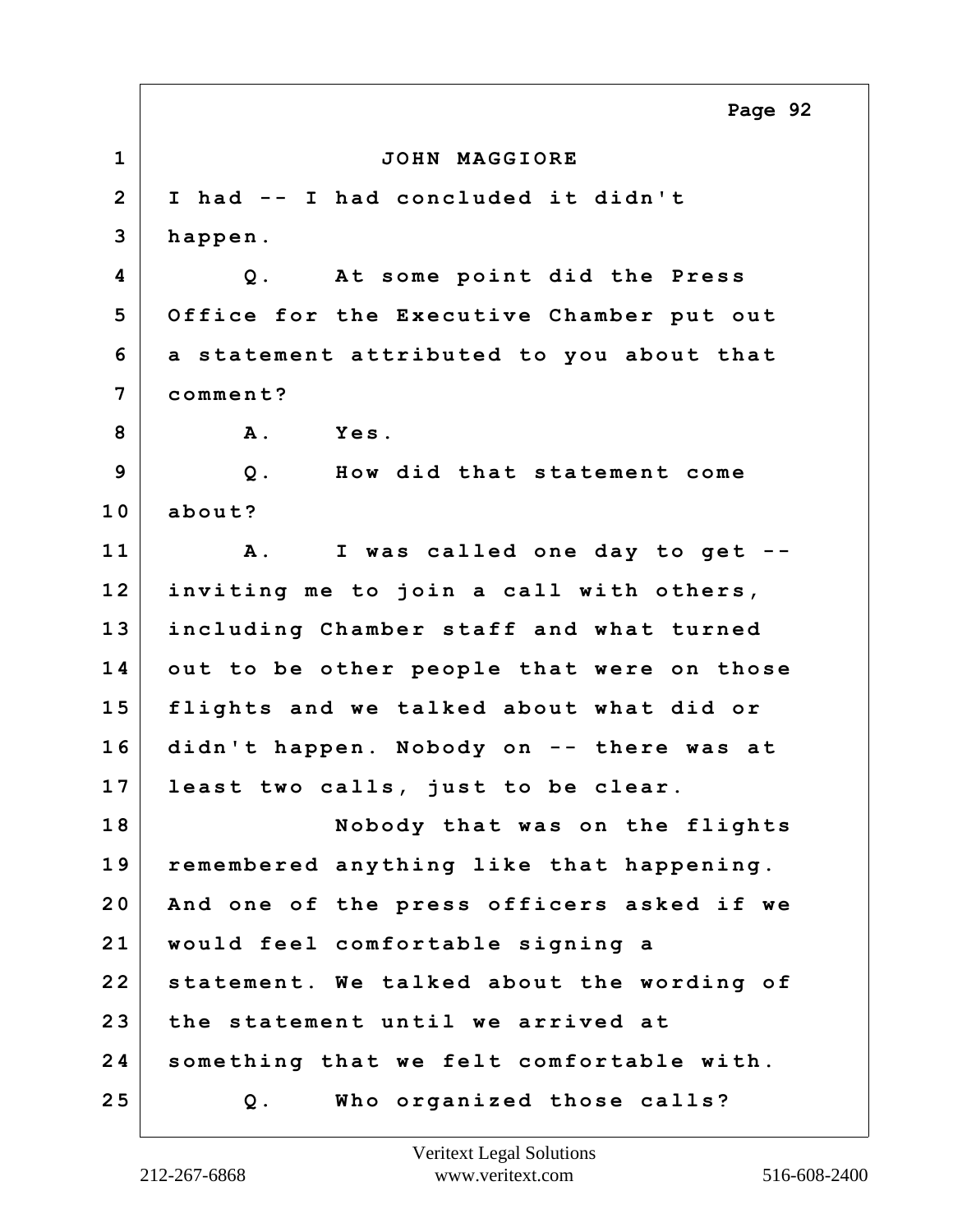**1 JOHN MAGGIORE 2 A. I initially got a call from 3 somebody on Melissa DeRosa's staff and 4 she led the first call but she wasn't on 5 the second call. 6 Q. Melissa or someone on her 7 staff? 8 A. Melissa led the first call. 9 She did not lead the second call. 10 Q. Who was on the first call? 11 A. So from the Governor's staff, 12 as I recall, Melissa, Rich Azzopardi, 13 Peter Ajemian and Caitlin Girouard. The 14 other people that I recall being on the 15 call were myself, Howard Zemsky, Danny 16 Weber and Abbey Collins. 17 Q. On that first call what do you 18 recall being said, as best you can 19 remember? 20 A. I, myself, had not been aware 21 that Lindsey had published the piece, so 22 I remember Melissa asking if we knew that 23 she published a piece and I remember my 24 own reaction that I didn't.** 25 Somebody described what **Page 93**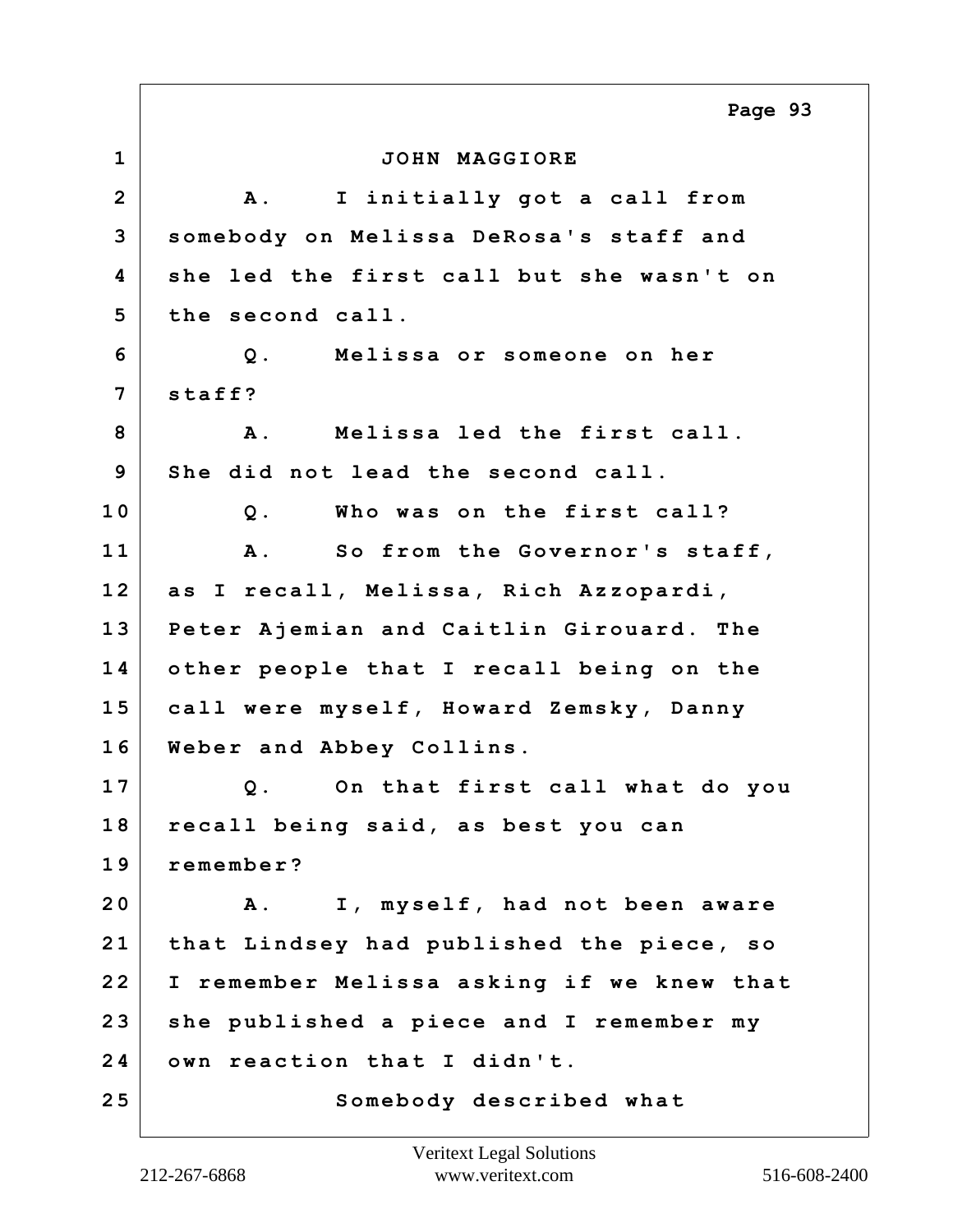**1 JOHN MAGGIORE 2 Lindsey had said and they remember 3 Melissa asking us if we remembered 4 anything like that. 5 While were we on the phone, 6 somebody explained that we were the ones 7 on the flight. So I then remember that it 8 became pretty clear that many of us, 9 myself included, had not read the piece. 10 Melissa asked if we would take a few 11 minutes to find it and read it and then 12 we get back on the phone. So we hung up. 13 I was going for a walk at the time. I 14 found it, and the second call happened 15 shortly thereafter. 16 Q. And who organized the second 17 call? 18 A. Again, it was somebody from 19 Melissa's staff but she wasn't on the 20 call. 21 Q. Other than -- was there anyone 22 else that was on the first call that was 23 not on the second call? 24 A. I don't remember that anybody 25 else dropped off. I don't recall that Page 94**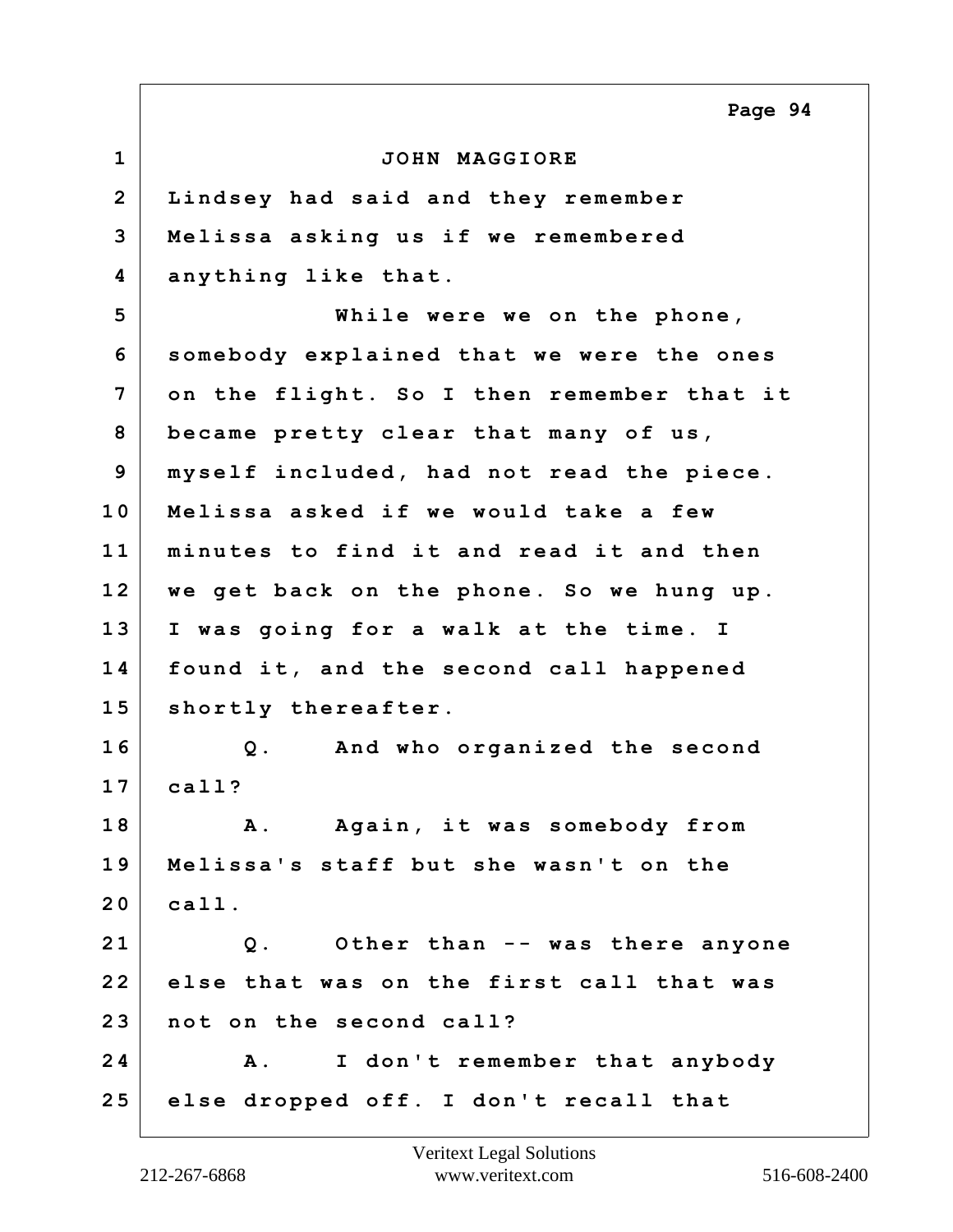**1 JOHN MAGGIORE 2 anybody else dropped off. 3 Q. Do you recall if anyone else 4 joined? 5 A. No. 6 Q. What do you recall about the 7 conversation of the second call? 8 A. It was more about the wording 9 of the statement. I recall that we were 10 all agreeable to a statement and that 11 second call was about exactly how to word 12 it. 13 Q. Were you shown a draft of the 14 statement before it was released? 15 A. I don't remember seeing a 16 draft but I do remember it being read to 17 me. 18 Q. Other than discussions about 19 the statement, was there anything else 20 covered on the second call? 21 A. There might have been 22 incidental reference to the rest of the 23 article but I certainly said that I had 24 read it but that was not what the 25 conversation really focused on. Page 95**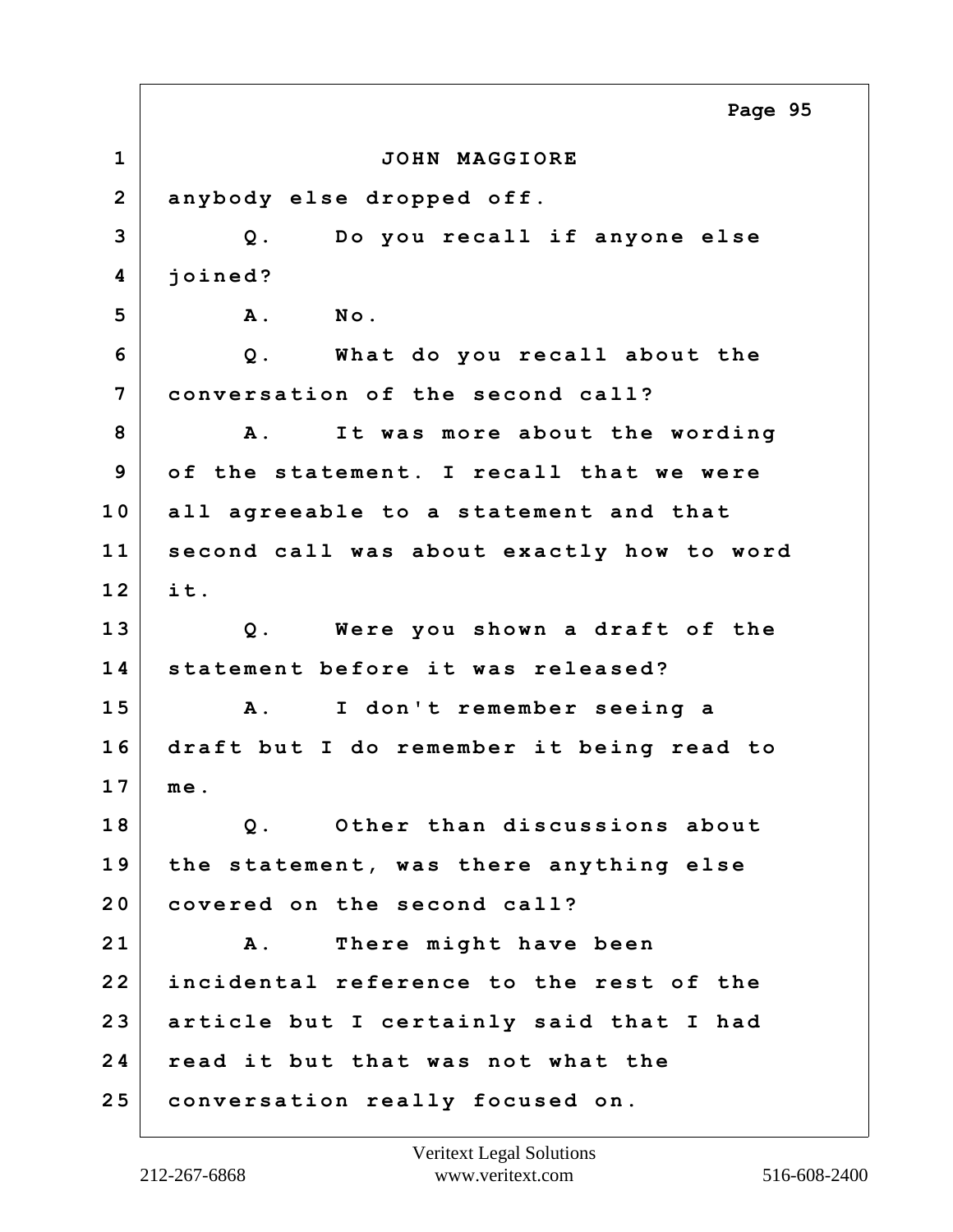|                | Page 96                                        |
|----------------|------------------------------------------------|
| $\mathbf 1$    | JOHN MAGGIORE                                  |
| $\overline{2}$ | Q. After the second call, did you              |
| 3              | have any other discussions with anyone         |
| 4              | from the Executive Chamber about               |
| 5              | Ms. Boylan's allegations?                      |
| 6              | Yes.<br><b>A</b> .                             |
| 7              | Q. What other discussions have                 |
| 8              | you had?                                       |
| 9              | $\mathbf{A}$ .<br>It's possible that there was |
| 10             | more than one -- more than two calls on        |
| 11             | this topic. Also separate from that I          |
| 12             | had a separate conversation with Melissa       |
| 13             | asking if I would be willing to talk to        |
| 14             | the New York Times. I said --                  |
| 15             | $Q$ .<br>Tell me -- sorry.                     |
| 16             | <b>A</b> .<br>I'm sorry.                       |
| 17             | I shouldn't have interrupted<br>Q.             |
| 18             | you. I apologize. Keep going.                  |
| 19             | A. I said I would be willing to                |
| 20             | but it never came about.                       |
| 21             | Q. What else did you talk about                |
| 22             | with Melissa on that call?                     |
| 23             | That's all I recall.<br>A.                     |
| 24             | Q. Did she say why she wanted you              |
| 25             | to speak to the New York Times?                |

Е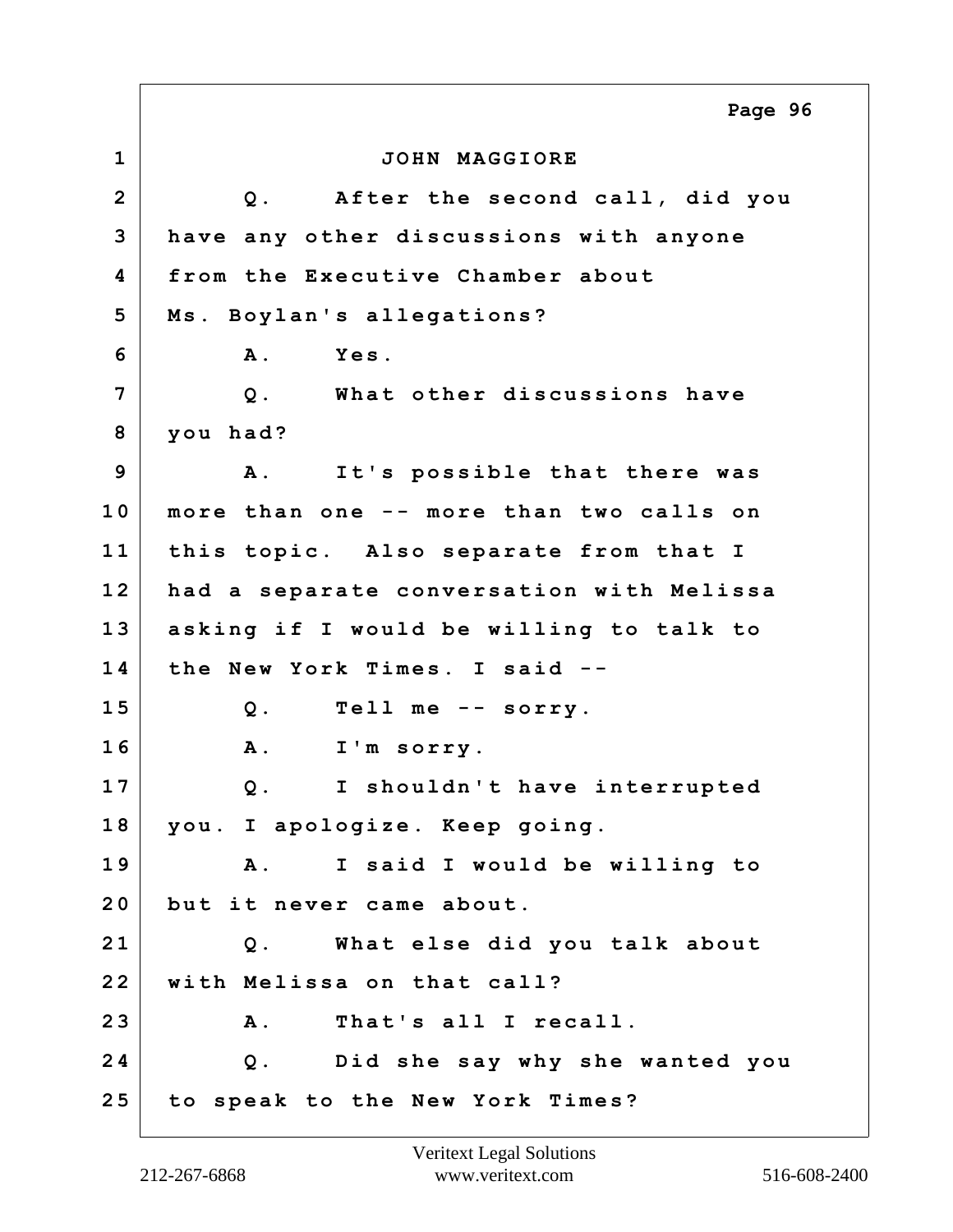**1 JOHN MAGGIORE 2 A. I'm sure she did but I don't 3 remember specifically what she said. 4 Q. Did you have an understanding 5 of what your role was to be in speaking 6 to the New York Times? 7 A. To comment on the statement 8 that I had signed off on. 9 Q. Did you expect to comment on 10 any other allegations made by Ms. Boylan? 11 A. Did I expect to? 12 Q. Sorry. Was the expectation 13 you would discuss other allegations by 14 Ms. Boylan with the New York Times? 15 A. No, but I understand that 16 reporters sometimes ask further 17 questions. 18 Q. And did you agree to speak to 19 the New York Times? 20 A. I did. 21 Q. And did you ever end up 22 speaking to the New York Times? 23 A. I did not. 24 Q. How is the seating 25 arrangements on the planes? There's two Page 97**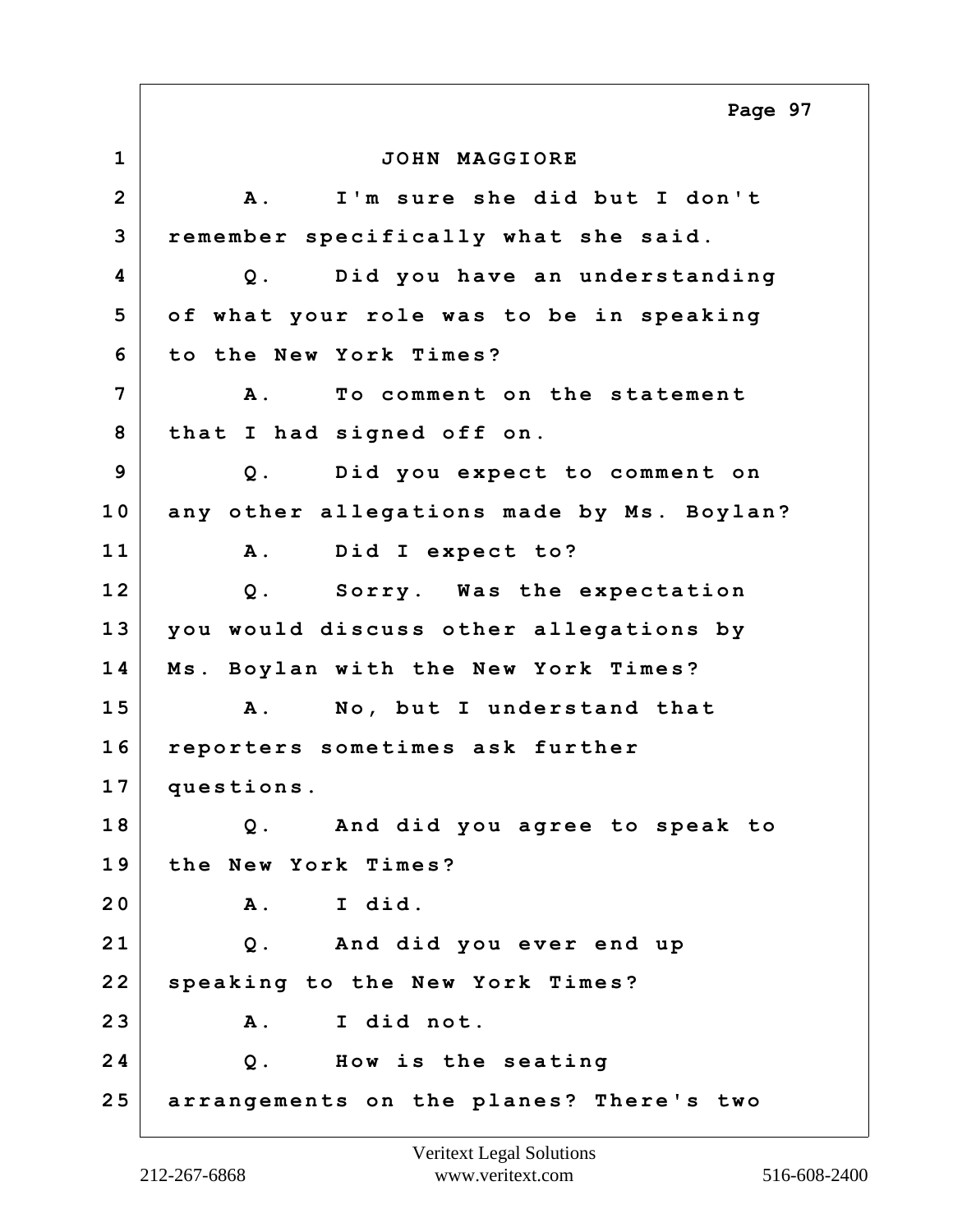**1 JOHN MAGGIORE 2 planes; is that correct? 3 A. I'm only aware of one plane 4 that the Governor regularly takes. 5 Q. Okay. How was the seating 6 arrangement in that plane? 7 A. It's a very small plane. There 8 are four chairs, two face each other, 9 there is an aisle, narrow aisle and then 10 two others face each other, behind those 11 chairs there is one additional chair and 12 there is a kind of a bench. 13 Q. So at most there would be six 14 people who could be on the plane at one 15 time? 16 A. Uncomfortably but I think you 17 could probably fit a seventh if you 18 really needed to, not including the 19 pilots. 20 Q. Okay. Does the Governor 21 usually travel with security on his 22 flight? 23 A. Yes. 24 Q. Where does the Governor 25 traditionally sit on the plane? Page 98**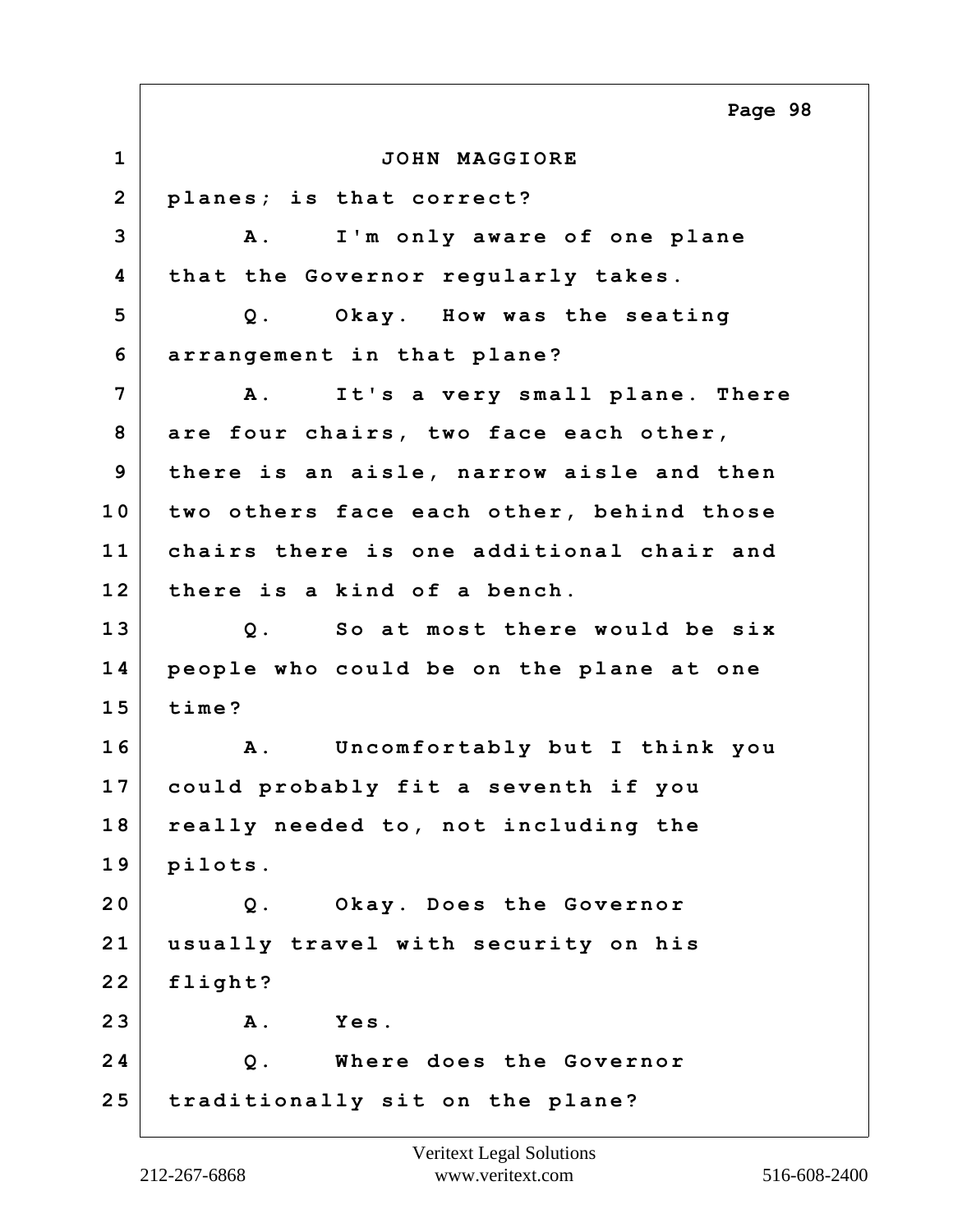**1 JOHN MAGGIORE 2 A. The -- in a seat opposite the 3 door towards the back, which is to say 4 away from the cockpit. 5 Q. Does it face forward or does 6 it face backwards? 7 A. It faces forward. 8 Q. Is there a seat opposite it 9 facing forward, facing the Governor's 10 seat? 11 A. There had been. As you're 12 asking the question, I remember the last 13 time I was on the plane that seat had 14 been removed. 15 Q. So one less seat on the plane 16 more recently? 17 A. Yeah. As you're asking it, I 18 recall that. 19 Q. But do you have a sense of 20 when that seat was removed? Do you have a 21 general ballpark guess of when that 22 change was made? 23 A. Probably 2019. 24 Q. Prior to 2019 or prior to when 25 that change was made, there was a seat Page 99**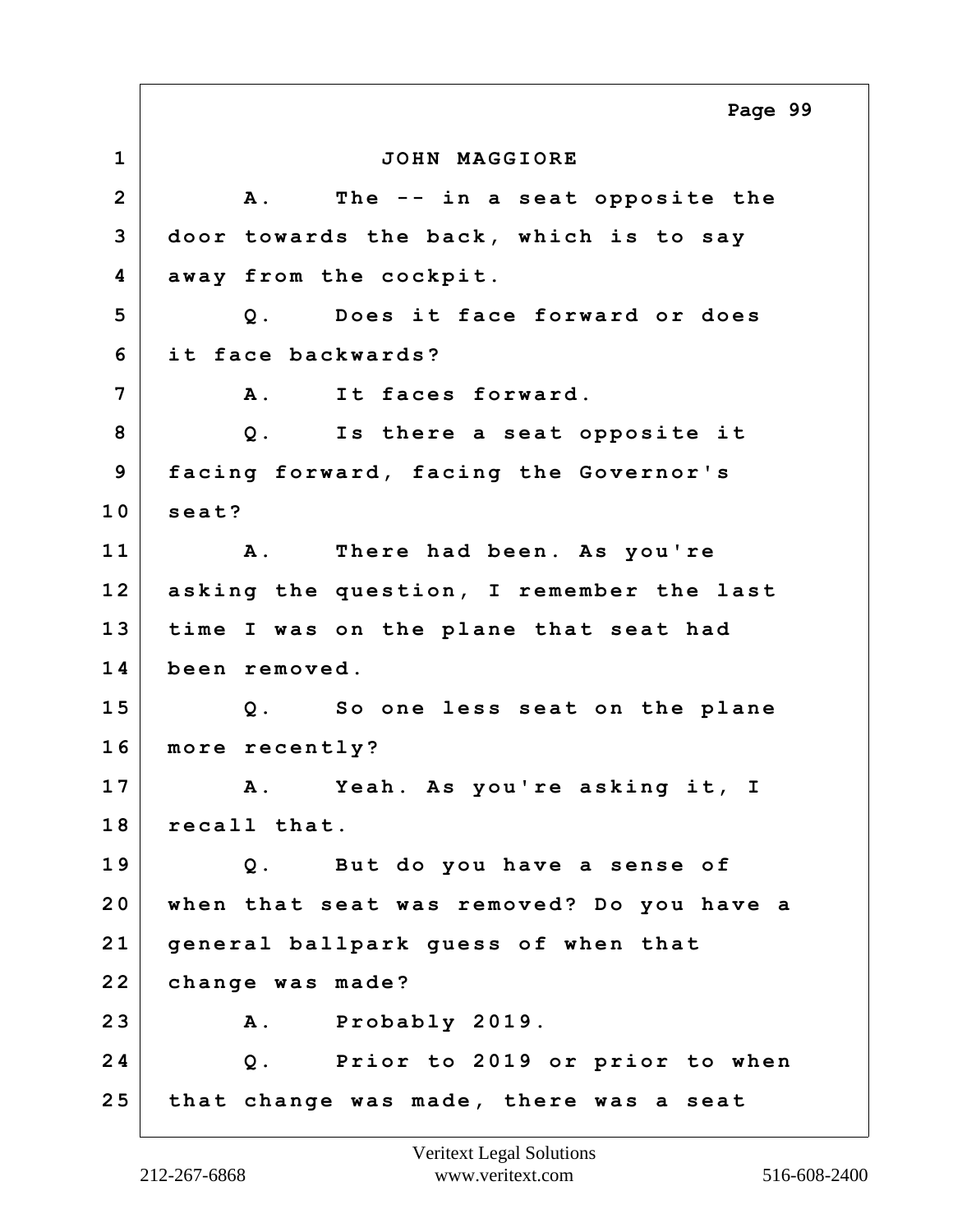**1 JOHN MAGGIORE 2 opposite the Governor? 3 A. Yes, indeed. 4 Q. And so the Governor is towards 5 the back of the plane facing forward in 6 one of the seats that faced each other? 7 A. Yes. 8 Q. As the Governor is sitting 9 there is he on the right-hand or 10 left-hand side of the aisle, from the 11 Governor's perspective? 12 A. The aisle would be to his 13 left. 14 Q. To his left? 15 A. Right. 16 Q. Was there a seat where the 17 security, his PSU member would 18 traditionally sit? 19 A. Usually the PSU member would 20 either sit on that bench or the chair 21 that's behind those four chairs, across 22 from the bench, usually. 23 Q. When you flew with the 24 Governor did you have kind of a regular 25 seat that you would sit in? Page 100**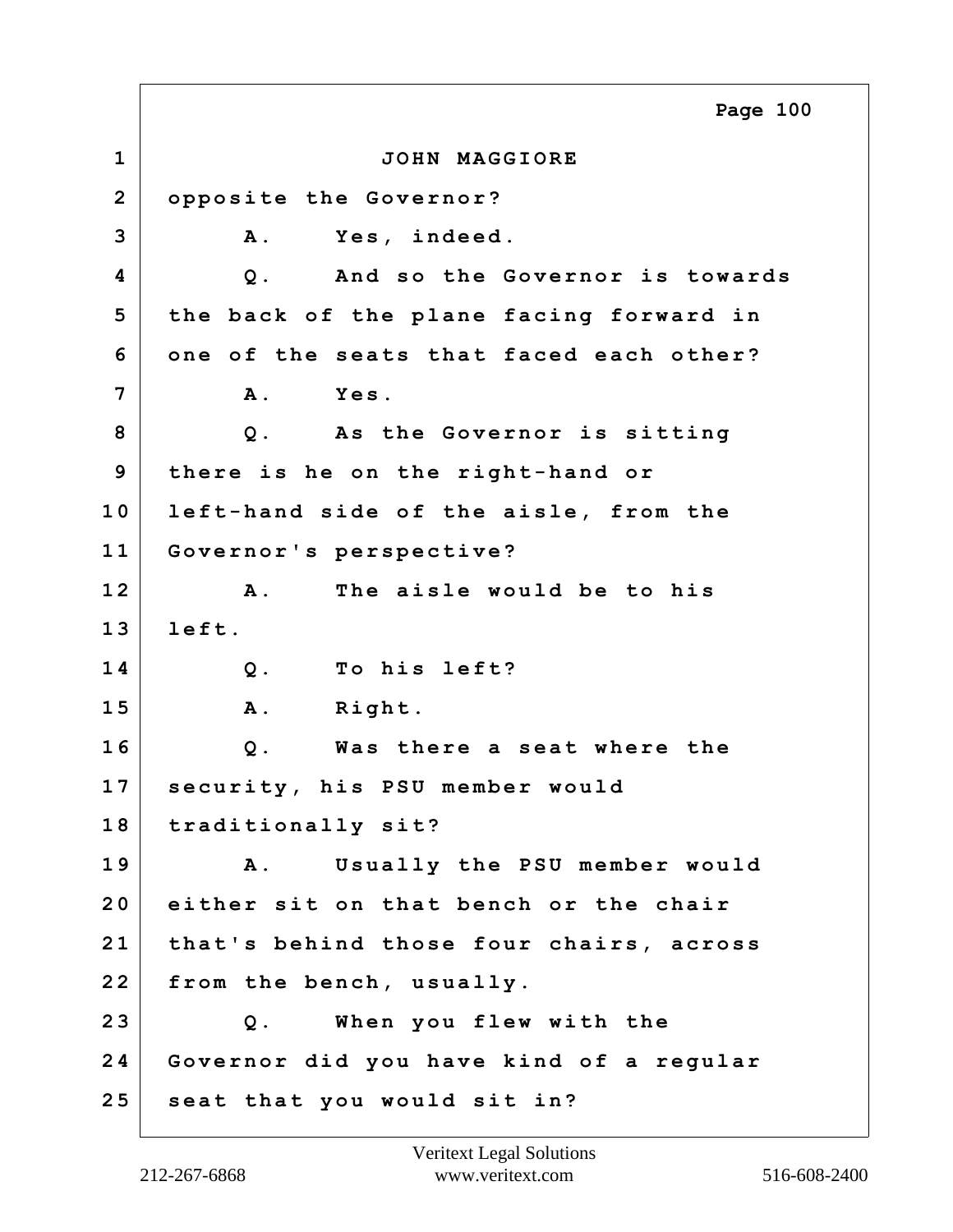**1 JOHN MAGGIORE 2 A. More often than not I would 3 sit kitty-corner to him but not 4 exclusively. 5 Q. More often than not you would 6 be facing backwards in those situations? 7 A. The cockpit would be to my 8 back. I would be facing him, but from the 9 opposite side, kitty-corner. 10 Q. Did someone traditionally sit 11 across from the Governor? 12 A. No. If that seat wasn't needed 13 it was usually kept open. I've sat in 14 that seat. 15 Q. Understood. Understood. I'm 16 sure people sit in different seats. I'm 17 just asking for more often than not. 18 When you're traveling on the 19 plane how do you all communicate? Are you 20 able to talk? 21 A. Yes. 22 Q. Can you talk in a normal 23 voice? 24 A. Yeah. 25 Q. It's not loud on the plane? Page 101**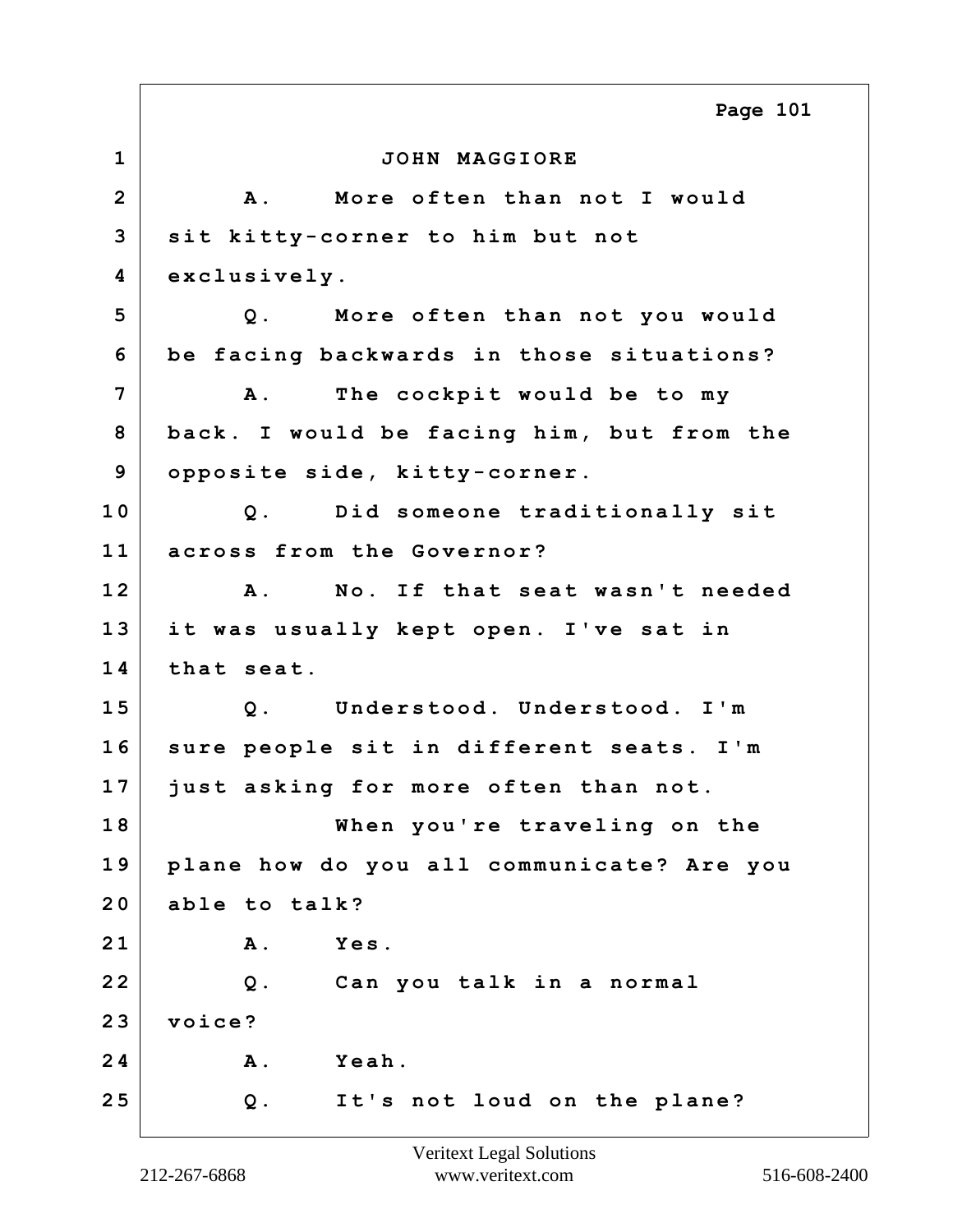**1 JOHN MAGGIORE 2 A. It is loud but we're so close 3 together that it's hard not to hear one 4 another. 5 (Exhibit 3, Statement from 6 Press Secretary Caitlin Girouard, 7 dated February 24, 2021 was 8 received and marked on this date 9 for identification.) 10 Q. Can you look at tab 14 in your 11 binder? 12 A. Yes. 13 Q. Is this the statement that we 14 were discussing? 15 A. Yes, it is. 16 Q. February 24, 2021 Statement 17 from Press Secretary Caitlin Girouard? 18 A. That's it. Yes. 19 Q. And this statement is from 20 you, Howard Zemsky, Dani Lever and Abbey 21 Collins, correct? 22 A. That's correct. 23 Q. And the statement says, "We 24 were on each of these October flights and 25 this conversation did not happen." Page 102**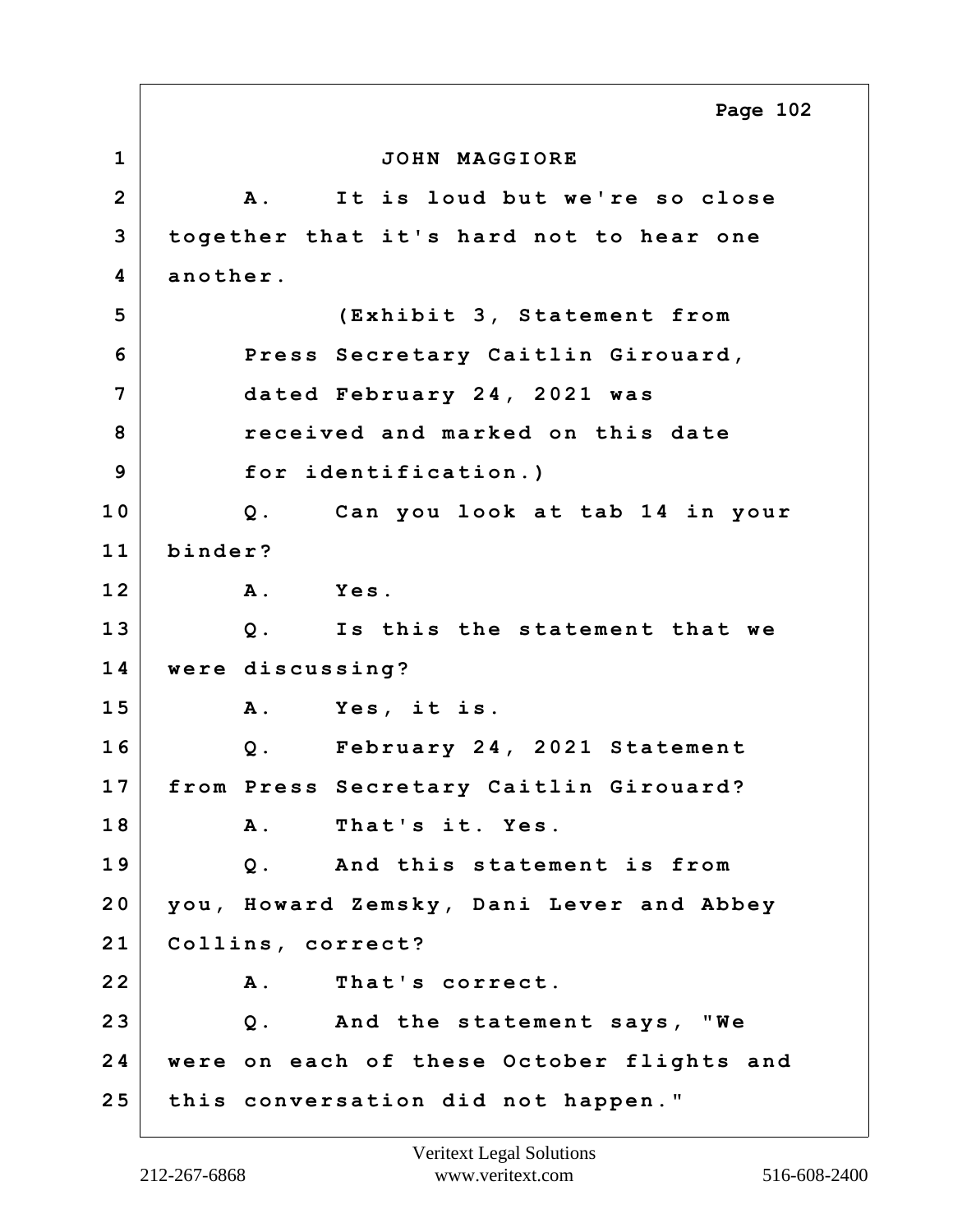**1 JOHN MAGGIORE 2 A. That's what the statement 3 says, yes. 4 Q. And that was your belief? 5 A. Yes. 6 Q. And you were certain that the 7 statement had not happened? 8 A. Anything is possible, but that 9 is my belief still. 10 Q. When you say "anything is 11 possible", does that mean a statement or 12 comment could have been made that you did 13 not hear? 14 A. Theoretically, that's 15 possible. 16 Q. But that's not what the 17 statement says, right? The statement 18 says that the conversation did not 19 happen, correct? 20 A. Right. Right. 21 Q. And that's based upon the fact 22 that you don't recall it happening, 23 correct? 24 A. It's based on, first, that I 25 don't recall it happening and secondly, Page 103**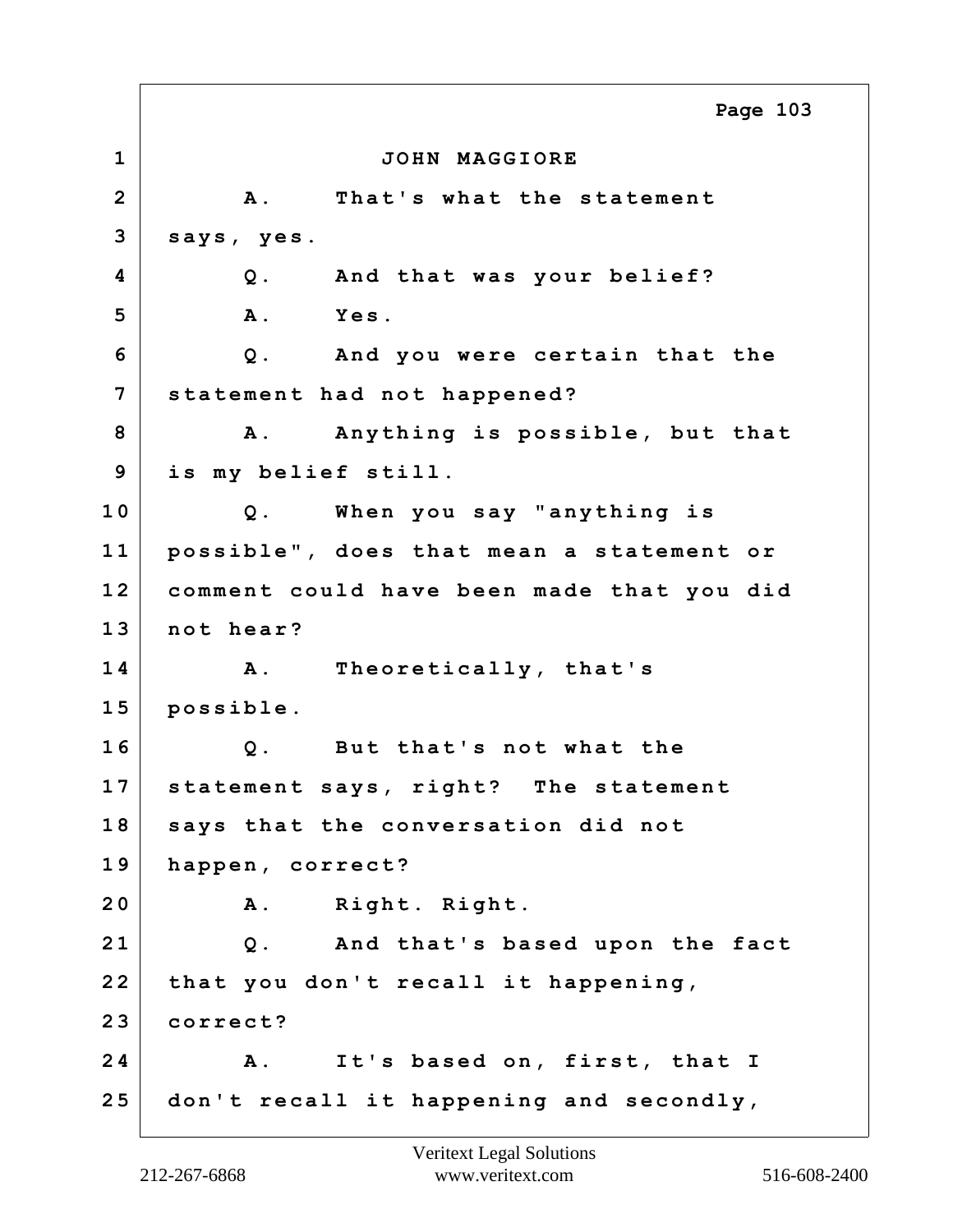**1 JOHN MAGGIORE 2 that nobody else recalled it happening. 3 Q. When you were discussing the 4 statement did anyone ever propose saying 5 that they did not -- they don't recall 6 this conversation ever happening? 7 A. Yes. We talked about the 8 specific language. 9 Q. And why was this formulation 10 used? 11 A. Well, we went back and forth 12 with different language. I could say that 13 I felt comfortable with this, which is 14 why I agreed to it. 15 Q. Did anyone want to hedge the 16 language a little bit more? 17 A. In the course of discussing 18 the language we talked about different 19 ways of saying it and including some that 20 were less certain. But at the end -- in 21 the end we all agreed to this statement. 22 Q. And when you said "in the end 23 you all agreed", was there anyone 24 particularly pushing the more definitive 25 statement? Page 104**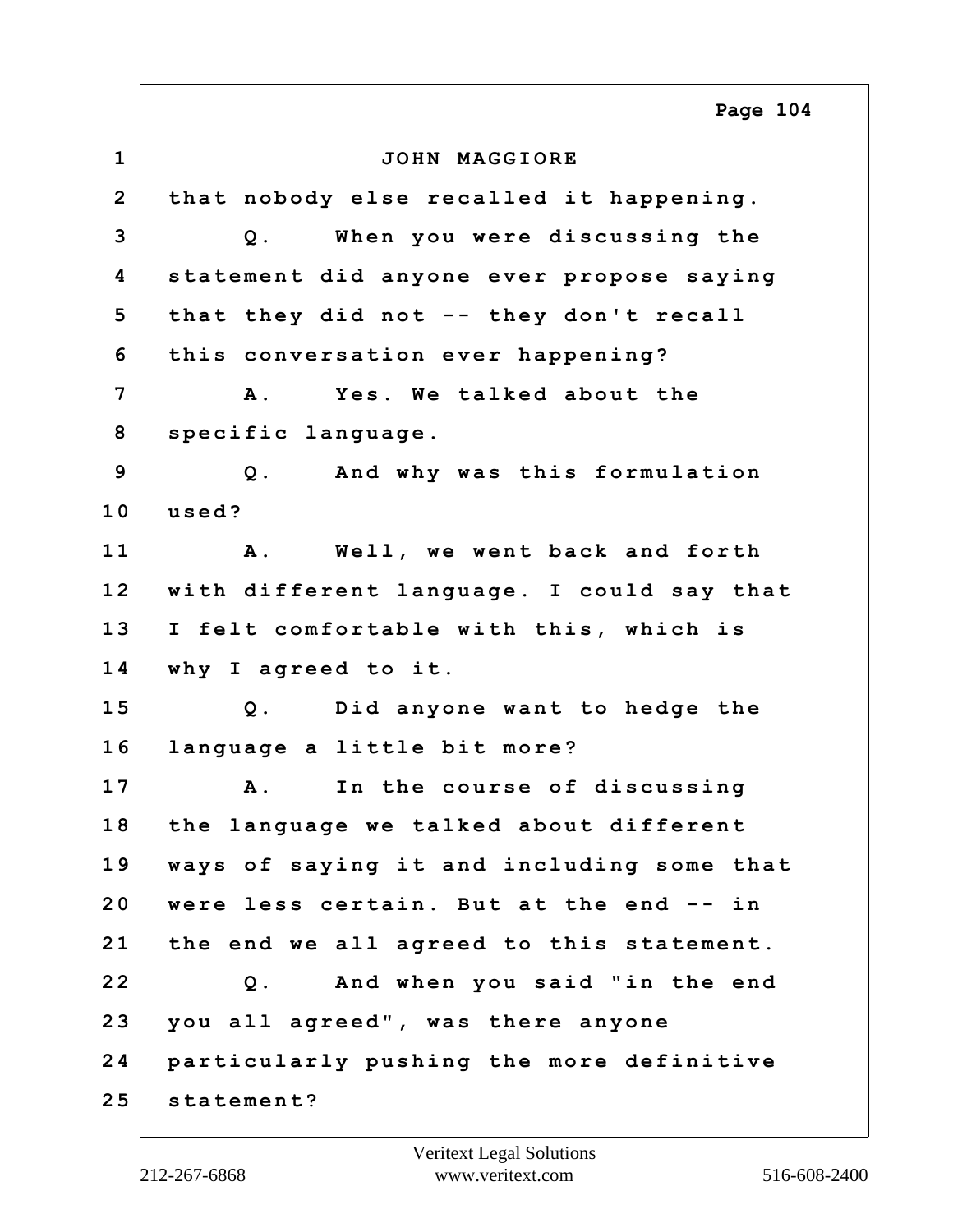**1 JOHN MAGGIORE 2 A. Rich Azzopardi. 3 Q. Did he give a reason why? 4 A. It was along the lines of; 5 none of you remember this happening, it 6 didn't happen. And just, you know, 7 personally I agreed with that. 8 Q. Did anyone express hesitation? 9 A. Prior to that point, again, we 10 talked about different versions of the 11 language. So we did not immediately 12 arrive at the language. 13 Q. Did anyone in particular 14 express -- that you recall expressing 15 hesitation about being so definitive? 16 A. No. But I mean, early on in 17 the conversation I think I did. 18 Q. Why? 19 A. Well, the early part of the 20 conversation all I could say was that I 21 don't remember it. But as we talked it 22 through, it became clear that nobody else 23 remembered it either, so that -- my 24 certainty evolved based on that. 25 Q. How long was that second call Page 105**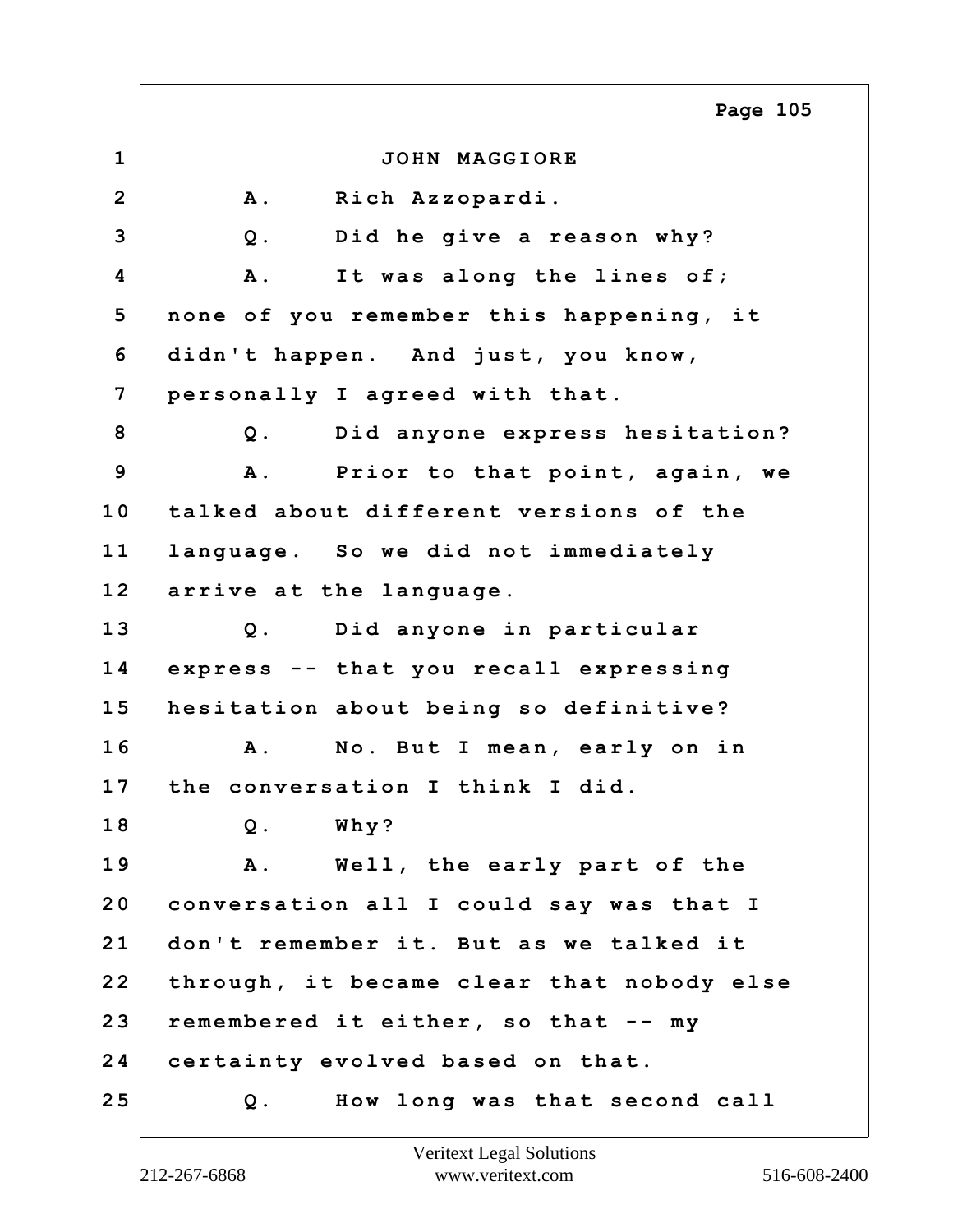**1 JOHN MAGGIORE 2 to discuss the statement? 3 A. I don't remember. 4 Q. Five minutes? An hour? 5 A. I don't think it was an hour, 6 but it was certainly longer than five 7 minutes. 8 Q. Do you ever recall anyone 9 referring to Ms. Boylan as "Lisa" in 10 reference to the Governor's 11 ex-girlfriend? 12 A. No. I never remember anybody 13 calling her Lisa. 14 Q. Or even making the comparison? 15 A. No. 16 Q. Do you know whether the 17 Governor received a cigar box from 18 President Bill Clinton? 19 A. Yes, I do. 20 Q. How do you know that? 21 A. Once when I visited his office 22 when he was HUD Secretary in the '90s he 23 showed it to me. He continued to have the 24 box on display in subsequent offices. He 25 showed it to almost anybody who walked in Page 106**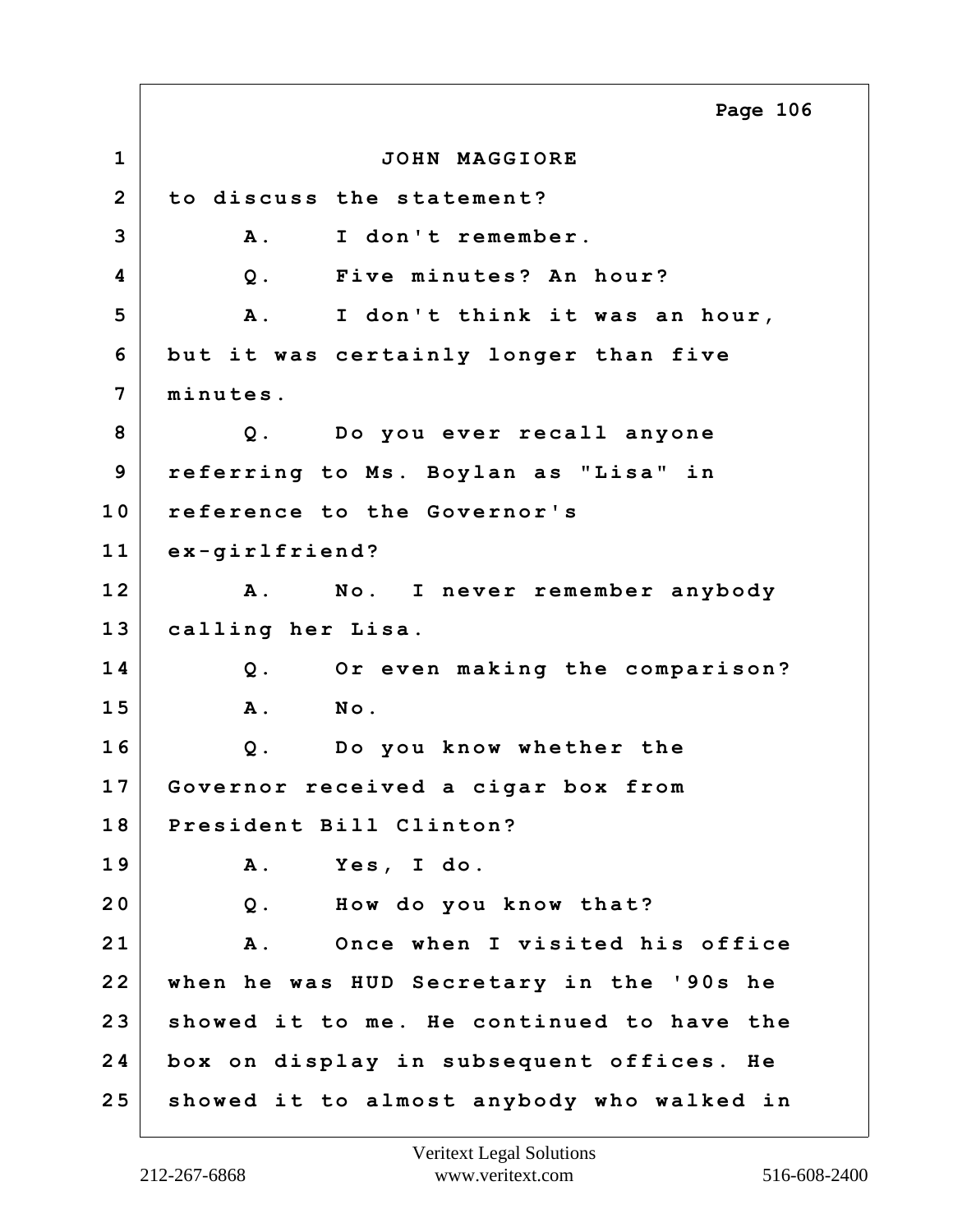|                         | Page 107                                    |
|-------------------------|---------------------------------------------|
| $\mathbf 1$             | JOHN MAGGIORE                               |
| $\overline{2}$          | there.                                      |
| 3                       | Did he ever make jokes about<br>$Q$ .       |
| $\overline{\mathbf{4}}$ | the fact that it was a cigar box from       |
| 5                       | President Bill Clinton?                     |
| 6                       | No. It seemed to be an object<br><b>A</b> . |
| 7                       | that he was very proud of.                  |
| 8                       | Do you recall any other<br>$Q$ .            |
| 9                       | conversations you've had that we haven't    |
| 10                      | talked about regarding Ms. Boylan's         |
| 11                      | allegation that you had with the            |
| 12                      | Executive Chamber staff?                    |
| 13                      | A.<br>No.                                   |
| 14                      | When is the last time you<br>$Q$ .          |
| 15                      | spoke to Melissa DeRosa?                    |
| 16                      | Many weeks ago. I can't<br>Α.               |
| 17                      | remember a specific date.                   |
| 18                      | Q. What was the subject of that             |
| 19                      | conversation?                               |
| 20                      | I'm conflating in my mind the<br><b>A</b> . |
| 21                      | last two conversations I've had but I       |
| 22                      | don't remember.                             |
| 23                      | Q. Well, the last few                       |
| 24                      | conversations that you had, what topics     |
| 25                      | have you covered with Ms. DeRosa?           |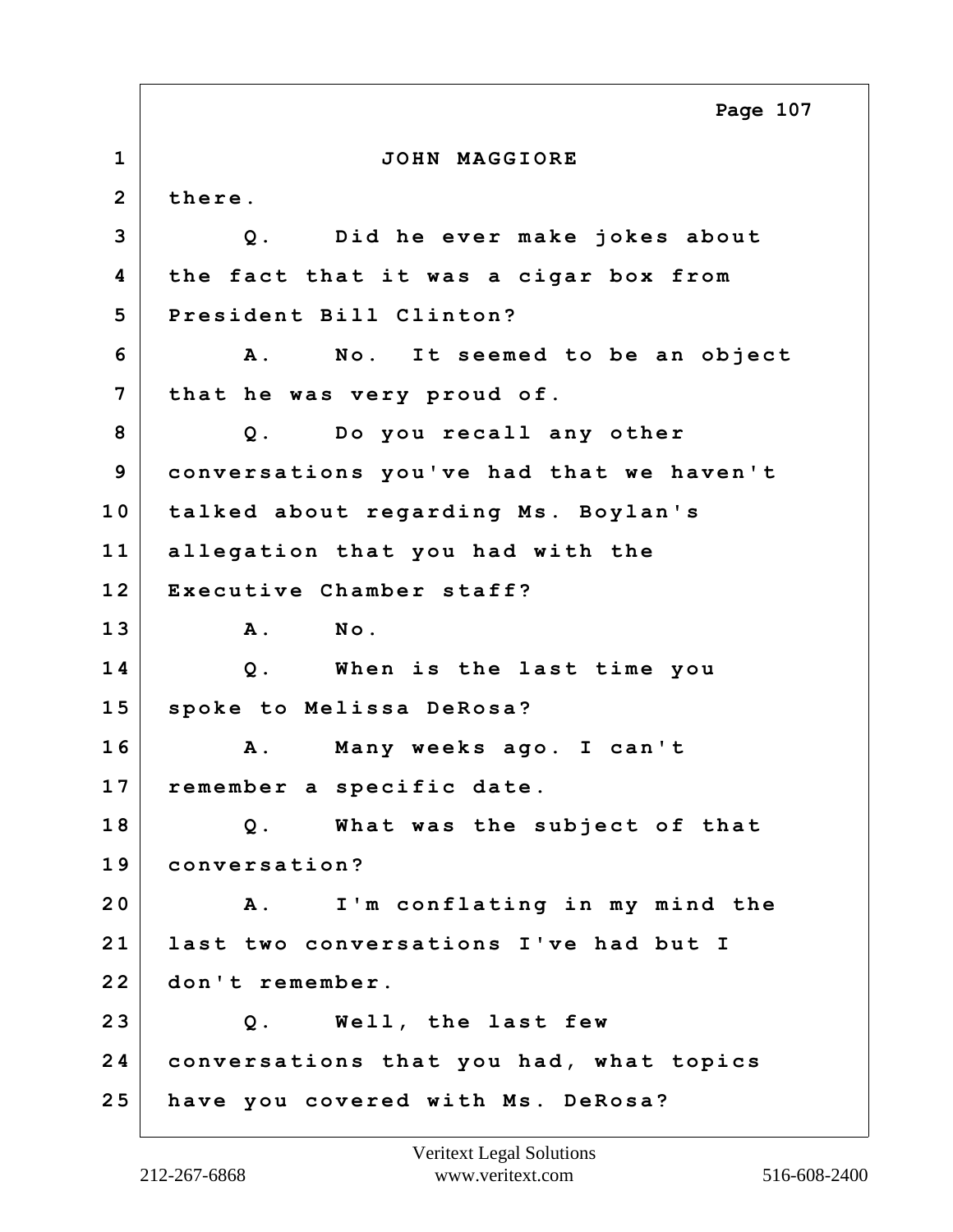**1 JOHN MAGGIORE 2 A. It might have been this topic, 3 it might have been that. 4 Q. Do you recall anything else 5 you discussed with Ms. DeRosa? 6 A. Ever? Sure. I mean, I've 7 talked with her. 8 Q. In your last -- in your last 9 several conversations, do you recall any 10 other topics other than the statement in 11 response to Lindsey Boylan's allegation? 12 A. No. No. 13 Q. You seemed to hesitate. Is 14 there a reason? 15 A. Yeah. Because I had some email 16 exchanges. She wished me happy birthday. 17 I don't think she called me to say that. 18 I shot her an email offering her moral 19 support. I don't think I verbally 20 discussed it. I can't remember if it was 21 email or conversation but I think it was 22 email. 23 Q. You said you shot her an email 24 offering moral support? 25 A. Yes. Page 108**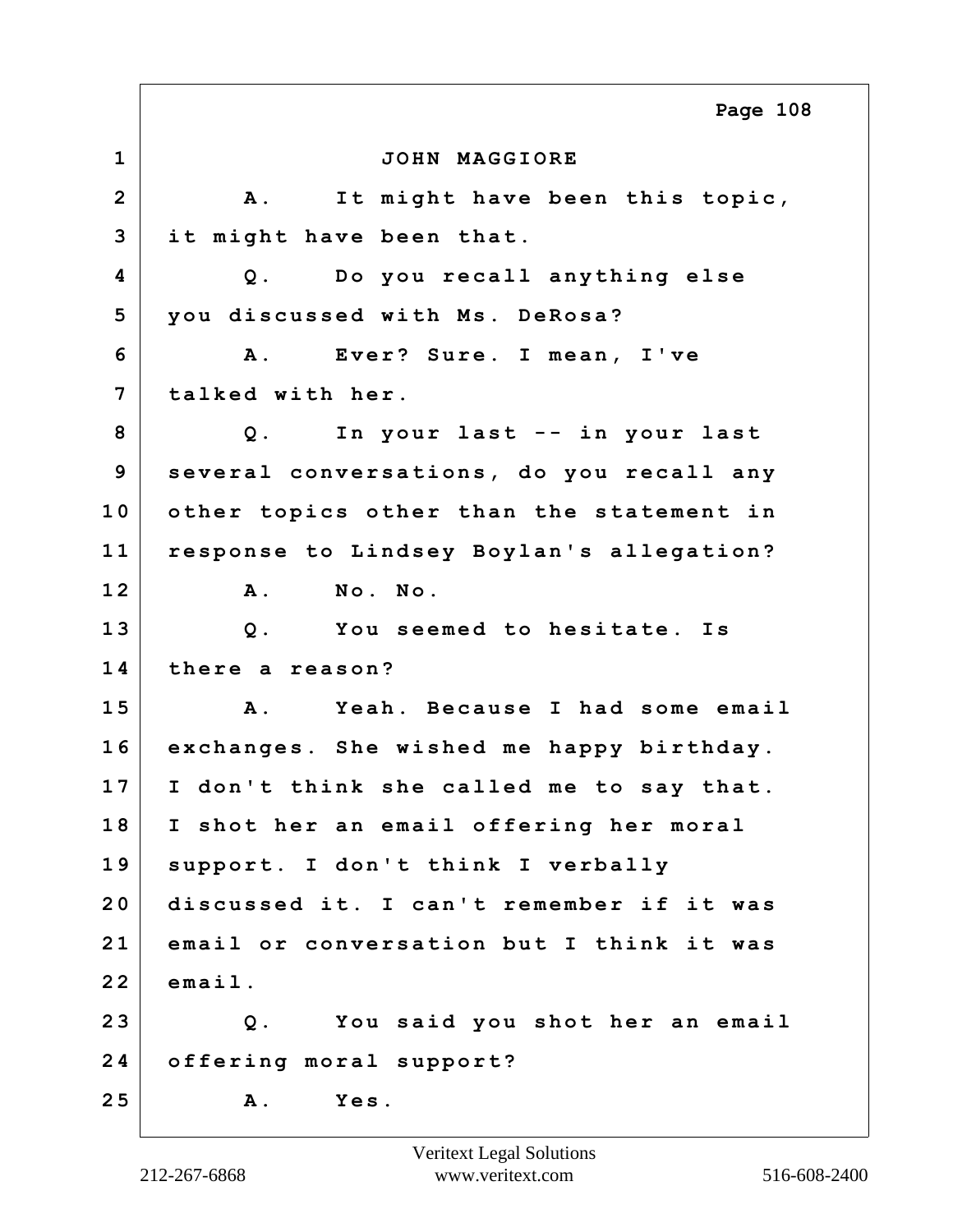**1 JOHN MAGGIORE 2 Q. Moral support for what? 3 A. There was a period when she 4 was receiving a lot of public criticism 5 and I thought it was unfair, so I sent 6 her an email saying something along the 7 lines of; hey, hang in there, it's not 8 fair. 9 Q. Did she respond? 10 A. I think so. I think she 11 responded thanks, something like that. 12 Q. Why do you think that the 13 attention and criticism she was receiving 14 was unfair? 15 A. Again, when I try to put 16 myself back in that mindset, I remember 17 that was my reaction. You know, in 18 general I tend to feel supportive towards 19 colleagues. But, I'm sorry, I can't 20 think of my specific of what led from A 21 to B. 22 Q. I believe your counsel has a 23 copy of the production that we received 24 last evening in response to the subpoena; 25 is that correct? Page 109**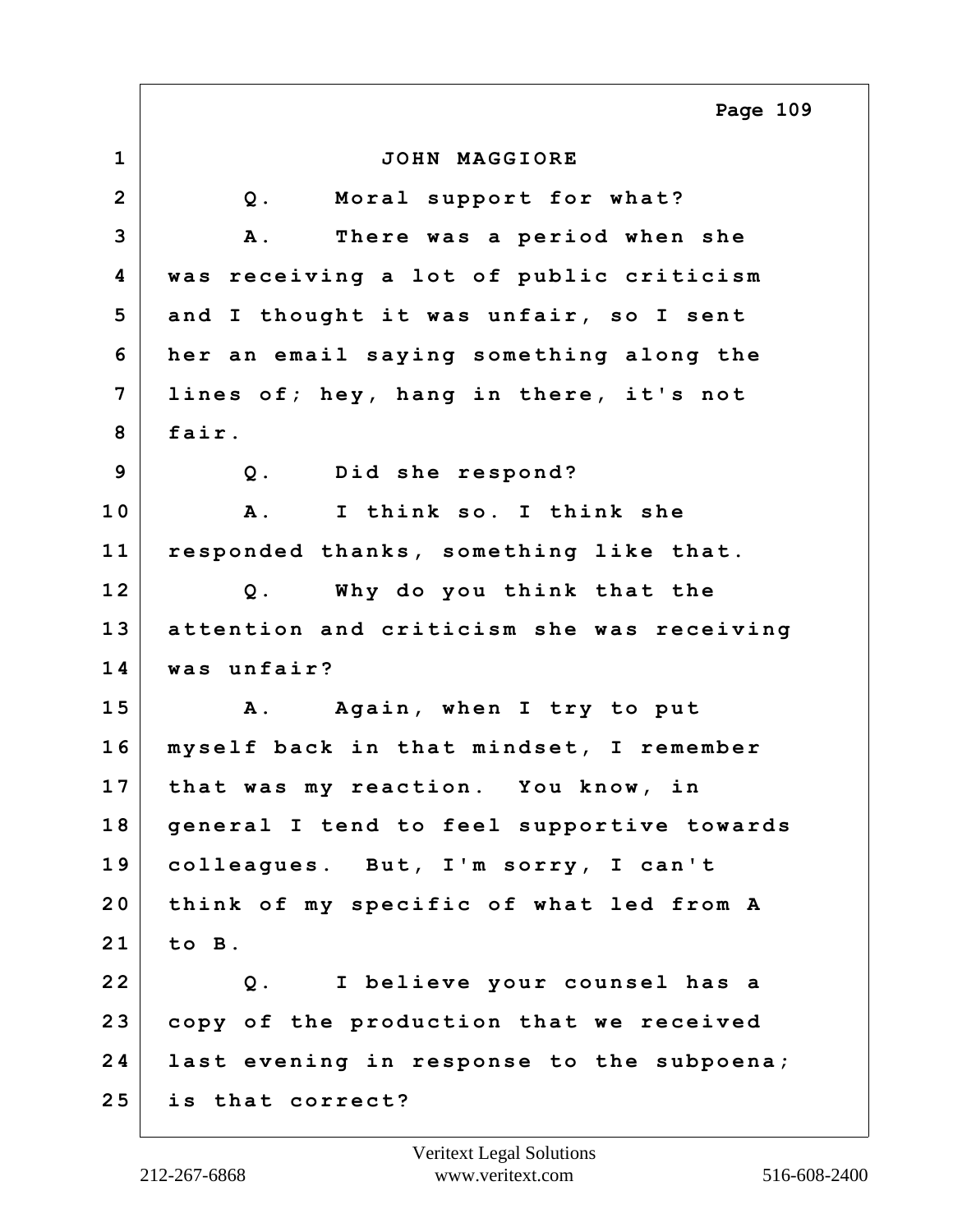**1 JOHN MAGGIORE 2 MS. PERSICO: Yes. 3 Q. You can probably see at the 4 bottom there are numbers JM and a series 5 of numbers. 6 A. Yes. 7 Q. Called Bates numbers.** 8 A. Okay. **9 Q. Could you find the document 10 that's JM 40, that's four-zero? 11 A. I got it. 12 (Exhibit 4, email dated 13 February 22, 2021, from John 14 Maggiore to Melissa DeRosa, Bates 15 JM000040 was received and marked on 16 this date for identification.) 17 Q. This is an email from your 18 Gmail account on February 22nd, 2021 to 1 9 @Gmail.com, subject line: 20 Hang in There. 21 A. That's what I was thinking of, 22 yes. 23 Q. Do you remember sending this 24 email to Ms. DeRosa? 25 A. I do. Page 110**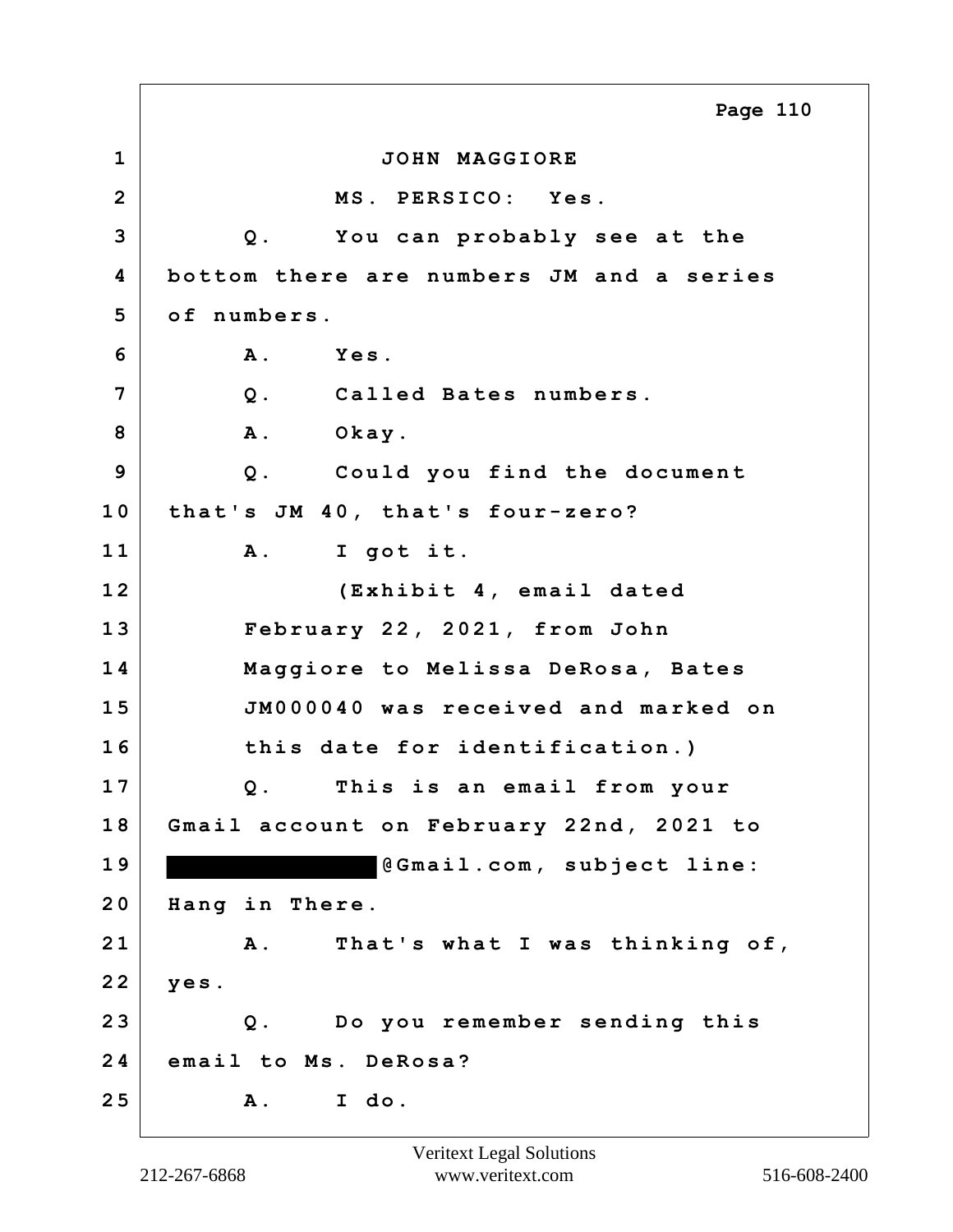**1 JOHN MAGGIORE 2 Q. You say that you've "-- been 3 appalled by the shit-show that's been 4 unfolding over the last several days." 5 A. Forgive me for my language, 6 but yes. 7 Q. Don't need to ask my 8 forgiveness. 9 What specific shit-show had 10 been unfolding that prompted you to send 11 this email? 12 A. There was coverage of a call 13 that she had done with the Legislature 14 where she made some comments that had 15 been very controversial and she was 16 receiving criticism for that. 17 Q. What comments were 18 controversial? 19 A. It had to do -- statistics 20 having to do with nursing homes. 21 Q. Did this have anything in your 22 mind to do with the allegations related 23 to sexual harassment? 24 A. No. 25 Q. You make the comment, "These Page 111**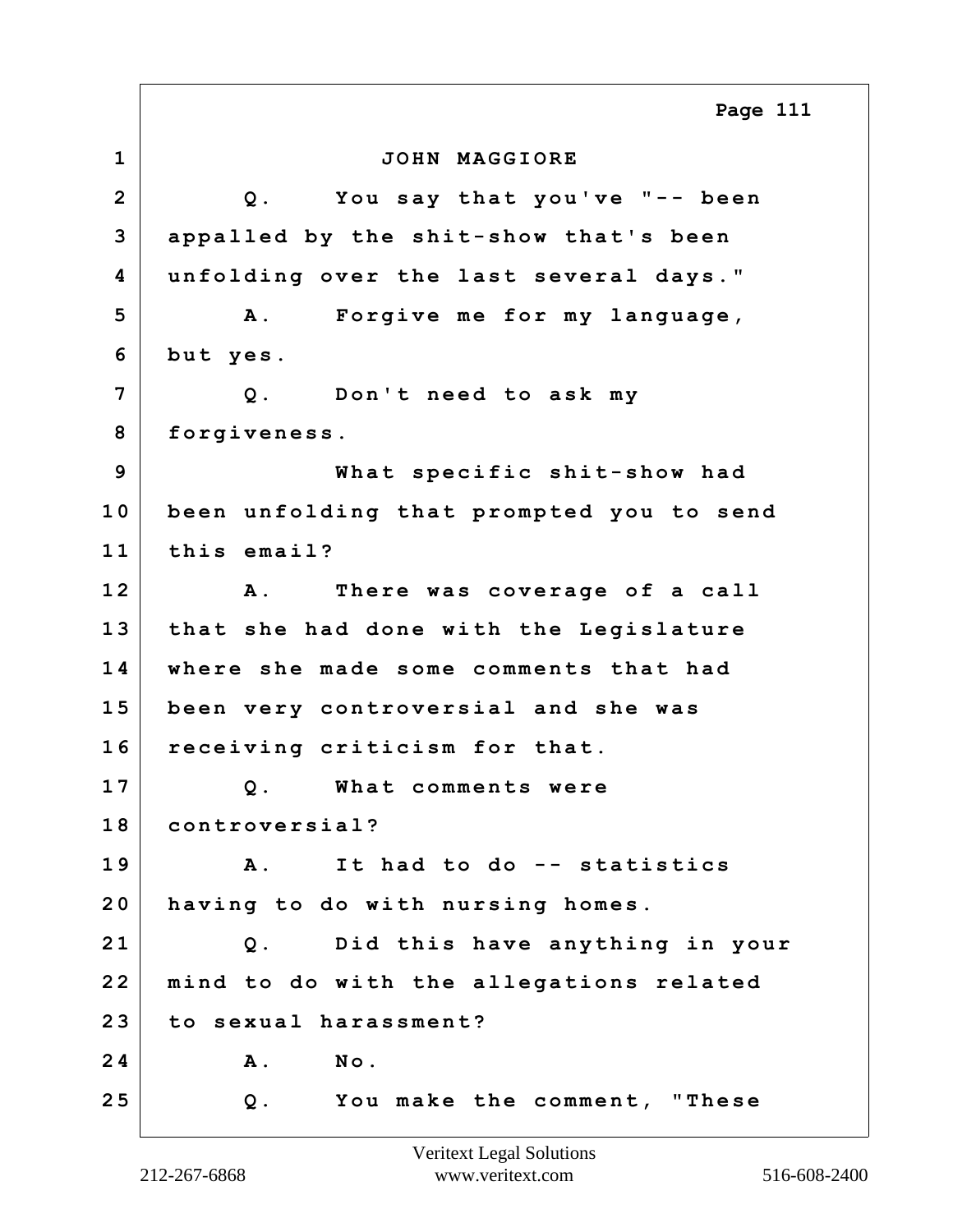**1 JOHN MAGGIORE 2 folks coming for you are a bunch of 3 pretend sharks acting like raspberry jam. 4 There's blood in the water." 5 The folks that you are 6 referring to, are those folks that were 7 reacting to the nursing home numbers? 8 A. Yes. 9 Q. Did it have anything to do, 10 was that comment in any way directed 11 towards individuals who made allegations 12 of harassment against the Governor? 13 A. No. 14 Q. Did you send any other 15 messages of moral support to the members 16 of the Executive Chamber? 17 A. It wouldn't surprise me if I 18 did, but I don't have any recollection. 19 MR. WEAVER: Anna, can you do a 20 screen share and bring up 21 SB\_AG\_3871? 22 (Exhibit 5, email from John 23 Maggiore to Stephanie Benton dated 24 March 1, 2021, Bates SB\_AG\_3871 was 25 received and marked on this date Page 112**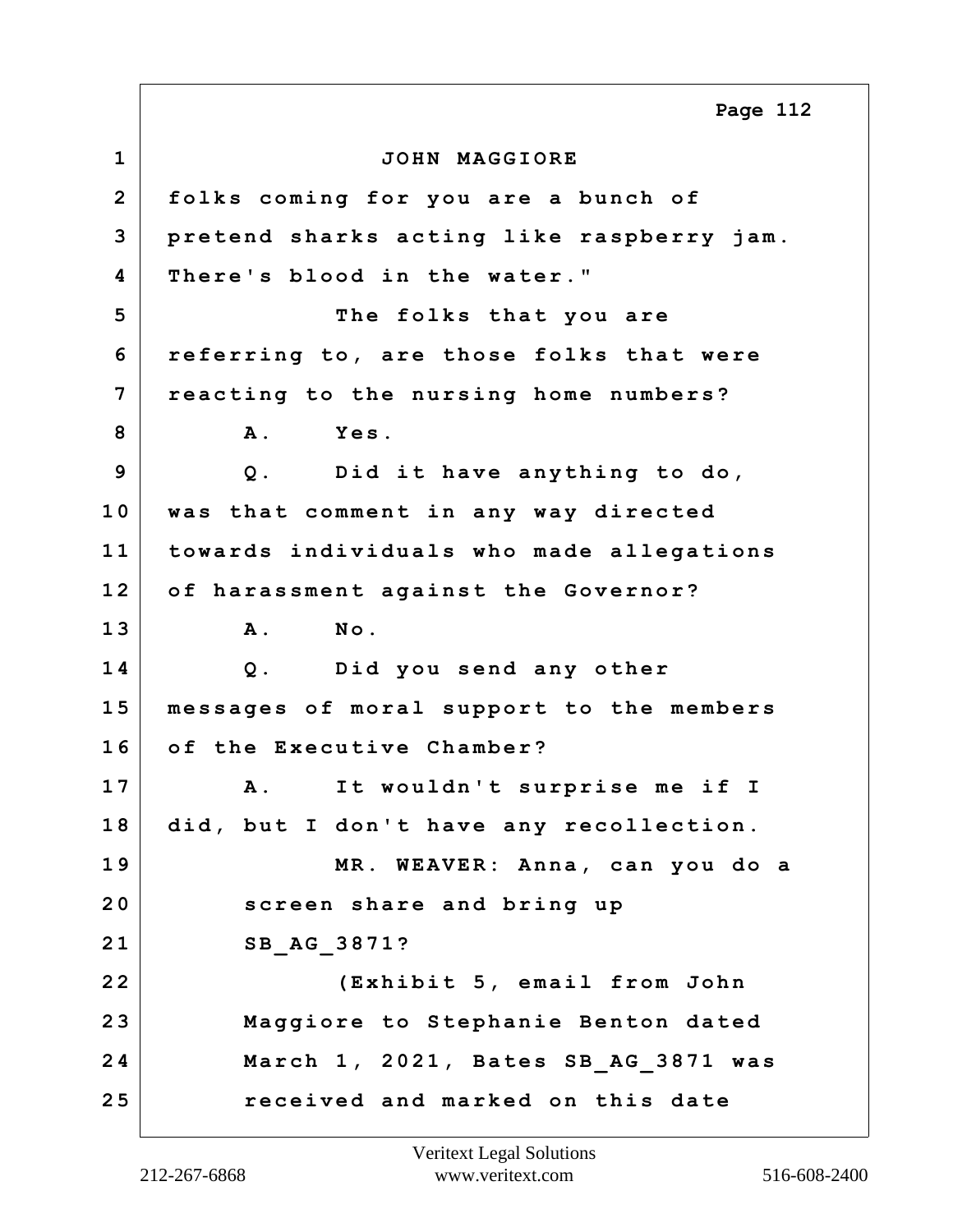**1 JOHN MAGGIORE 2 for identification.) 3 Q. Mr. Maggiore, we're showing 4 you a document we didn't have a chance to 5 send you. 6 I don't know, can you see it 7 or do you need to stand up? It's a 8 pretty short document. 9 A. I can see it. 10 Q. I can read it all to you and 11 for the record I will. 12 A. No. No. I see it. 13 Q. This is an email from your 14 Gmail account on Monday, March 1st, 2021,** 15 to **b**  $\theta$ Gmail.com, subject **16 line also is Hang in There. Do you see 17 that? 18 A. I do. 19 Q. It's a short email. It says, 20 "Steph, I feel sick about what's 21 happening. Please let me know if I can be 22 of any help to you, to him or to any of 23 my friends over there. Much love, John." 24 A. Yes. 25 Q. Do you remember this email? Page 113**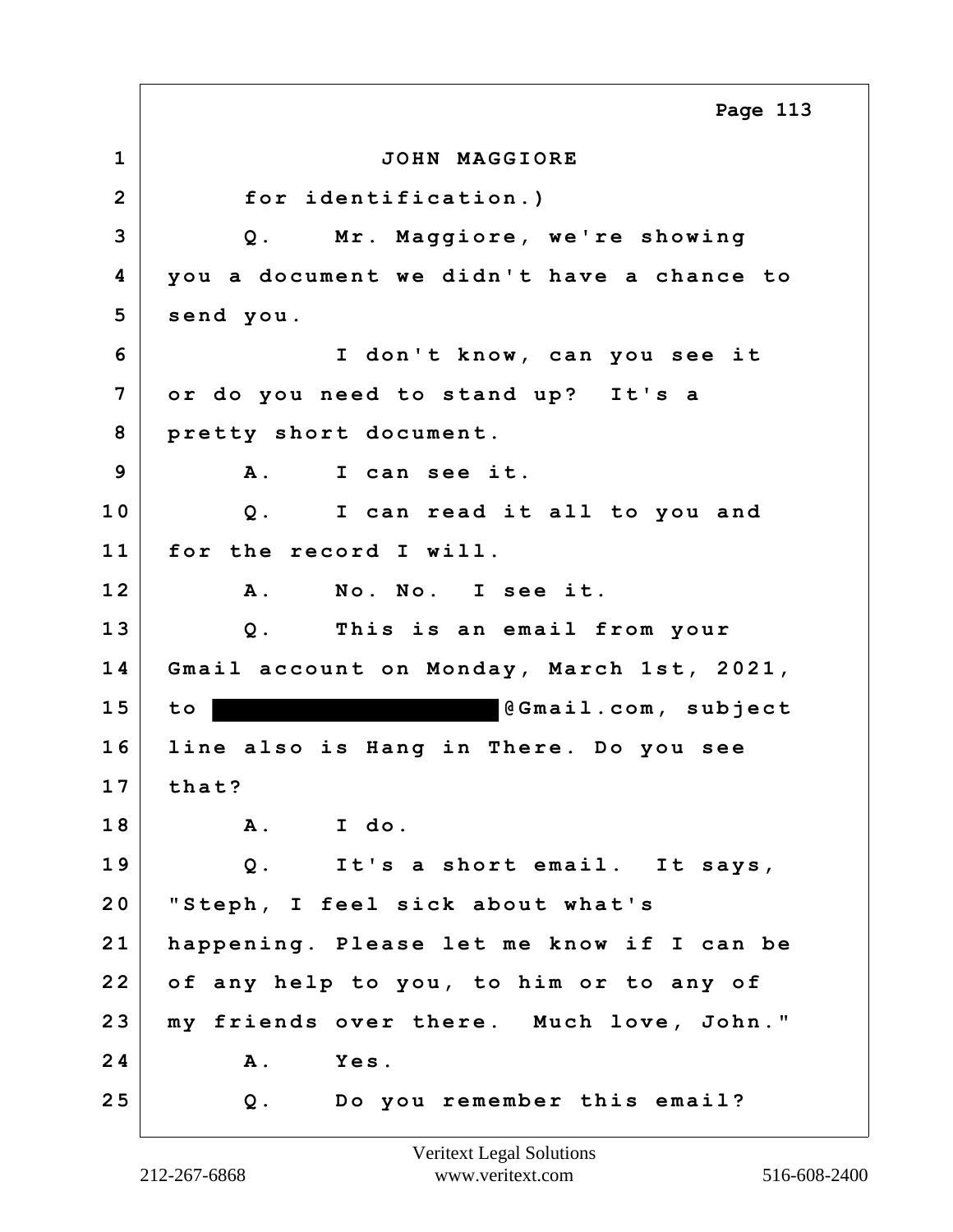**1 JOHN MAGGIORE 2 A. I do. Now that you show me, I 3 do. 4 Q. What made you send this email 5 to Ms. Benton? 6 A. Some of the stories about what 7 we're talking about. 8 Q. Regarding sexual harassment? 9 A. Yup. 10 Q. Anything in particular? 11 A. I don't know if a particular 12 story triggered it. So I don't remember 13 if a particular story triggered it. 14 Q. Do you remember if Ms. Benton 15 responded to you? 16 A. I don't think she did. 17 Q. When is the last time you 18 spoke to Ms. Benton? 19 A. I called her a few weeks ago. 20 She did take the call. She said she was 21 having lunch and she would call me, but 22 we never reconnected. 23 Q. Why did you give her a call? 24 A. I hadn't spoken to her in 25 months. I wanted to see how she was Page 114**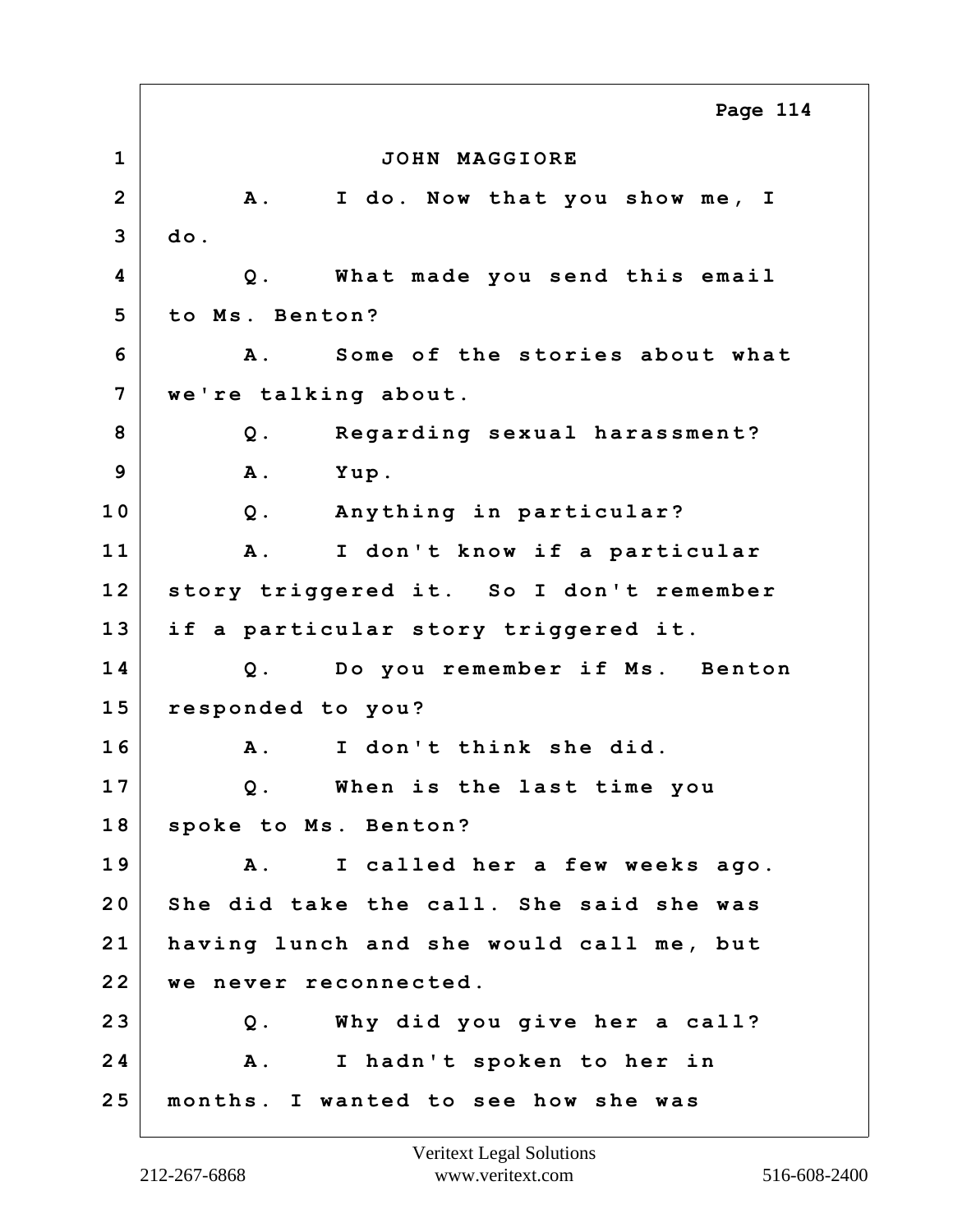**1 JOHN MAGGIORE 2 doing. I wanted to talk to her. 3 Q. In your email you say you feel 4 sick about what's happening. What 5 specifically were you feeling sick about? 6 A. This whole episode is 7 extremely confusing and concerning to me. 8 So the whole -- yeah, it's very 9 upsetting. 10 Q. You said "confusing" a few 11 times. 12 What is confusing about the 13 allegations of sexual harassment against 14 Governor Cuomo? 15 A. Well, they're very very out of 16 character. They don't seem to be 17 describing the guy that I know. 18 Q. Is it confusing that there are 19 multiple allegations? 20 A. Yes. 21 Q. And you also said it's very 22 upsetting. Why is it upsetting? 23 A. I think it's self-evident. 24 It's an upsetting topic. 25 Q. But what, in particular, is Page 115**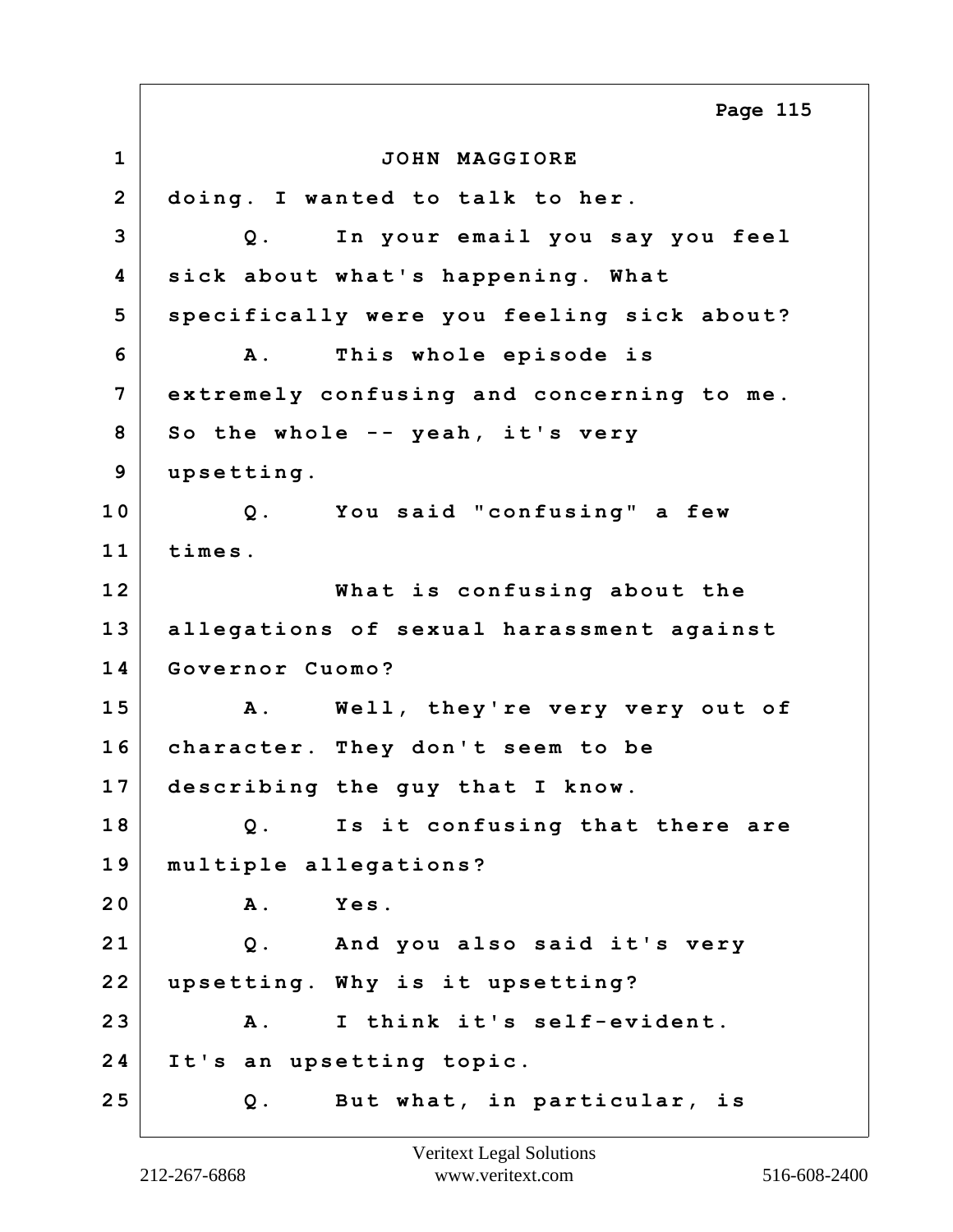**1 JOHN MAGGIORE 2 upsetting about the topic? 3 A. Sexual harassment is a serious 4 business. And discussions, allegations 5 made are, I think, very serious and 6 apparently upsetting. It's upsetting that 7 this is happening at all. 8 Q. Is it upsetting that the 9 allegations are about Governor Andrew 10 Cuomo? 11 A. Yes. 12 Q. Is it upsetting because you 13 don't believe the allegations? 14 A. There is a lot of allegations 15 and I think, you know, I'm hesitant to 16 paint with too broad a brush. There are 17 certainly some allegations that I would 18 have no way of knowing whether they were 19 true or not. 20 Q. And I think you can take the 21 Screen Share down. 22 Mr. Maggiore, do you recall 23 Charlotte Bennett? 24 A. Barely, but yes. 25 Q. And how do you know her? Page 116**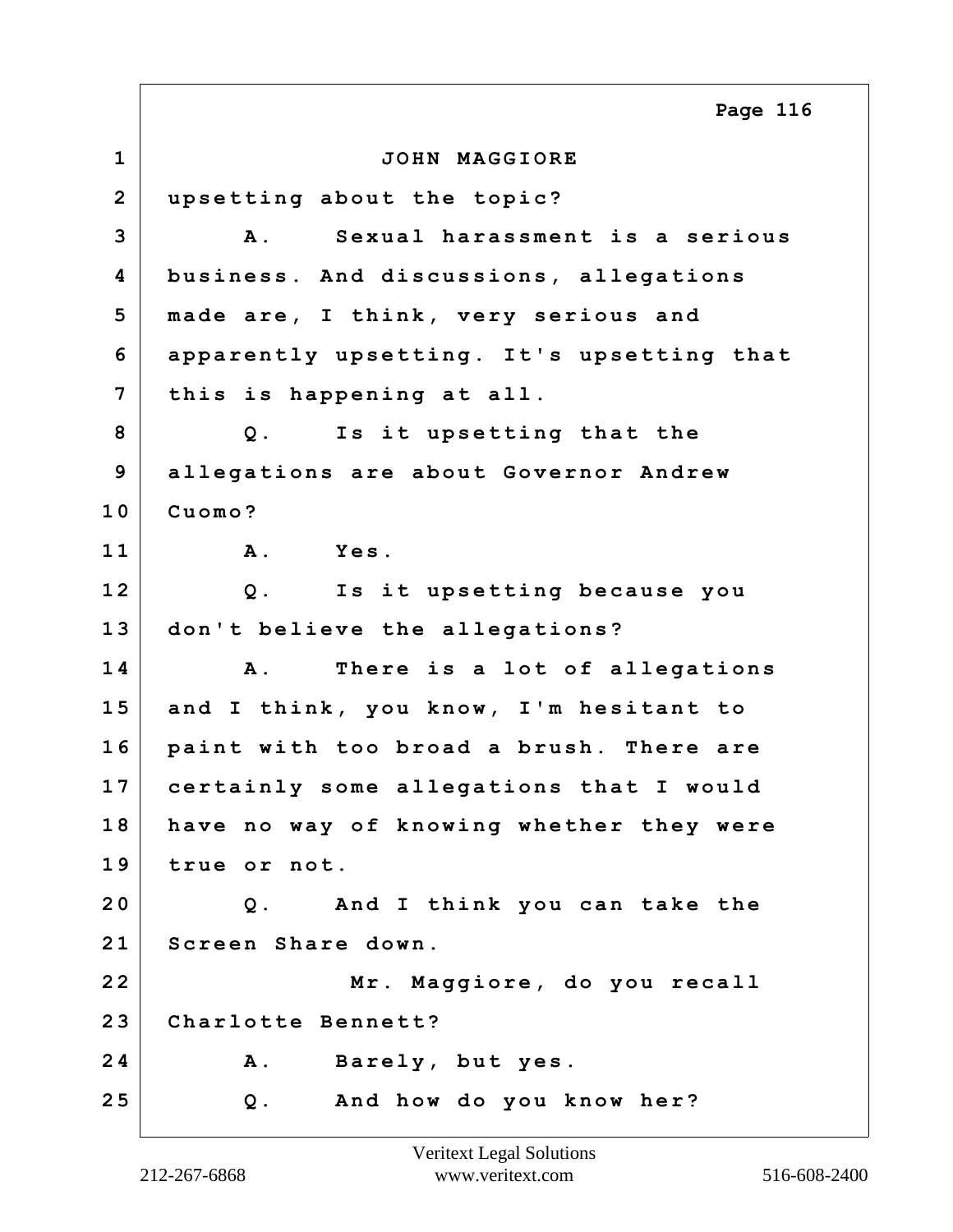**1 JOHN MAGGIORE 2 A. She also worked in the Chamber 3 and her time overlapped with me. 4 Q. What sort of interactions did 5 you have with her? 6 A. I barely remember interacting 7 with her but I'm sure she was on calls 8 that I was also on and I'm sure she 9 requested briefing materials from me, but 10 I don't have really have a lot of 11 specific recollection of interacting with 12 her. 13 Q. Did you ever have an 14 opportunity to observe Ms. Bennett 15 interacting with the Governor? 16 A. No. 17 Q. Are you aware that Ms. Bennett 18 has made allegations against Governor 19 Cuomo? 20 A. I am. 21 Q. Did you watch her interview on 22 CBS? 23 A. I did. 24 Q. And what was your reaction to 25 that? Page 117**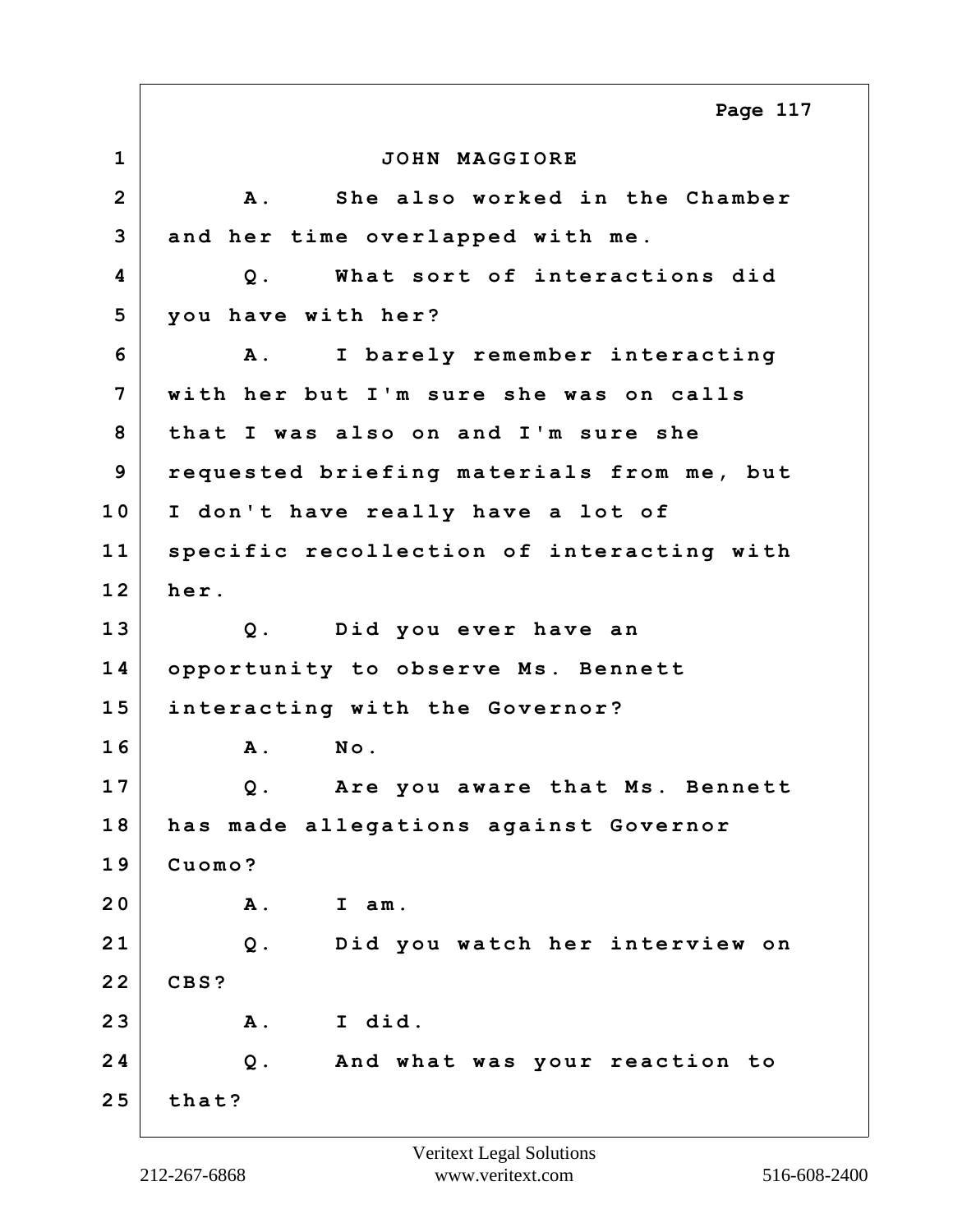**1 JOHN MAGGIORE 2 A. You know, I was stunned. 3 Again, it was surprising. 4 Q. And what specifically was 5 surprising? 6 A. I wasn't expecting to see a 7 story where Charlotte Bennett was making 8 these accusations. It was not something 9 I could have guessed. 10 Q. And why is that? 11 A. Again, it would have been -- 12 this would be new, this is new ground. 13 Q. I assume you've not spoken to 14 Ms. Bennett about her allegation? 15 A. That's correct. I have not 16 spoken with her. 17 Q. Have you spoken to anyone in 18 the Executive Chamber specifically about 19 Ms. Bennett's allegations? 20 A. I don't recall speaking to 21 anybody in the Chamber about her 22 allegations. 23 Q. How about former colleagues 24 that you're in contact with? 25 A. I don't have any specific Page 118**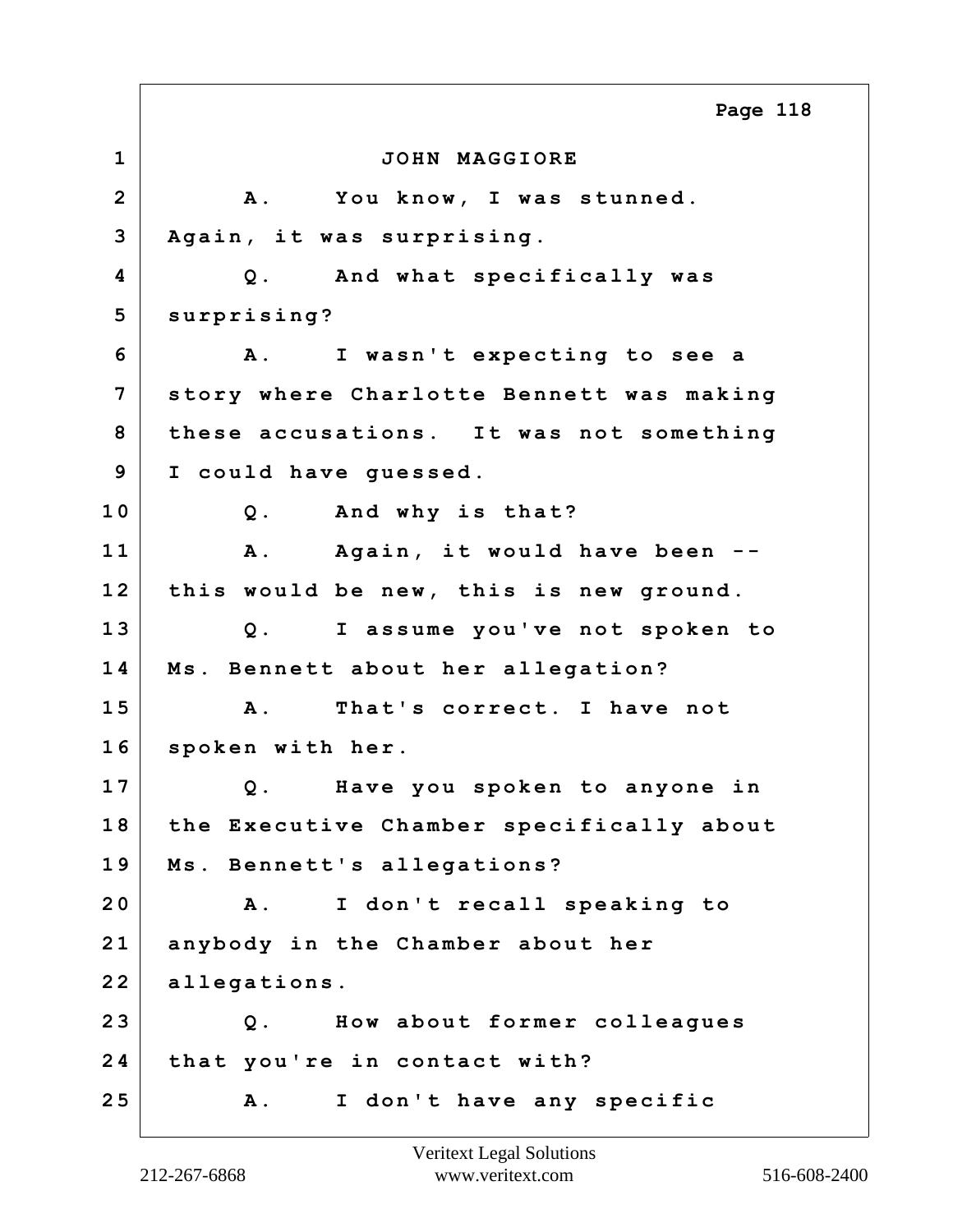**1 JOHN MAGGIORE 2 recollection of it. I can't say it didn't 3 come up incidentally in conversation. 4 Q. I think everyone agrees that 5 when her CBS interview aired it received 6 a lot of attention. 7 A. Yeah. 8 Q. After that occurred you didn't 9 pick up the phone to talk to any current 10 or former colleagues about those 11 allegations? 12 A. Throughout of course of this 13 I've had several conversations about the 14 general issue. I'm sure this has come up 15 but I don't have any specific 16 recollections of talking about her 17 allegations, in particular. I'm not 18 saying they didn't happen, I just don't 19 recall. 20 Q. And you said throughout this 21 period you've had conversations. Other 22 than your wife, who have you typically 23 had conversations with about the 24 allegations? 25 A. Friends, my parents, you know, Page 119**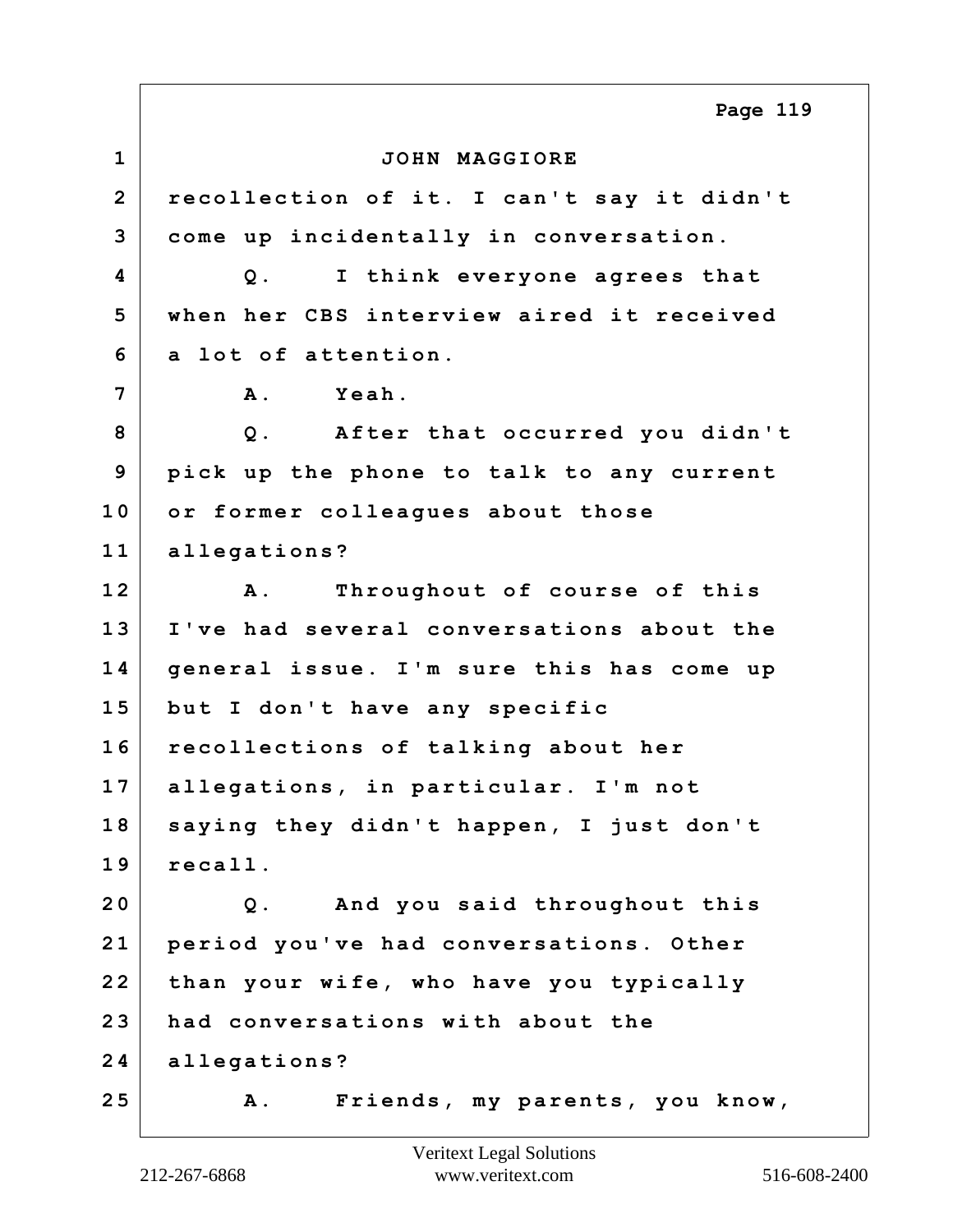**1 JOHN MAGGIORE 2 I've been liberal in my discussions, 3 . 4 Q. I'm interested in folks who 5 are in the Executive Chamber or somehow 6 associated with the Executive Chamber. 7 A. I'm sure. 8 Q. Do you recall any names? 9 A. Well, again, I specifically** 10 recall talking to **11 Q. Anyone else? 12 A. I often talk with 1 3 . I know the topic has been -- has 14 come up in conversation. 15 I'm trying to think. I already 16 told you about the conversations 17 following the Lindsey Boylan statement. 18 That's what comes to mind, but it 19 wouldn't surprise me if I talked to 20 somebody else who was in the Chamber. 21 Q. Do you know Alyssa McGrath? 22 A. I do. 23 Q. And how do you know her? 24 A. She also worked on the second 25 floor during some of the time that I Page 120**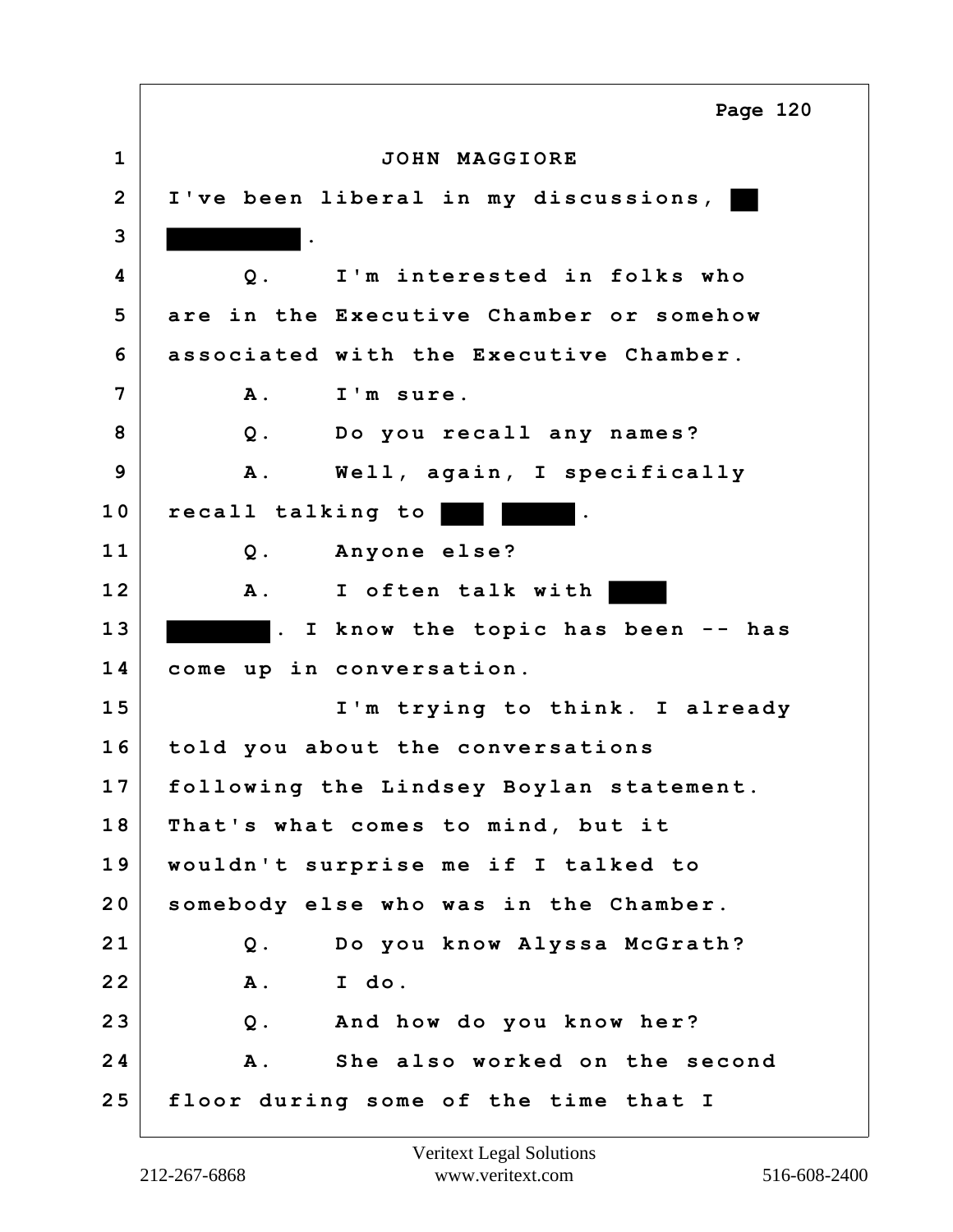**1 JOHN MAGGIORE 2 worked there, so I would see her around. 3 Q. What role did she have? 4 A. She was an administrative 5 assistant. 6 Q. Who did she support? 7 A. Different people, but I 8 principally saw her when she worked for 9 Kelly Cummings. 10 Q. Did you ever have 11 opportunities to observe Ms. McGrath and 12 the Governor interacting? 13 A. Not to my recollection. 14 Q. Did you ever recall any 15 discussions with the Governor where 16 Ms. McGrath was discussed? 17 A. No. 18 Q. Have you spoken to Ms. McGrath 19 about her allegations? 20 A. No, I have not. 21 Q. Do you recall any specific 22 discussions with anyone else either in 23 the Executive Chamber or associated with 24 the Executive Chamber about Ms. McGrath's 25 allegations in particular? Page 121**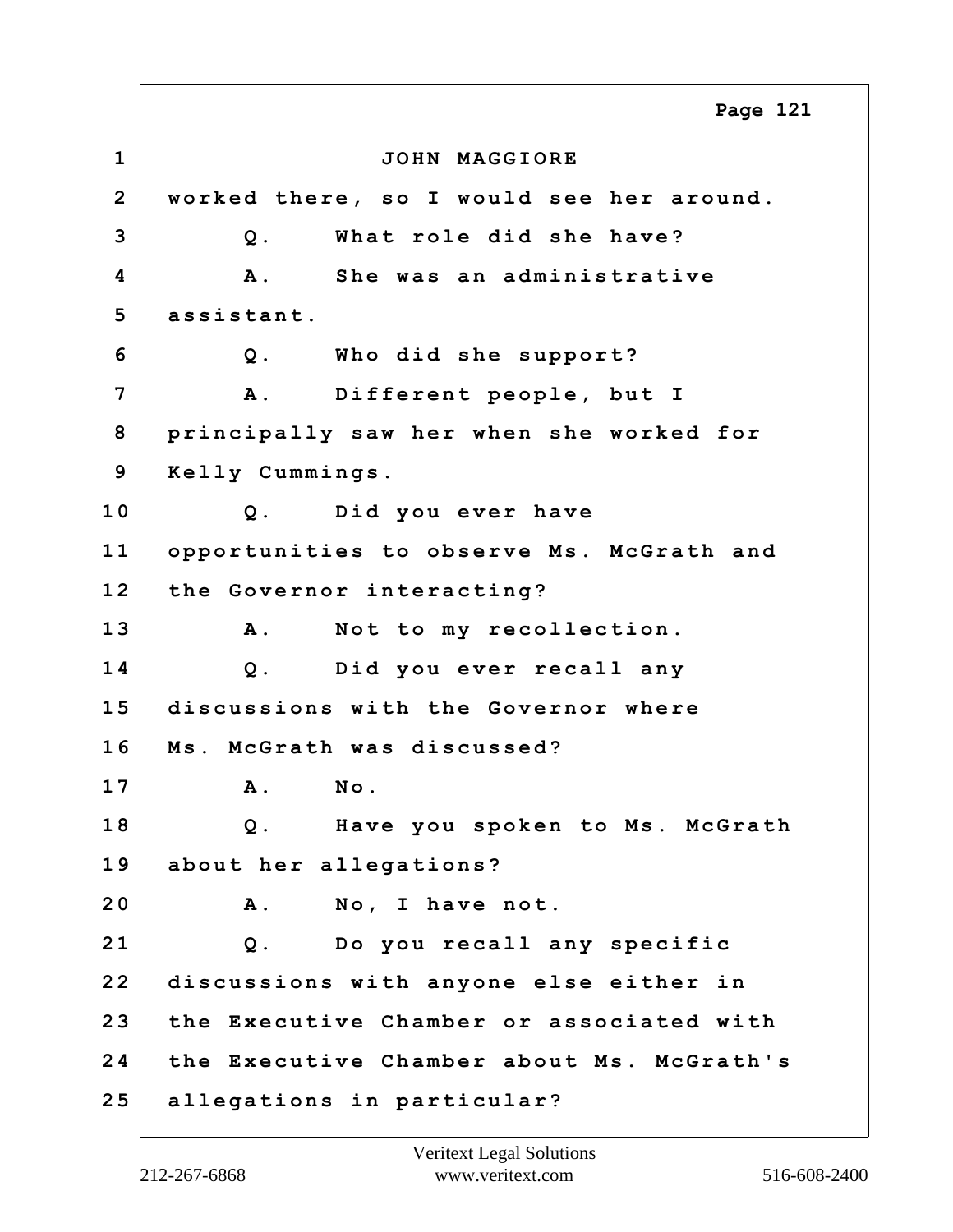**1 JOHN MAGGIORE 2 A. As I recall, that was 3 mentioned in that story that I had 4 previously mentioned drawing my 5 attention to. 6 Q. Have you ever recalled seeing 7 Ms. McGrath upset in the office? 8 A. No. 9 Q. Does Ms. McGrath have any 10 close friends that you're aware of in the 11 Executive Chamber? 12 A. Yes. 13 Q. Who? 14 A. I know she's close friends 15 with Brittany Commisso and Lauren Grasso. 16 Q. And how do you know that she's 17 friends with Ms. Commisso? 18 A. Brittany has told me and I've 19 seen them interact. 20 Q. Have you ever heard any 21 reference to the two of them as "mingle 22 mamas"? 23 A. I've seen media stories but I 24 have not heard it firsthand. 25 Q. Did Ms. McGrath ever tell you Page 122**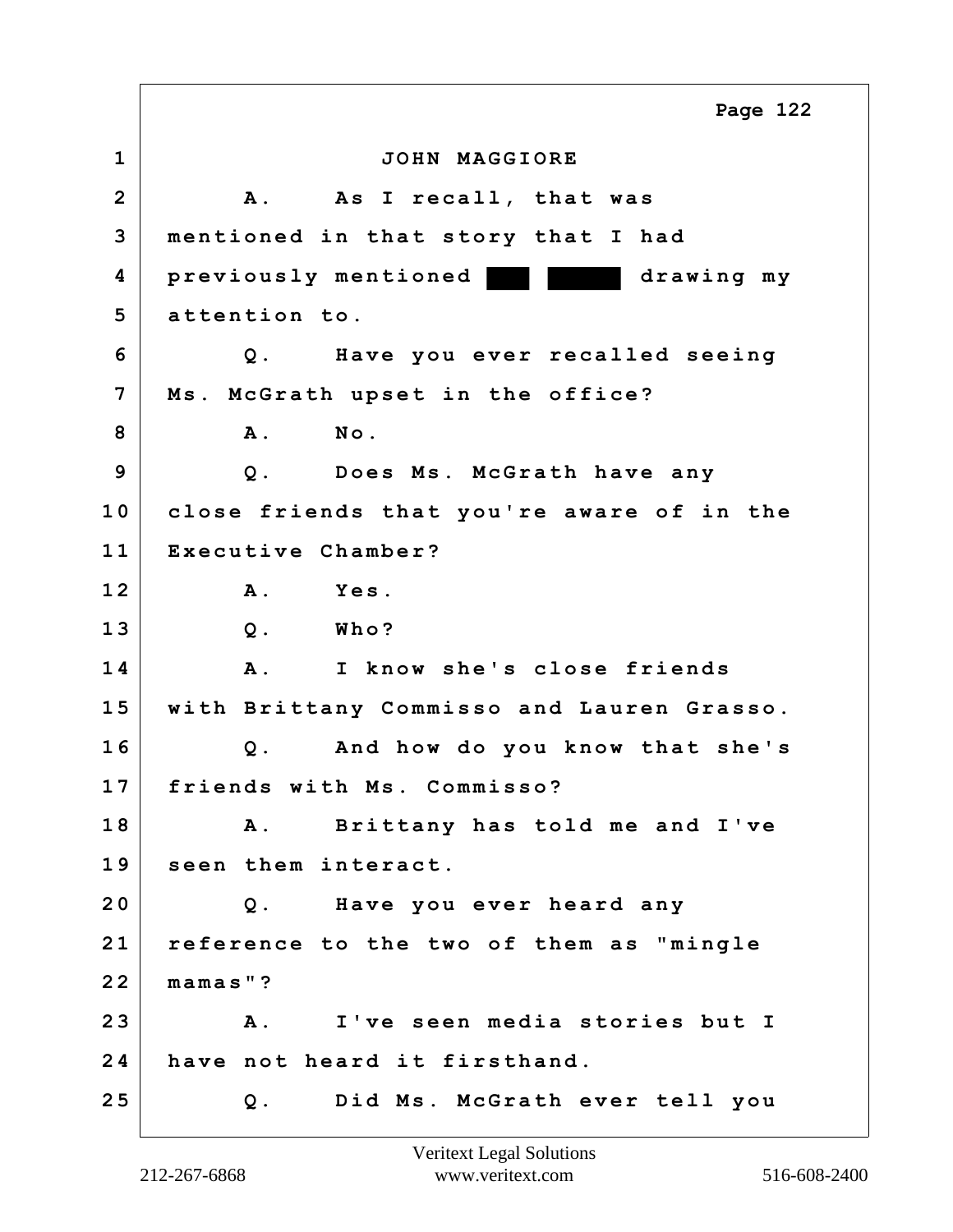**1 JOHN MAGGIORE 2 the Governor made her feel uncomfortable? 3 A. No. 4 Q. Has anyone ever told you that 5 the Governor makes them feel 6 uncomfortable? 7 A. Uncomfortable in what way? 8 Q. Presumably it's up to them. 9 But has anyone ever told you that the 10 Governor makes them feel uncomfortable? 11 A. I don't recall anybody using 12 those specific words but if you want to 13 be more specific -- 14 Q. Well, when I say the word 15 "uncomfortable", what do you understand 16 that to mean? 17 A. It could mean anything. It's a 18 broad term. 19 Q. Although it's a broad term, do 20 you have an understanding of the term, 21 what "uncomfortable" means, meaning not 22 comfortable? 23 A. Yes. 24 Q. Okay. So you don't recall 25 anyone ever using the words that the Page 123**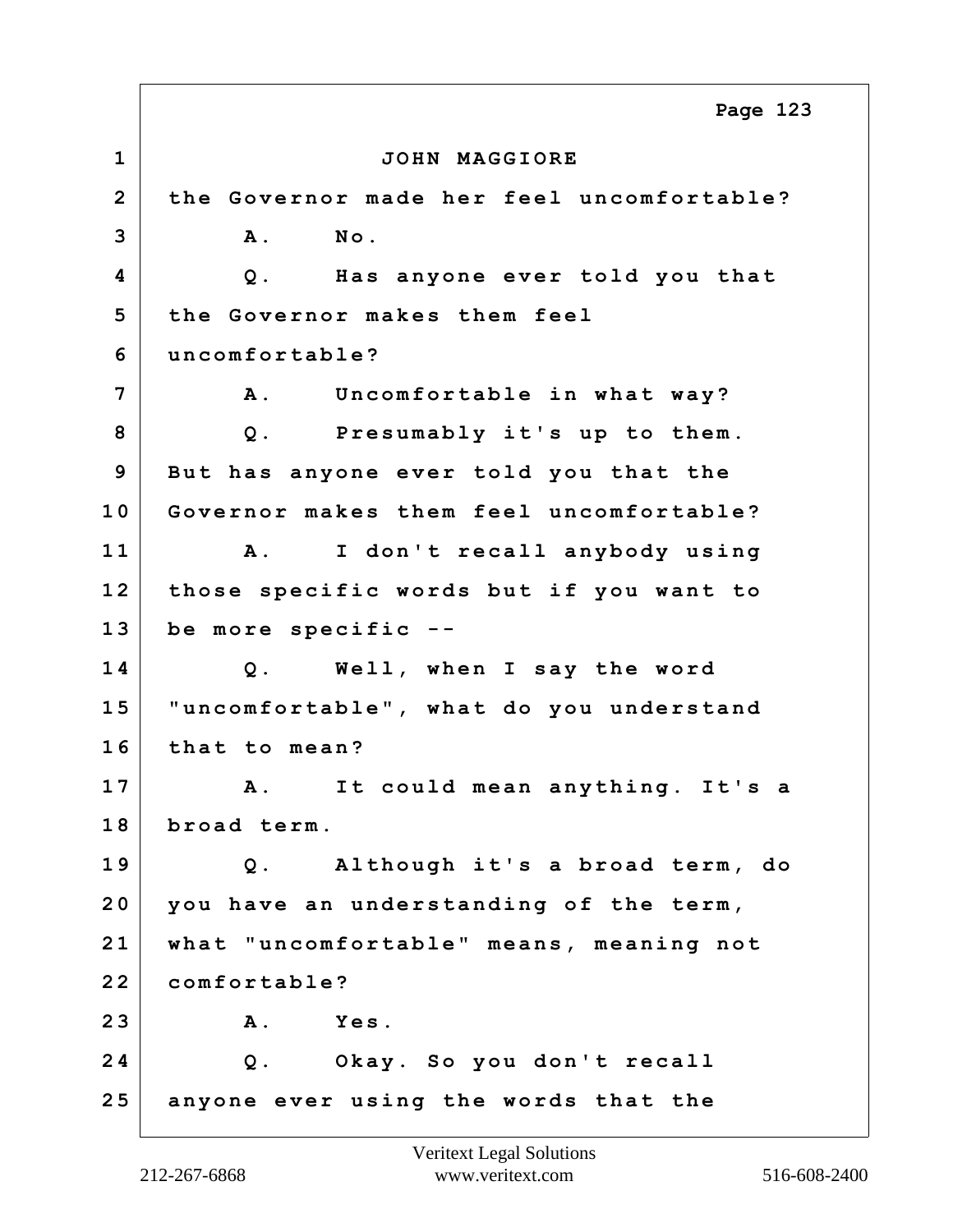**1 JOHN MAGGIORE 2 Governor made them feel uncomfortable; is 3 that correct? 4 A. I don't recall anybody using 5 the words saying that the Governor made 6 them feel uncomfortable. 7 Q. Do you recall anyone ever 8 telling you that the Governor made them 9 feel bad in any way? 10 A. I'm sure. 11 Q. Why are you sure? 12 A. You know, I've -- I've worked 13 with people who worked for the Governor 14 for many years and I'm sure after some 15 sort of meeting somebody complained about 16 the boss. 17 Q. Have you ever heard or has 18 anyone ever told you that the Governor 19 has said something inappropriate to them? 20 A. Not to my recollection. 21 Q. Did you ever hear the Governor 22 say anything that was inappropriate? 23 A. Nothing that comes to mind. 24 Q. In all the years you've known 25 him you've never heard him say something Page 124**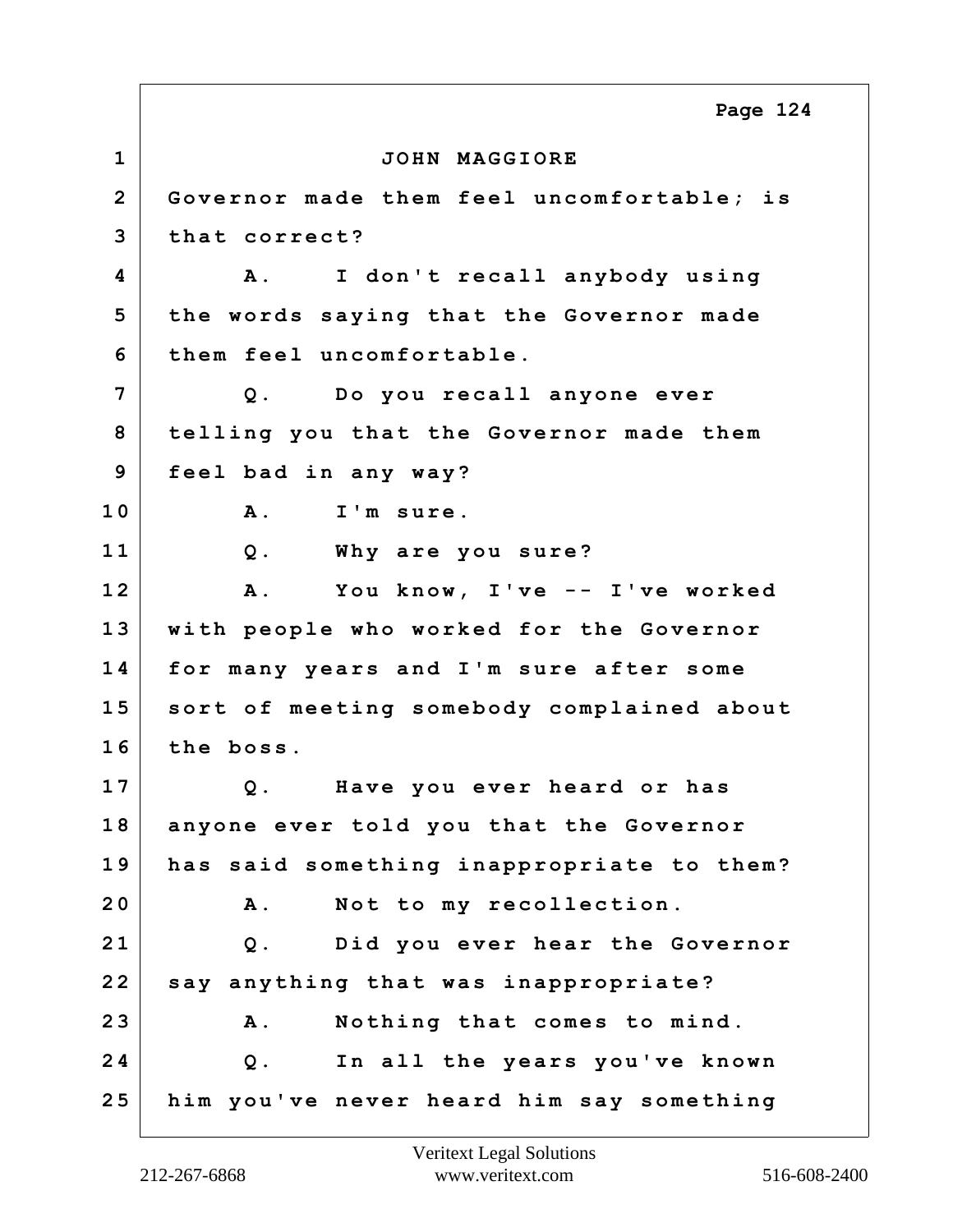**1 JOHN MAGGIORE 2 that was inappropriate? 3 A. To a staff member, no. 4 Q. To you? 5 A. No. 6 Q. So you've never heard him say 7 anything inappropriate to you?** 8 A. Nothing comes to mind. **9 Q. And you qualified it "to a 10 staff member". Have you ever heard him 11 say something inappropriate to someone 12 who is not a staff member? 13 A. I remember a couple of times 14 he stuck his foot in his mouth at press 15 conferences. 16 Q. But in all the years that 17 you've worked with Andrew Cuomo you've 18 never heard him say something that you 19 felt was inappropriate to a staff member? 20 A. Like I said, nothing comes to 21 mind. 22 Q. Are you aware of allegations 23 made by an individual whose first name is 24 Kaitlin? 25 A. I think I saw a story along Page 125**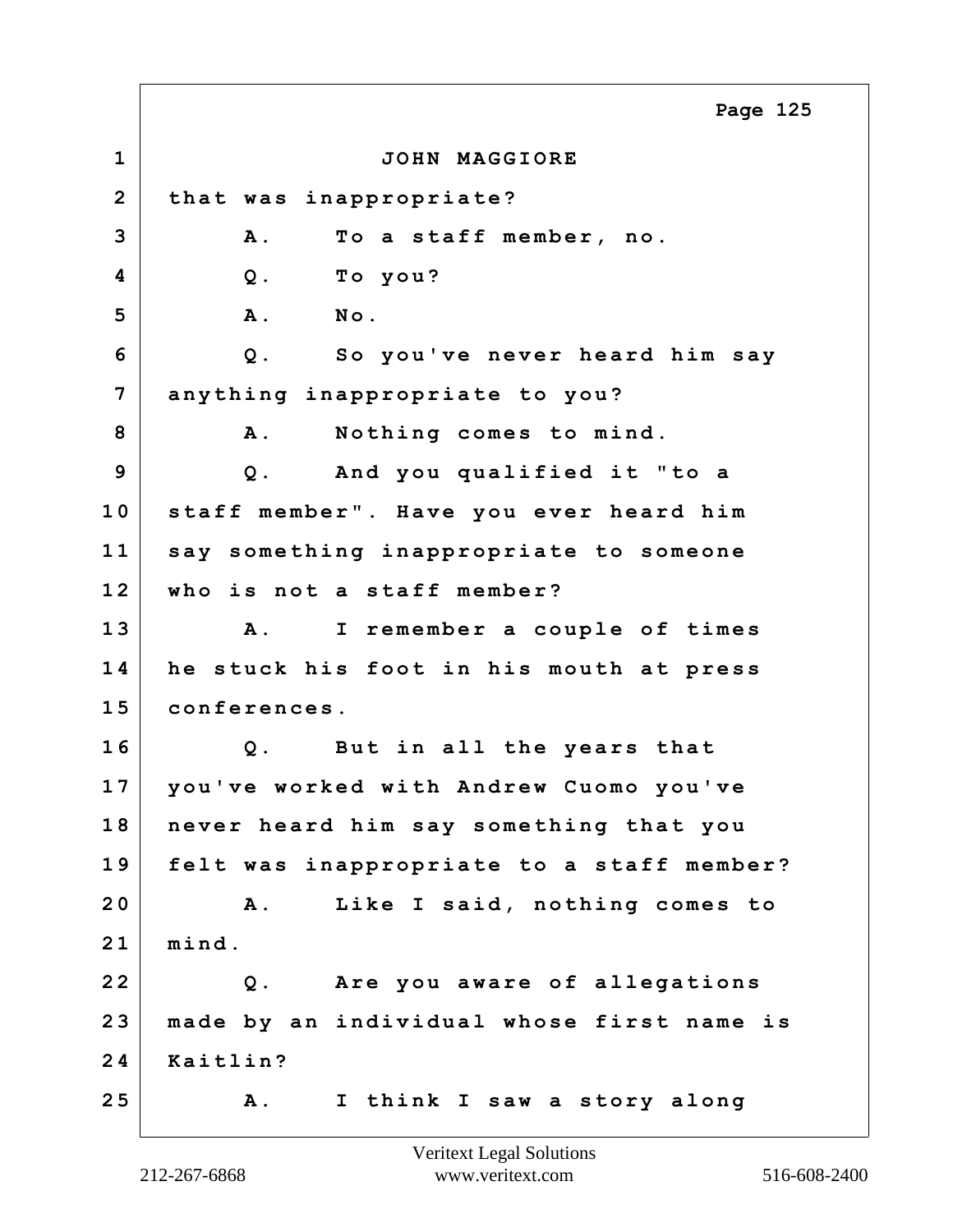**1 JOHN MAGGIORE 2 those lines. 3 Q. Do you have any idea who 4 Kaitlin refers to? 5 A. No. 6 Q. Has anyone ever given you a 7 last name associated with Kaitlin? 8 A. I don't even remember what the 9 allegations were, so I have very little 10 recollection of this, other than that I 11 do remember seeing an article where there 12 was a name. 13 MR. WEAVER: We're coming up 14 on two hours, which I think is a 15 limitation for the media device, so 16 can we go off the record? 17 VIDEOGRAPHER: We will be 18 going off the record at 11:27 19 Eastern Standard date time. Stand 20 by. 21 (Recess is taken.) 22 VIDEOGRAPHER: We are back on 23 the record at 11:42 a.m. Eastern 24 Daylight Time. Go ahead, 25 counselor. Page 126**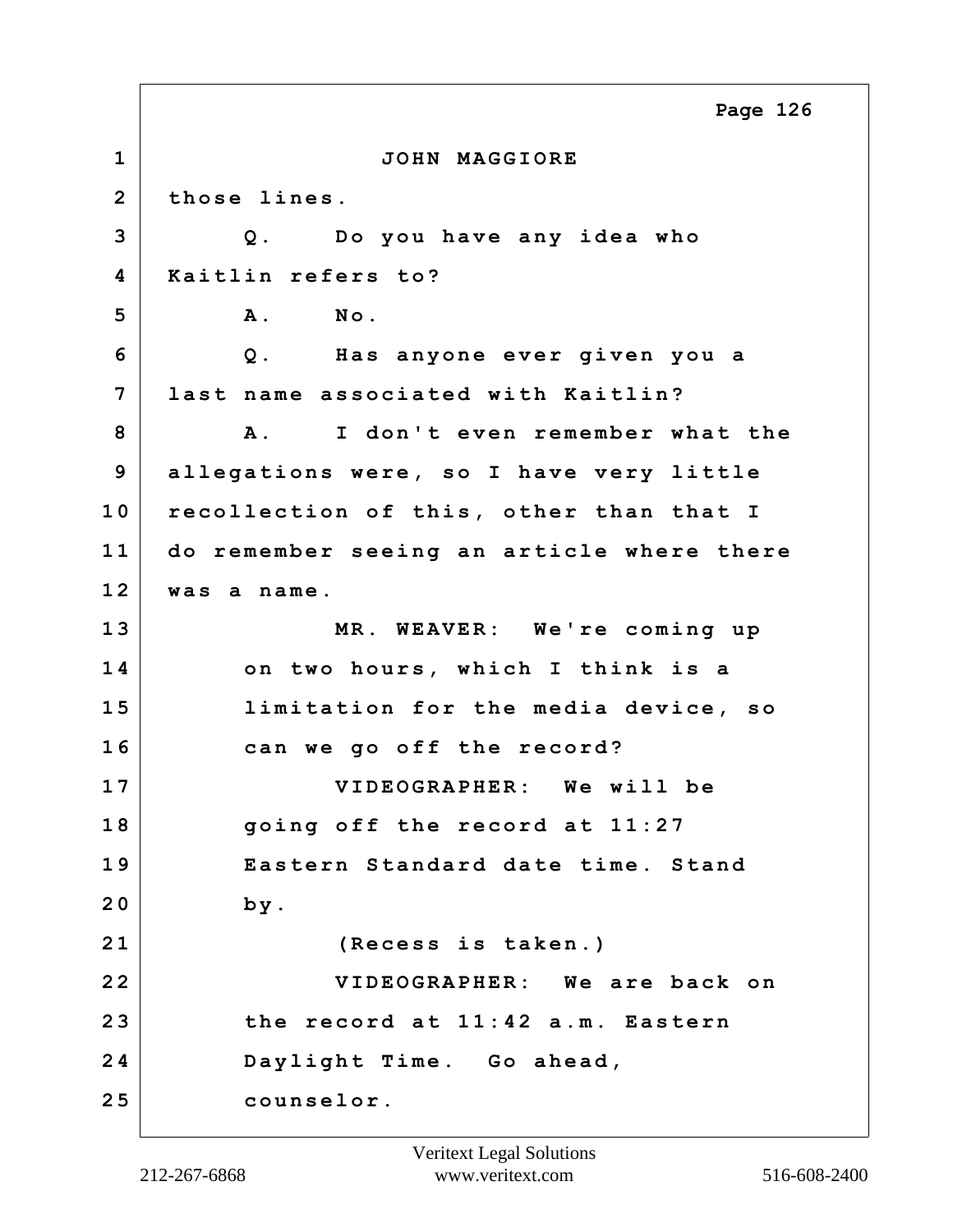**1 JOHN MAGGIORE 2 Q. Mr. Maggiore, have you ever 3 heard Andrew Cuomo make a jokes of a 4 sexual nature? 5 A. Not that I recall. 6 Q. Have you ever heard him make 7 an innuendo of a sexual nature? 8 A. No. 9 Q. Have you ever heard him 10 discuss topics of a sexual nature? 11 A. Yes, as a matter of public 12 policy. 13 Q. Beyond that? 14 A. No. 15 Q. Are you aware of any 16 situations where Governor Andrew Cuomo 17 met a woman at an event and proceeded to 18 hire her to work in the Executive 19 Chamber? 20 A. No. 21 Q. Have you ever been asked to 22 identify or locate a woman that 23 Mr. Andrew Cuomo has met at an event? 24 A. No. 25 Q. Who is ? Page 127**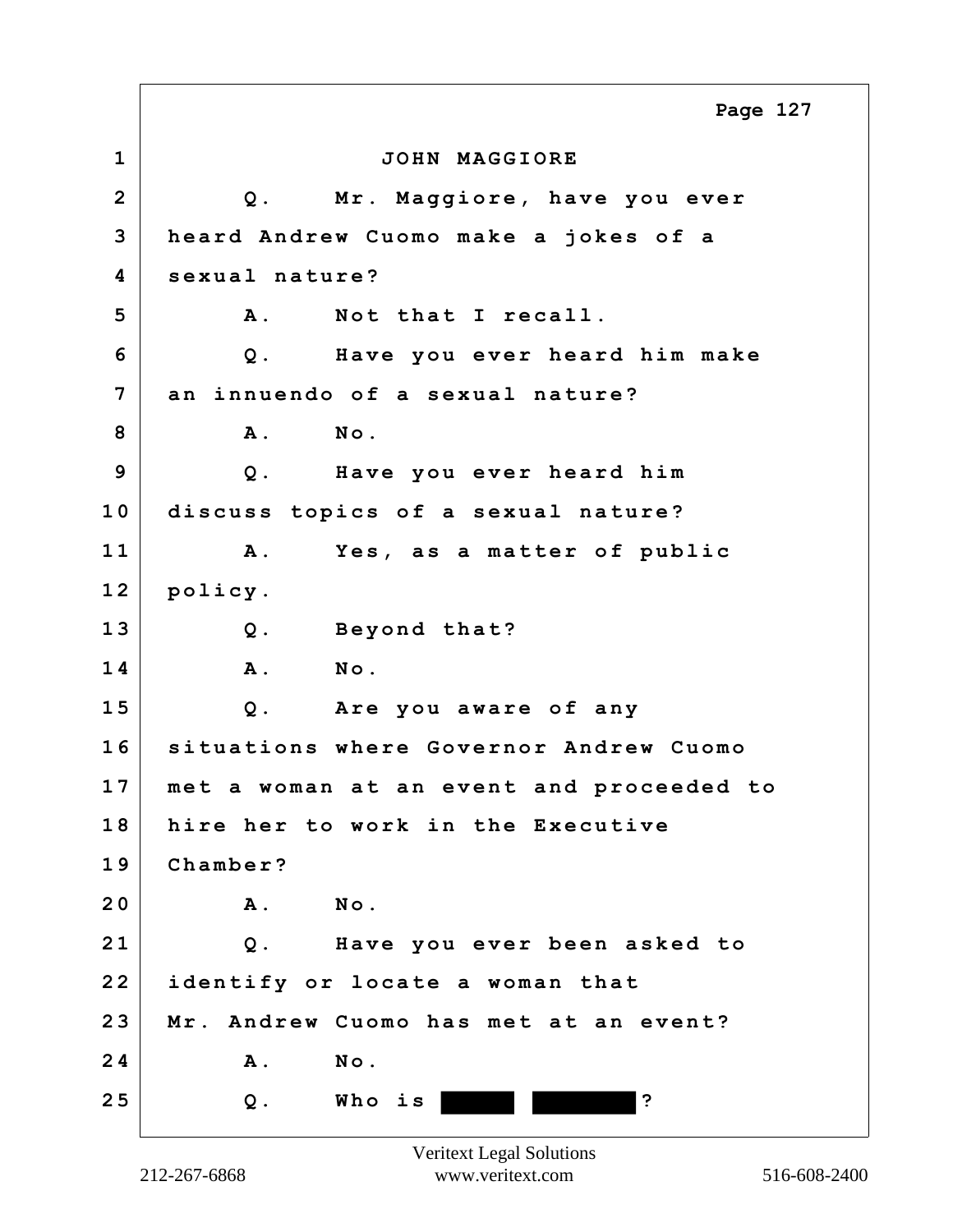**1 JOHN MAGGIORE 2 A. I don't recognize the name. 3 Q. Do you recall ever inviting 4 her to interview for a position at the 5 Executive Chamber? 6 A. I don't recognize the name. 7 Q. Mr. Maggiore, during your time 8 in the Executive Chamber have you 9 personally ever experienced any behavior 10 or conduct that you felt was sexual 11 harassment? 12 A. No. 13 Q. During your time in the 14 Executive Chamber have you witnessed any 15 behavior that you would consider to be 16 sexual harassment? 17 A. No. 18 Q. During your time in the 19 Executive Chamber has anyone ever told 20 you about conduct or behavior that you 21 would consider to be sexual harassment? 22 A. No. 23 Q. Have you heard the term "mean 24 girls"? 25 A. I have. Page 128**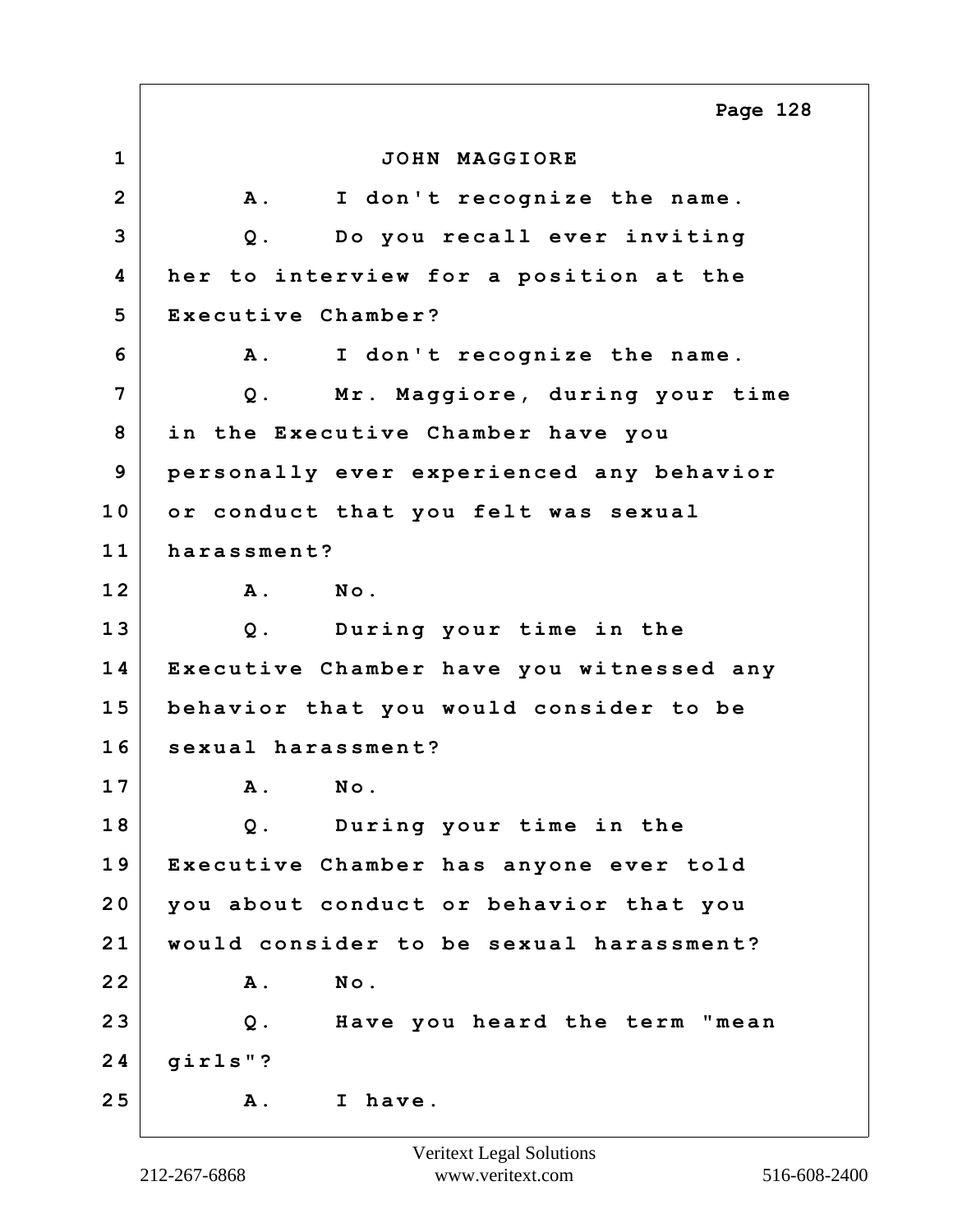**1 JOHN MAGGIORE 2 Q. In what context have you heard 3 the term "mean girls"? 4 A. It's supposedly refers to a 5 clique in the Chamber. 6 Q. What do you mean "supposedly"? 7 A. I don't know what it refers 8 to. 9 Q. You don't know the individuals 10 who are in this supposed clique? 11 A. It was always a mystery to me. 12 Q. Did you ever ask? 13 A. I don't recall asking. It 14 seemed frivolous. 15 Q. Is it a term you heard often? 16 A. No. 17 Q. But you had heard it before? 18 A. Yes, I had. 19 Q. Have you seen it referenced in 20 the press accounts? 21 A. No. 22 Q. Have you seen the names 23 associated with it that are referenced in 24 the press accounts? 25 A. I don't recall. Page 129**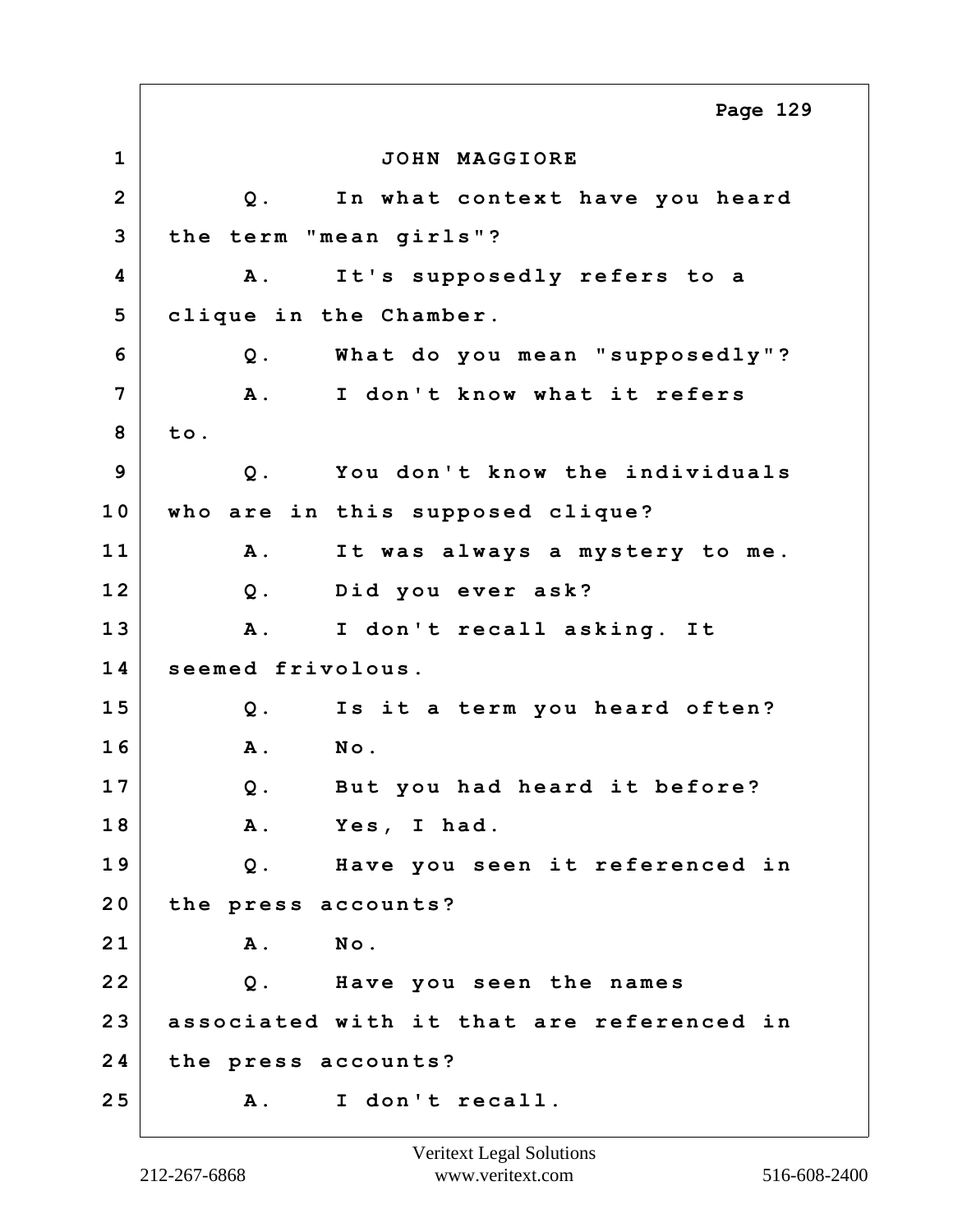**1 JOHN MAGGIORE 2 Q. Does the Governor use 3 nicknames to refer to staff members? 4 A. Sometimes. 5 Q. Which nicknames can you 6 recall? 7 A. He would sometimes refer to me 8 as Big John and the other thing that 9 enters my head right now is he would 10 refer to Annabel Walsh as Anna May. 11 Q. Any others? 12 A. Nothing comes to mind, but I'm 13 sure. 14 Q. Have you seen Governor Andrew 15 Cuomo hug staff members? 16 A. Yes. 17 Q. In what context? 18 A. Greetings. 19 Q. Any other contexts? 20 A. No. 21 Q. Have you ever seen him 22 physically touch someone in a way that 23 you felt was potentially inappropriate? 24 A. No. 25 Q. Have you ever seen the Page 130**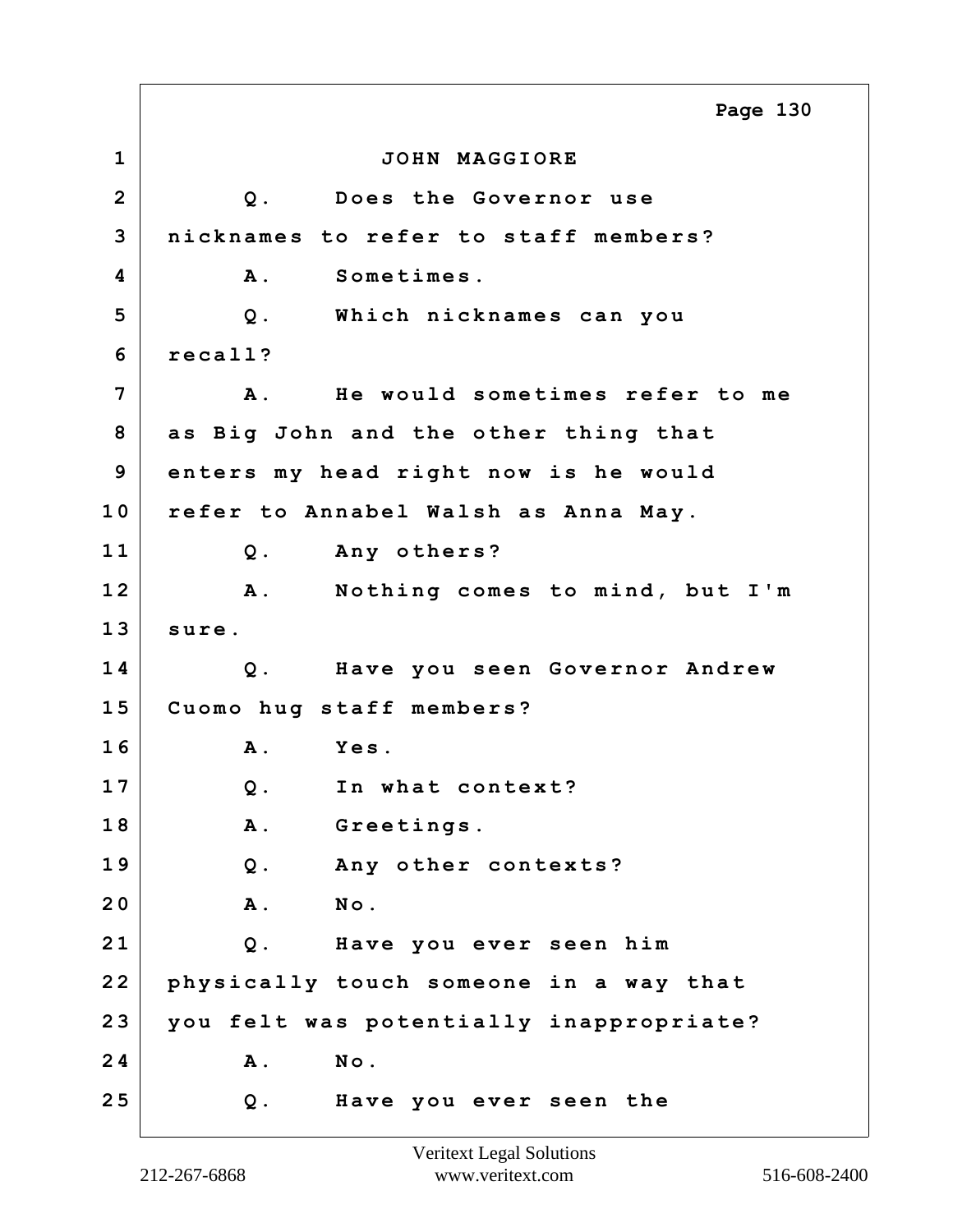**1 JOHN MAGGIORE 2 Governor kiss members of staff? 3 A. He's kissed me. 4 Q. Have you seen him kiss other 5 members of staff? 6 A. I don't specifically recall. 7 Q. You don't recall whether or 8 not the Governor, as part of his regular 9 greeting, kisses individuals? 10 A. As part of his greeting, yes. 11 Q. So do you recall seeing him 12 kiss members of staff? 13 A. I can't think of an individual 14 instance but it wouldn't have been 15 unusual. 16 Q. Have you ever seen the 17 Governor kiss anyone on the lips? 18 A. Not to my recollection. 19 Q. Have you ever seen the 20 Governor put his hands on someone's face? 21 A. Yes. 22 Q. In what context? 23 A. Again, as a form of greetings, 24 as part of a greetings. 25 Q. In any other context? Page 131**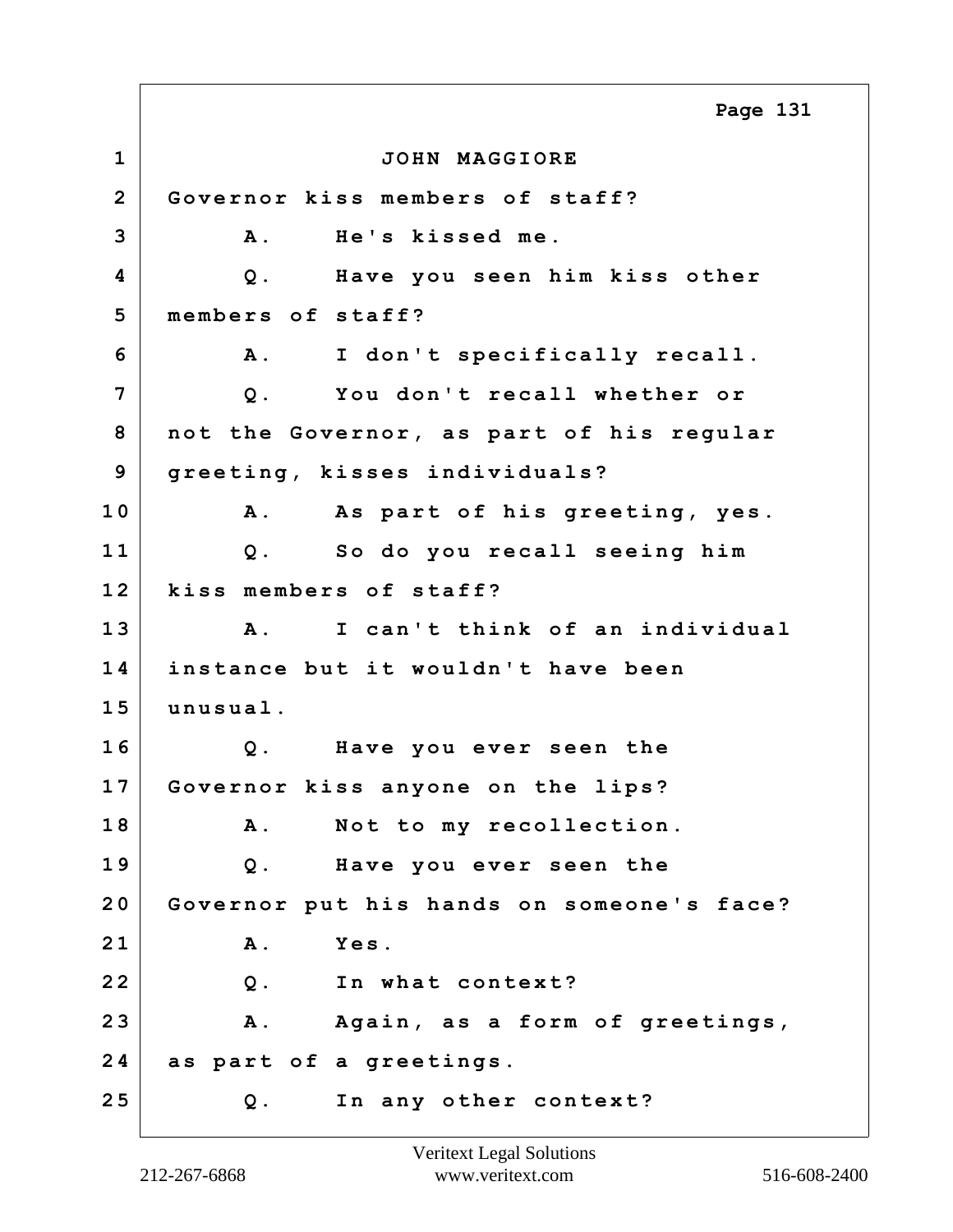**1 JOHN MAGGIORE 2 A. No. 3 Q. Have you ever seen the 4 Governor massage a staff member's 5 shoulders? 6 A. No. 7 Q. Have you ever seen a staff 8 member massage the Governor's shoulders? 9 A. No. 10 Q. Have you ever seen anyone sit 11 on the Governor's lap? 12 A. No. 13 Q. Have you ever heard the 14 Governor ask whether he could kiss 15 someone? 16 A. No. 17 Q. Have you ever seen the 18 Governor throw anything at anyone? 19 A. Throw anything? No. 20 Q. Throw anything. 21 Have you ever attended any 22 social events at the Governor's Mansion? 23 A. Yes, I have. 24 Q. Aside from large events either 25 for Legislators or all Executive Chamber Page 132**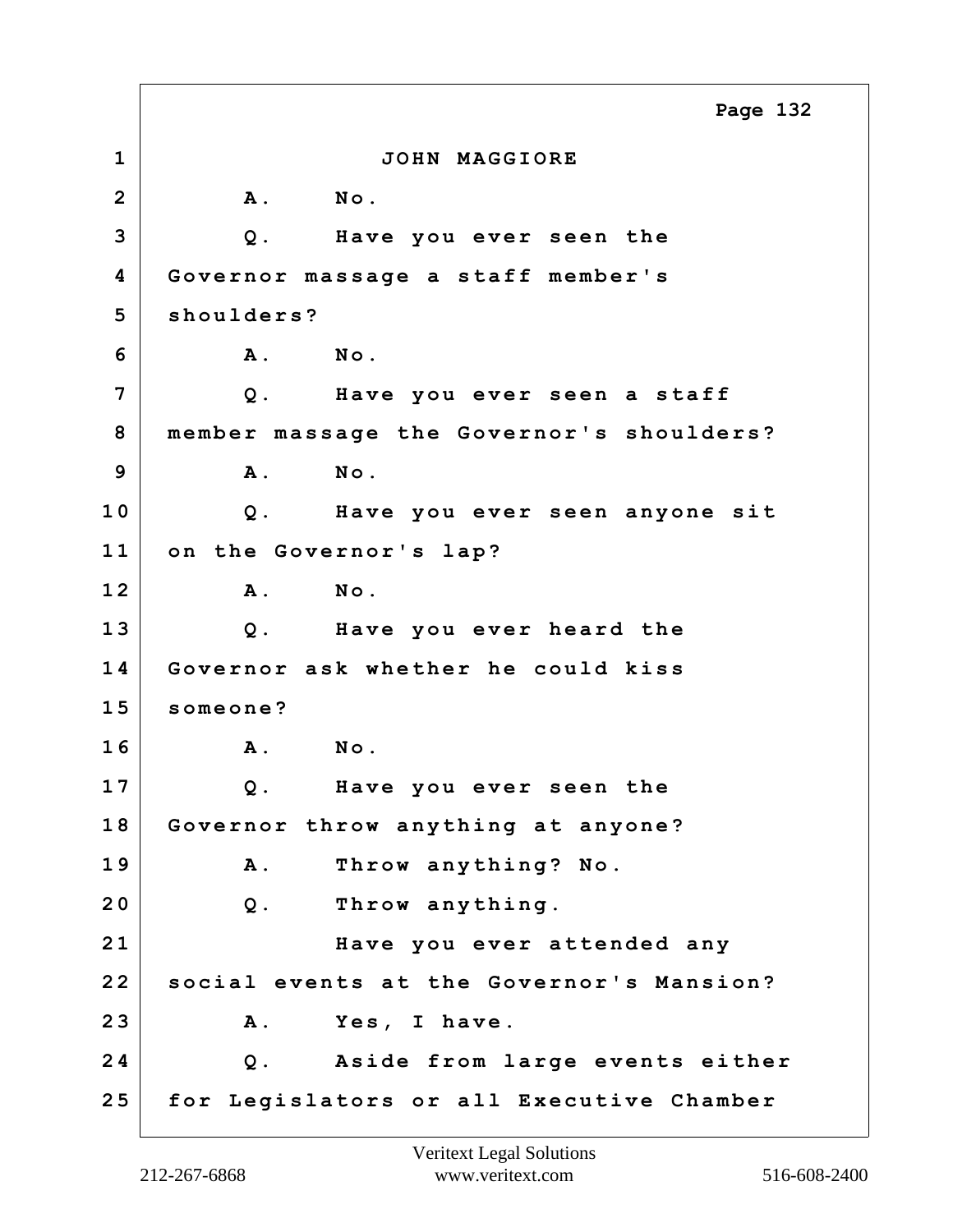**1 JOHN MAGGIORE 2 staff, have you attended what I would 3 call smaller social gatherings of the 4 Executive Chamber?** 5 A. Yes, I have. **6 Q. In what context have you 7 attended such social gatherings?** 8 A. As a guest. **9 Q. And what were the purpose of 10 those social gatherings? 11 A. Social. There have been social 12 gatherings at the mansion that I have 13 attended. 14 Q. Are these usually in the pool 15 house or around the pool? 16 A. Frequently. 17 Q. And who, during these frequent 18 events, are the typical attendees? 19 A. There are many such events 20 with different invitees.** 21 And just for clarification, **22 when I said "frequently", I meant that 23 they were frequently at the pool house, 24 not that they were frequent. 25 Q. Who typically attended these Page 133**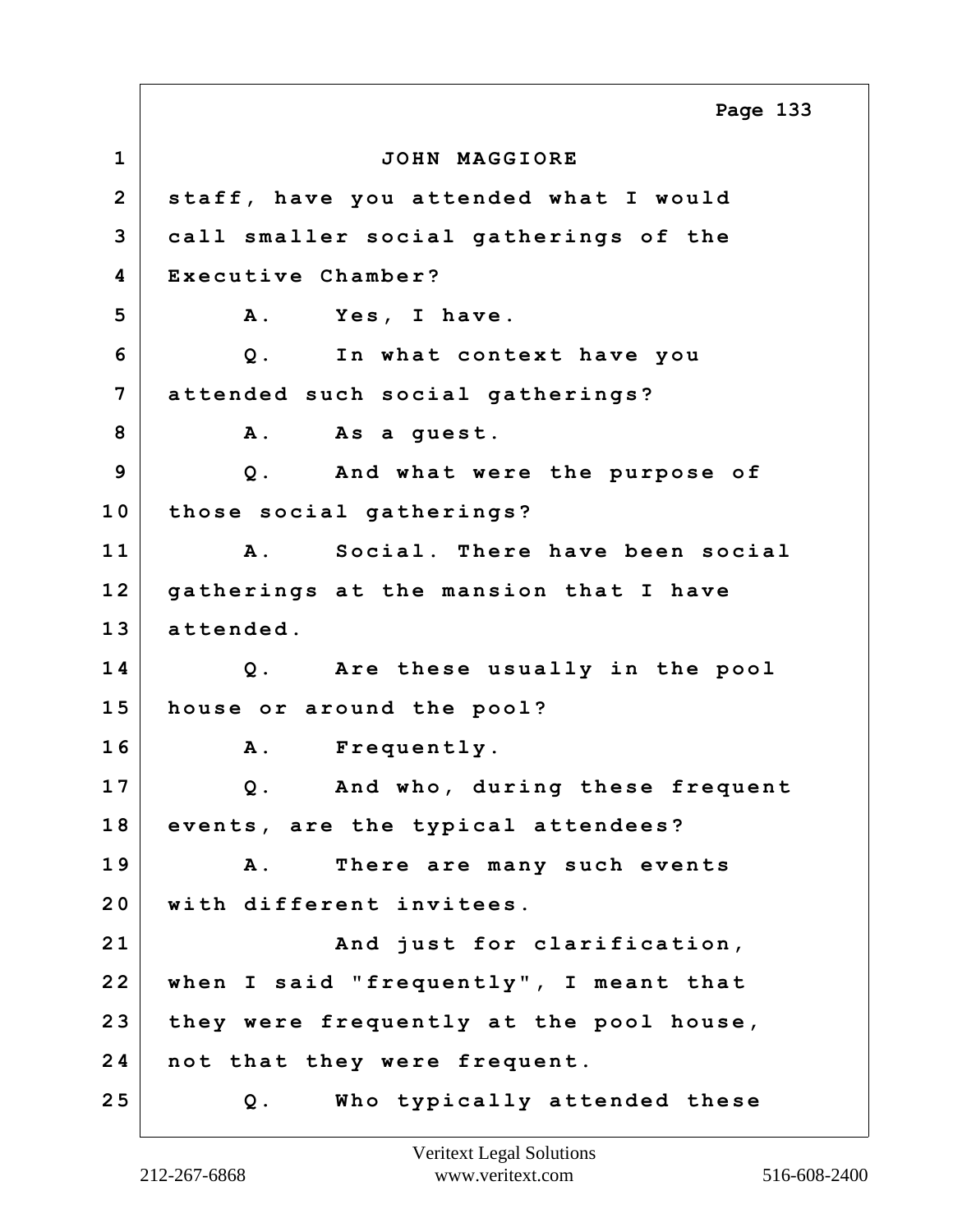**1 JOHN MAGGIORE 2 smaller social events? 3 A. A different cast of characters 4 for different events. 5 Q. The events that you attended, 6 do you recall seeing particular 7 individuals more than once? 8 A. Yes. 9 Q. And who do you recall seeing 10 at these social events more than once? 11 A. Other members of the senior 12 staff, other members of the 13 administration that the Governor has 14 frequent contacts with. 15 Q. Which members of the senior 16 staff? 17 A. Too many to name. 18 Q. Can you name some? 19 A. Melissa DeRosa, Alphonso 20 David, Rob Mujica, Letizia Tagliafierro, 21 Howard Zemsky was often invited, he 22 wasn't a senior staff member but he was 23 often invited to these things, Jill 24 DesRosiers, Annabel Walsh. More than 25 that, though. Page 134**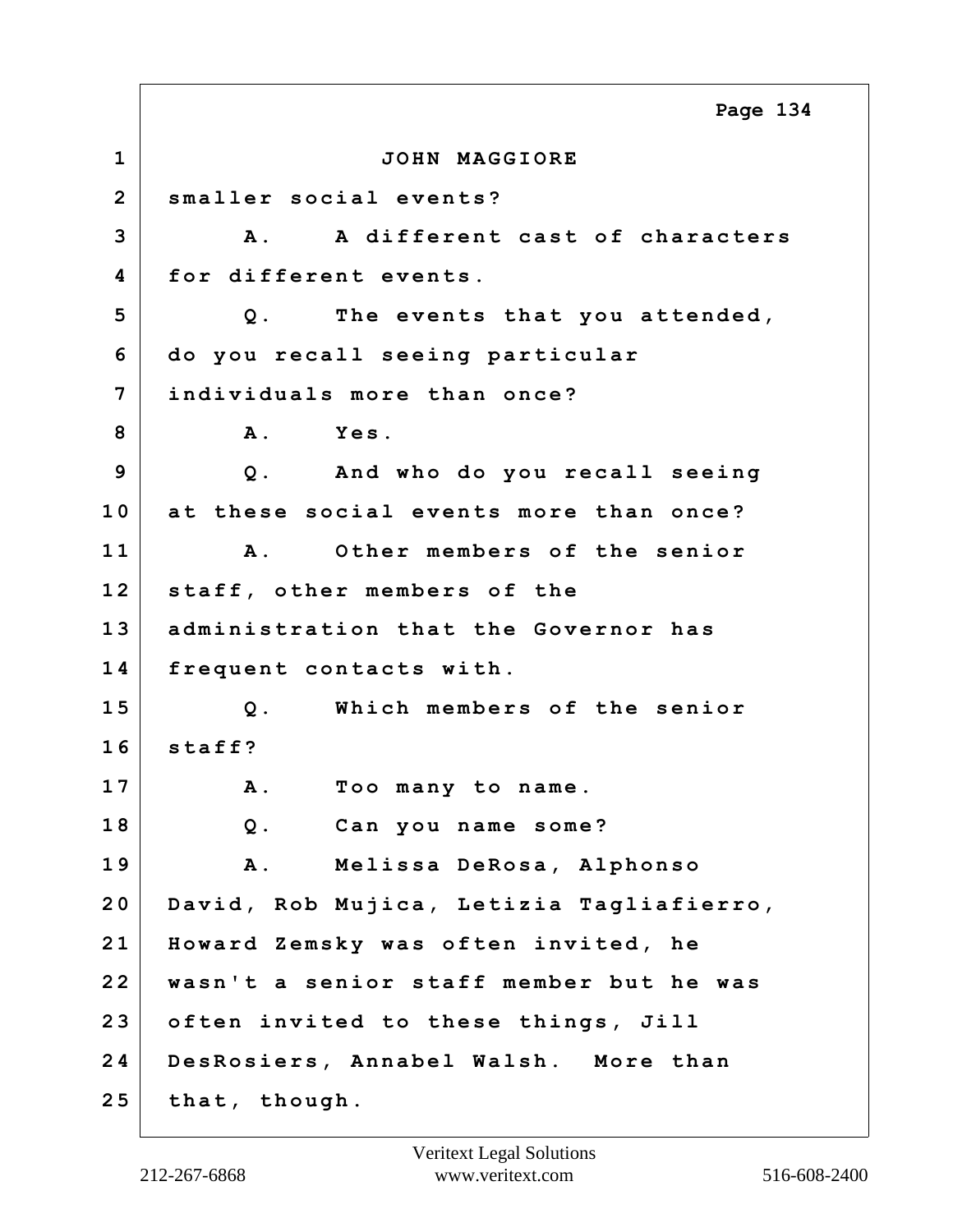**1 JOHN MAGGIORE 2 Q. How would these events 3 normally originate? 4 A. It would originate in 5 different ways. I don't know that there 6 was a normal way. 7 Q. Well, how are some of the ways 8 that they originated? 9 A. Many of them are planned 10 social events for some specific purpose. 11 Some of them are very impromptu. 12 Q. And how are the impromptu 13 gatherings, how do they originate? 14 A. I was never involved in 15 originating any of them, so I can't say. 16 Q. How did you know to go to the 17 Executive Mansion for a social gathering? 18 A. Someone would call me and see 19 if I was available to go. 20 Q. It's the same person who 21 typically called you? 22 A. Not necessarily. 23 Q. And when you were called, were 24 you told just asked were you available to 25 go to the Executive Mansion? What was the Page 135**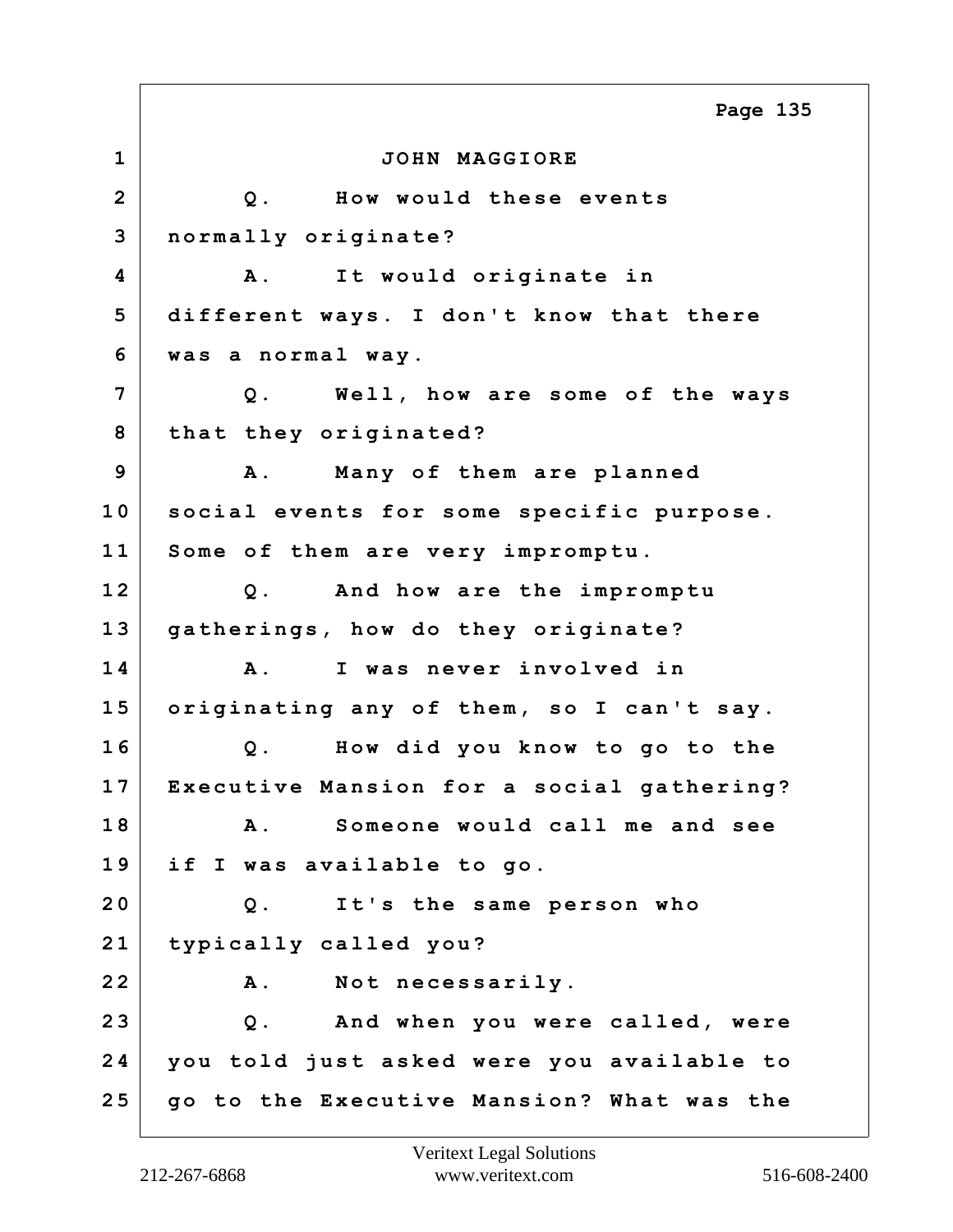**1 JOHN MAGGIORE 2 premise? 3 A. Yes. Something along those 4 lines, yes. 5 Q. And was the Governor present 6 typically for these social gatherings? 7 A. Yes. 8 Q. Have you ever witnessed any 9 members of the executive staff swimming 10 in the Executive Mansion? 11 A. Yes. 12 Q. Who? 13 A. Stephanie Benton, Bill Mulrow, 14 Andrew Ball. 15 Q. Were these -- is this one 16 event or over multiple events? 17 A. This was one event. I think 18 that there was a staff pool party at one 19 point that I don't have recollection of. 20 Q. Aside from a staff pool party, 21 have you seen any members of staff using 22 the pool perhaps fully clothed? 23 A. I'm sorry. The people that I 24 referred to were not at the pool party. I 25 was referencing a different party that I Page 136**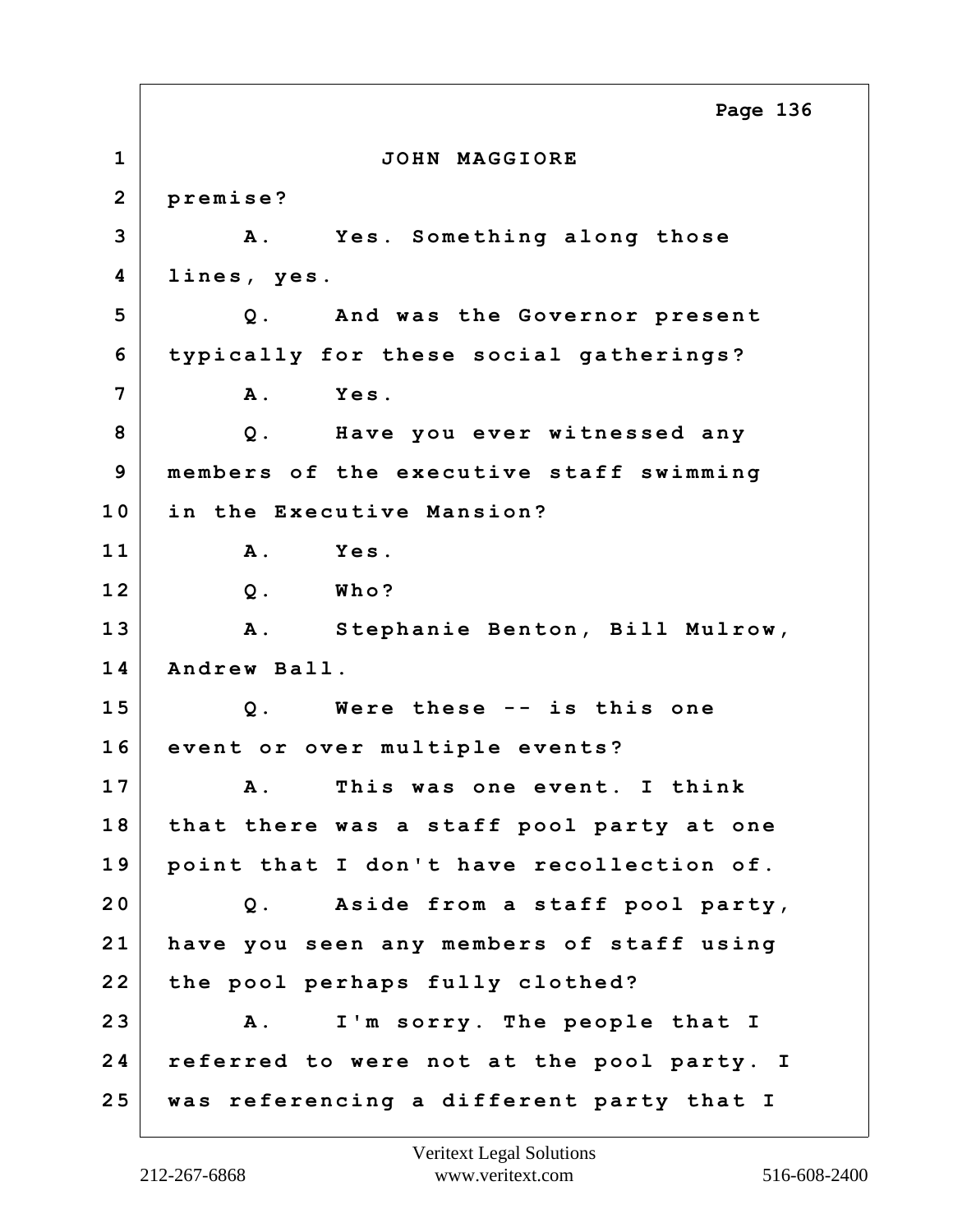**1 JOHN MAGGIORE 2 don't remember. But yes, those staff 3 members were fully clothed. 4 Q. What were the -- do you 5 remember what the event was when those 6 staff members fully clothed used the 7 pool? 8 A. No. 9 Q. Was the Governor there when 10 that happened? 11 A. Yes. 12 Q. Did anyone say anything? 13 A. I'm sure. I don't recall what 14 anybody said. 15 Q. Did it surprise you that 16 members of staff had gone in the swimming 17 pool? 18 A. Sure. Yes. 19 Q. Did it seem appropriate to 20 you? 21 A. To the extent I remember, it 22 seemed funny. 23 Q. Why did it seem funny? 24 A. Because there were people who 25 were fully clothed jumping into the pool. Page 137**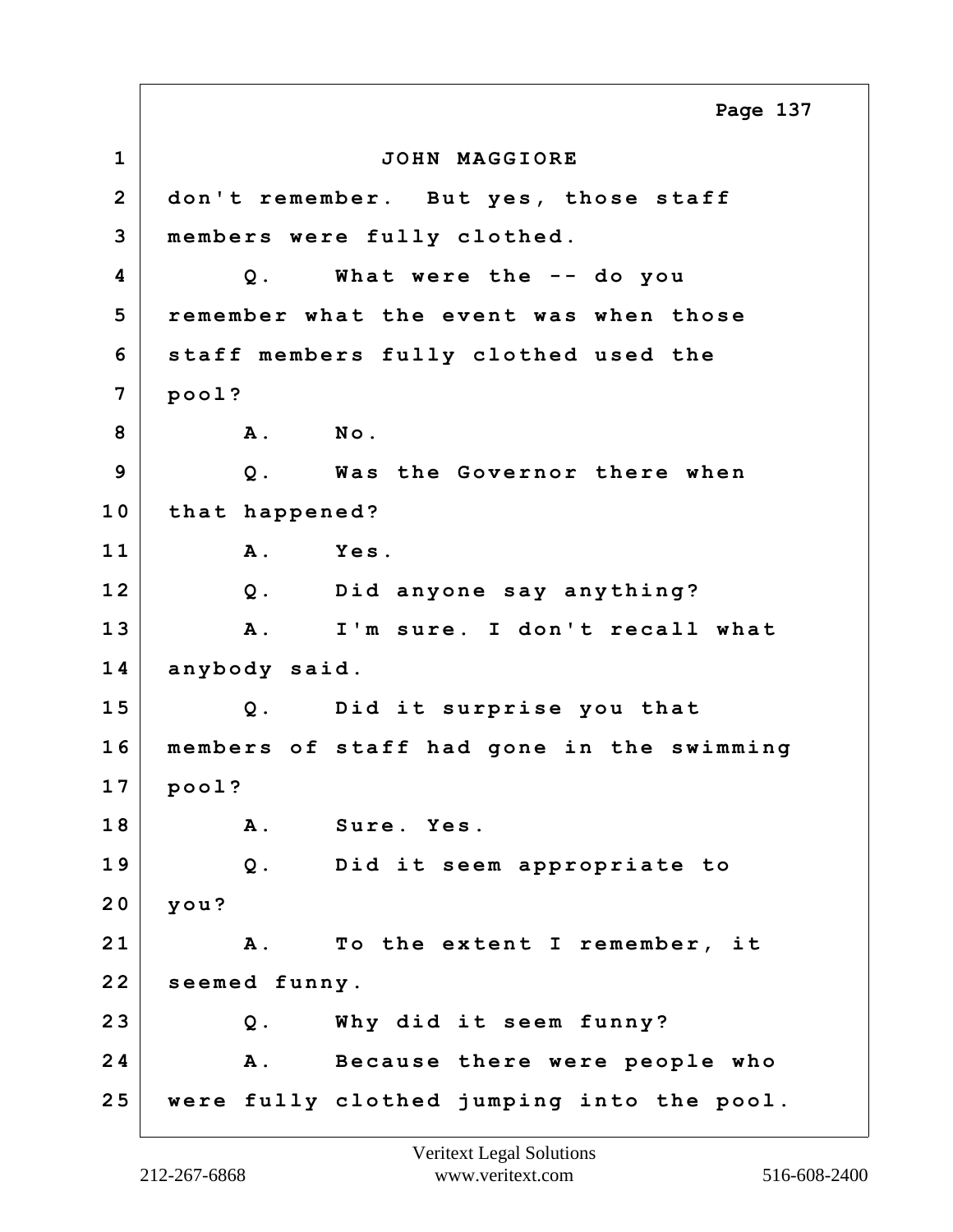**1 JOHN MAGGIORE 2 I think the intent was to make us laugh. 3 Q. Did you ever -- were you ever 4 aware of a member of senior staff leaving 5 one of these social events late at night 6 wearing only a towel? 7 A. No. 8 Q. Have you ever seen the 9 Governor do what you would consider flirt 10 with members of staff? 11 A. No. 12 Q. Have you ever seen the 13 Governor comment on a member of staff's 14 appearance? 15 A. Yes. 16 Q. What do you recall? 17 A. He would sometimes comment on 18 my clothing. 19 Q. What would he say? 20 A. He would comment on my tie or 21 my socks or my suit or something like 22 that. 23 Q. And by "comment", what do you 24 mean? 25 A. Well, what the word means. He Page 138**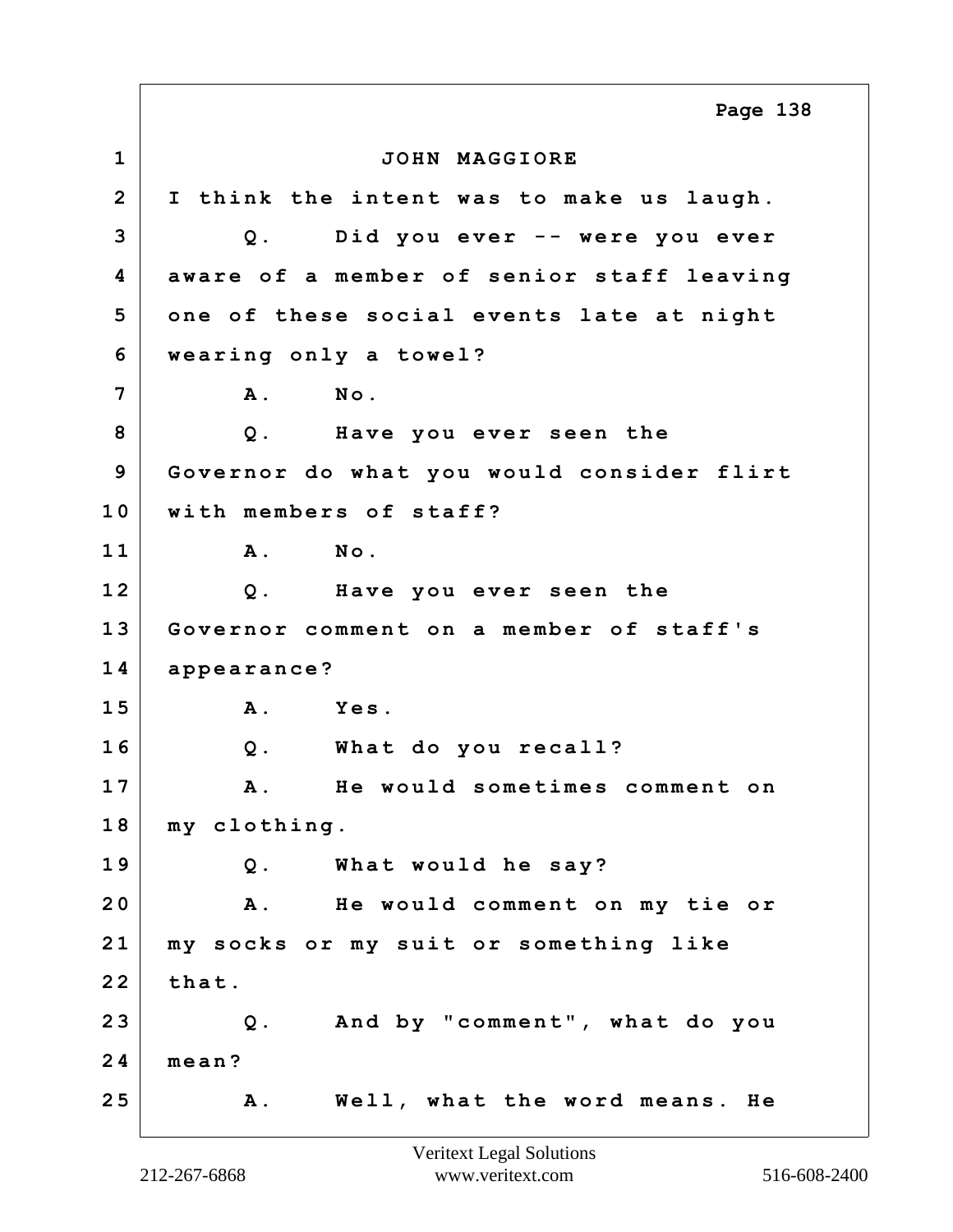**1 JOHN MAGGIORE 2 would on occasion say that's a nice tie 3 or that's a funny tie or something along 4 those lines. 5 Q. Was it typically a positive 6 comment? 7 A. Yeah. I took such comments to 8 be light and friendly. 9 Q. Did you ever hear him comment 10 on anyone else's appearance? 11 A. Not that I recall. 12 Q. Did you ever hear him comment 13 on the attire of staff members, besides 14 yourself? 15 A. Not that I recall. 16 Q. Did you ever hear the Governor 17 make a comment about a woman's physique? 18 A. No. 19 Q. Did you ever hear the Governor 20 comment whether a woman was attractive? 21 A. No. 22 Q. Have you ever heard the 23 Governor call someone a bitch?** 24 A. Never. **25 Q. Did you ever hear the Governor Page 139**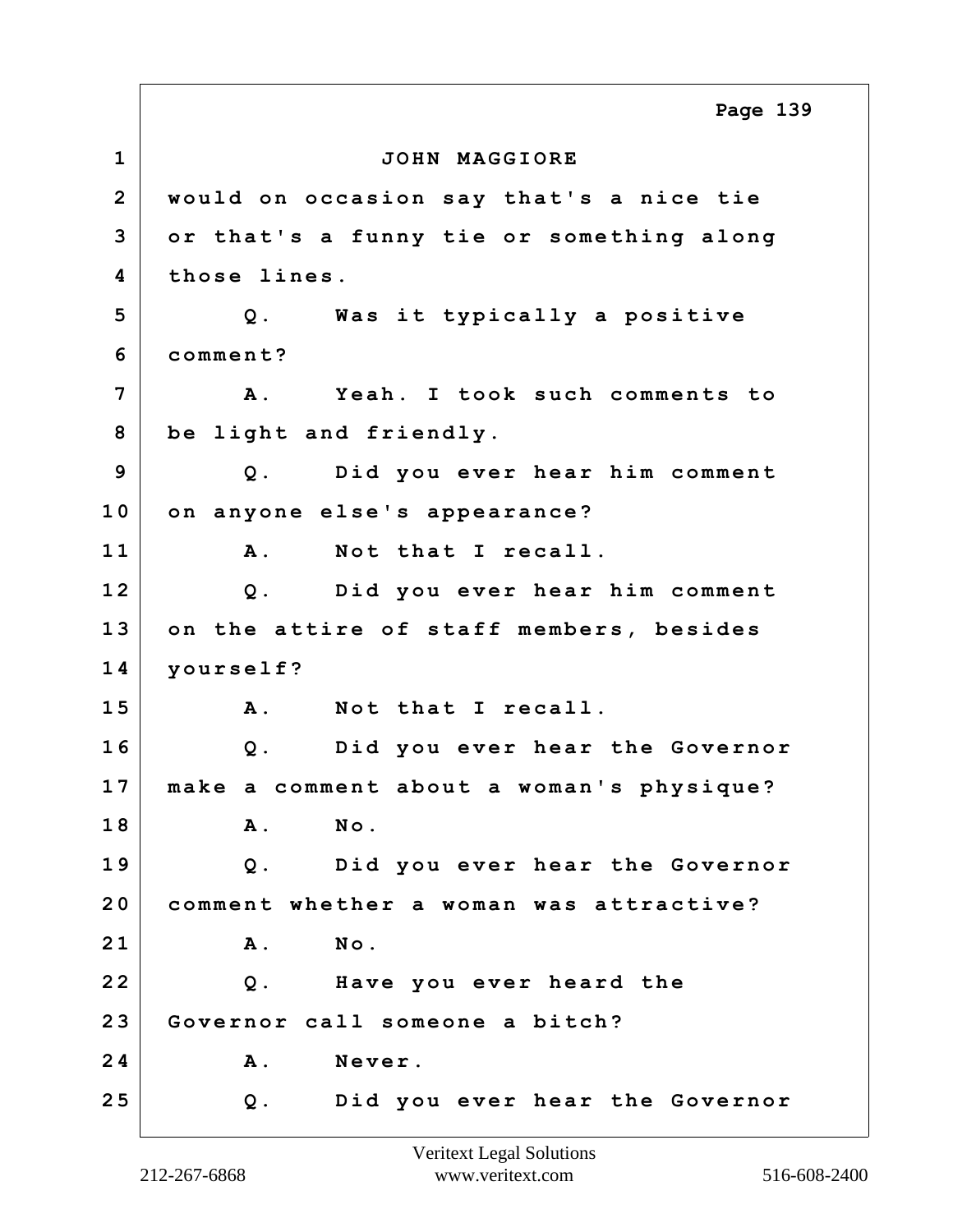**1 JOHN MAGGIORE 2 curse at anyone? 3 A. I'm sure, but I don't have a 4 specific recollection. 5 Q. Has he ever cursed at you? 6 A. I don't remember him cursing 7 at me. 8 Q. Is the Governor a yeller? 9 A. I've heard him yell. 10 Q. Has he yelled at you? 11 A. Yes. 12 Q. What about? 13 A. I remember he was yelling at 14 me because he was dissatisfied with the 15 work product. 16 Q. What specifically was he 17 dissatisfied about? 18 A. A presentation that was part 19 of the 2015 State of the State, and then 20 a couple weeks later an analysis I did of 21 -- it had to do with local governments. 22 Q. And how long did he yell at 23 you for those? 24 A. Oh, I don't remember. 25 Q. How would you describe the Page 140**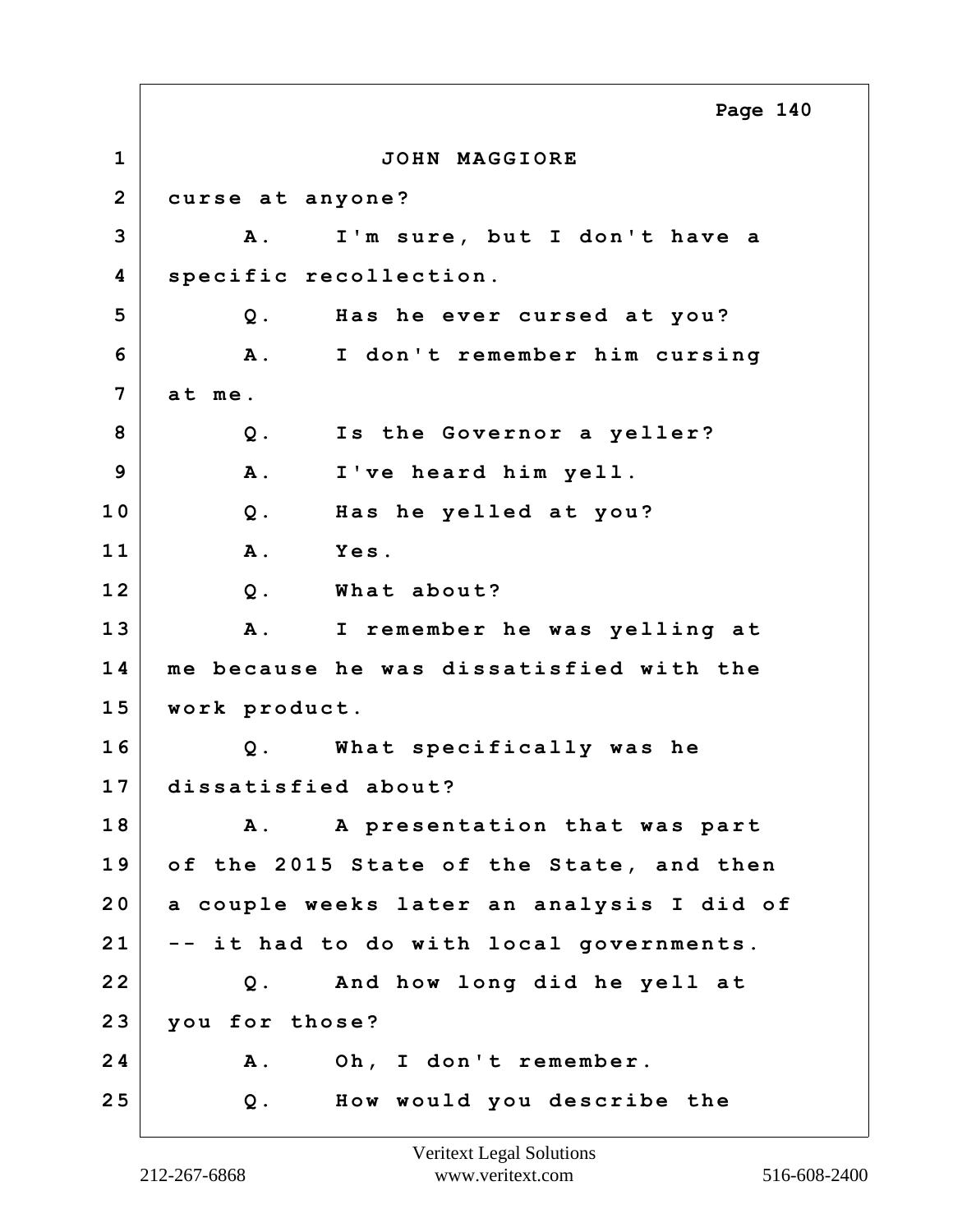**1 JOHN MAGGIORE 2 work environment in the Executive 3 Chamber? 4 A.** In what way? **5 Q. If I asked you the question; 6 describe the work environment at the 7 Executive Chamber, what would you say in 8 response? 9 A. A lot of hard-working people. 10 Q. Okay. Do you find it to be a 11 toxic work environment? 12 A. No. 13 Q. Do you find it to be a 14 challenging work environment? 15 A. Yes. 16 Q. Why is it challenging? 17 A. The work is pretty 18 challenging; we don't control what's 19 happening; there's a pandemic; there's a 20 riot; there is a flood; there is 21 something new every day and the 22 government never rests. 23 Q. We talked before about the 24 term "mean girls". 25 I understand you apparently Page 141**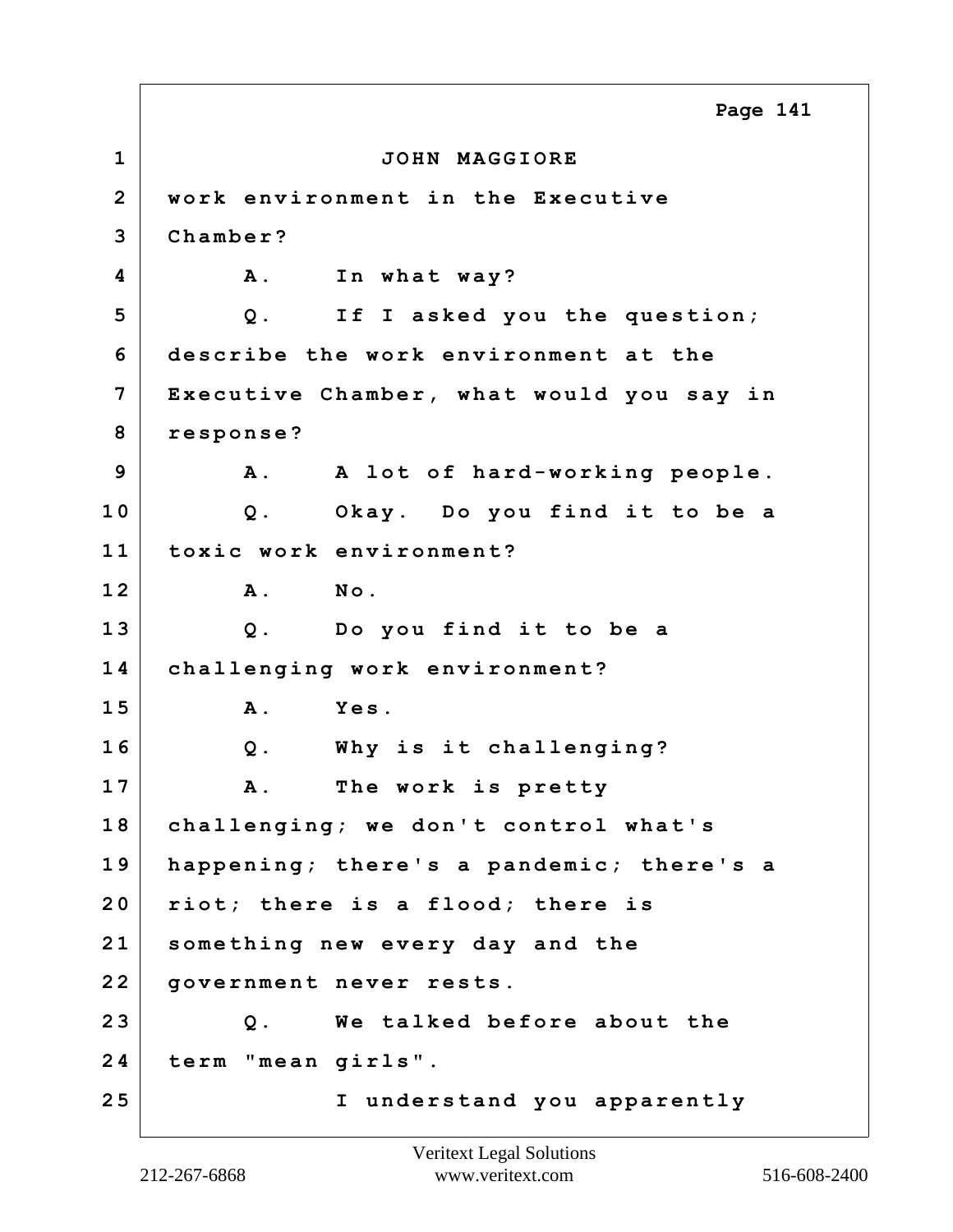**1 JOHN MAGGIORE 2 don't recall or know who the names refer 3 to, but is it your sense that it's 4 referring to senior staff? 5 A. Well, it could but I really 6 don't know -- it's always been a mystery 7 who the term really refers to. 8 Q. Do you have a sense of whether 9 senior staff in the Executive Chamber -- 10 would you consider them to be mean? 11 A. No. 12 Q. Are members of the Executive 13 Chamber yellers? 14 A. Joe Percoco used to yell. 15 Q. Anyone else? 16 A. I wouldn't describe anybody 17 else as a yeller. 18 Q. If people had complained that 19 the Executive Chamber was a toxic 20 environment with a lot of yelling, would 21 that be inconsistent with your 22 experience? 23 A. Yes. 24 Q. Has anyone ever told you they 25 felt that the environment in the Page 142**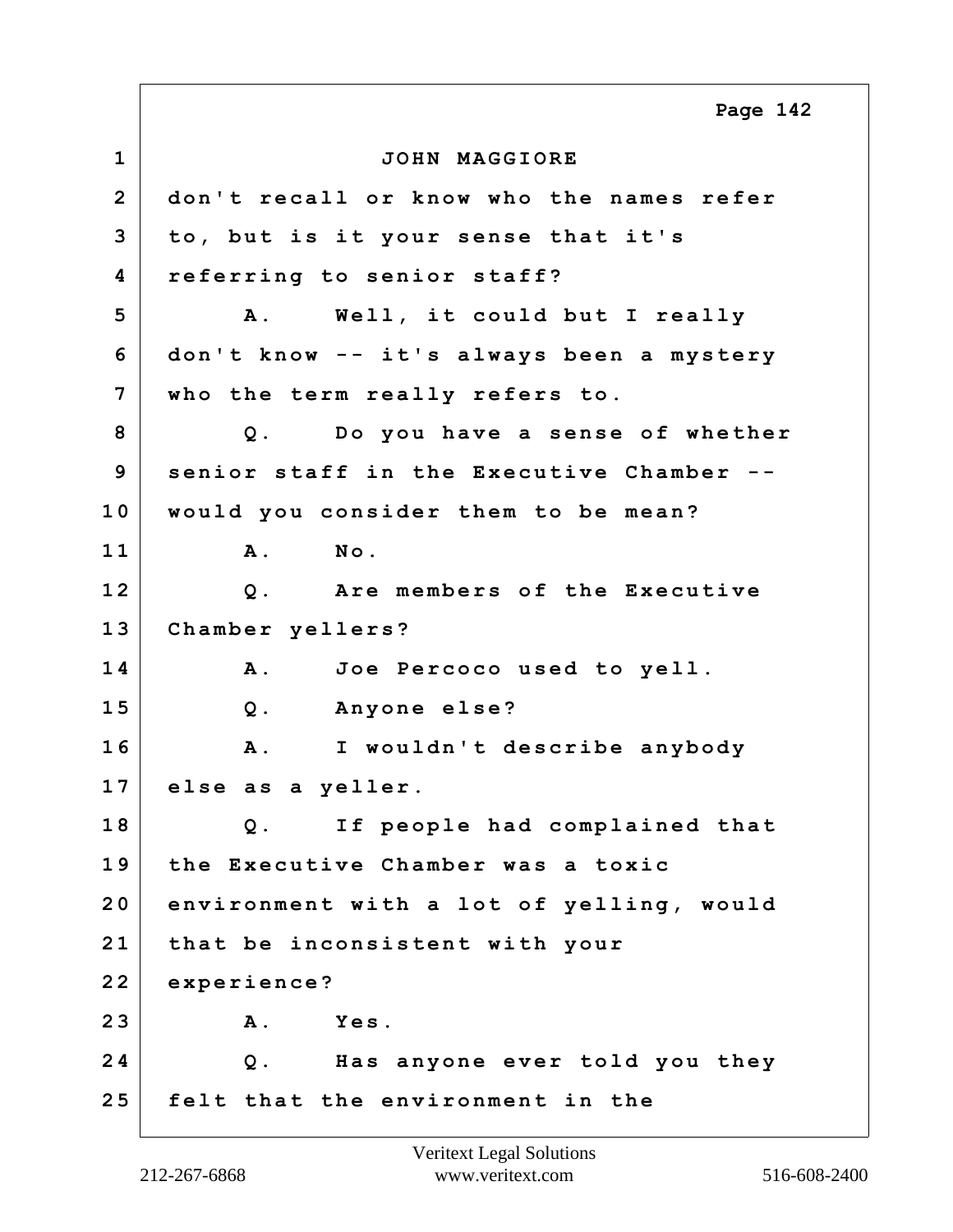**1 JOHN MAGGIORE 2 Executive Chamber was toxic? 3 A. I don't specifically recall 4 anyone using that terminology. 5 Q. Do you generally recall it? 6 A. No. 7 Q. Do you generally recall anyone 8 complaining about the environment in the 9 Executive Chamber, the work environment? 10 A. Yes. 11 Q. What do you recall them 12 complaining about? 13 A. Long hours, tough work, 14 frequency of changing what we're doing. 15 Q. Did anyone ever complain about 16 the management style of the Executive 17 Chamber? 18 A. I'm sure but I don't have 19 specific recollection. 20 Q. Sitting here today, Mr. 21 Maggiore, do you consider senior members 22 of the Executive Chamber to be difficult 23 to work for? 24 A. No. 25 Q. Have you ever heard the Page 143**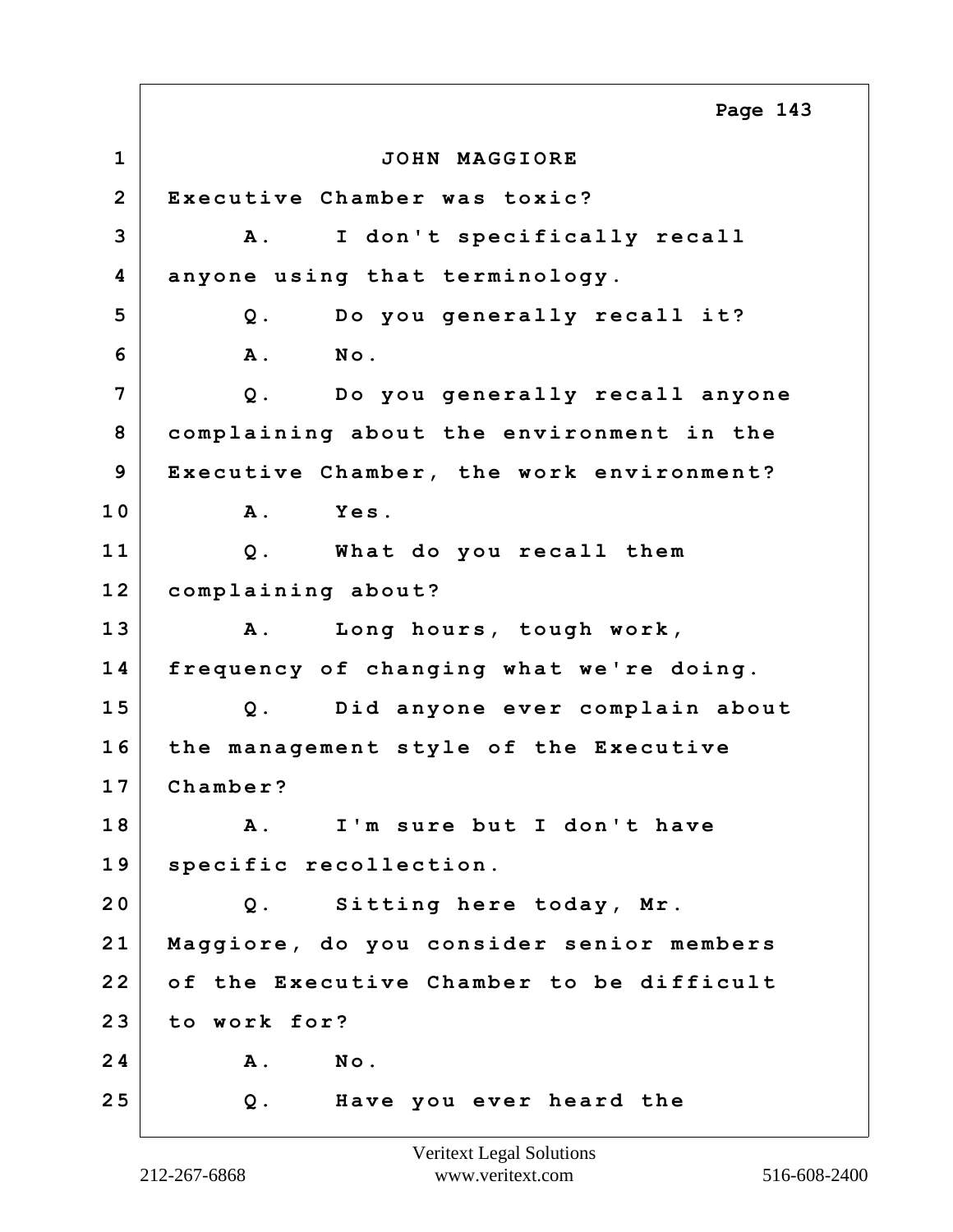**1 JOHN MAGGIORE 2 Governor discuss relationship status with 3 members of staff? 4 A. What type of relationship? 5 Q. Personal romantic relationship 6 status. 7 A. Yes. 8 Q. What do you recall hearing? 9 A. I recall conversations he had 10 with Dani Lever about 1 1 . 12 Q. Anyone else? Anything else? 13 A. That's what I recall. 14 Q. Did you ever travel with the 15 Governor outside the State of New York? 16 A. I'm trying to think. I don't 17 recall traveling with him outside the 18 State of New York. 19 Q. Have you ever gone to Puerto 20 Rico with the Governor? 21 A. No. 22 Q. Israel? 23 A. No. 24 Q. Down to Washington, D.C.? 25 A. I don't think so. I'm sorry. Page 144**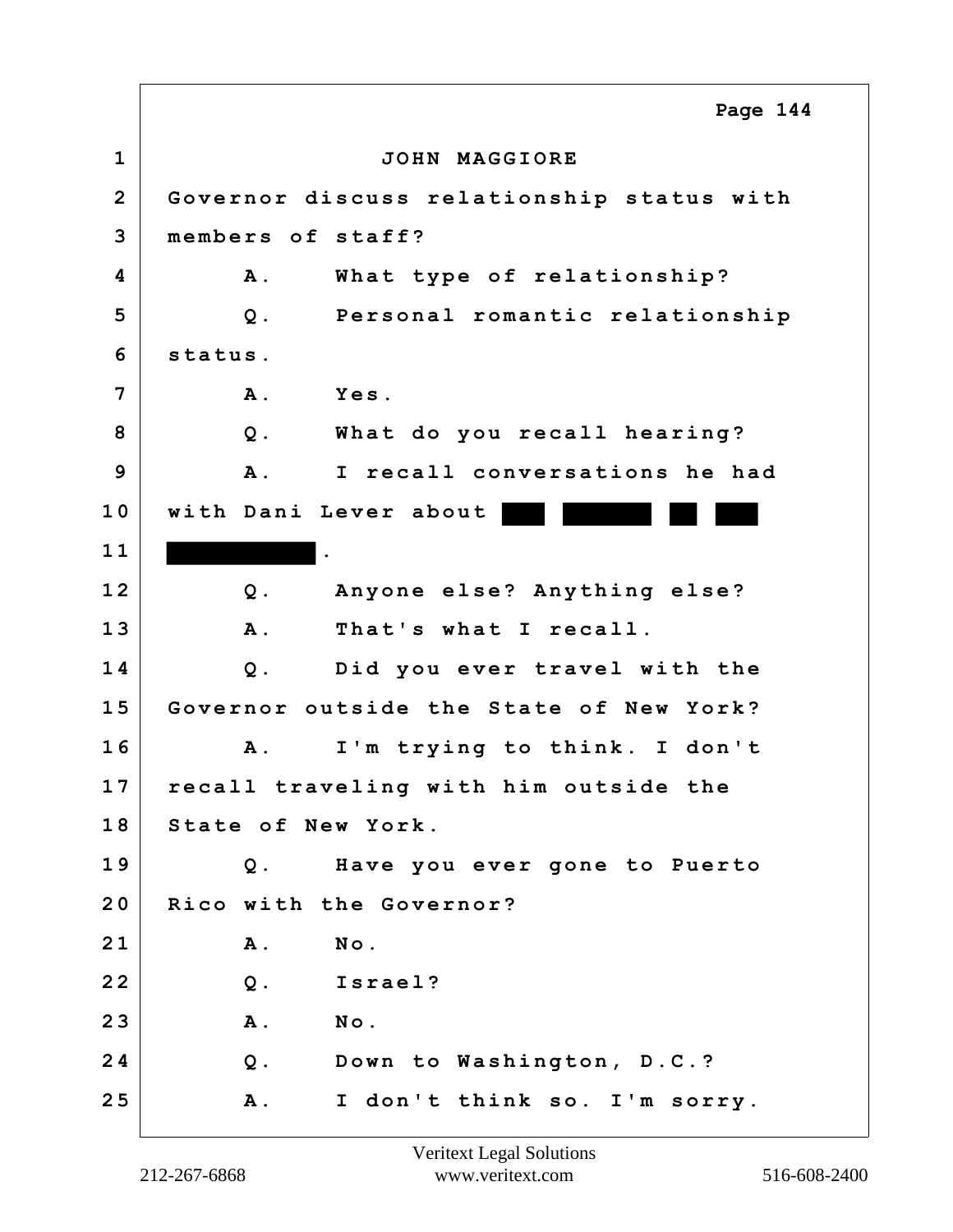**1 JOHN MAGGIORE 2 You know -- no, I've never gone with him 3 to Washington, D.C. as Governor, never. 4 Q. As a member of the Executive 5 Chamber did you receive the Executive 6 Chamber's policy on sexual harassment? 7 A. Yes. 8 Q. And in what form did you 9 receive that? 10 A. I recall training modules and 11 I also recall in-person training. 12 Q. And how frequent was that 13 training? 14 A. As I recall, either one or the 15 other or both were annual. 16 Q. Did you complete them when you 17 were a member of the Executive Chamber? 18 A. As I recall, I did. 19 Q. Were you ever given the policy 20 in writing? 21 A. I don't remember. 22 Q. Did you ever see an employee 23 handbook for the Executive Chamber? 24 A. I saw an online version. 25 Q. If you could go back to your Page 145**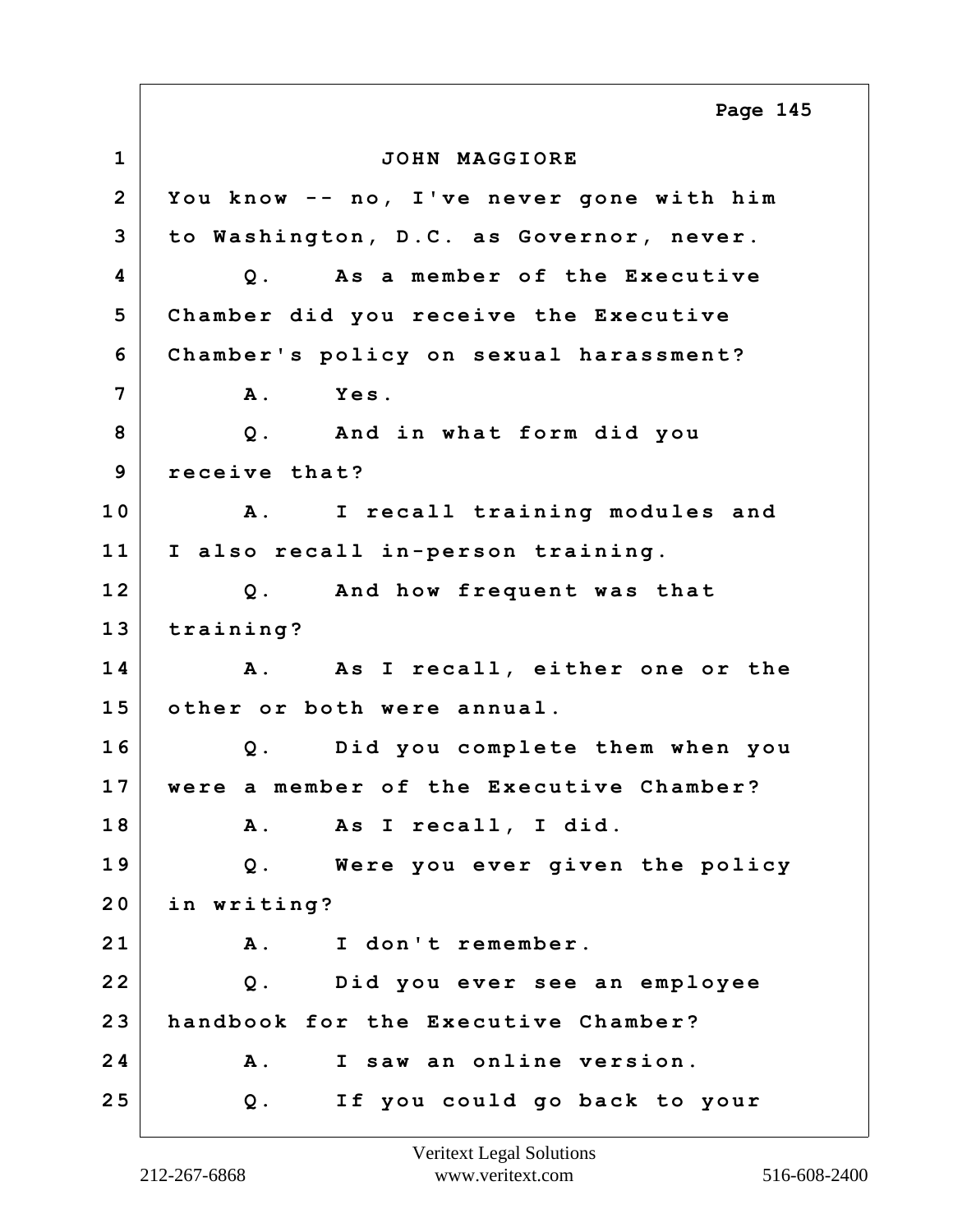**1 JOHN MAGGIORE 2 binder and turn to tab 5. 3 A. Okay. 4 (Exhibit 6, Handbook for the 5 Employees of State Agencies dated 6 December 2018 was received and 7 marked on this date for 8 identification.) 9 Q. Tab 5 is State of New York 10 Executive Department, a Handbook For 11 Employees of the New York State Agencies 12 December 2018. 13 A. Got it. 14 Q. Have you ever seen this 15 document before? 16 A. It looks familiar. 17 Q. If you could turn with me to 18 page 17, obviously look at whatever parts 19 you need to look at. 20 A. Page 17. 21 Q. And just for context, on page 22 16 you'll see the section is entitled 23 Sexual Harassment? 24 A. Yes. 25 Q. And back on page 17, at the Page 146**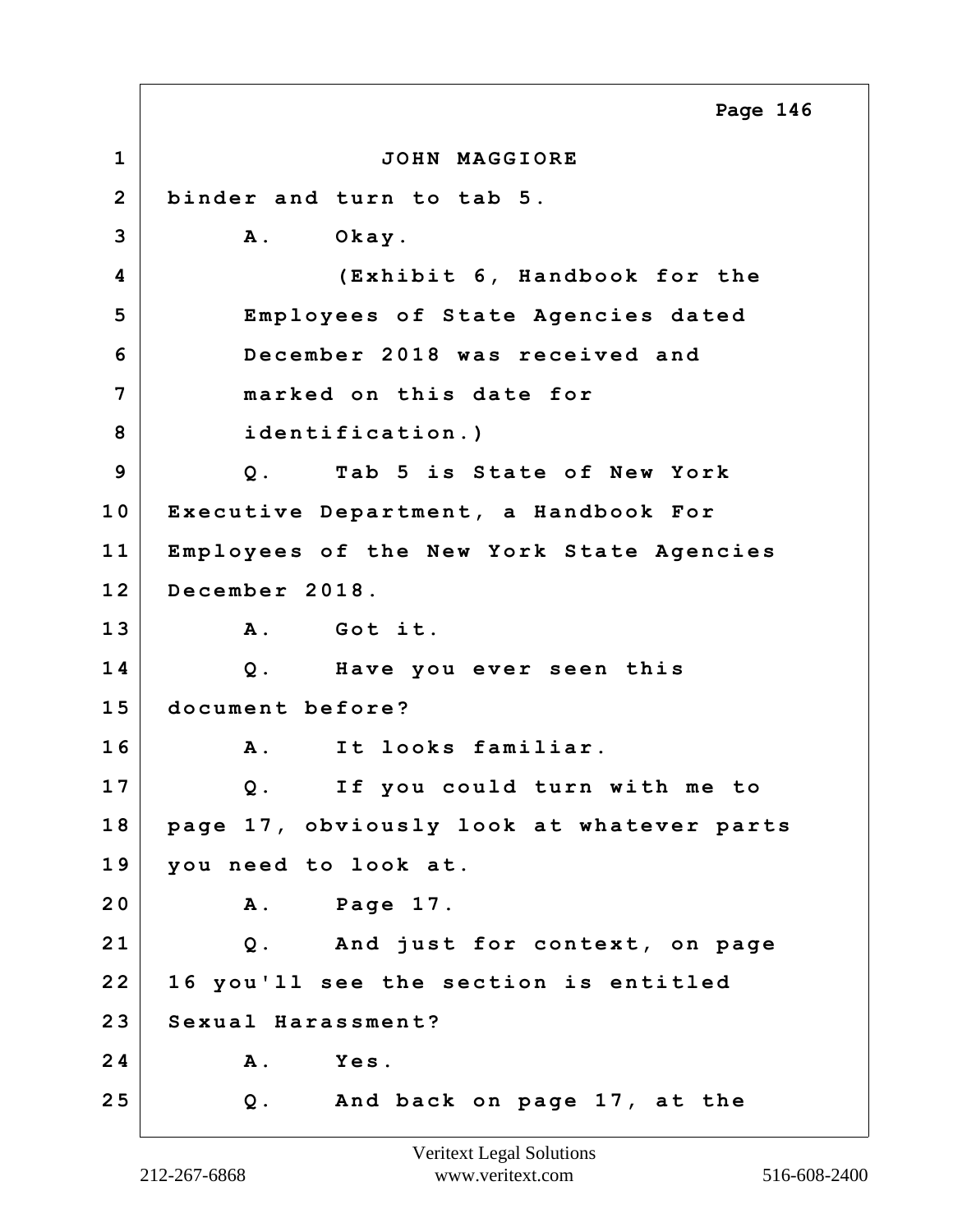**1 JOHN MAGGIORE 2 top of the page the first full paragraph, 3 just read along with me, "Hostile 4 environment, sexual harassment includes 5 but is not limited to words, signs, 6 jokes, pranks, intimidation or physical 7 violence, which are of a sexual nature or 8 which are directed at an individual 9 because of that individual's sex. Sexual 10 harassment also consists of any unwanted 11 verbal or physical advances, sexually 12 explicit derogatory statements or 13 sexually discriminatory remarks made by 14 someone which are offensive or 15 objectionable to the recipient, which 16 cause recipient discomfort or humiliation 17 or which interfere with the recipient's 18 job performance." 19 Do you see that? 20 A. I do. 21 Q. Do you ever recall reading 22 that as a member of the Executive 23 Chamber? 24 A. It looks familiar to me. 25 Q. Is that consistent with your Page 147**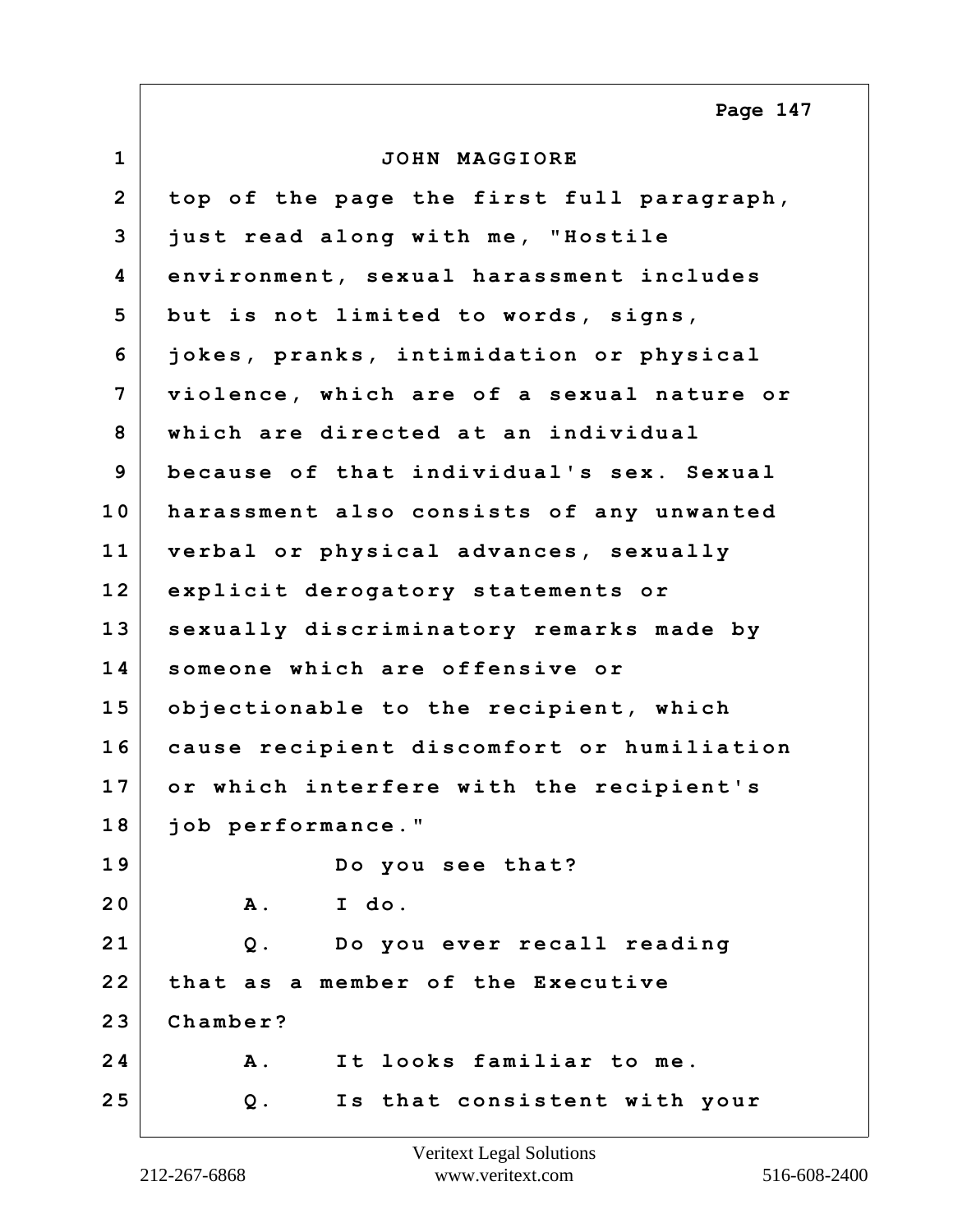**1 JOHN MAGGIORE 2 understanding of what is considered to be 3 sexual harassment under the policy? 4 A. Yes. Yes. 5 Q. In your time working at the 6 Executive Chamber have you been made 7 aware of any instances that would fit 8 this definition? 9 A. No. 10 Q. If you'll go down the page a 11 little bit, I guess four paragraphs below 12 where I just was -- 13 A. Okay. 14 Q. -- it says, "As with all 15 discrimination and harassment, if an 16 employee is a victim of sexual harassment 17 or observes it in the work place the 18 employee should complain promptly to a 19 supervisor, managerial employee, 20 personal administrator or equal 21 employment officer." 22 It goes on to say, "The 23 complaint can be verbal or in writing." 24 It goes on to say a sentence later, "Any 25 complaint, whether verbal or written, Page 148**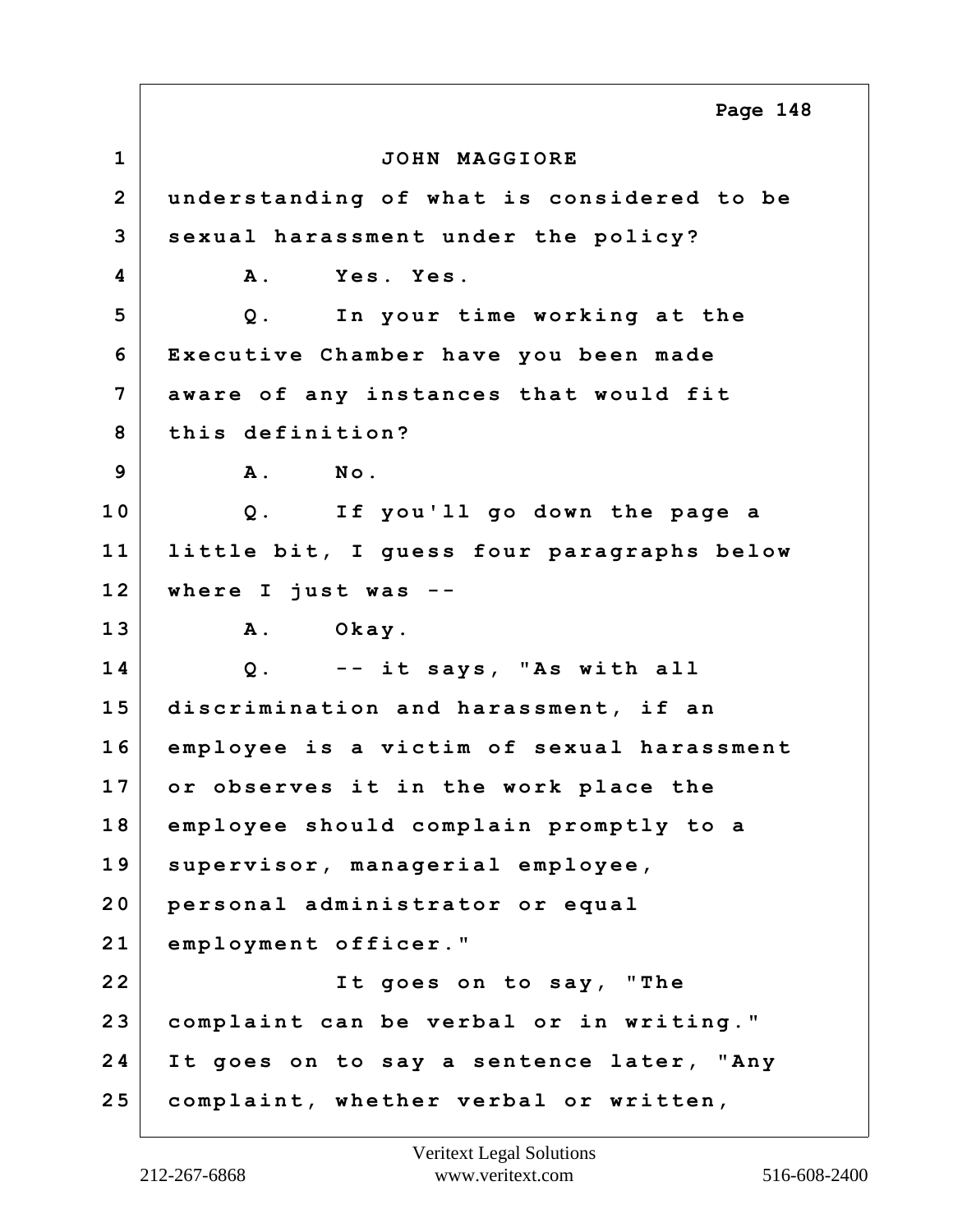**1 JOHN MAGGIORE 2 must be investigated by the agency. 3 Furthermore, any supervisor or managerial 4 employee who observes or otherwise 5 becomes aware of conduct of a sexually 6 harassing nature but report such conduct 7 so that it can be investigated." 8 Do you see that? 9 A. I do. 10 Q. Do you recall being aware of 11 that part of the policy? 12 A. Again, it looks familiar to 13 me. 14 Q. Is that consistent with your 15 understanding of the reporting 16 obligations under the sexual harassment 17 policy? 18 A. Yes. 19 Q. So to be clear, if you had 20 witnessed or were made aware of any 21 sexual harassment conduct that might be 22 sexual harassment, did you have an 23 obligation to report it? 24 A. Yes. 25 Q. And you understood that from Page 149**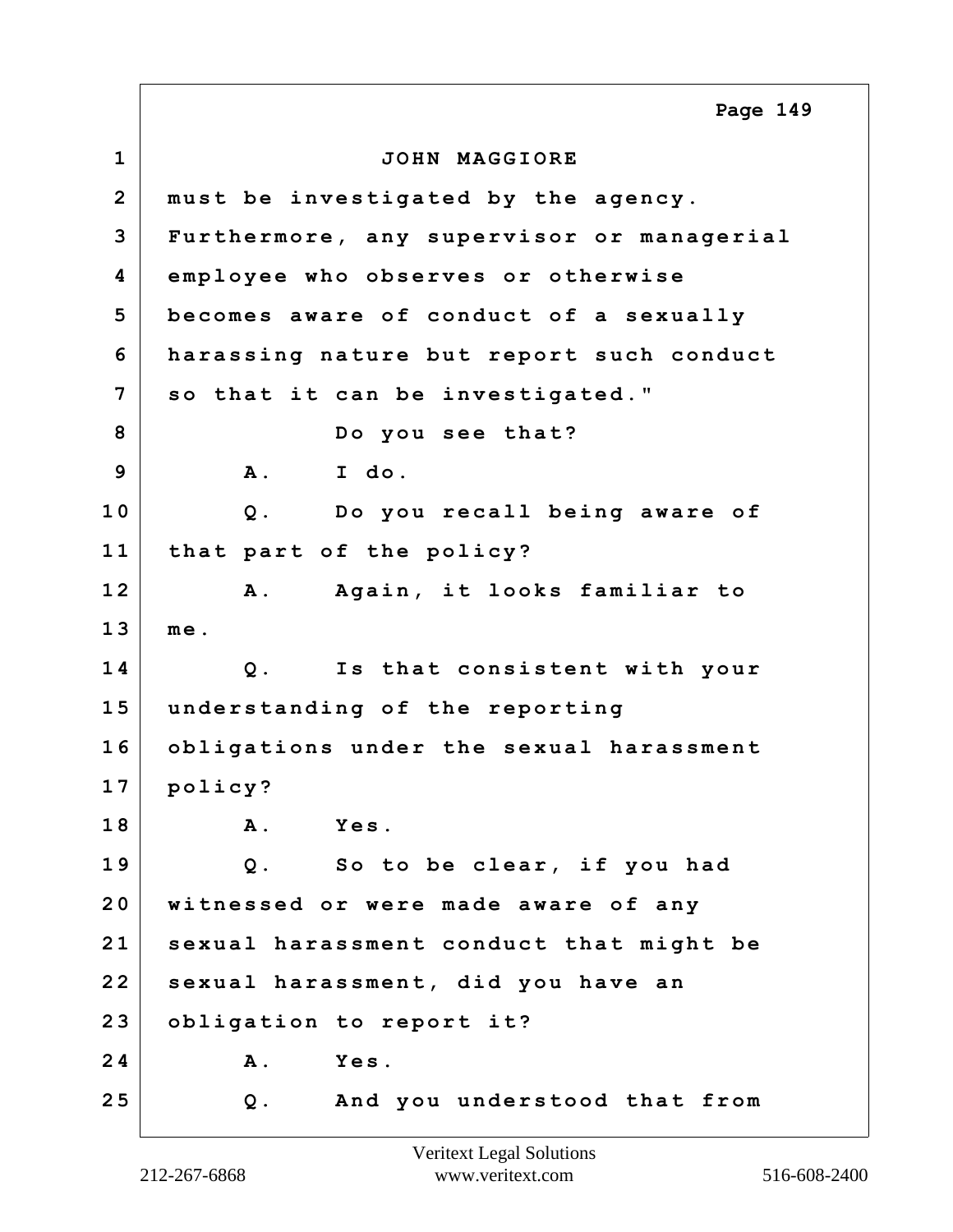**1 JOHN MAGGIORE 2 the training that you received on an 3 annual basis? 4 A. Yes. 5 Q. The paragraph below where we 6 just were, "If an employee is harassed by 7 a co-worker or a supervisor, it is very 8 important that a complaint be made to a 9 higher authority promptly." 10 Do you see that? 11 A. I do. 12 Q. Hypothetically speaking, do 13 you consider the Governor to be the 14 highest authority at the Executive 15 Chamber? 16 A. Yes. 17 Q. So if the Governor was someone 18 who is committing sexual harassment, do 19 you have any idea what the higher 20 authority would be to report to? 21 A. Not as I'm speaking with you 22 right now. 23 Q. Still on the same document, 24 turn to page 39, there is a section 25 entitled Harassment Must Be Reported. Page 150**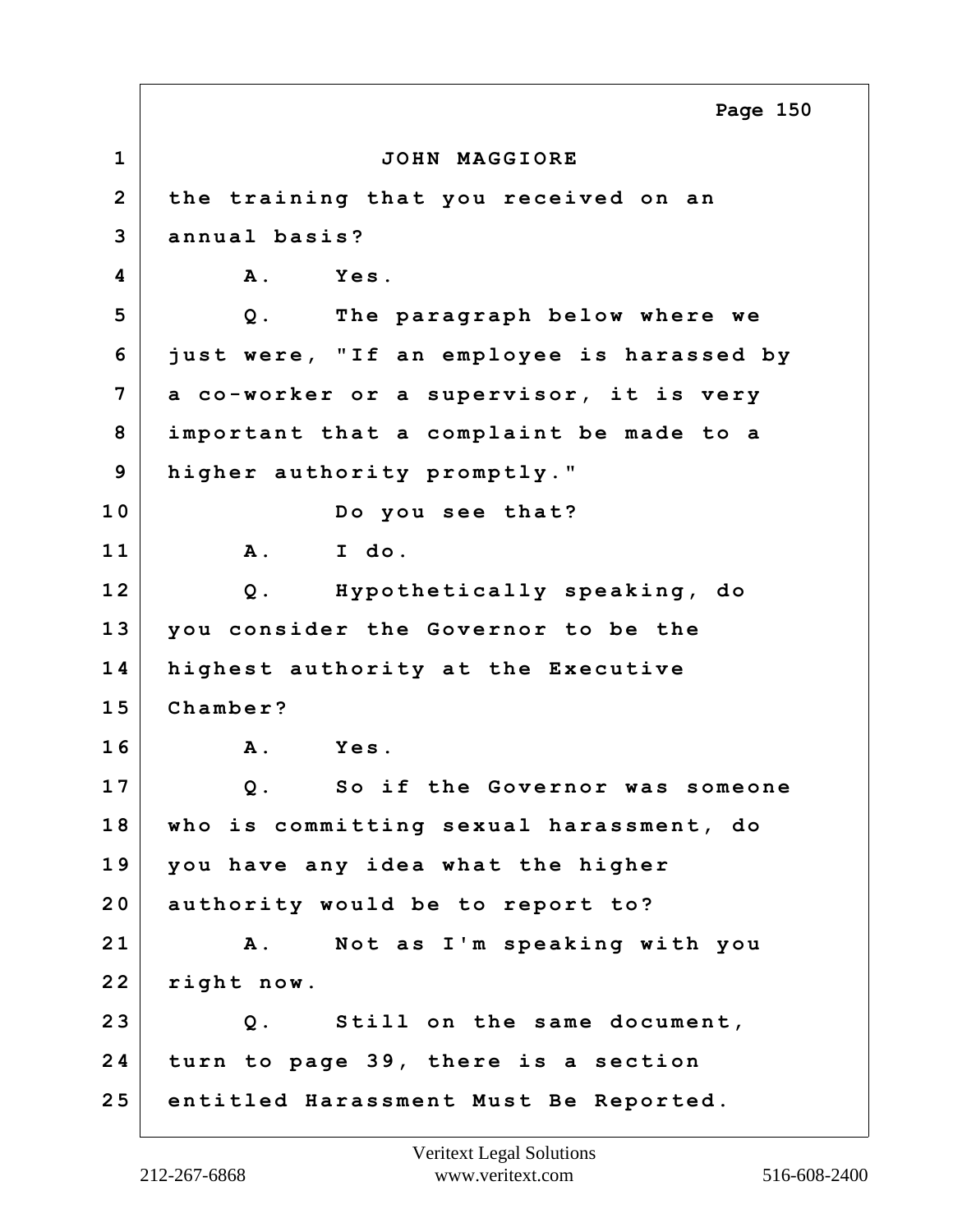**1 JOHN MAGGIORE 2 A. I see it. 3 Q. Two sentences into that first 4 paragraph, under that section it says, 5 "Harassment should be reported to a 6 supervisor, manager, human resources 7 officer or EEOC officer." 8 Do you see that? 9 A. I do. 10 Q. Did the Executive Chamber have 11 a human resources officer? 12 A. I believe so but I haven't 13 actually been in the Chamber since March 14 of 2020, and I don't recall who that 15 would have been. 16 Q. So when you were a member of 17 the Executive Chamber for ten years -- 18 nine years, do you recall who the human 19 resources officer was at any point? 20 A. Not as I'm sitting here, no. 21 Q. In the next paragraph it says, 22 "An employee with supervisory 23 responsibility has a duty to report 24 harassment that he or she observes or 25 otherwise knows about. A supervisor who Page 151**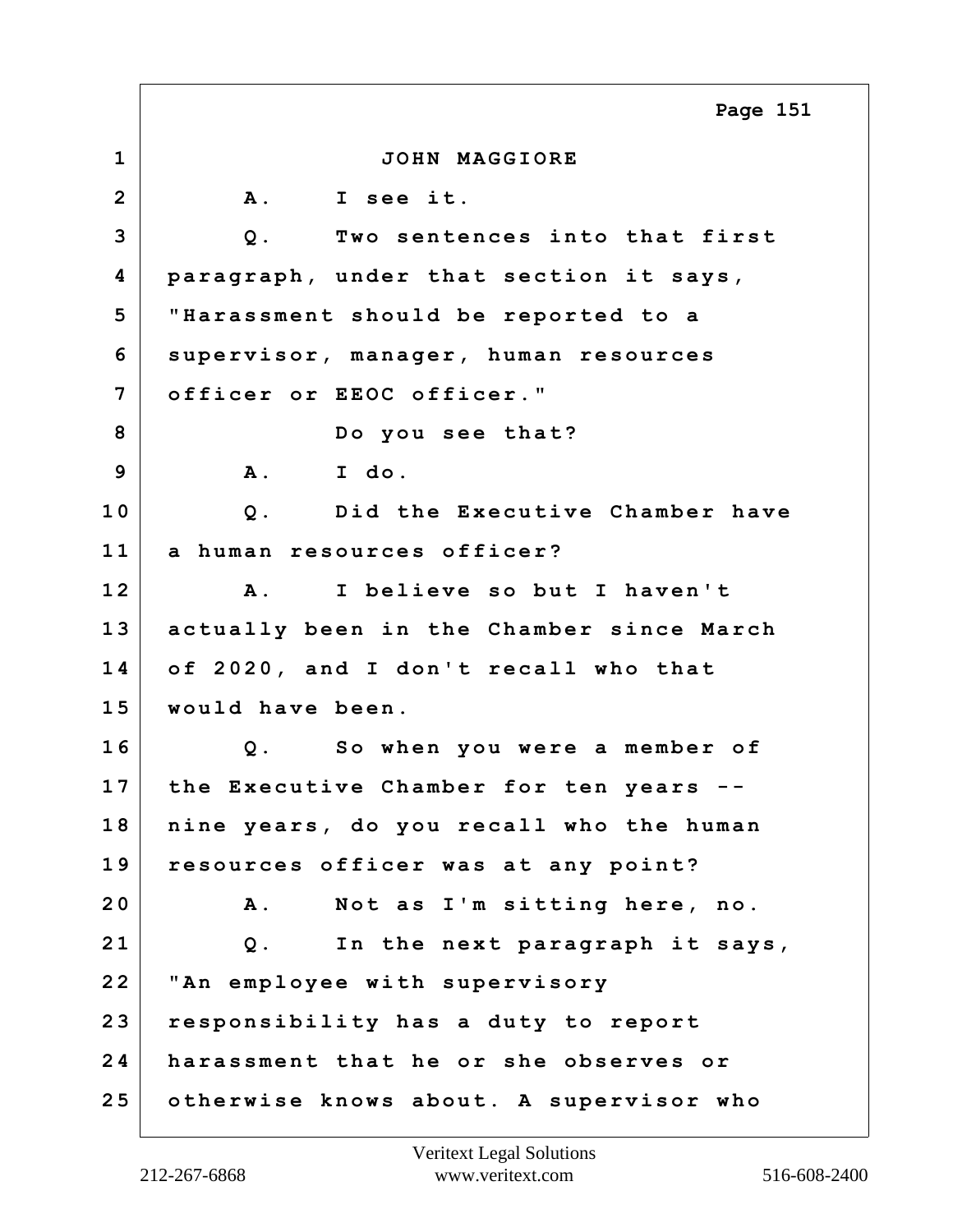**1 JOHN MAGGIORE 2 has received a report of harassment from 3 an employee or an intern has a duty to 4 report it to management, even if the 5 employee or intern who complained has 6 asked that it not be reported. Any 7 harassment or potential harassment that 8 is observed must be reported, even if no 9 one is complaining about it." 10 Do you see that? 11 A. I do. 12 Q. Is that consistent with your 13 understanding of the policy in the 14 Executive Chamber? 15 A. Yes, it is. 16 Q. And specifically, that even if 17 no one has complained, it must be 18 reported if it's potential harassment? 19 A. It looks familiar to me, so 20 yes. 21 Q. And you understood that from 22 your trainings? 23 A. Yes. 24 Q. At some point do you remember 25 the Governor issuing an Executive Order Page 152**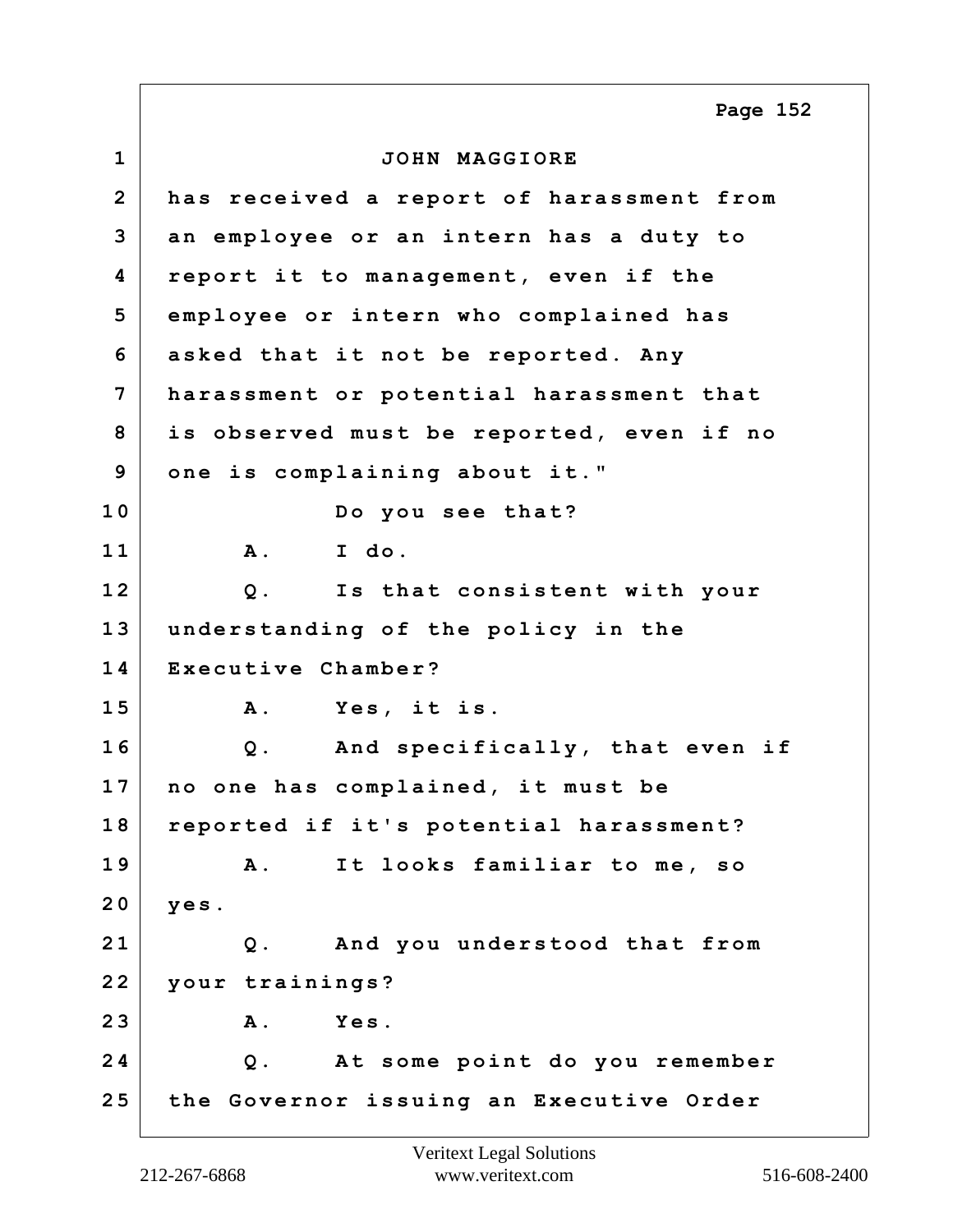**1 JOHN MAGGIORE 2 related to the Governor's Office of 3 Employee Relations, what's known as GOER, 4 regarding the reporting of sexual 5 harassment? 6 A. I think so. 7 Q. Look at tab 4 in your binder.** 8 A. Okay. **9 (Exhibit 7, State of New York 10 Executive Order 187, was received 11 and marked on this date for 12 identification.) 13 Q. This is the Executive Order 14 187. 15 A. I see it. 16 Q. It's entitled Insuring 17 Diversity and Inclusion in Combatting 18 Harassment and Discrimination in the 19 Workplace. Do you see that? 20 A. I do. 21 Q. If you turn to -- it doesn't 22 have page numbers but it's the third 23 page, there's a section Roman iii? 24 A. I see it. 25 Q. And it's subsection (b) at the Page 153**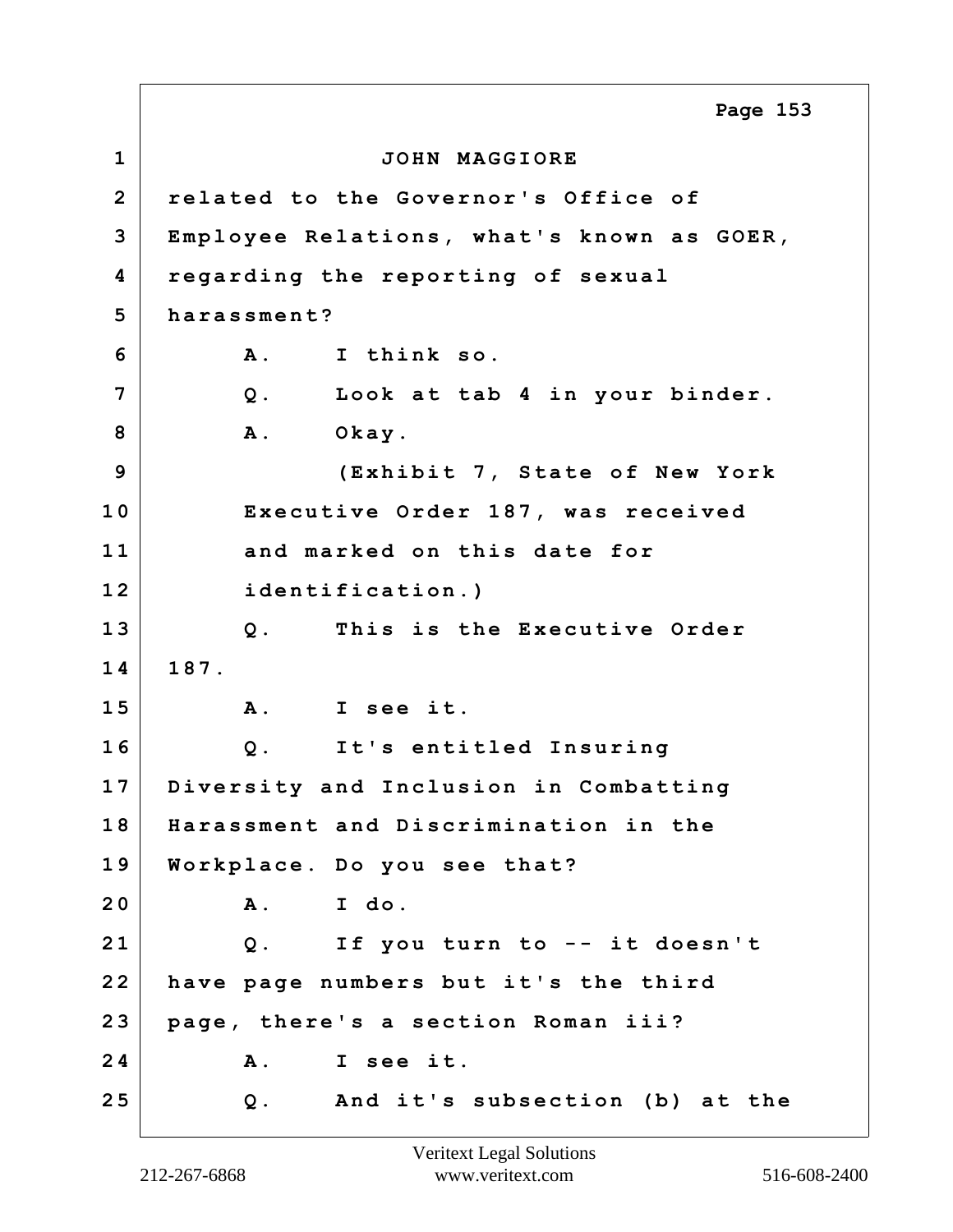|                | Page 154                                     |
|----------------|----------------------------------------------|
| $\mathbf{1}$   | JOHN MAGGIORE                                |
| $\overline{2}$ | bottom of the page.                          |
| 3              | "In order to promote"?<br><b>A</b> .         |
| 4              | "In order to promote the<br>$Q$ .            |
| 5              | effective, complete and timely               |
| 6              | investigation of complaints of               |
| 7              | employee-related protected class             |
| 8              | discrimination, as of December 1st, 2018     |
| 9              | the Governor's Office of Employee            |
| 10             | Relations, GOER, has been responsible for    |
| 11             | conducting all investigations into           |
| 12             | employment-related discrimination            |
| 13             | complaints filed by employees,               |
| 14             | contractors, interns or other persons        |
| 15             | engaged in employment at the effective       |
| 16             | State Agencies, as defined by other          |
| 17             | sections of the Executive Order."            |
| 18             | Do you see that?                             |
| 19             | Yes, I do see that.<br><b>A</b> .            |
| 20             | $Q$ .<br>Do you recall this change to        |
| 21             | the policy, that all complaints will be      |
| 22             | investigated by GOER, or what is known as    |
| 23             | GOER?                                        |
| 24             | I recall that this was issued,<br><b>A</b> . |
| 25             | so yes.                                      |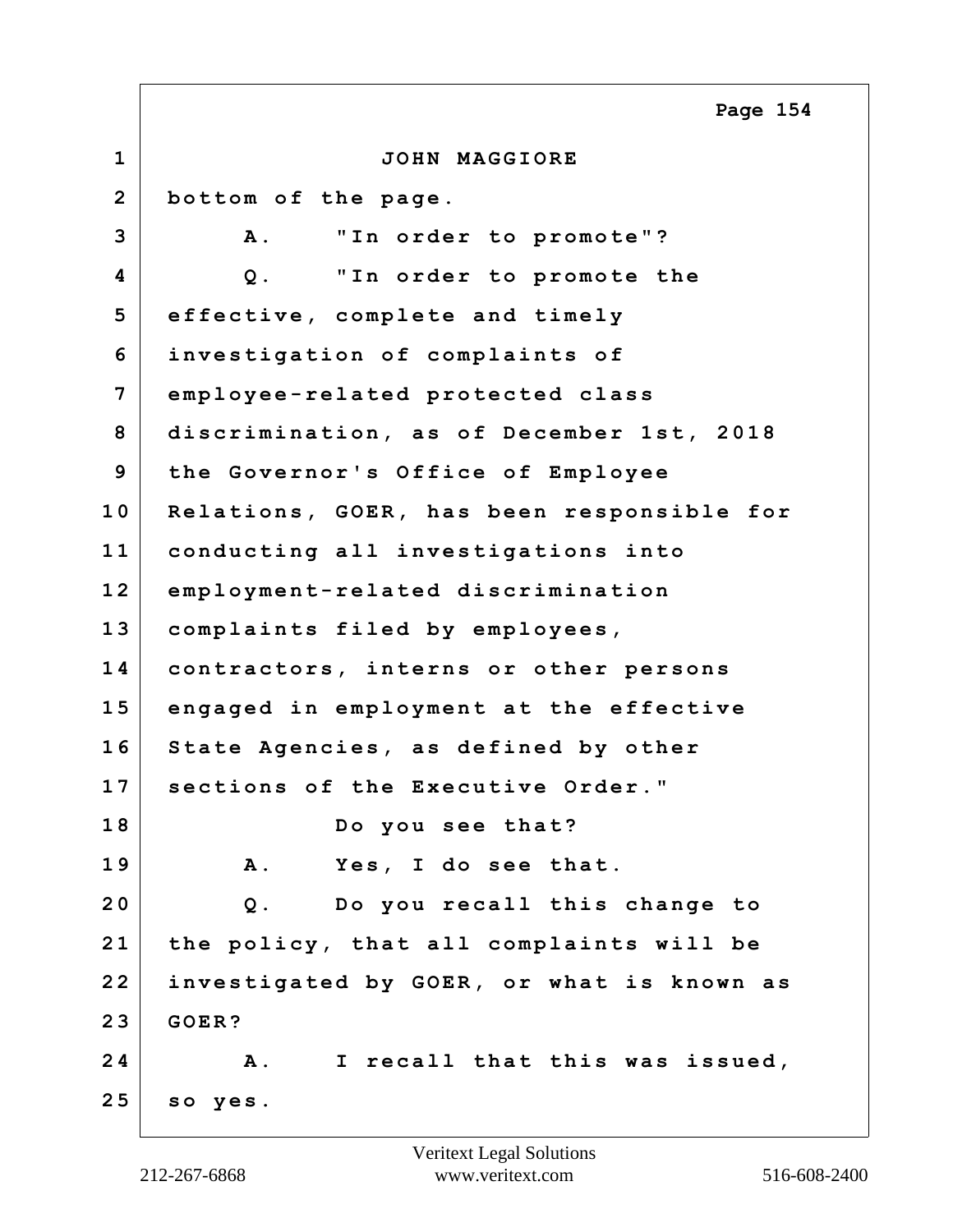**1 JOHN MAGGIORE 2 Q. Were you a part of the 3 discussions as an advisor to the Governor 4 about the issuance of this Executive 5 Order? 6 A. I don't think so. 7 Q. Do you have an understanding 8 of why this change was made? 9 A. Not specifically, no. 10 Q. Did you have an understanding, 11 though, that GOER was to be the one 12 responsible for investigating claims of 13 harassment? 14 A. Yes. 15 Q. And what was that based on? 16 A. I know I've seen this before. 17 Q. Do you remember discussing 18 this policy change with anyone? 19 A. No. 20 Q. Did you discuss it with the 21 Governor? 22 A. I don't recall ever discussing 23 it with the Governor. 24 (Exhibit 8, Handbook for the 25 Employees of State Agencies dated Page 155**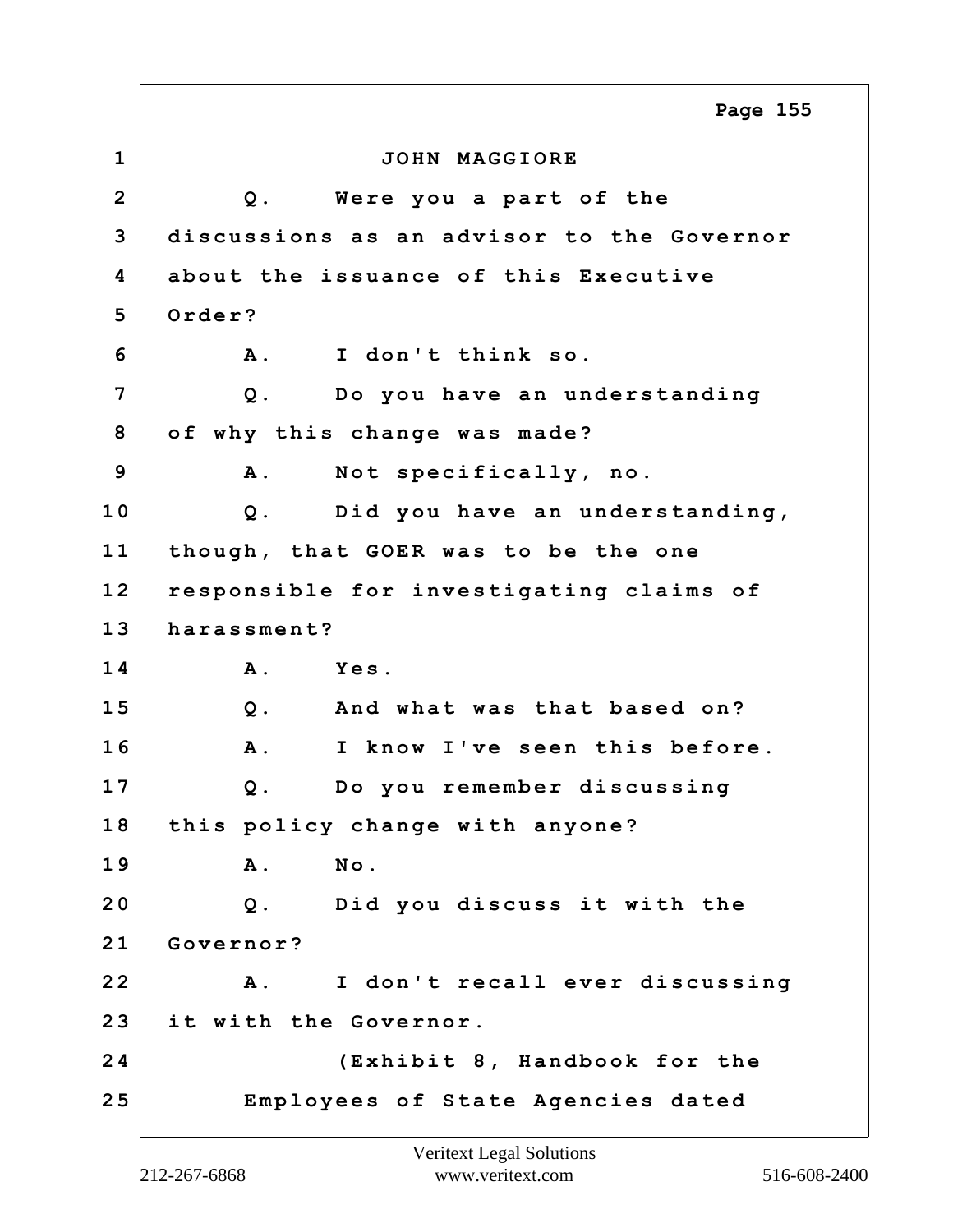**1 JOHN MAGGIORE 2 May 2020 was received and marked on 3 this date for identification.) 4 Q. If you look at tab 10 this is 5 another version of the Handbook for the 6 Employees of State Agencies dated May 7 2020? 8 A. Yes. 9 Q. So it's prior to your formal 10 departure from the Chamber? 11 A. Yes. 12 Q. If you turn with me on page 13 13 and, again, just for context, back on 14 page 11 it's the section on Sexual 15 Harassment, but here on page 13. 16 A. Okay. 17 Q. Under Reporting Sexual 18 Harassment it says, "As with all forms of 19 discrimination and harassment, if an 20 employee, including an intern or 21 contractor working in a State workplace 22 experiences sexual harassment or observes 23 it in the workplace the employee should 24 complaint promptly to GOER by the New 25 York State Employee Discrimination Page 156**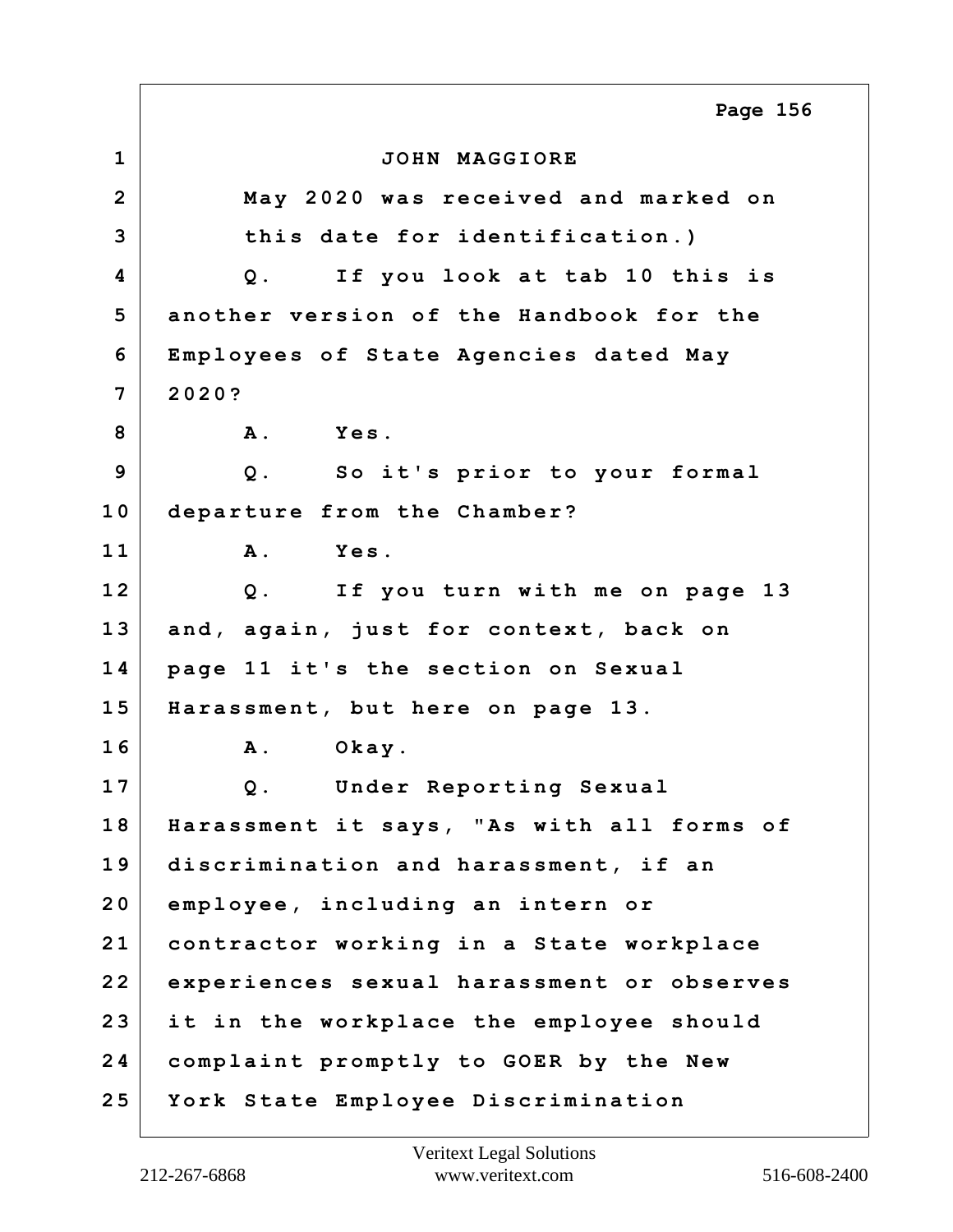**1 JOHN MAGGIORE 2 Complaint Form at the website provided or 3 by contacting the Equal Employment 4 Officer." 5 It also goes on to say, "The 6 employee must also report such conduct to 7 a supervisor, managerial employee or 8 personnel administrator." 9 It says further down the 10 paragraph, "Any complaint, whether verbal 11 or written, must be investigated by GOER 12 or pursuant to the Employee Agency's 13 policy. Furthermore, any supervisor or 14 managerial employee who observes or 15 otherwise becomes aware of conduct of a 16 sexual harassing nature must report such 17 conduct so it can be investigated." 18 Is that still consistent with 19 your understanding of the policy for 20 sexual harassment? 21 A. It is consistent, yes. 22 Q. And if you had been aware of 23 potential sexual harassment it would have 24 been your obligation to report it? 25 A. Yes. Page 157**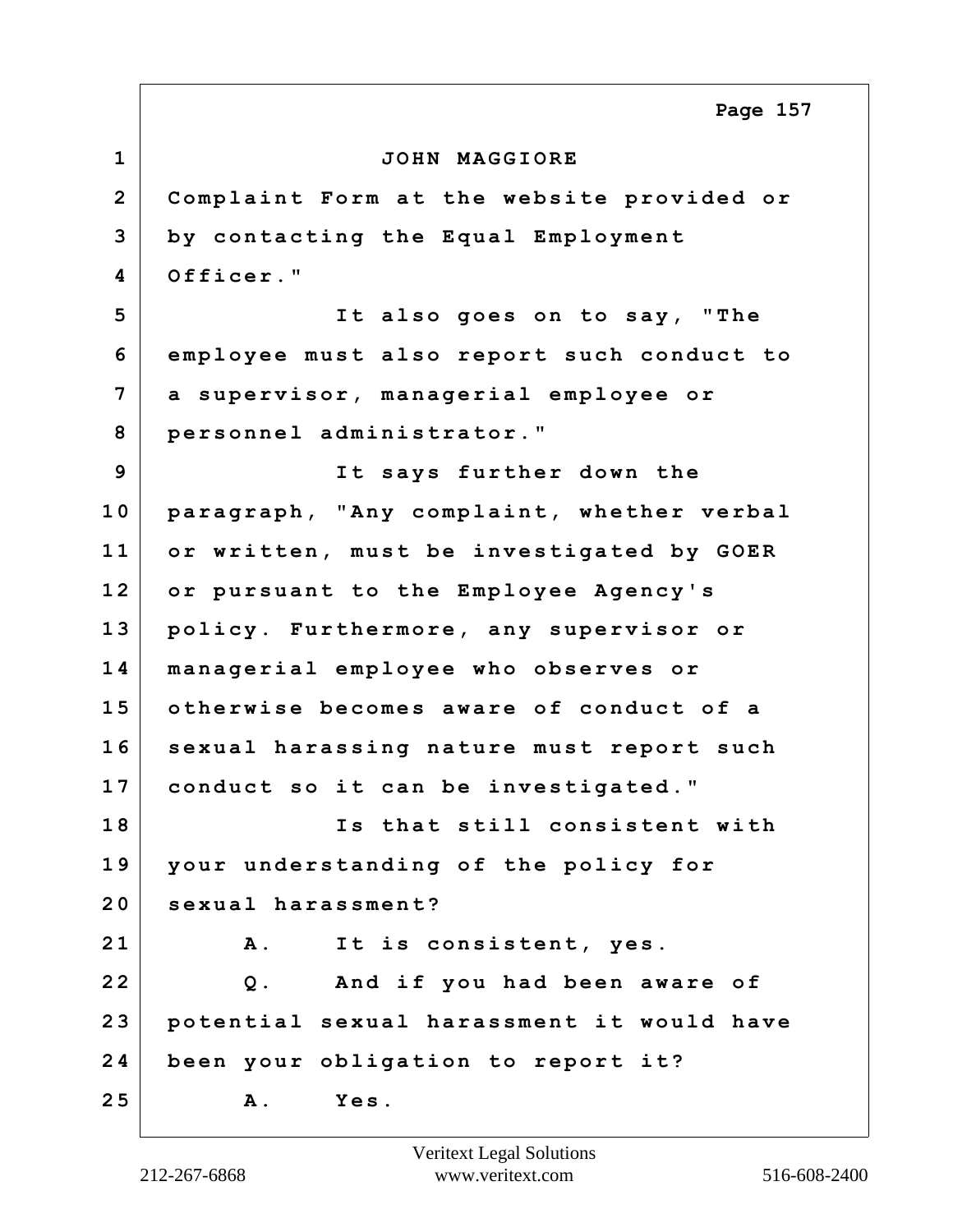**1 JOHN MAGGIORE 2 Q. And you would have done so? 3 A. Yes. 4 MR. WEAVER: I want to do 5 another screen share here. Anna, 6 it's our number 22, the August 8th 7 chat. 8 (Exhibit 9, printout of Chat 9 messages, dated August 8, 2019, 10 Bates JD-NYAD0004714 was received 11 and marked on this date for 12 identification.) 13 Q. Mr. Maggiore, I'm showing you 14 a chat and we'll go through it page by 15 page. I will tell you initially, right 16 away, you are not on this chat 17 communication. 18 A. Okay. 19 Q. The participants are Jim 20 Malatras, Jill DesRosiers, Melissa 21 DeRosa, Rich Azzopardi, Annabel Walsh, 22 Stephanie Benton, Dani Lever, Robert 23 Mujica, Beth Garvey and Peter Ajemian. 24 It's from August 8, 2019. 25 So we're going to go page by Page 158**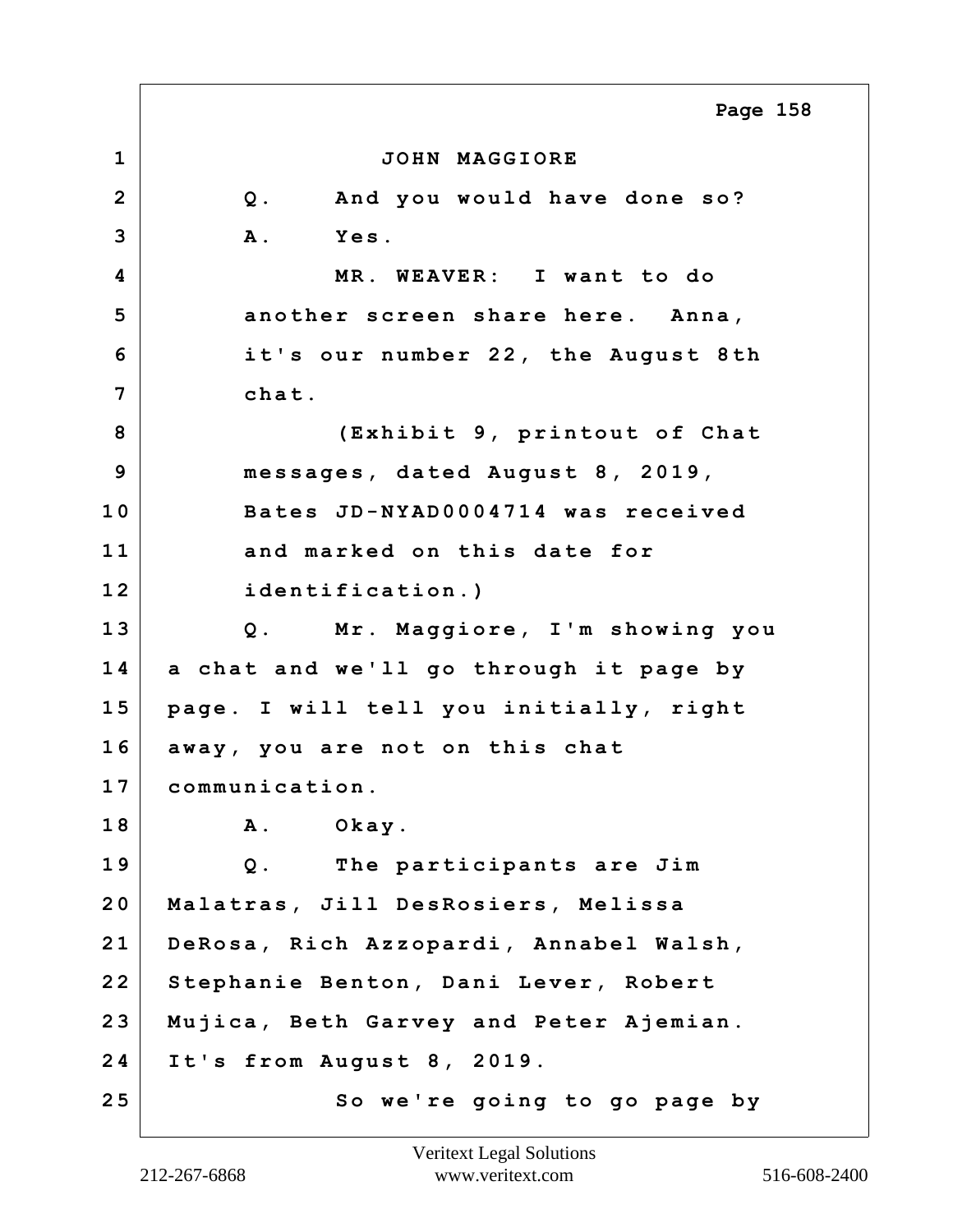**1 JOHN MAGGIORE 2 page because of the way it was produced, 3 unfortunately. 4 So it begins with Malatras 5 saying "I think this is a shot." And if 6 we go to the next page we'll see that 7 this is the Lindsey Boylan article.** 8 A. Right. **9 Q. And the pullout is that, 10 "Boylan expresses frustration with how 11 women in politics are often defined by 12 men in leadership, whether it's who they 13 are challenging, or who they worked for." 14 And then next you'll see 15 Melissa DeRosa says "At who?" And next 16 DeRosa says, "First of all, that's my 17 line." And then Malatras chimes in, "Rob, 18 totally Rob." And then Malatras says, 19 "And perhaps the biggest alpha male we 20 have - John Maggiore." Do you see that 21 that? 22 A. Yes, I do. 23 Q. And if you go to the next page 24 it's a link to the article. 25 Next page, Malatras says, "You Page 159**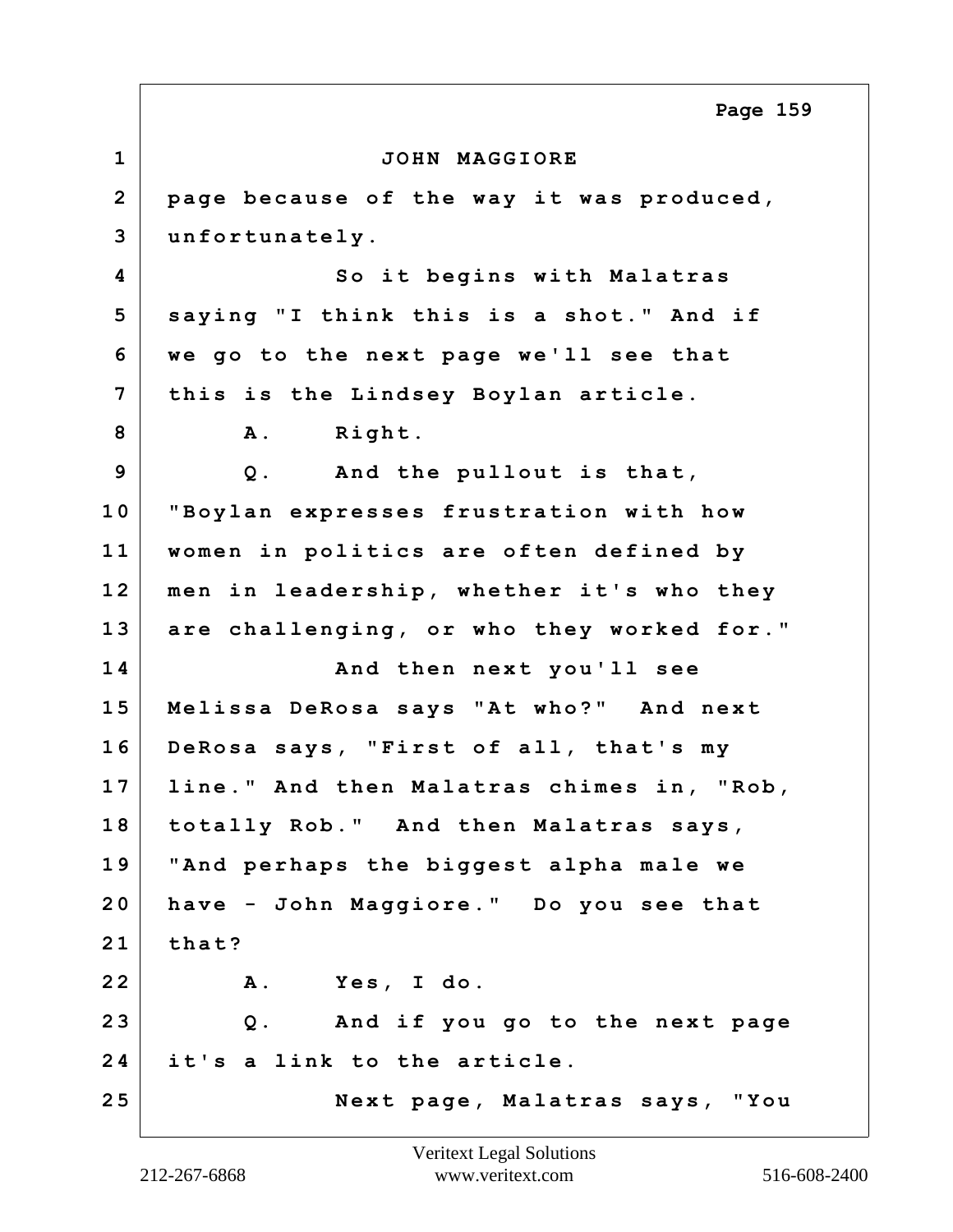**1 JOHN MAGGIORE 2 should file a complaint against her Teen 3 Vogue for plagiarism." And DeRosa says, 4 "um duh". And Azzopardi says, "I'm glad 5 we can all finally talk about John 6 Maggiore's toxic masculinity." 7 A. Yes. 8 Q. And then Malatras concludes by 9 saying, "I for one am relieved." 10 A. Okay. 11 Q. Do you believe you have toxic 12 masculinity? 13 A. No. I think that was ironic. 14 Q. And why do you think it's 15 ironic? 16 A. That's how I read it. It 17 appears to be a humorous exchange. 18 Q. And what makes it humorous? 19 A. Because he seems to be 20 suggesting something ridiculous that 21 everybody would have received as absurd. 22 Q. Why would anyone who receives 23 that consider it absurd? 24 A. I think that I'm not perceived 25 as having toxic masculinity. I think I'm Page 160**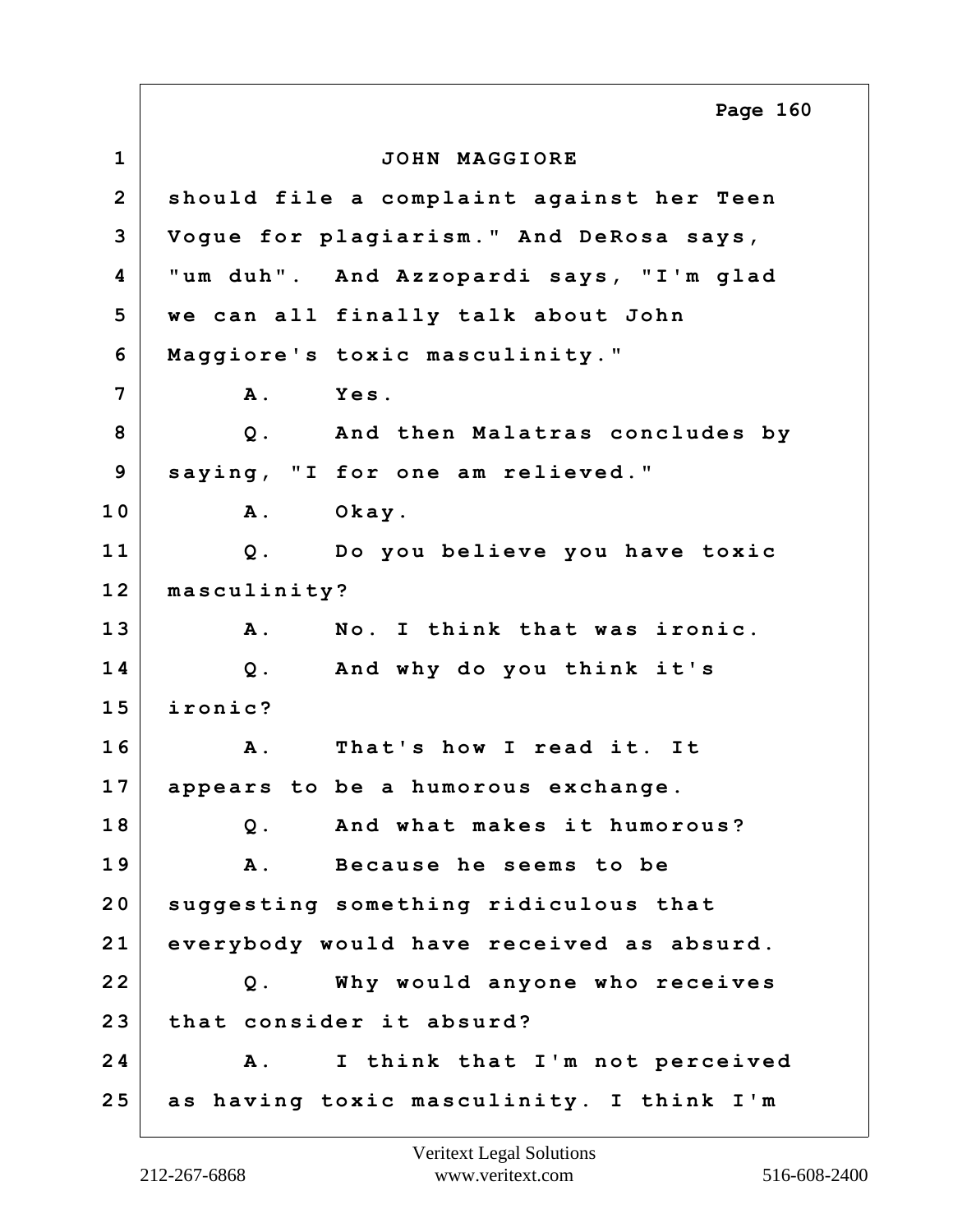**1 JOHN MAGGIORE 2 perceived as being a nice guy. 3 Q. Do you think this is funny? 4 A. Yes. 5 Q. You do think joking about 6 toxic masculinity is an appropriate 7 subject for a joke in this context? 8 A. I didn't read the attachment 9 but as it applies to me it's, you know, 10 absurdism. 11 Q. And as someone who -- as 12 someone who everyone considers to be a 13 nice guy, at any point did you feel that 14 your nice-guy personality did not fit in 15 well with the Executive Chamber? 16 A. No. I think I fit in very well 17 at the Executive Chamber. 18 Q. Do you think you stood out? 19 A. I hope so. 20 Q. Let me be more clear. Do you 21 think you stood out because others were 22 not particularly nice? 23 A. I wouldn't say that. 24 Q. Why do you hope you stuck out? 25 A. I aspire to be outstanding. Page 161**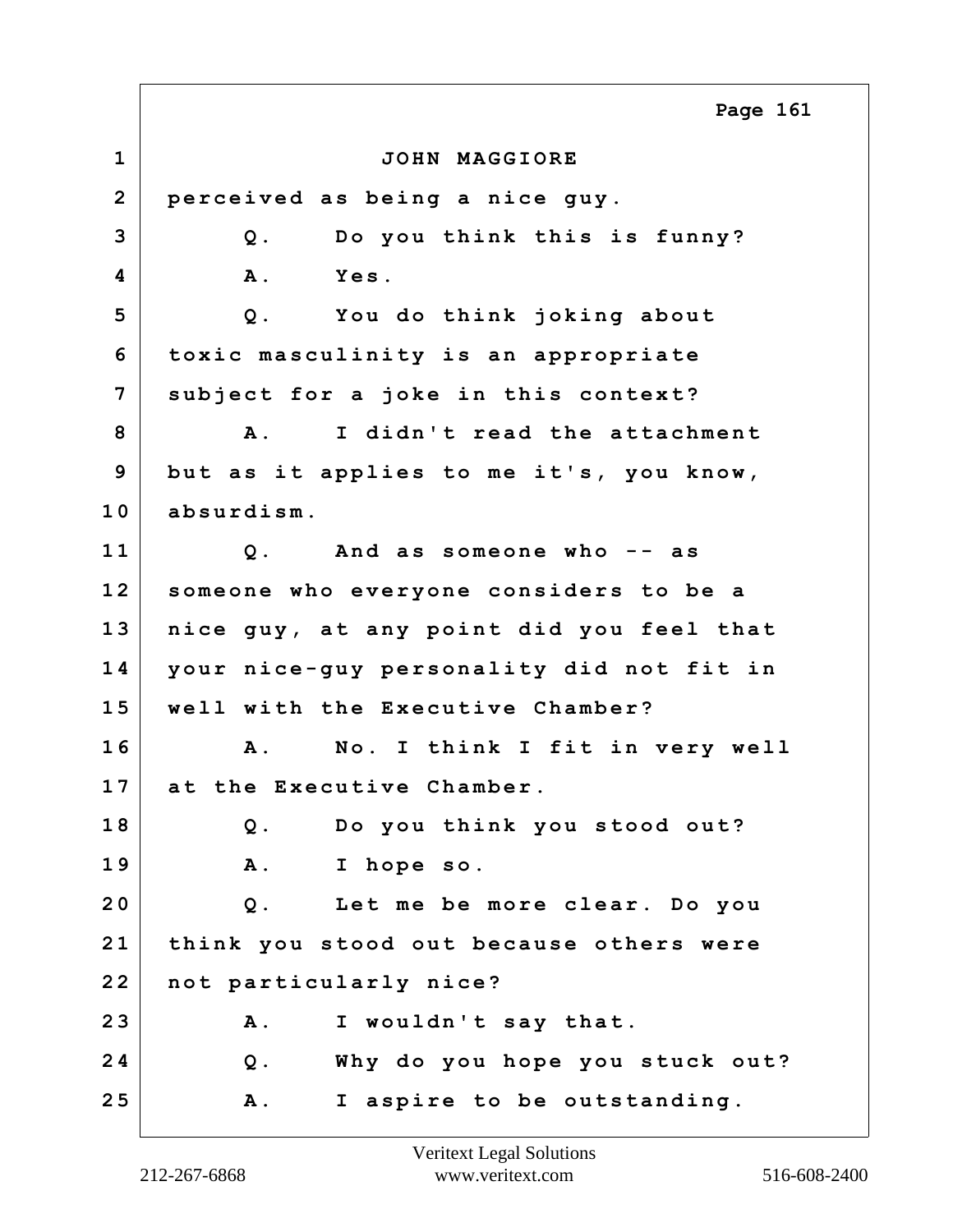**1 JOHN MAGGIORE 2 Q. And do you think being nice is 3 a way to be outstanding? 4 A. It's just my nature. 5 Q. As a nice guy you didn't have 6 any concerns with the culture of the 7 Executive Chamber while you worked there? 8 A. No. 9 Q. As part of the stories around 10 the public allegations there is a lot on 11 the toxic nature of the culture in the 12 Executive Chamber, does that surprise 13 you? 14 A. Yes. 15 Q. Is that inconsistent with your 16 experience? 17 A. Yes. 18 Q. Do you think those people are 19 wrong? 20 A. You'd have to ask me about a 21 specific allegation and how they 22 characterize it. 23 Q. That members of senior staff 24 are abusive? 25 A. Yes, I don't think that's Page 162**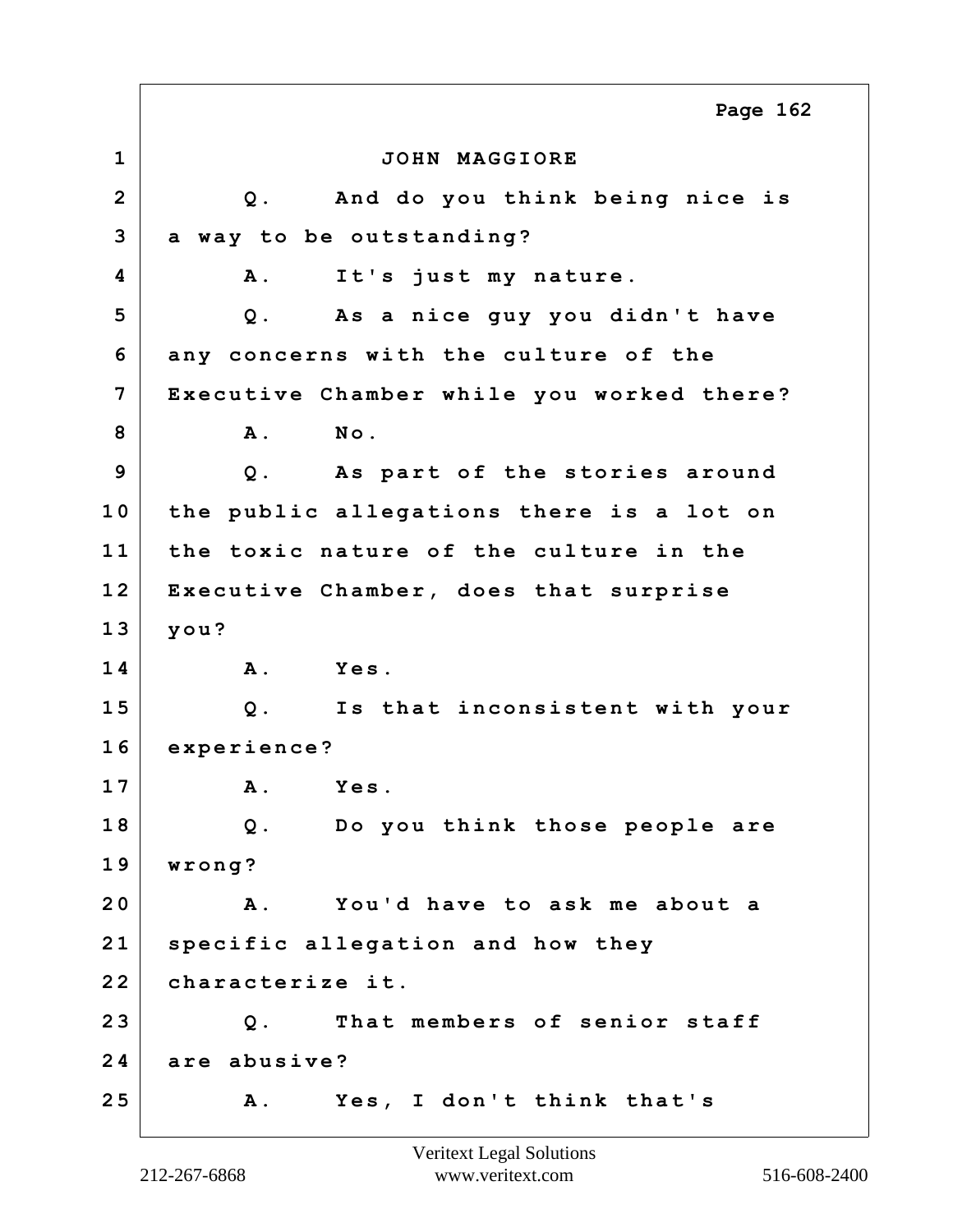**1 JOHN MAGGIORE 2 correct. 3 MR. WEAVER: Anna, you can 4 take the screen share down. 5 Q. As a member of the Executive 6 Chamber what is your understanding of the 7 Chamber's record retention policy? 8 A. I couldn't recite it. Again, I 9 have been on leave for months. I couldn't 10 recite it. 11 Q. Well, what was your practice 12 for record retention as a member of the 13 Executive Chamber? 14 A. I'm sure I followed the rules 15 but, again, I'm a little bit removed. 16 Q. Do you recall ever managing 17 your files in any way, meaning deleting 18 things, et cetera? 19 A. Yes. 20 Q. And what rules or principles 21 did you follow in deleting things? 22 A. I remember that there was a 23 policy, so I referred to it but I don't 24 remember what it is, as I'm sitting here. 25 Q. Did you have a practice of Page 163**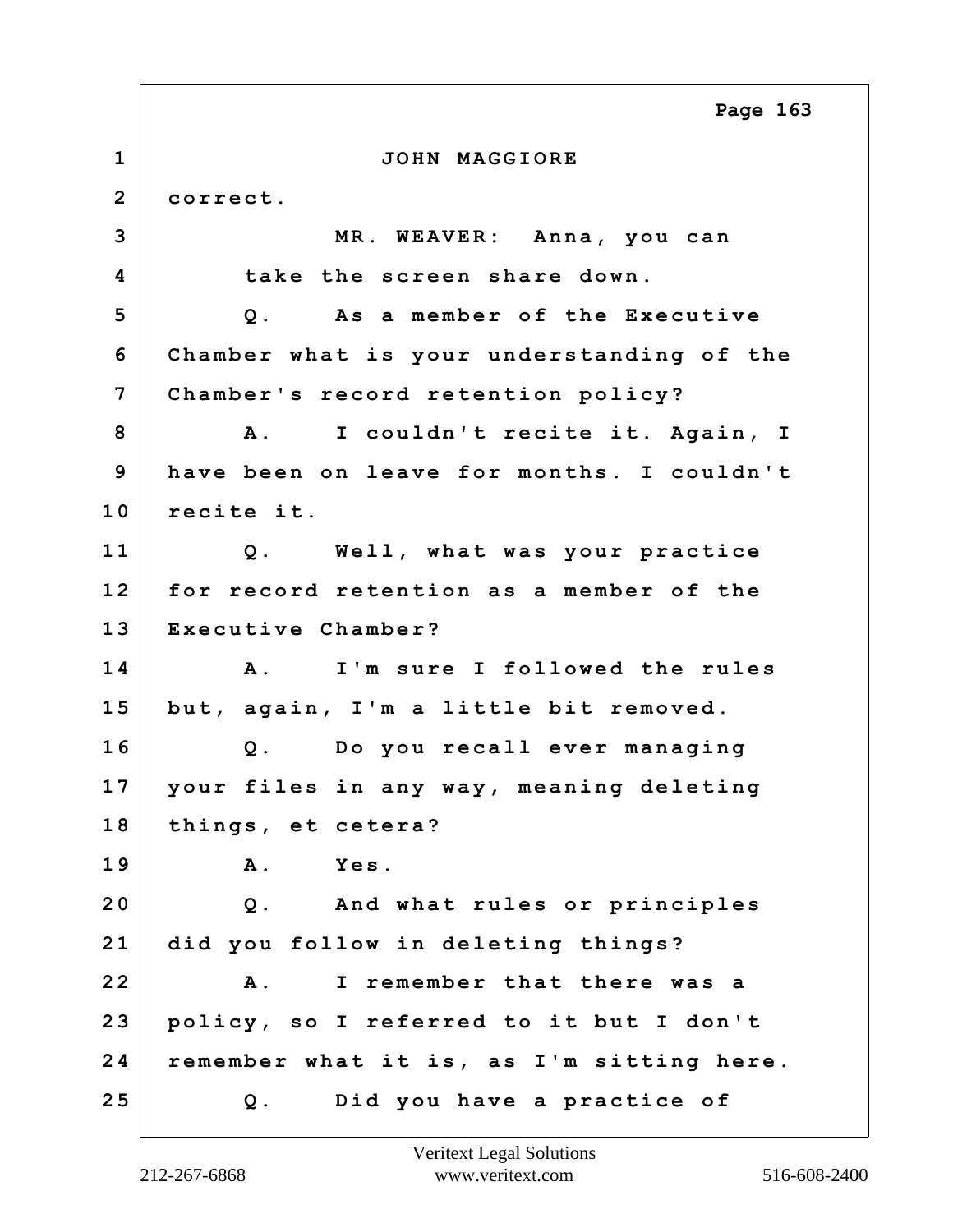**1 JOHN MAGGIORE 2 deleting your emails on a regular basis? 3 A. Yes. 4 Q. Why? 5 A. To clear up my emails. 6 Q. Were you ever instructed to do 7 so? 8 A. No. 9 Q. How did you communicate with 10 other members of senior staff when you 11 were a member of the Executive Chamber, 12 in what forms of communication? 13 A. Verbal, in person, writing, 14 email. 15 Q. What about texting? 16 A. Well, at some point I did have 17 texts on my phone but I had it disabled. 18 Q. Did you have a Chamber-issued 19 device? 20 A. I did. 21 Q. What type of device did you 22 have? 23 A. The last device I had was an 24 iPhone and previous to that was a 25 Blackberry. Page 164**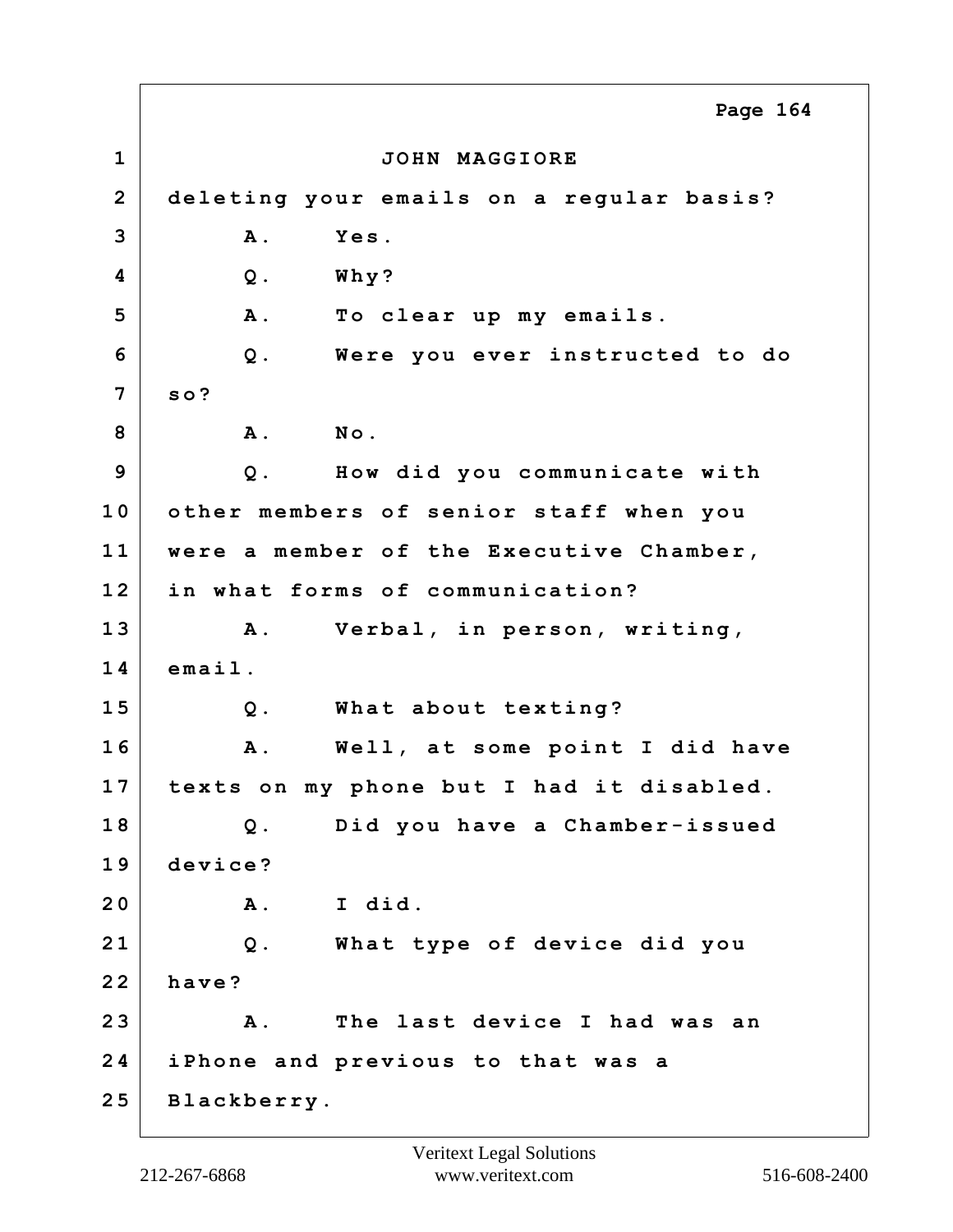**1 JOHN MAGGIORE 2 Q. When you had a Blackberry did 3 you ever use texting with the Blackberry? 4 A. Texting? I don't think the 5 Blackberry could do texting. 6 Q. Did you do pin messages? 7 A. Yes. 8 Q. So in addition to emails you 9 would -- would you pin senior members of 10 the executive staff? 11 A. Yes. 12 Q. And did you ever communicate 13 in electronic form with the Governor when 14 you were a member of the Executive 15 Chamber? 16 A. Yes. 17 Q. And what form of communication 18 did you use? 19 A. Pin function. 20 Q. Was that the only way you 21 communicated electronically with the 22 Governor? 23 A. Yes. 24 Q. Did you ever understand why 25 that was the case? Page 165**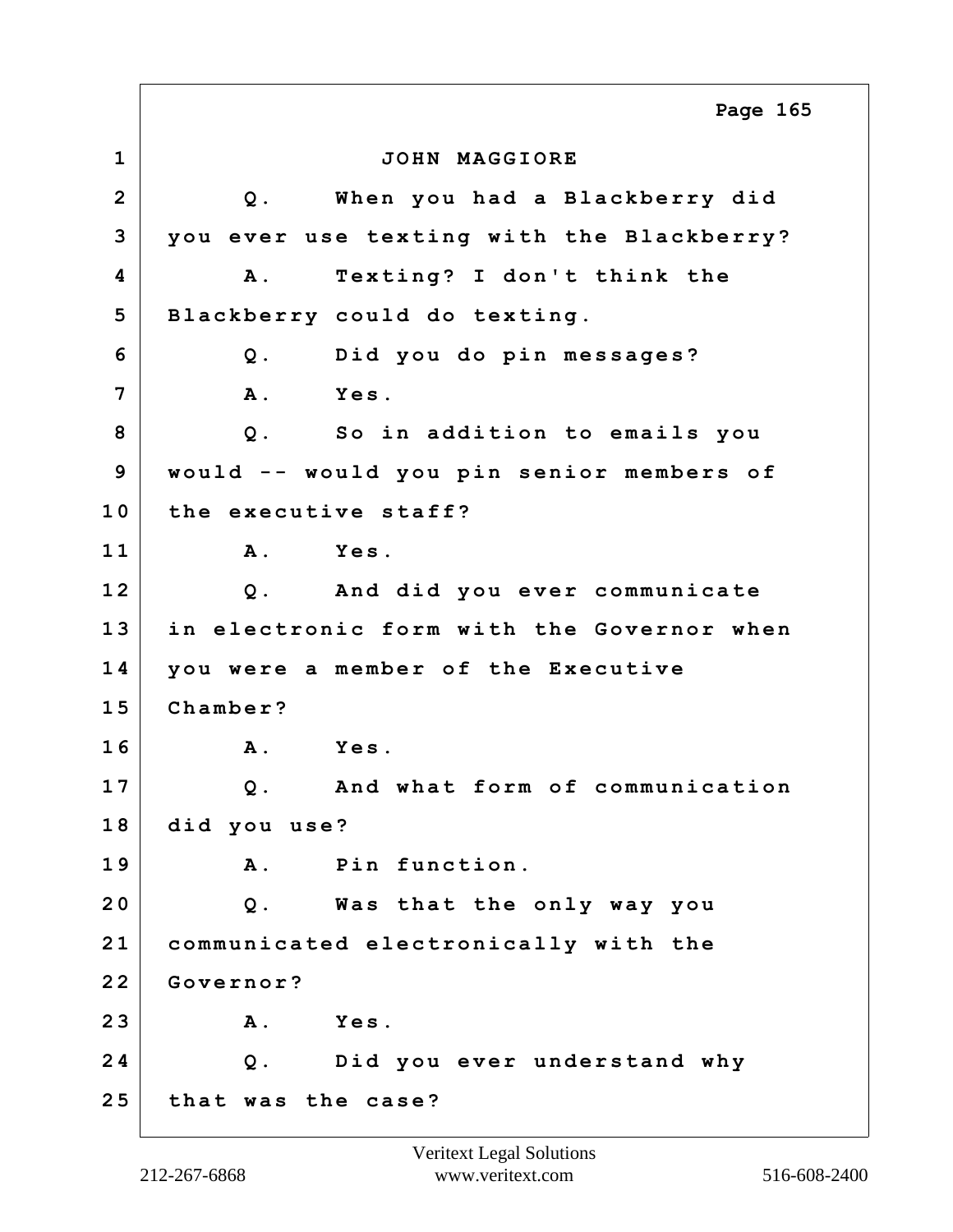**1 JOHN MAGGIORE 2 A. He didn't use email. 3 Q. Do you have an understanding 4 of why he didn't use email? 5 A. No. 6 Q. He never discussed it with 7 you? 8 A. No. 9 Q. Did you ever ask anyone why he 10 didn't use email? 11 A. No. 12 Q. When you switched to an 13 iPhone, were you still able to 14 communicate electronically with the 15 Governor? 16 A. I was not. 17 Q. Did that impact your ability 18 to do your job in any way? 19 A. I rarely had the need to 20 communicate electronically with the 21 Governor. So in practice, no. 22 Q. Do you have an understanding 23 of document retention as it related to 24 Blackberry pins? 25 A. I don't remember. Page 166**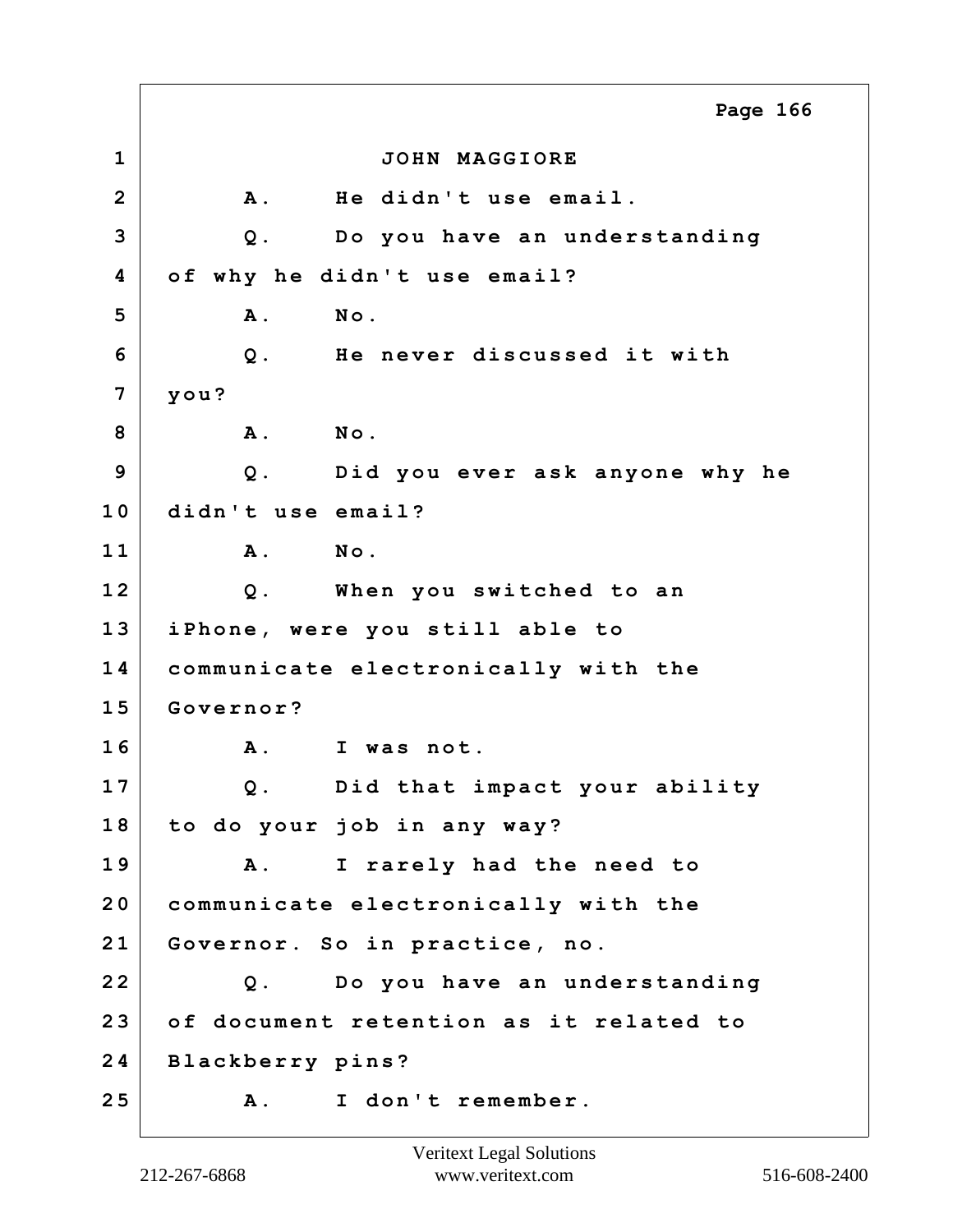**1 JOHN MAGGIORE 2 Q. Do you recall deleting 3 Blackberry pins? 4 A. I don't remember. 5 Q. Do you recall if your device 6 had any auto-delete function on it? 7 A. No, I don't recall. 8 Q. If you could go back to the 9 stack of the documents your counsel 10 produced yesterday. 11 A. Okay. 12 (Exhibit 10, email dated 13 December 15, 2020 from John 14 Maggiore to Melissa DeRosa, Bates 15 JM000031 was received and marked on 16 this date for identification.) 17 Q. If you could find a document 18 starting at page JM-31. 19 A. I got it. 20 Q. It's an email from Melissa 21 DeRosa to your Gmail account December 12 22 -- December 15, 2020. Do you see this? 23 A. I'm sorry. I'm looking at an 24 email from me to her. 25 Q. I'm sorry. You're correct. It Page 167**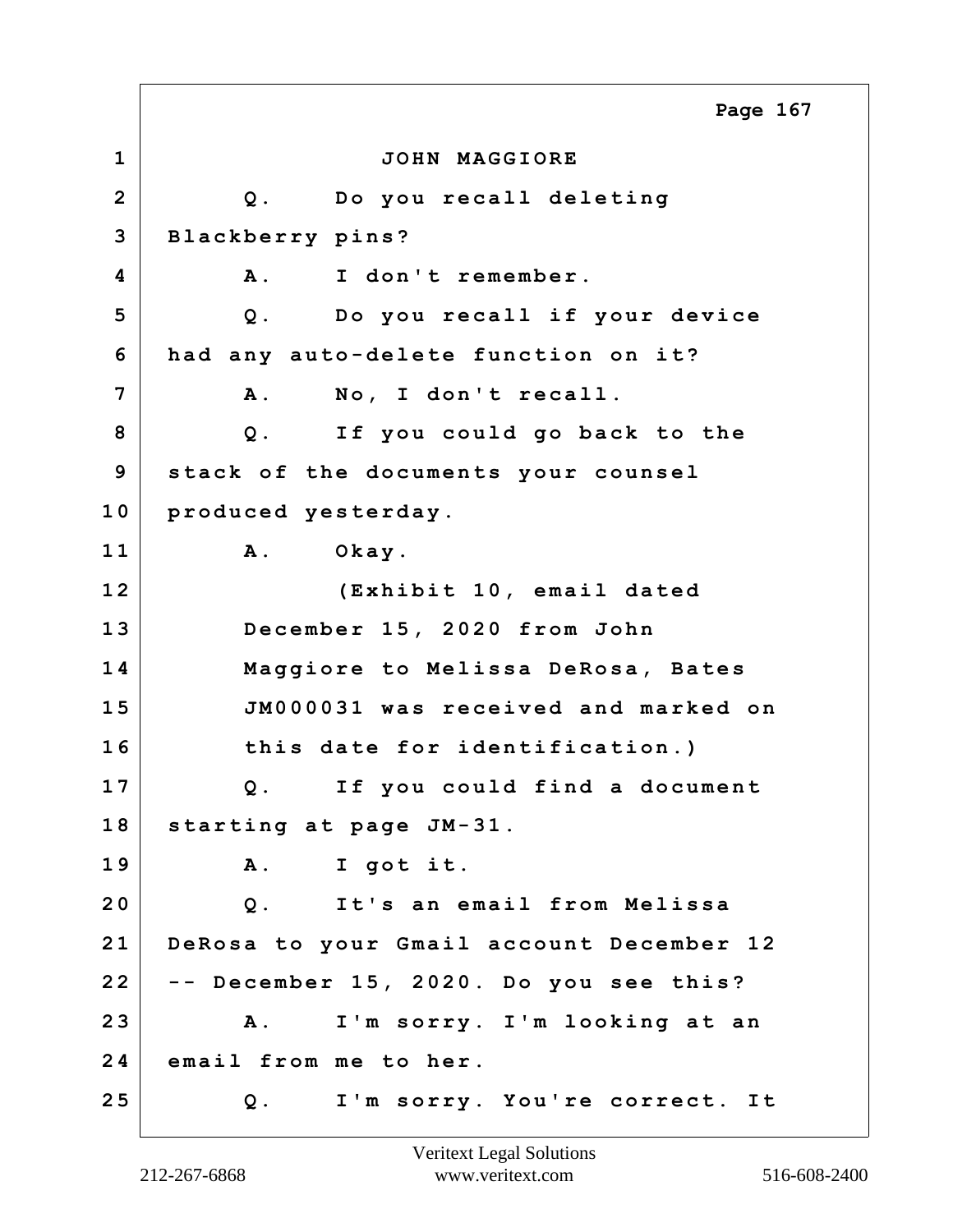**1 JOHN MAGGIORE 2 was my mistake. From you to Melissa. Do 3 you see that? 4 A. I do. 5 Q. Bates 31? 6 A. I do. I see it. 7 Q. Subject line is, "80% sure 8 this was the song." 9 A. Yes. 10 Q. Do you recall this email? 11 A. I do now, yes. 12 Q. Tell me about it. 13 A. Melissa had called me and 14 asked if I had the lyrics to a song that 15 I and others performed at a holiday 16 party, a few years ago, I believe it was 17 2017. I was pretty sure the attached 18 lyrics were what she was referring to. 19 Q. And why did she call you about 20 getting the lyrics to the song? 21 A. I don't recall her telling me 22 why she was asking for them. 23 Q. Well, it says "80% sure this 24 was the song." 25 A. Yeah. Page 168**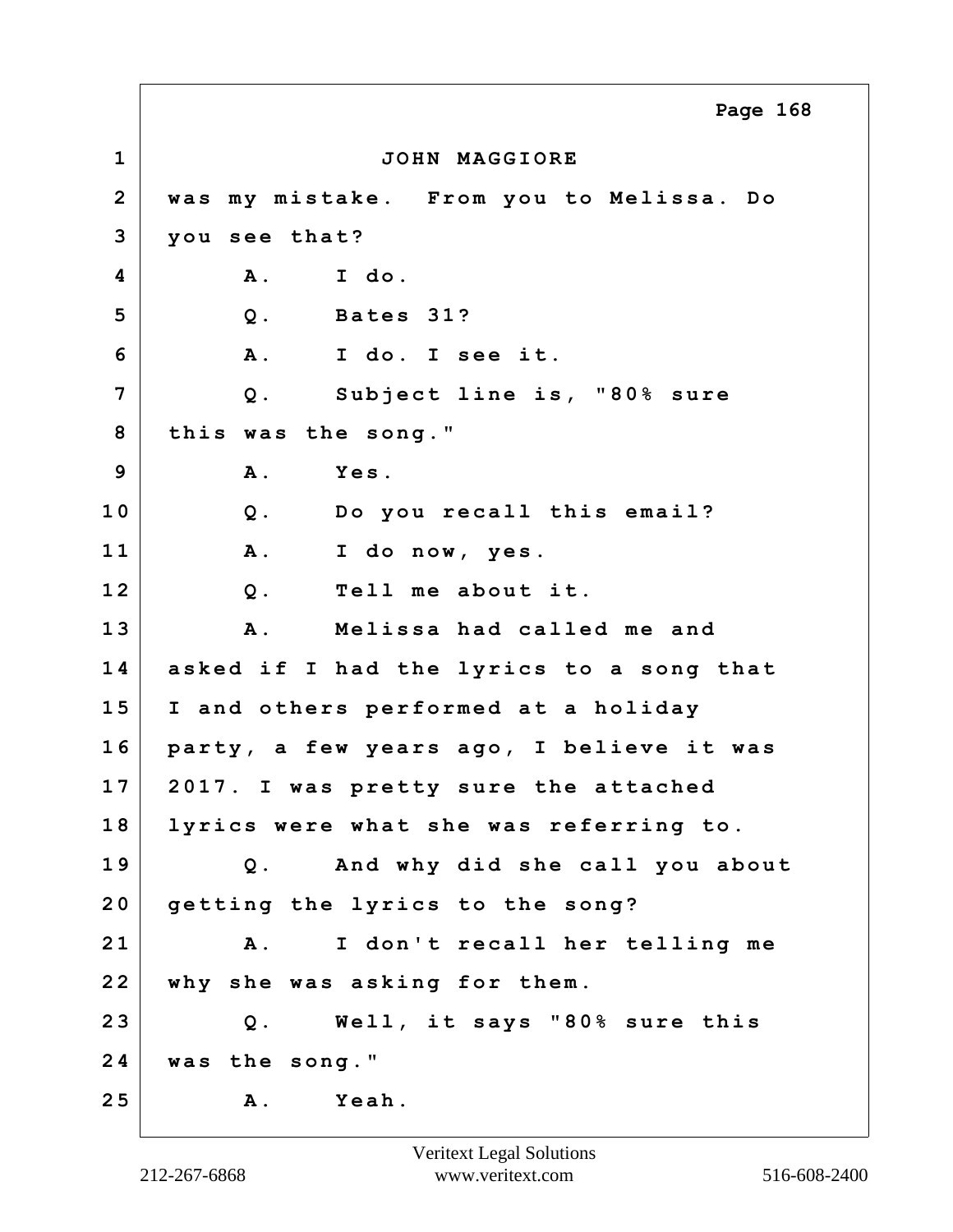**1 JOHN MAGGIORE 2 Q. And it talks about having** 3 pictures of "me, her, **b**, Kelly, **4 and ." Do you know who the 5 "her" is? 6 A. Yes. 7 Q. Who is the "her"? 8 A. Lindsey Boylan. 9 Q. Okay. So does that help 10 refresh why Ms. DeRosa had reached out to 11 you about these lyrics? 12 A. No. I don't remember her 13 saying why she reached out. 14 Q. Did Ms. Boylan make, as part 15 of her allegations, reference to some 16 song or performance? 17 A. I don't recall that she did. 18 Q. You don't recall any more 19 discussion around this email? 20 A. I do. 21 Q. What do you recall? 22 A. Melissa had asked me if I had 23 these song lyrics and I recall that the 24 group that sang the song included Lindsey 25 Boylan and that's why I referred to that Page 169**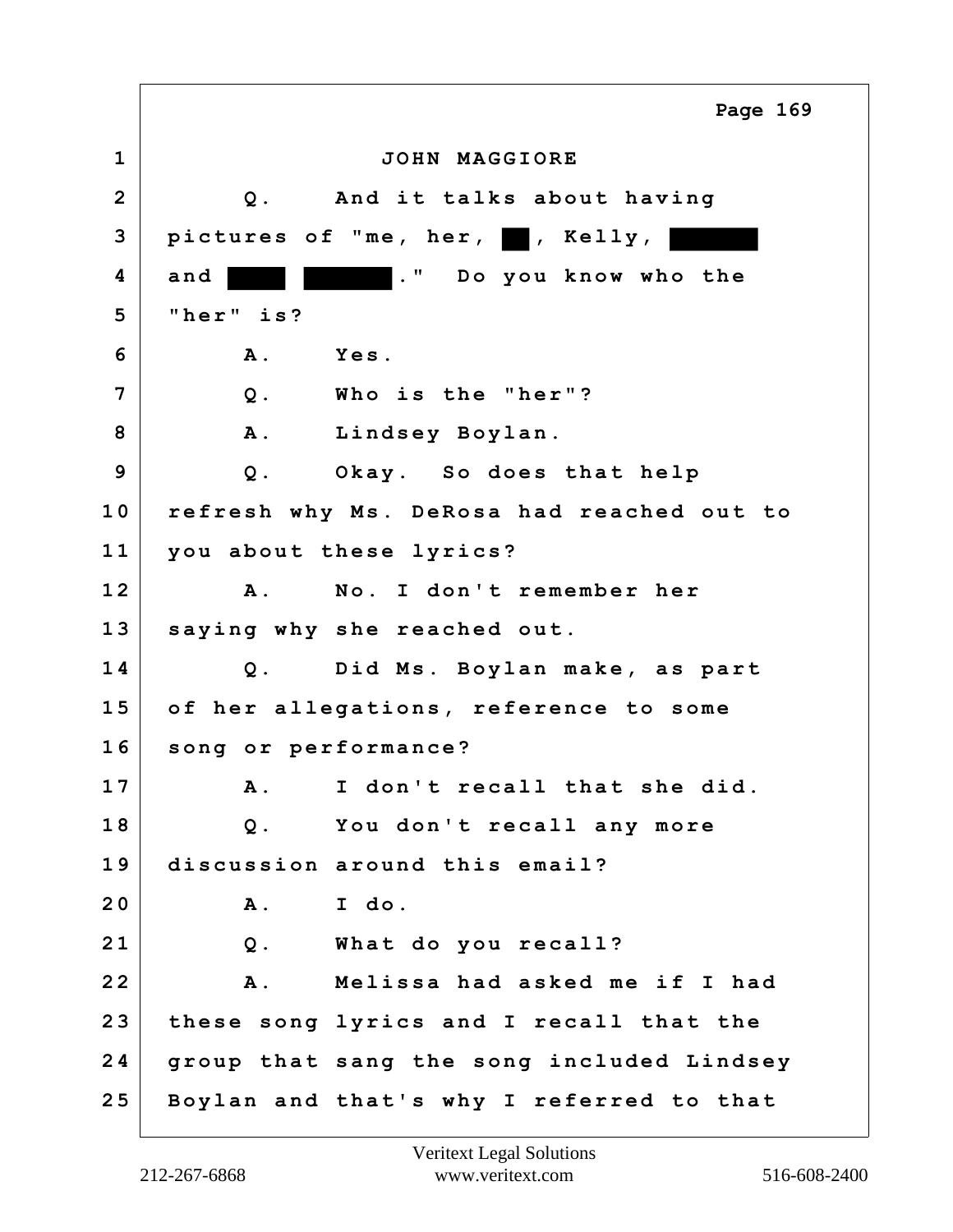**1 JOHN MAGGIORE 2 picture, and then I included the 3 different picture that is also part of 4 this package. 5 Q. Sorry. It's also part of the 6 -- 7 A. Part of the package you just 8 directed me to. 9 Q. But again, your email that 10 says "showing me", refers to "her". And 11 you know that's Lindsey. Presumably that 12 means Melissa was somehow referencing 13 Lindsey when she talked to you? 14 A. As I recall, I brought up 15 Lindsey in that conversation. 16 Q. What else do you recall from 17 that conversation? 18 A. I don't recall the specific 19 language. 20 Q. You don't recall whether or 21 not it had anything to do with Boylan's 22 allegations? 23 A. No. 24 Q. Do you recall the Governor 25 requiring members of staff to memorize Page 170**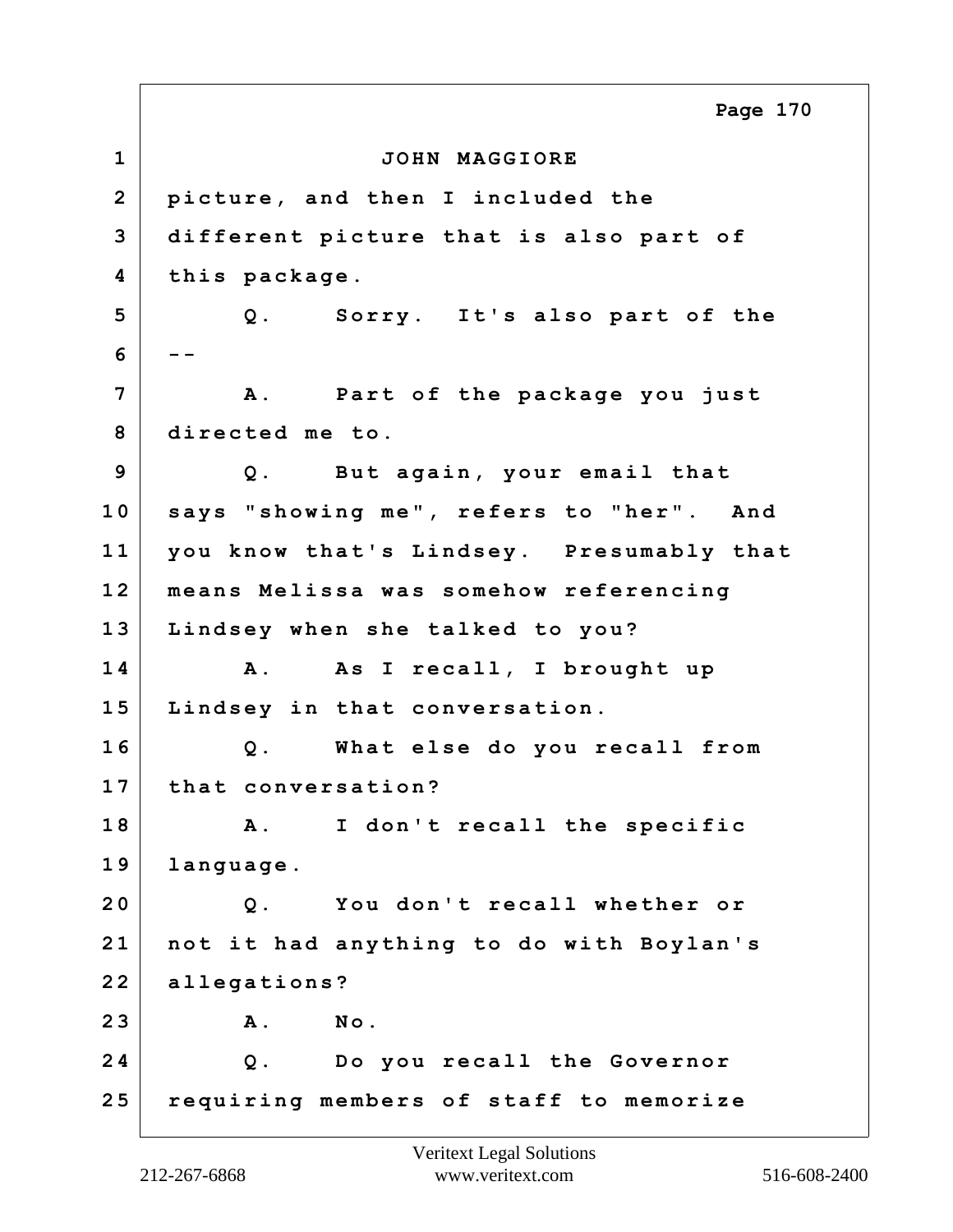**1 JOHN MAGGIORE 2 lyrics to songs? 3 A. No. 4 Q. Did you ever hear any stories 5 about staff being required to memorize 6 lyrics to songs? 7 A. No. 8 Q. Has the Governor ever asked 9 you to sing "oh, Danny boy" for him? 10 A. No. 11 Q. Have you ever heard the 12 Governor ask anyone to sing "oh, Danny 13 boy" for them? 14 A. No. 15 (Exhibit 11, email from 16 Lindsey Boylan dated March 4, 2021, 17 Bates JM000052 was received and 18 marked on this date for 19 identification.) 20 Q. If you could stay in that same 21 packet of produced documents and find 22 document JM-52? 23 A. 52. 24 Q. It's an email from Lindsey 25 Boylan dated March 4, 2021 to presumably Page 171**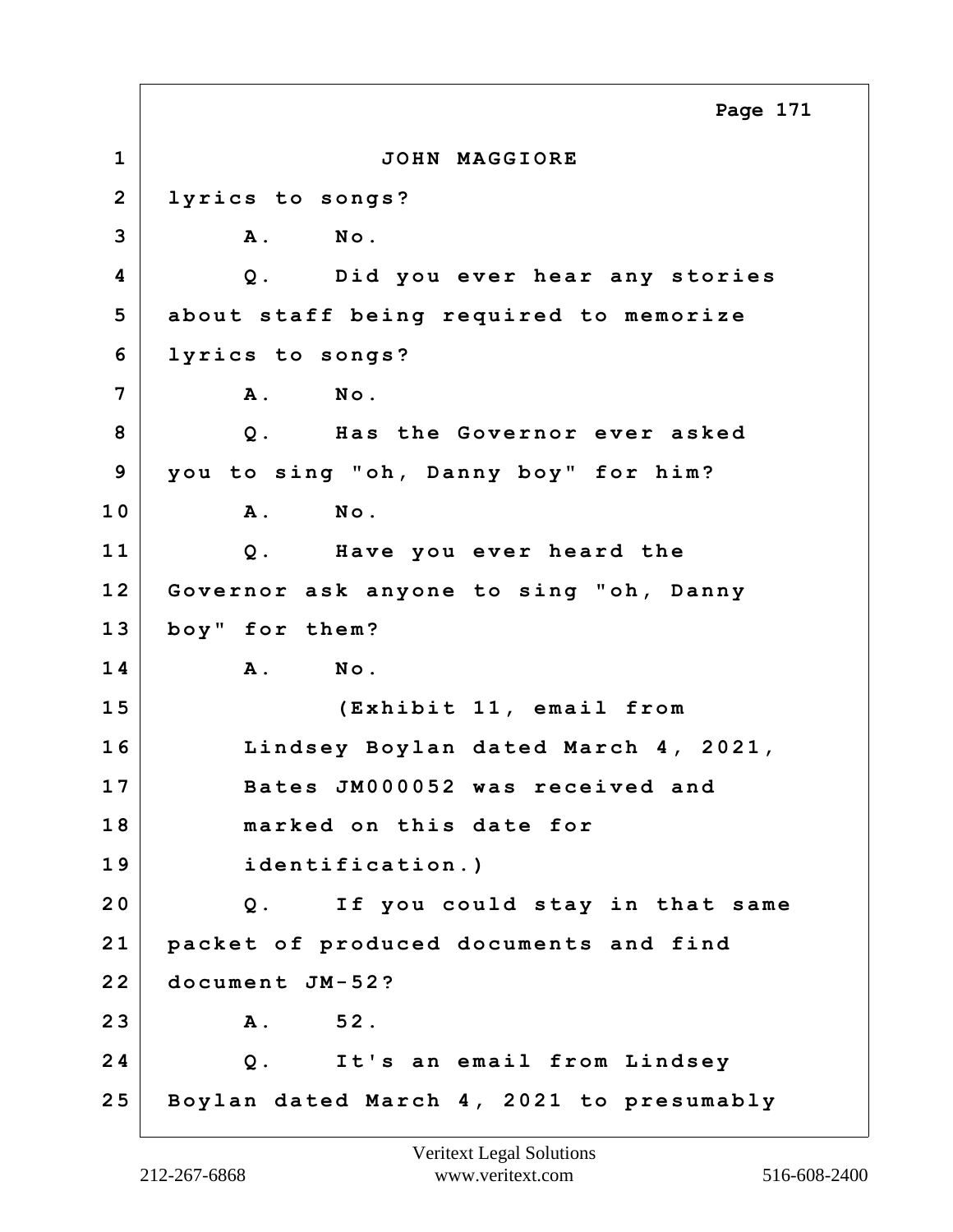**1 JOHN MAGGIORE** 2 that's **that's** , your Gmail account **3 and Jim Malatras? 4 A. Yes. 5 Q. Do you remember this email? 6 A. I do. 7 Q. What do you remember about it? 8 A. I remember receiving it. I 9 remember reading it. 10 Q. Did you do anything in 11 reaction to this email? 12 A. I called Jim Malatras and told 13 him that I had gotten it. 14 Q. And what else do you remember 15 about that conversation with 16 Mr. Malatras? 17 A. Nothing. 18 Q. Did he say he got the email 19 too? 20 A. I don't specifically recall. 21 Q. Did you guys at all talk about 22 the substance of the email? 23 A. Not in length. 24 Q. Why not? 25 A. I'm sure we talked about it. Page 172**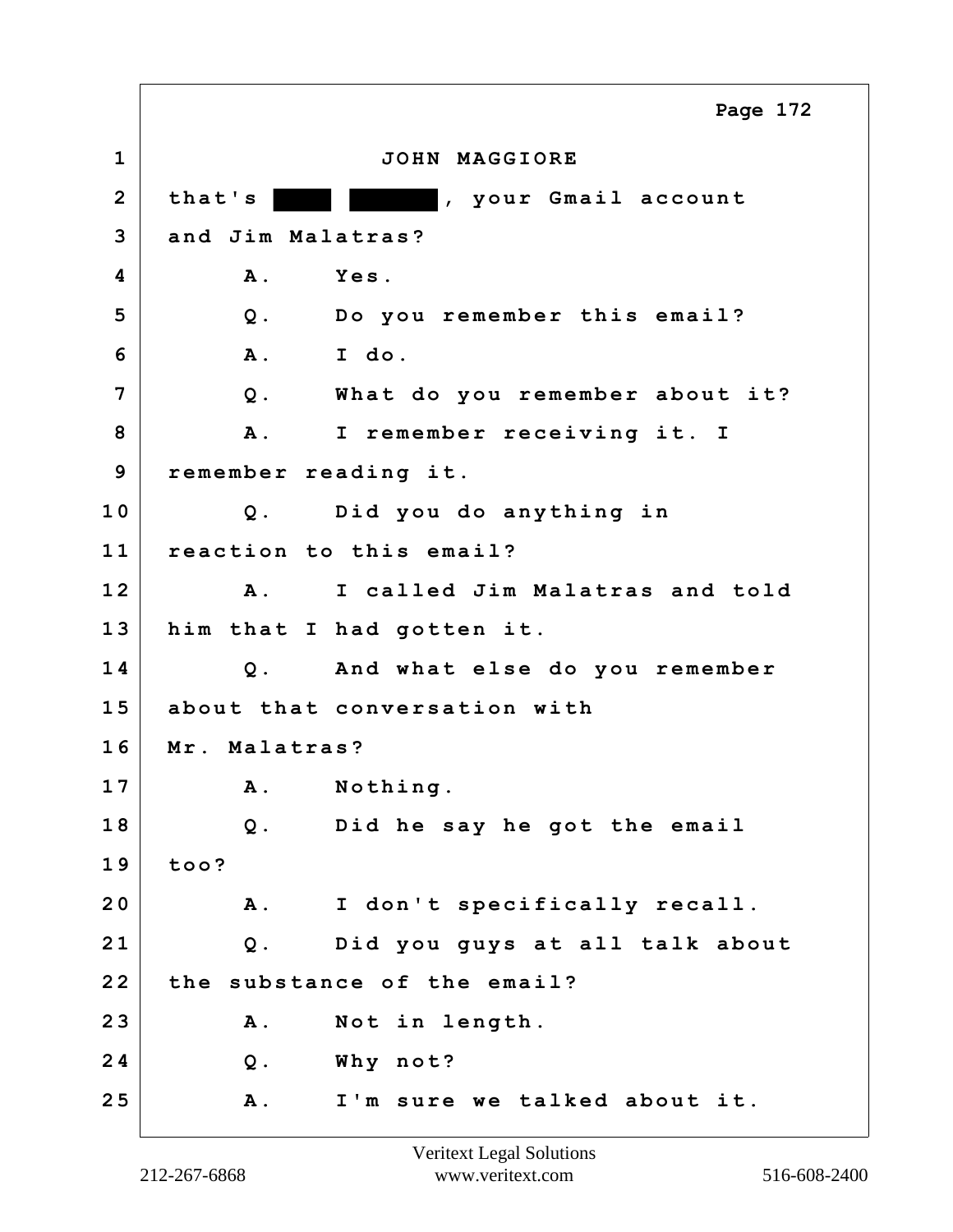**1 JOHN MAGGIORE 2 It wasn't a long conversation. 3 Q. Well, if you're sure you 4 talked about it, what do you think you 5 talked about? 6 A. The intent of calling him was 7 to give him a heads up that I had 8 received it and it appeared to be 9 addressed to him. I don't remember if he 10 said he received it already. 11 Q. Did you follow up with 12 Ms. Boylan after this? 13 A. I did not. 14 Q. Was there any event that was a 15 precursor to her sending you this email? 16 A. Not to my knowledge. 17 Q. Were you curious? 18 A. Umm, I suppose, sure. 19 Q. Did you act on that curiosity? 20 A. No. 21 Q. Why not? 22 A. I saw no benefit in doing so. 23 Q. Did you talk to other members 24 of the Executive Chamber about this 25 email? Page 173**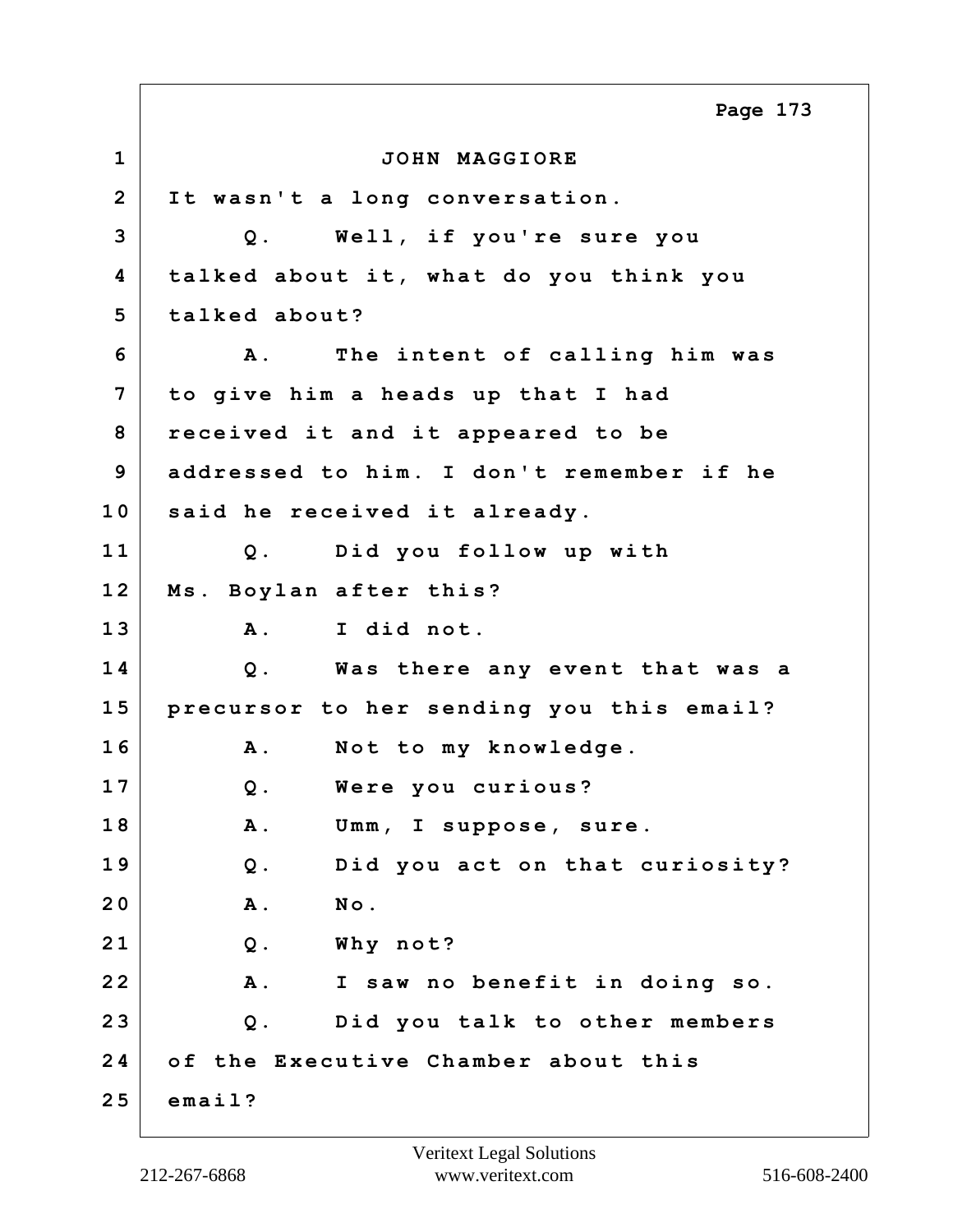**1 JOHN MAGGIORE 2 A. Yes. 3 Q. Who did you talk to? 4 A. Rich Azzopardi. 5 Q. Tell me about that 6 conversation. 7 A. I called him and I told him I 8 received the email. He told me that some 9 other staff members received similar 10 emails. 11 Q. What else did he tell you? 12 A. That's it. 13 Q. Did you say anything else to 14 him? 15 A. Not that I recall. 16 Q. Did he tell you who else 17 received similar emails? 18 A. I remember him saying that 19 Dani Lever and Annabel Walsh had received 20 similar emails. 21 Q. Anyone else? 22 A. Not that I recall. 23 MR. WEAVER: We've just gone 24 about an hour and we said we would 25 reevaluate. Page 174**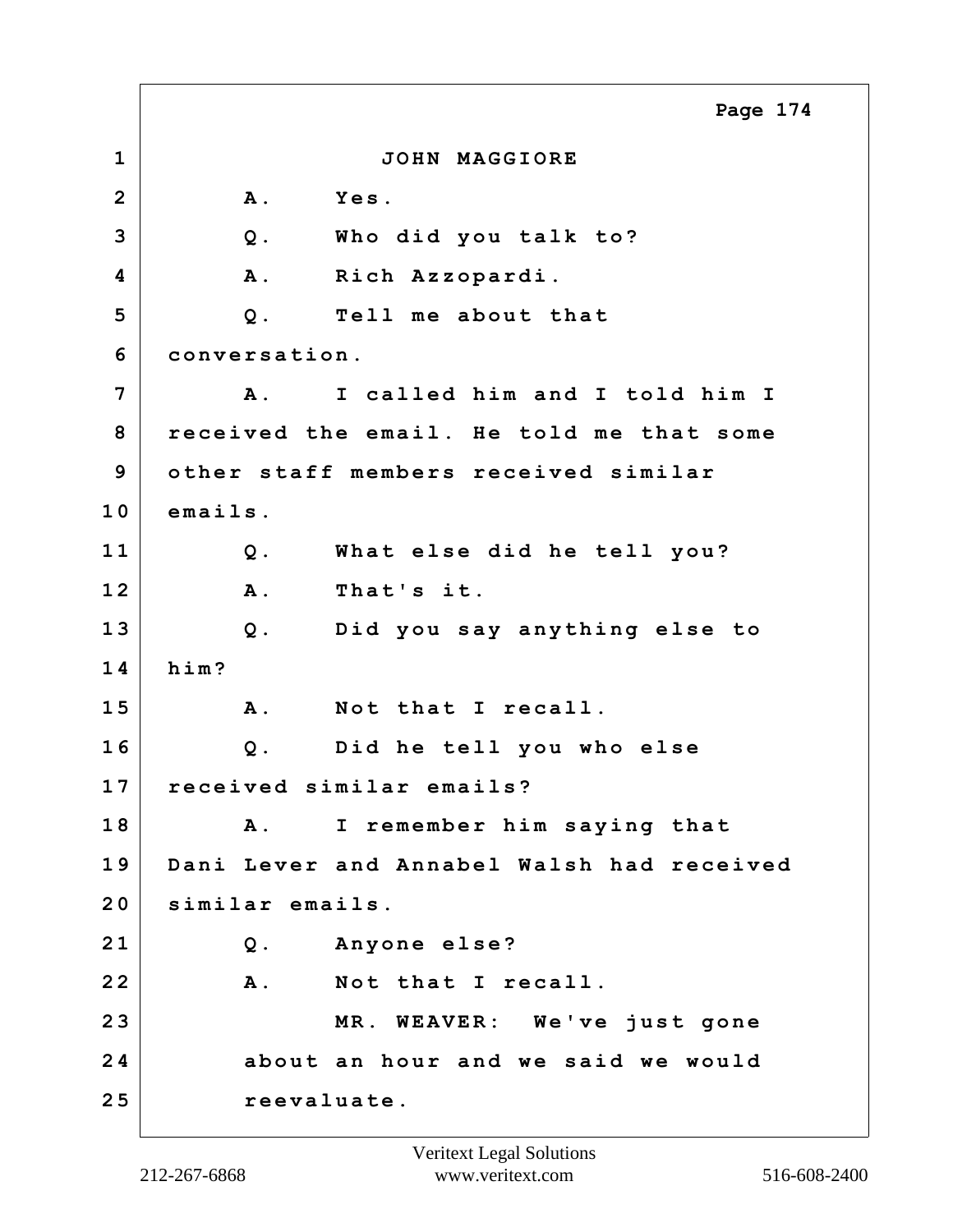**1 JOHN MAGGIORE 2 VIDEOGRAPHER: With no 3 objection, we'll be going off the 4 record at 12:31 p.m. Eastern 5 Daylight Time. Stand by. 6 (Recess is taken.) 7 VIDEOGRAPHER: And we are back 8 on the record at 12:41 p.m. Eastern 9 Daylight Time. Go ahead, 10 counselor. 11 Q. Mr. Maggiore, once you became 12 a senior member of the Executive Council 13 as a Policy Director, to the extent you 14 would -- if you witnessed other staff 15 being harassed or bullied or somehow 16 mistreated do you think you would have 17 intervened in some way? 18 A. Yes. 19 Q. And, you know, we've talked 20 about there being allegations being 21 publicly made about the environment, the 22 toxic environment in the Executive 23 Chamber. As someone who you described 24 everyone thinks is a nice guy, sitting 25 here today, are you worried that there Page 175**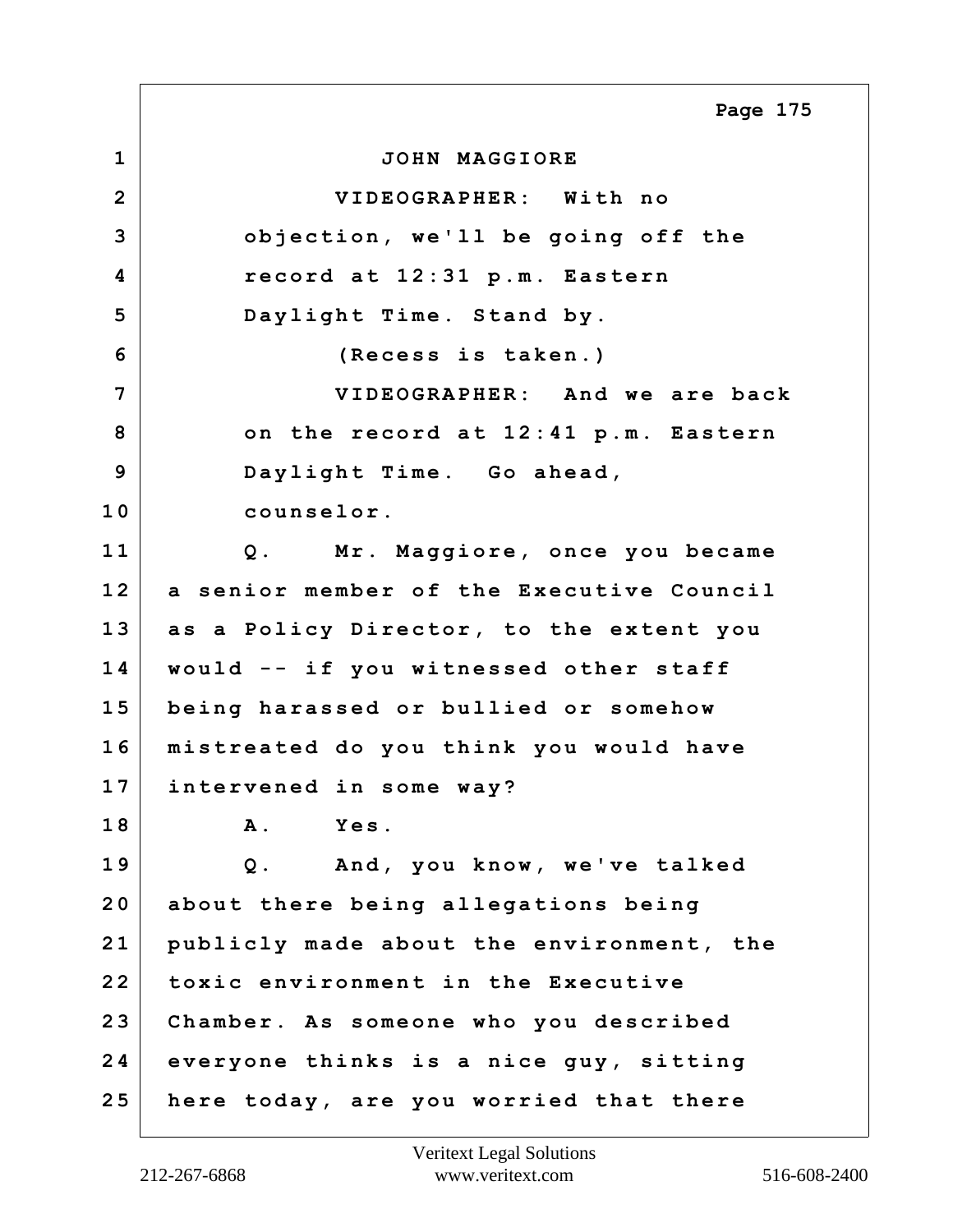**1 JOHN MAGGIORE 2 were problems there that you didn't see 3 as a senior member of the executive 4 staff? 5 A. I don't know about what I 6 didn't see, so no. 7 Q. So you are not worried at all? 8 A. Worried? 9 Q. Yeah. Worried. 10 A. No. No. I mean, the whole 11 thing is concerning to me but I wouldn't 12 use the word "worry". 13 Q. And I use the word "worry" 14 just because you were in a senior 15 position within the Executive Chamber, 16 right? 17 A. Yes. 18 Q. And you've said that the 19 environment you experienced is not 20 consistent with the allegations that have 21 been made about the toxic environment or 22 difficult environment for women, correct? 23 A. Correct. 24 Q. Mr. Maggiore, I don't have any 25 other questions at this time. Page 176**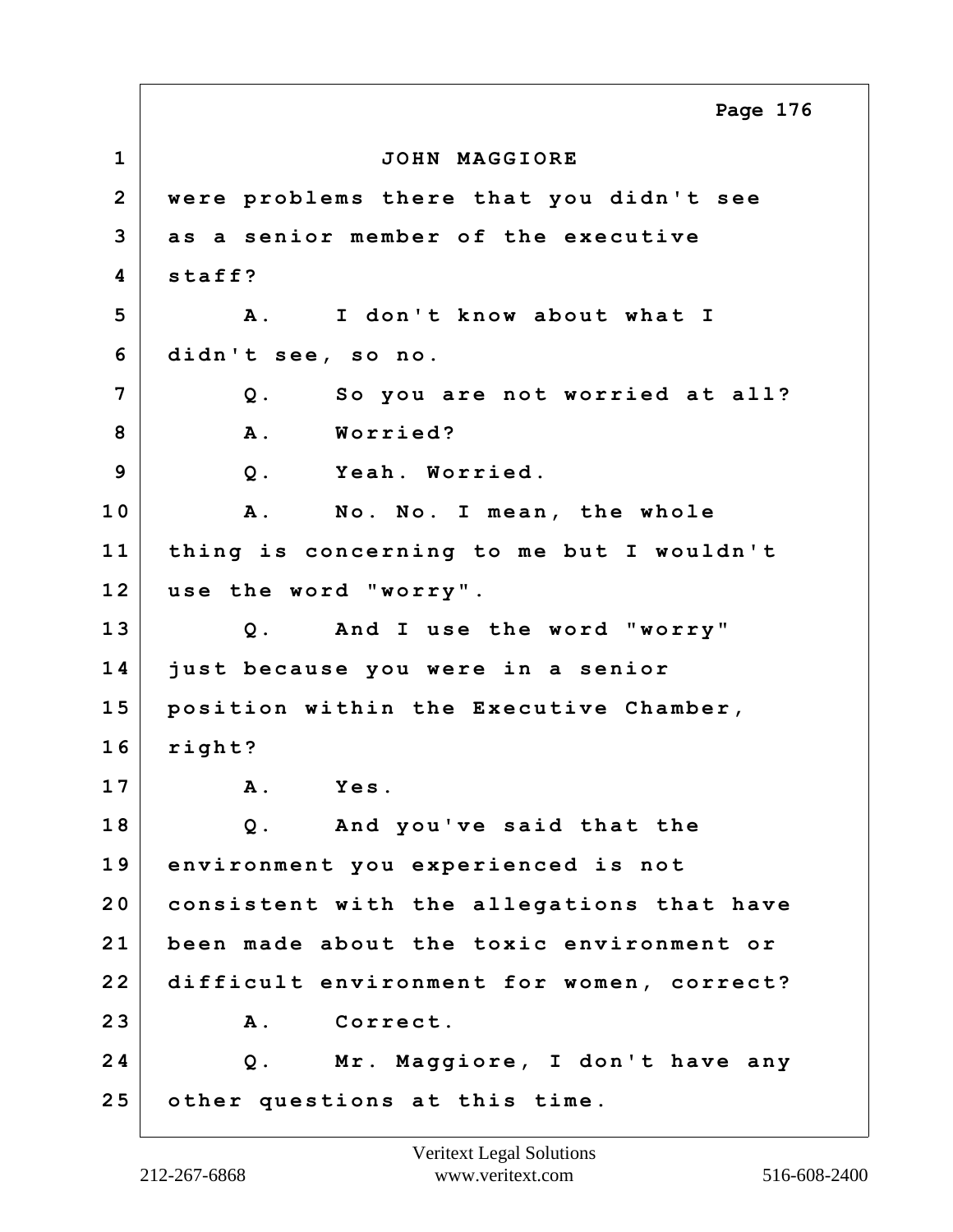**1 JOHN MAGGIORE 2 Do you wish to make a brief 3 sworn statement on the record? 4 A. No, I don't. Thank you. 5 MR. WEAVER: At that point we 6 can go off the record. 7 VIDEOGRAPHER: This concludes 8 today's testimony given by 062421. 9 The total number of media 10 units received was three and will 11 be retained by Veritext. 12 We are going off the record at 13 12:43 p.m. Eastern Daylight Time. 14 Stand by. 15 (The proceedings were 16 adjourned at 12:43 p.m.) 1 7 1 8 1 9 2 0 2 1 2 2 2 3 2 4 2 5 Page 177**